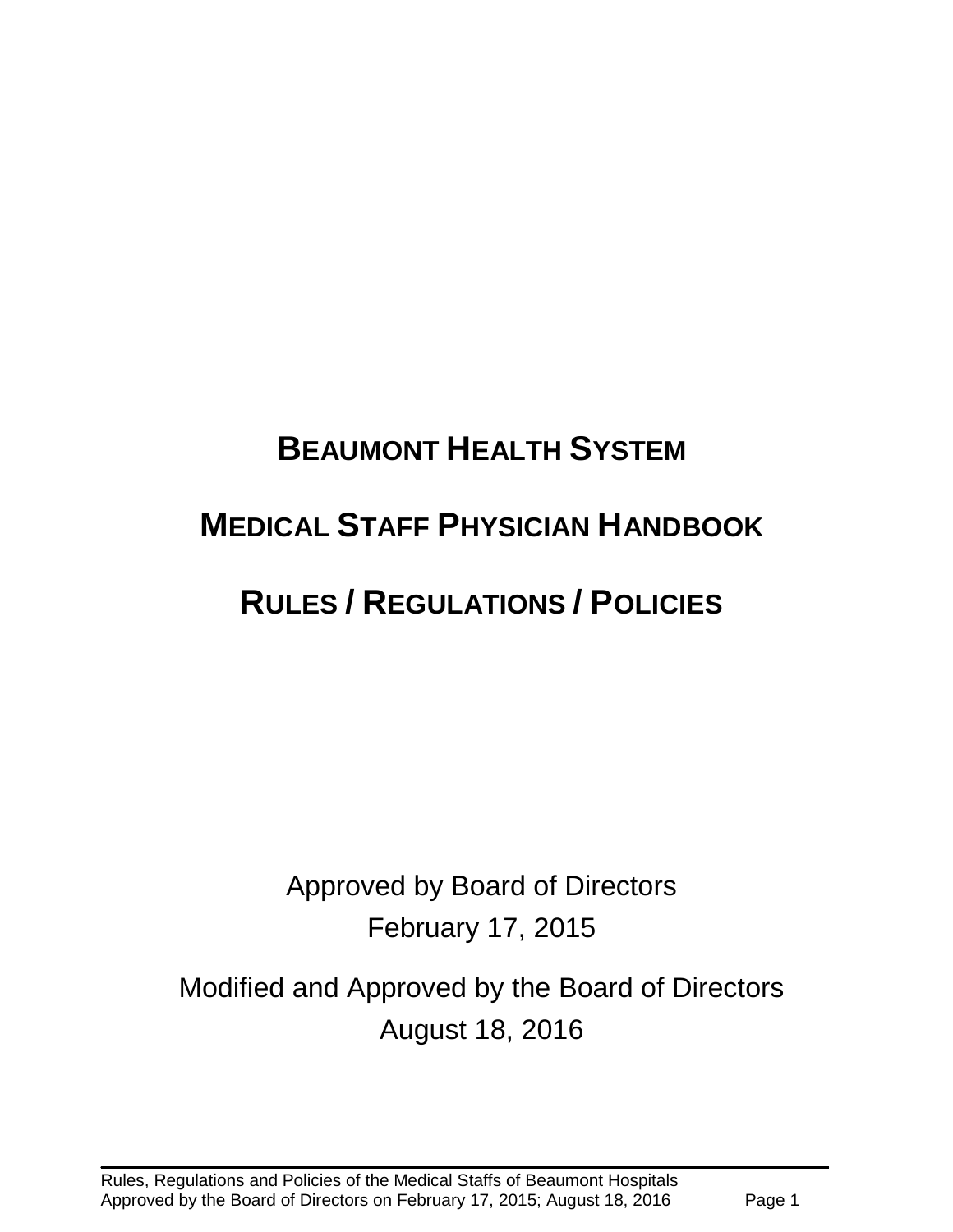NOTE: Table of contents contains hyperlinks. Click on title to follow link.

## **TABLE OF CONTENTS**

#### **PAGE**

## **SECTION I: CARE OF PATIENTS**

**1.1. CONDUCT OF PATIENT CARE**

|      | 1.1.1.  |                                                                       |  |
|------|---------|-----------------------------------------------------------------------|--|
|      | 1.1.2.  |                                                                       |  |
|      | 1.1.3.  | Continuous Care and Call Coverage Responsibilities  8                 |  |
|      | 1.1.4.  |                                                                       |  |
|      | 1.1.5.  |                                                                       |  |
|      | 1.1.6.  |                                                                       |  |
| 1.2. |         | <b>GENERAL PATIENT CARE POLICIES</b>                                  |  |
|      | 1.2.1.  |                                                                       |  |
|      | 1.2.2.  |                                                                       |  |
|      | 1.2.3.  |                                                                       |  |
|      | 1.2.4.  |                                                                       |  |
|      | 1.2.5.  |                                                                       |  |
|      | 1.2.6.  |                                                                       |  |
|      | 1.2.7.  | Restraint Use / Seclusion Policy (See Full Corporate Policy #240)  15 |  |
|      | 1.2.8.  |                                                                       |  |
|      | 1.2.9.  |                                                                       |  |
|      | 1.2.10. |                                                                       |  |
| 1.3. |         | <b>HOSPITAL DEPARTMENTAL SERVICES</b>                                 |  |
|      | 1.3.1.  |                                                                       |  |
|      | 1.3.2.  |                                                                       |  |
|      | 1.3.3.  |                                                                       |  |
|      | 1.3.4.  |                                                                       |  |
|      | 1.3.5.  |                                                                       |  |
|      | 1.3.6.  |                                                                       |  |
|      | 1.3.7.  |                                                                       |  |
|      | 1.3.8.  |                                                                       |  |
|      | 1.3.9.  |                                                                       |  |
| 1.4. |         | <b>MEDICAL RECORD REQUIREMENTS</b>                                    |  |
|      |         |                                                                       |  |
|      | 1.4.2.  |                                                                       |  |
|      | 1.4.3.  |                                                                       |  |
|      | 1.4.4.  |                                                                       |  |
|      | 1.4.5.  |                                                                       |  |
|      | 1.4.6.  |                                                                       |  |
|      | 1.4.7.  |                                                                       |  |
|      | 1.4.8.  |                                                                       |  |
|      | 1.4.9.  | Pre-Procedure Evaluation, Pre-Procedure Sedation Plans                |  |
|      |         |                                                                       |  |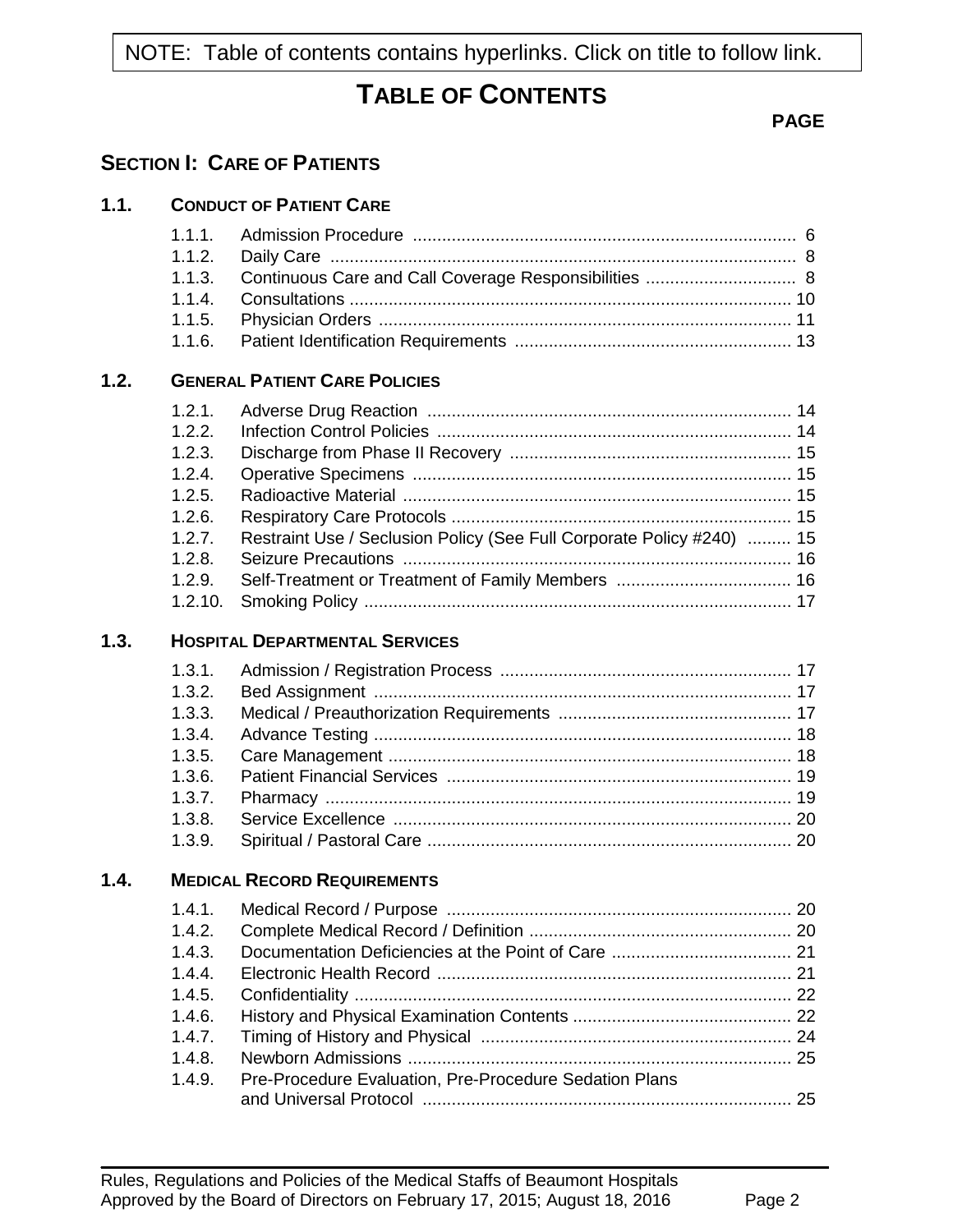## **SECTION I: CARE OF PATIENTS (CONT'D)**

#### **1.4. MEDICAL RECORD REQUIREMENTS (CONT'D)**

| 1.4.10. | Pre-procedure Sedation Assessment for Patient Receiving Moderate |    |
|---------|------------------------------------------------------------------|----|
|         |                                                                  | 28 |
| 1.4.11. |                                                                  |    |
| 1.4.12. |                                                                  |    |
| 1.4.13. |                                                                  |    |
| 1.4.14. |                                                                  |    |
| 1.4.15. |                                                                  |    |
| 1.4.16. | Discharge Forms and Orders / Physician Responsibilities  30      |    |
| 1.4.17. |                                                                  |    |
| 1.4.18. |                                                                  |    |
| 1.4.19. |                                                                  |    |
| 1.4.20. |                                                                  |    |
| 1.4.21. |                                                                  |    |
| 1.4.22. |                                                                  |    |
| 1.4.23. |                                                                  |    |
| 1.4.24. | Teaching Physicians' Documentation, Coding and Billing           |    |
|         |                                                                  | 32 |
|         |                                                                  |    |

## **1.5. MID-LEVEL PROVIDERS, RESIDENTS, FELLOWS AND MEDICAL STUDENTS**

## **SECTION II: PATIENT SAFETY AND QUALITY IMPROVEMENT**

|      | $2.1.1$ .              |  |  |
|------|------------------------|--|--|
|      | 212                    |  |  |
|      | 2.1.3.                 |  |  |
|      | 2.1.4                  |  |  |
|      | 2.1.5.                 |  |  |
| 2.2. | <b>SENTINEL EVENTS</b> |  |  |
|      | 2.2.1                  |  |  |
|      | 2.2.2.                 |  |  |
|      | 223                    |  |  |
|      | 224                    |  |  |
| 2.3. |                        |  |  |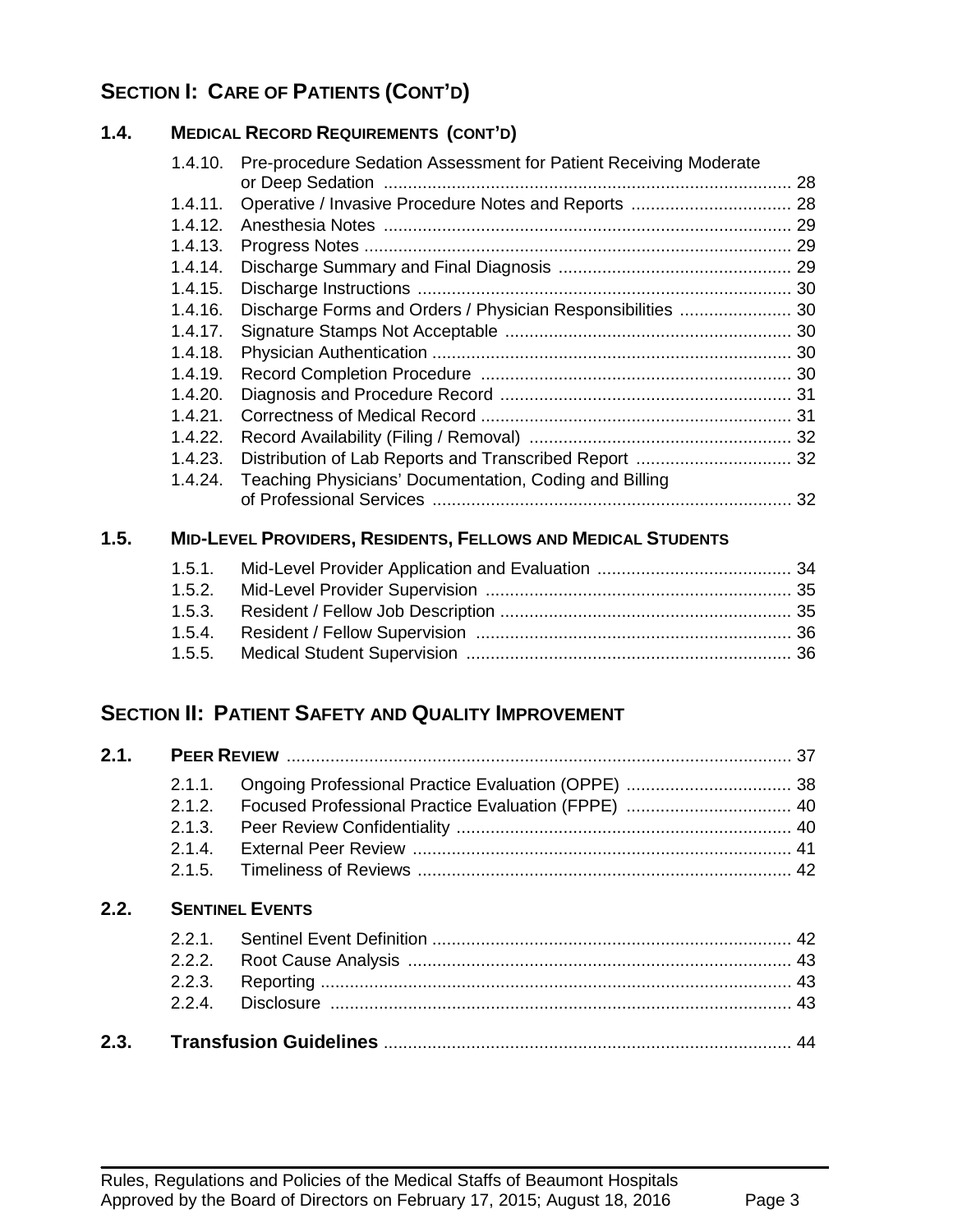## **SECTION III: TREATMENT DECISIONS**

| 3.1.  |                                                                                                     |  |  |
|-------|-----------------------------------------------------------------------------------------------------|--|--|
| 3.2.  |                                                                                                     |  |  |
| 3.3.  |                                                                                                     |  |  |
| 3.4.  |                                                                                                     |  |  |
| 3.5.  |                                                                                                     |  |  |
| 3.6.  | <b>MEDICALLY NON-BENEFICIAL OR POTENTIALLY HARMFUL INTERVENTIONS  60</b><br>(Corporate Policy #318) |  |  |
| 3.7.  | <b>ORGAN DONATION FOLLOWING CARDIAC DEATH (Corporate Policy #310)  62</b>                           |  |  |
| 3.8.  |                                                                                                     |  |  |
| 3.9.  | <b>REFUSAL OF BLOOD OR BLOOD PRODUCTS ON THE GROUNDS</b>                                            |  |  |
| 3.10. |                                                                                                     |  |  |
| 3.11. | <b>WITHDRAWING OR WITHHOLDING LIFE SUSTAINING TREATMENT</b>                                         |  |  |
|       | <b>SECTION IV: DEATH OF PATIENTS</b>                                                                |  |  |
| 4.1.  | <b>DETERMINATION OF DEATH BY NEUROLOGICAL CRITERIA (BRAIN DEATH)</b> 74<br>(Corporate Policy #317)  |  |  |
| 4.2.  |                                                                                                     |  |  |
| 4.3.  |                                                                                                     |  |  |
| 4.4.  | MEDICAL EXAMINER CASES (Excerpts from Corporate Policy #495)  82                                    |  |  |
|       |                                                                                                     |  |  |
|       | <b>SECTION VI: MEDICAL / HOSPITAL ADMINISTRATION RULES / POLICIES</b>                               |  |  |
| 6.1.  |                                                                                                     |  |  |
| 6.2.  |                                                                                                     |  |  |
| 6.3.  |                                                                                                     |  |  |
|       | Protocol for Allocation of Scarce Critical Care Resources  88<br>6.3.1.                             |  |  |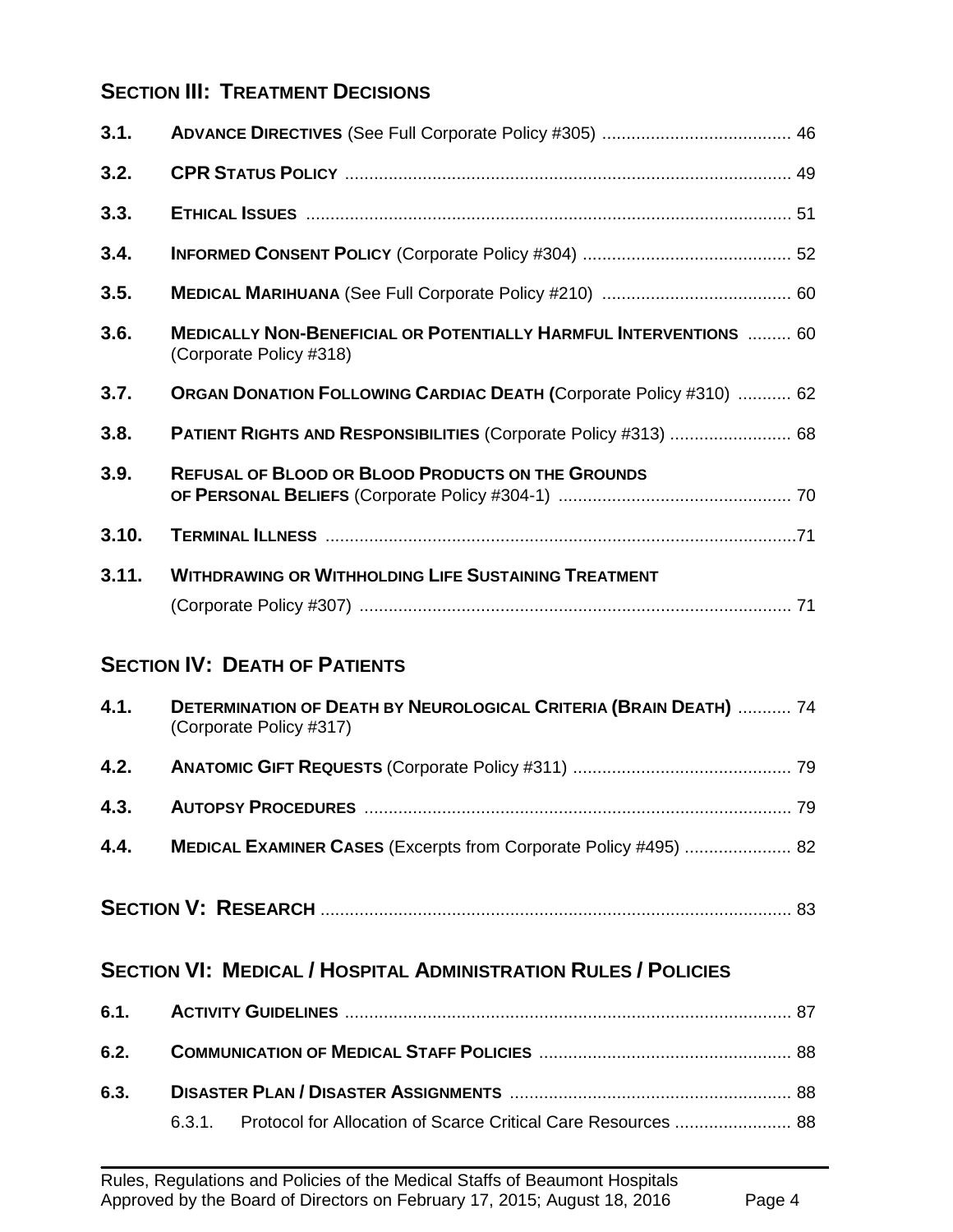## **SECTION VI: MEDICAL / HOSPITAL ADMINISTRATION RULES / POLICIES (CONT'D)**

| 6.4. |                                                                            |  |
|------|----------------------------------------------------------------------------|--|
| 6.5. | <b>INFORMATION SECURITY</b> (See Full Corporate Policy #358 and 358-1)  88 |  |
| 6.6. | CODE OF BUSINESS AND ETHICAL CONDUCT (See Full Corporate Policy #350)  88  |  |
| 6.7. |                                                                            |  |
| 6.8. |                                                                            |  |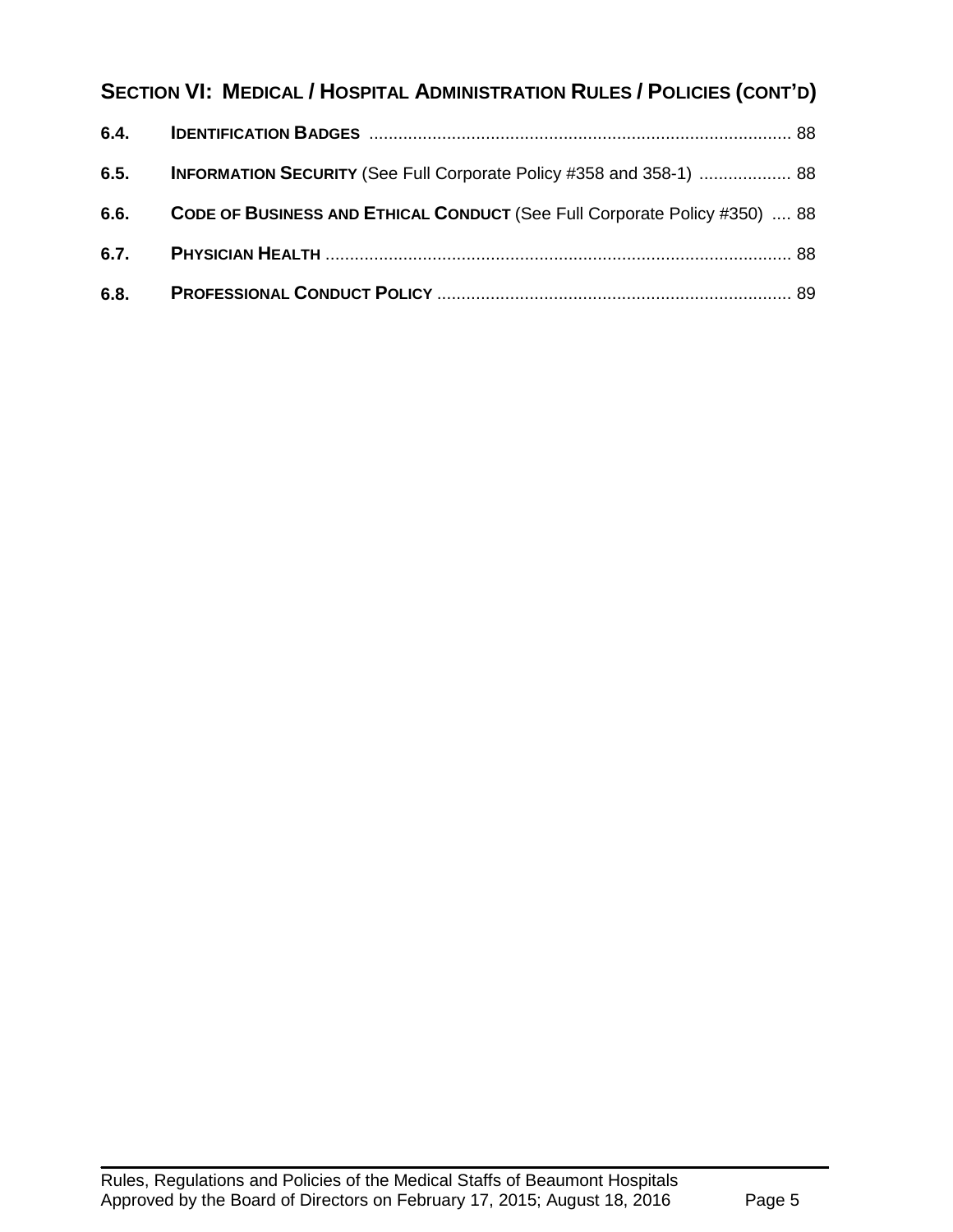## **SECTION I: CARE OF PATIENTS**

## **1.1 CONDUCT OF PATIENT CARE**

#### **1.1.1. ADMISSION PROCEDURE (HOSPITAL INPATIENT AND OUTPATIENT)**

<span id="page-5-0"></span>Each hospital patient must be under the care of an attending physician. The attending physician should be the physician most responsible for the patient's care, whose delineated clinical privileges are consistent with the required clinical treatment

Patients who are being admitted as an inpatient primarily for surgery should be under the care of the surgeon / group who will perform the procedure unless the surgeon / proceduralist makes prior arrangements with the patient's primary physician for the primary physician or his / her designee to be the attending physician. Medicare beneficiaries who are undergoing a surgical procedure that is listed on the Medicare yearly inpatient only list must be admitted to the hospital as an inpatient.

Emergency Center (E.C.) patients may be admitted as hospital inpatient or hospital outpatient observation patients by an E.C. Physician who has evaluated the patient and determined the need for a hospital inpatient or outpatient course of care. The E.C. physician transfers the patient's care to an attending physician.

#### Medical Patients Who Undergo Surgery

If, during the course of hospitalization, a patient admitted to the medical service requires surgery, the attending physician designation should be changed to the operating surgeon or group unless (1) requested otherwise by the first physician of record (usually for minor surgical procedures such as biopsy) or (2) the patient is returned to a medical unit and the operating surgeon does not specifically request designation as the attending.

In all cases where a patient admitted on the medical service has a procedure performed in the operating room and after surgery is transferred to a surgical unit, the attending physician designation is changed to the operating surgeon by operating room personnel with a notation on the operating room record unless the surgeon / proceduralist makes prior arrangements with the attending physician to continue as the attending physician. This requires physician-to-physician communication and is the surgeon's / proceduralist's responsibility to call the attending physician to obtain this approval.

If the post-operative care is complete and the patient still requires inpatient medical care, the designation should be changed to the first physician of record upon written order of the attending surgeon.

#### **Provisional Diagnosis on Admission or Referral to the Hospital**

Physicians and / or dentists admitting or referring patients to the Hospital for diagnostic and / or therapeutic procedures shall disclose such health care information as is necessary to protect health care workers and other patients. For example, physicians referring patients carrying a potentially communicable disease must make this information available to the consulting physician and Hospital to ensure that appropriate precautionary measures are instituted.

#### Admission Priorities

Patients will be admitted according to Hospital procedures in order of priority in the event of a critical bed shortage. The specific categories shall be defined by the Medical Executive Board.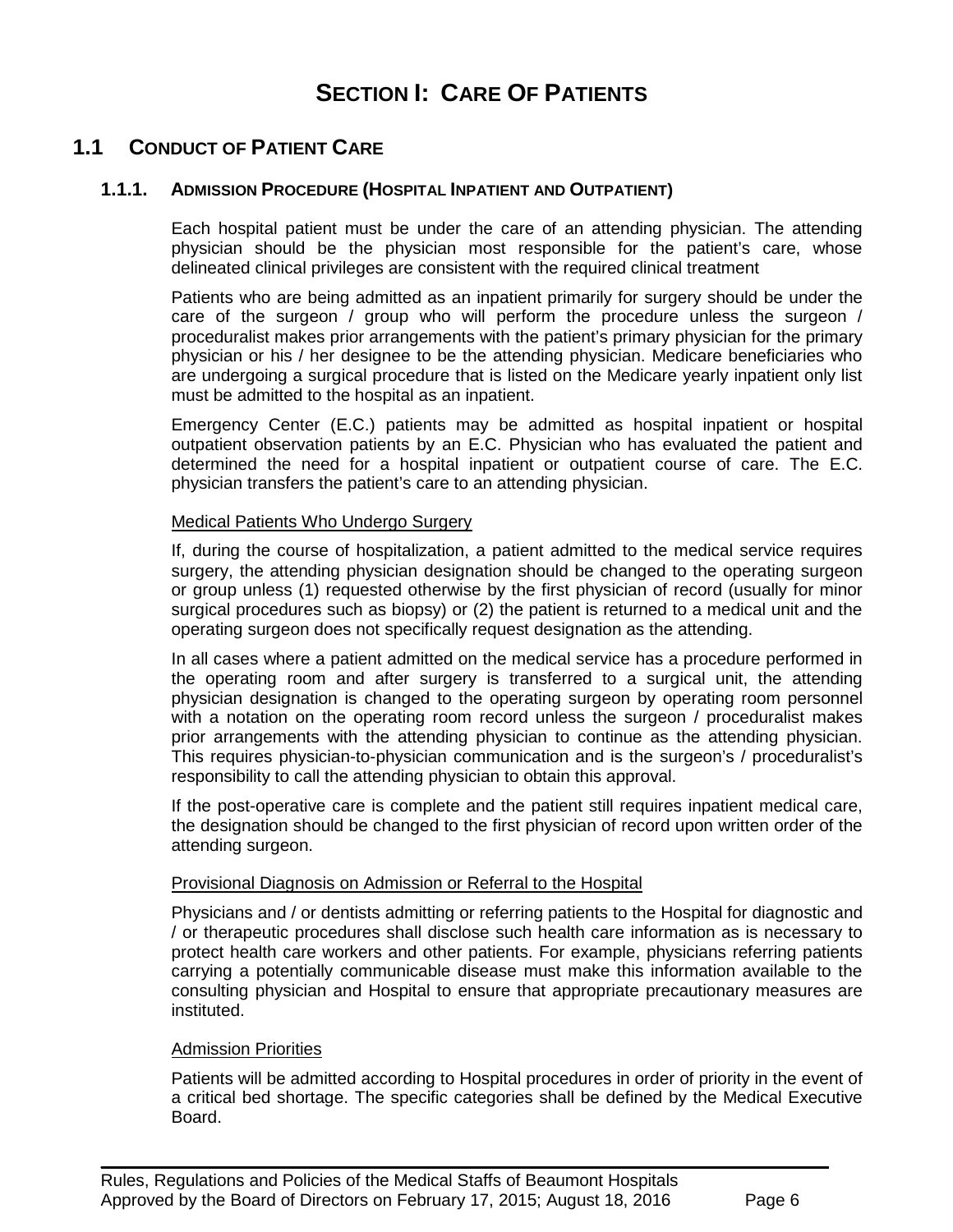#### Admitting Restrictions, Sole Diagnosis Psychiatric – RO Facility Only

Patients admitted to the inpatient Psychiatric Unit must be at least 18 years of age. Adult patients with guardians may be admitted only if the patient is agreeable to the admission, and the guardian provides consent. Only voluntary admissions will be accepted to the Psychiatric Unit at Royal Oak. Patients with a sole diagnosis of a psychiatric problem will not be admitted to a non-psychiatric floor.

#### Admitting Restrictions, Patient has Both Medical and Psychiatric Diagnosis

Patients with both medical and psychiatric problems (for example, drug overdose, selfinflicted injury, intoxication, or impending delirium) may be admitted to the appropriate medical or surgical service. The Admitting Office will notify the appropriate nursing supervisor of the intended admission.

All combined psychiatric / medical patients admitted to the general medical / surgical floors shall have a psychiatric consultation within 24 hours.

Suicide precautions can only be discontinued by the physician psychiatric coordinator on call or the psychiatrist initially consulted on that admission or transfer, or by the Attending Physician. A progress note documenting that the precautions may be discontinued and an order discontinuing such precautions must be recorded.

#### Admission of Patients on Suicide Precautions (See Full Corporate Policy #730)

Patients admitted with suicide precautions are to have a psychiatric consultation ordered with the psychiatrist on call. If available in a timely manner, the patient's private psychiatrist, if on Beaumont's medical staff, may do the consultation instead of the psychiatrist on call.

#### Admission to Hospital Outpatient Observation

A designation "Outpatient Observation" has been established for patients who receive short-term hospital outpatient (OP) observation and treatment while a decision is being made whether to admit the patient as a hospital inpatient. This designation typically is to be less than a 24-hour time period so as not to be considered a hospital inpatient admission but rather a continuation of outpatient treatment. Cardiac monitoring is available to OP observation patients if needed. The timing begins at the time an order for OP observation is written by a physician and recorded by Patient Registration. Medicare rules for hospital OP observation and inpatient stays are based on the expectation of the physician regarding the length of stay. If a Medicare beneficiary is expected to require less than a two midnight stay in OP observation, the order should be written for OP observation. If, after the first midnight, the physician now expects that the patient will require hospital care (medical necessity) beyond the second midnight the physician should write an order to admit the patient to the hospital inpatient. The term medical necessity refers to care that cannot be provided at a lower level of care; eg., home.

#### Method of Admission:

- a. Emergency Center The Emergency Center (E.C.) physician evaluates the patient and determines that a period of observation is needed beyond a typical E.C. stay while a Hospital inpatient stay is still undetermined. If the attending physician agrees, the patient will be admitted as a Medical Observation status.
- b. A Medical Staff member with admitting privileges may determine that a patient seen in his office or elsewhere requires a period of observation and may make such a request through the Access and Transfer Office as either a direct hospital outpatient observation admission or an E.C. admission.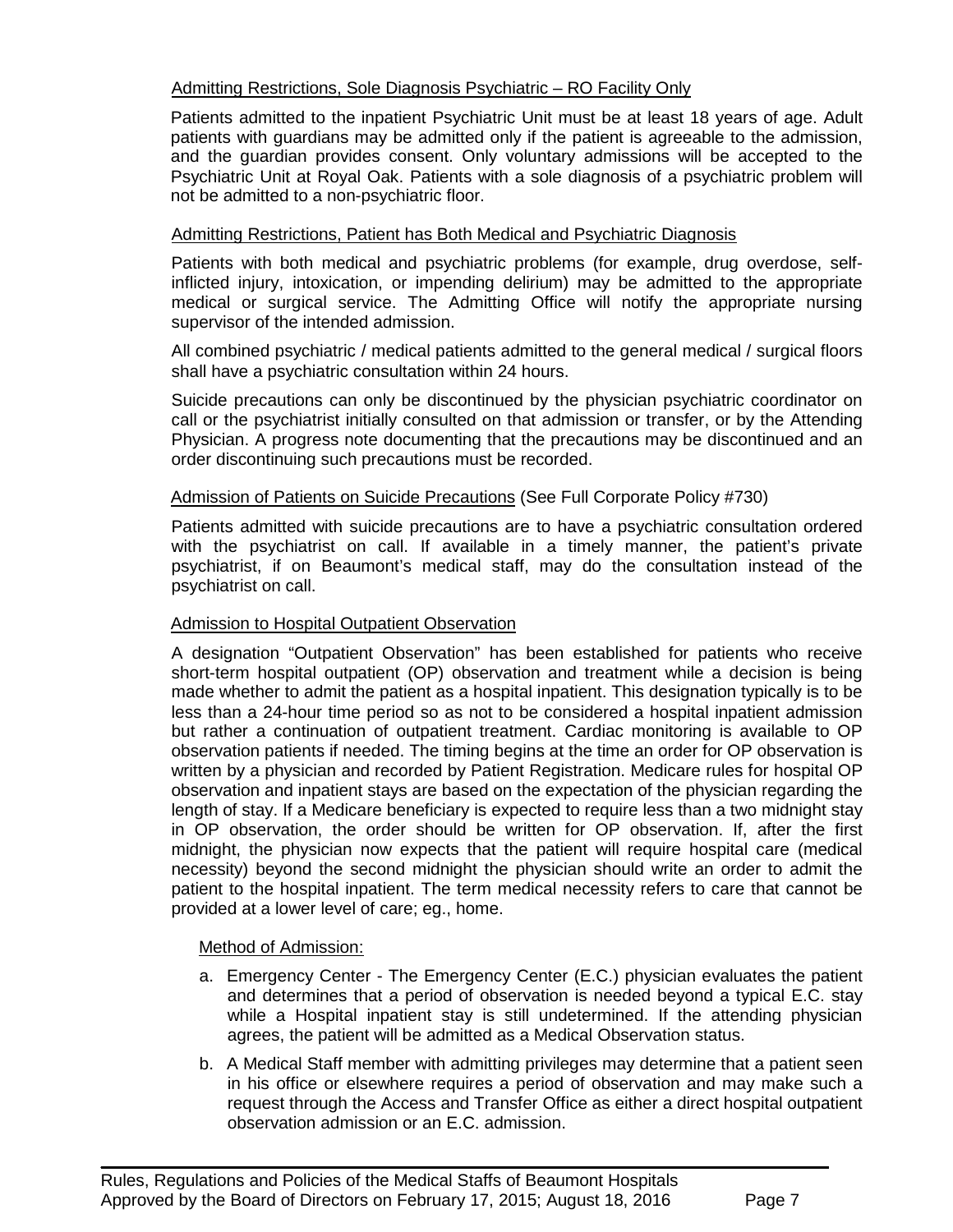Hospital outpatient observation may be appropriate following unanticipated complications of outpatient surgery based on an InterQual review and an attending physician order. Medicare beneficiaries who have had an elective outpatient surgery but require care crossing two midnights should be admitted as an inpatient by a written order.

The Observation patient's attending physician will be responsible for providing an admitting note, orders, discharge instructions and a discharge summary. The attending physician will be expected to enter an appropriate progress note and is responsible for the patient's care throughout the Observation stay. The attending physician may have the usual access to the house physician for problems that need immediate attention. The attending physician will see these patients before the 24-hour period elapses. In conjunction with a utilization review by Care Management and the attending physician, a decision can be made whether the patient can be discharged or the patient should be moved to a different level of care. In the event that the attending physician has a strong belief, based on the patient's history and risk factors, that the patient should be an inpatient, he / she must document thoroughly his / her rationale and concerns. In addition, Care Management will conduct a second level physician.

#### **1.1.2. DAILY CARE**

#### <span id="page-7-0"></span>Daily Care / Requirement for

Physicians serving as a patient's attending physician or designated covering physicians with appropriate privileges as defined by Medical Staff Bylaws must see their hospitalized patients daily and document a pertinent progress note at the time of the visit. On the day of discharge, the attending or designated covering physician may delegate this responsibility to an appropriate resident, physician assistant or nurse practitioner or certified clinical nurse specialist.

A physician shall not maintain an excessive inpatient volume or coverage responsibility at the Hospital, which in the judgment of his or her Department Chief or Section Head has the potential to diminish patient safety, clinical quality, or the efficient running of Hospital operations. The appropriate Department Chief or Section Head will take action to assist any physician involved in such a situation to correct the matter and may take action to ensure compliance.

#### **1.1.3. CONTINUOUS CARE AND CALL COVERAGE RESPONSIBILITIES**

#### <span id="page-7-1"></span>Coverage during Unavailability

Each member of the Medical Staff intending to be unavailable shall identify to the Hospital, a member of the Medical Staff with similar specialty, and if applicable subspecialty privileges, pursuant to Department policy who will be called to attend that Medical Staff member's patients in the Hospital. The physician must arrange such coverage by physician-to-physician communication. In cases of failure to name such member and arrange such coverage, the Department Chief and / or Section Head may take Corrective Action authorized under the Medical Staff Bylaws and shall have authority to call any members of the Medical Staff to provide coverage.

#### Telephone Contact in Emergencies

All Medical Staff members must maintain accurate and updated telephone numbers (primary and alternatives, such as pager, answering service and home) with the Communications Department (Operator) and at the Troy and Grosse Pointe hospitals shall maintain such numbers with the Medical Administration Office as well.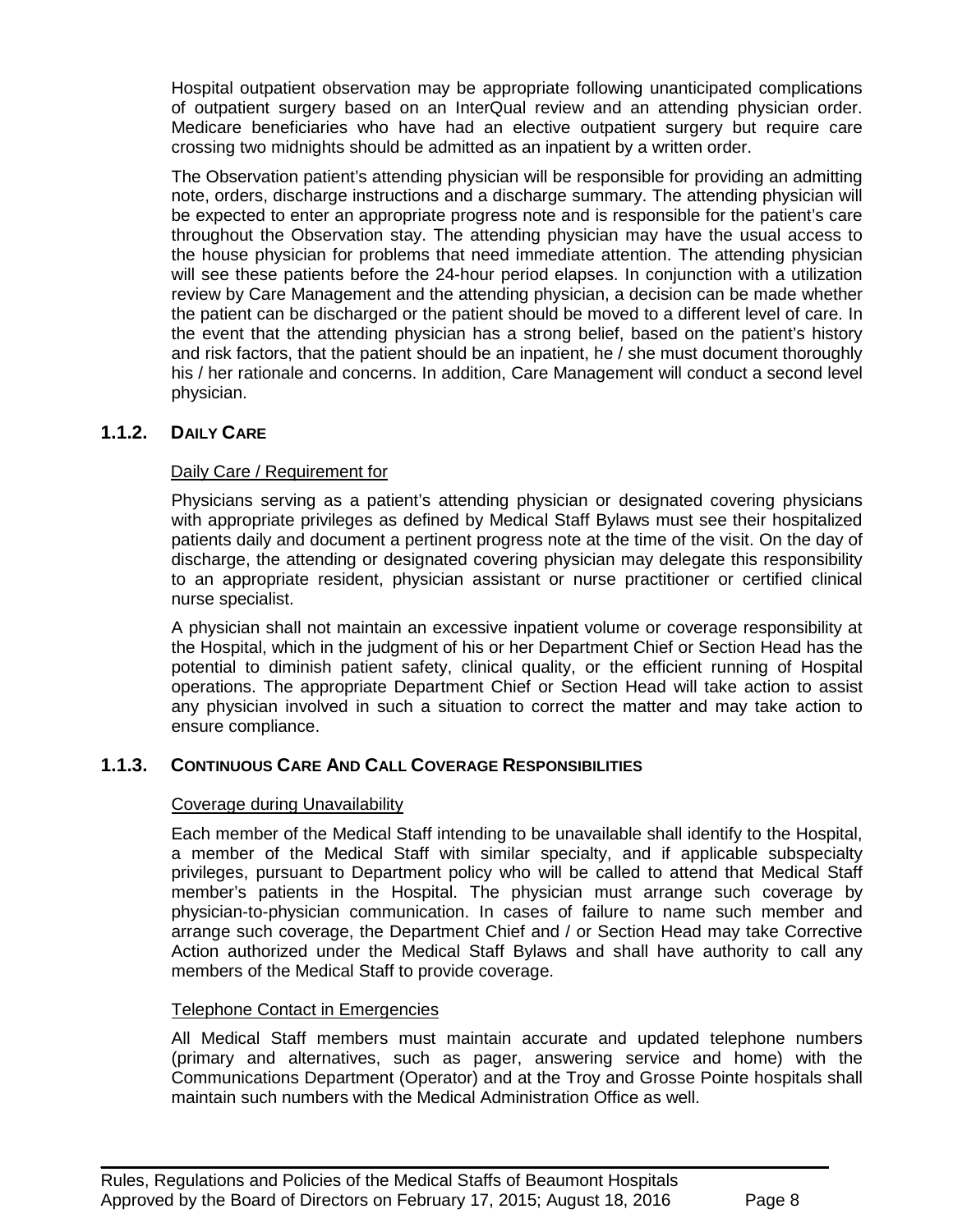#### On-call Lists and Back-up Coverage Plans

Each Department and / or Section of the Medical Staff of the Hospital shall maintain an oncall list of physicians assigned to that Department and / or Section as established by that Department or Section and a back-up coverage plan for circumstances when the on-call physician cannot respond because of circumstance beyond the physician's control, e.g. the physician is in the operating room. The on-call list and back-up coverage plan of each Department and / or Section will be provided to the Communications Department (Operator) and at the Troy and Grosse Pointe Hospitals such plan will be also provided to Medical Administration and the Emergency Center in the format delineated by Medical Administration.

#### Emergency Center Call Responsibility

The Hospital and its Medical Staff have an obligation to ensure that timely care is available to all individuals who present to the Hospital for care regardless of the day, time or their ability to pay. A physician on-call is required to be available to respond within thirty (30) minutes of a call from the Emergency Center. All Emergency Center patients must be provided with an appropriate medical screening examination and stabilizing treatment within the capability of the Hospital's Medical Staff and capacity of the Emergency Center.

When a physician is on-call, the Emergency Medical Treatment and Active Labor Act ("EMTALA") requires the physician to personally attend the patient when requested by the Emergency Center Physician unless the on-call physician cannot respond because of circumstances beyond the physician's control. On-call physicians who refuse to come to the Emergency Center to see the patient, do so in less than a timely manner, or direct that the patient be transferred without coming to the Emergency Center to assess and / or stabilize the patient, put themselves and the Hospital at risk for EMTALA violations.

If the patient is transferred from the Hospital because the on-call physician delays or refuses to evaluate the patient, the Hospital must send the receiving hospital all patient records and the name and address of the on-call physician who has refused or failed to appear within a reasonable time to provide the necessary stabilizing treatment. When this occurs, the on-call physician may be subject to a fine of up to \$50,000 and exclusion from participation in Medicare under EMTALA.

#### Hospital Call Responsibility

When a physician is identified by his / her Department or Section as being on-call to the Emergency Center, that physician may also be responsible, under the system established by his / her Department or Section, for responding to all calls by the Department Chief or Section Head or his / her designee to care for patients of the Hospital in areas other than the Emergency Center within thirty (30) minutes of such call, and shall come on-site to the Hospital to attend to such patient if requested by the Department Chief or Section Head or his / her designee.

#### Staff Service

Staff members who attend to a patient under Emergency Center call and Hospital call responsibilities will be covered for medical professional liability claims arising out of that care, under the Hospital's Staff Service Indemnification Policy in effect at the time of the occurrence. This policy will also apply to patients who are in transit to another unit.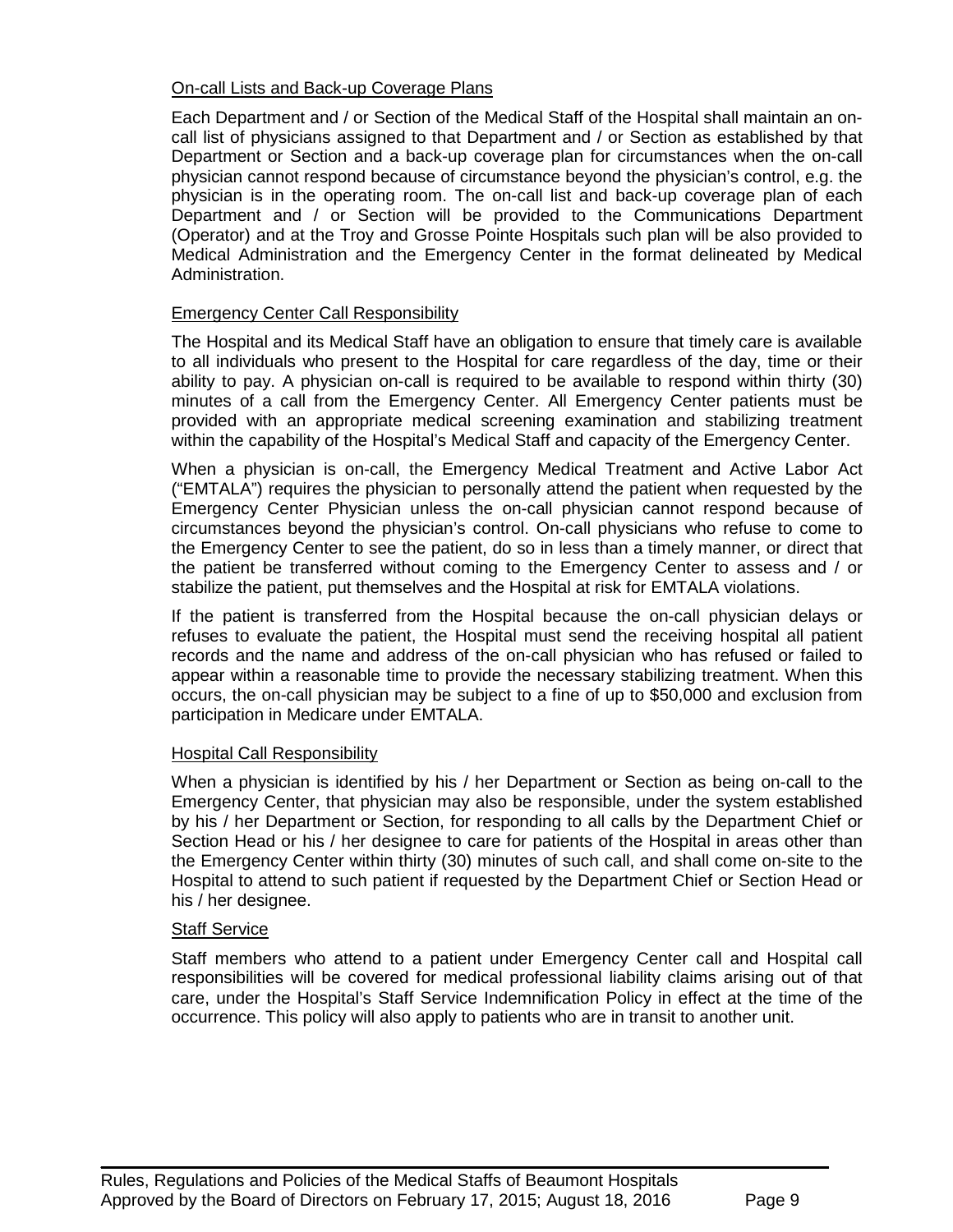#### **1.1.4. CONSULTATIONS**

#### <span id="page-9-0"></span>Consultation / When to Request

Although judgment as to the nature of an illness and questions concerning prognosis rest with the attending physician, good medical practice requires the proper and timely use of consultation with persons qualified to give opinions in the field in which the advice is sought. To ensure that each patient is treated by an appropriately qualified physician or other licensed independent practitioner, the Department Chief, Physician-in-Chief, or Medical Executive Board may establish criteria for required consultation or consultation and management, for selected procedures, treatments, or conditions. The Physician-in-Chief or Medical Executive Board may likewise establish criteria for when a physician or other licensed independent practitioner response to a consult is mandated and under what circumstances a response by a mid-level provider may suffice in the interest of patient care.

When requesting a consultation, note whether the request is for consultation only, consultation and management of a problem, or consultation and request for change transfer of service.

To emphasize the key role of the attending physician as the "quarterback" physician who is responsible for the makeup of the medical team caring for the patient, the attending physician and / or designee should initiate all consults except in urgent situations requiring immediate attention.

All requests for consults must be must be given to a person. A message cannot be left on an answering machine. If contact is sent via text page, then the sender must include a call back telephone number for the physician to respond so as to verify receipt of the message.

|                                                                                                                        | <b>ROUTINE CONSULT</b>                                                                                                                                                                                                                                                                                                                                                                                                              | <b>URGENT CONSULT</b>                                                                                    |
|------------------------------------------------------------------------------------------------------------------------|-------------------------------------------------------------------------------------------------------------------------------------------------------------------------------------------------------------------------------------------------------------------------------------------------------------------------------------------------------------------------------------------------------------------------------------|----------------------------------------------------------------------------------------------------------|
| <b>CONSULTANT OBLIGATIONS</b><br><b>FOR A NEW CONSULT</b>                                                              | • Must be answered within 24 hours                                                                                                                                                                                                                                                                                                                                                                                                  | • Physician-to-physician<br>contact is required, by<br>either the attending<br>physician or the resident |
| <b>CONSULTANT PREROGATIVES</b><br>IN CHANGING / SUBSTITUTING<br><b>CONSULTANTS WITHIN THE</b><br><b>SAME SPECIALTY</b> | • If a prior relationship exists between the patient<br>and a consultant, the consult may be redirected<br>to him / her without the requirement for contact<br>with the attending physician<br>• Clarification with the attending or patient<br>regarding the choice of consultant is<br>encouraged<br>• To maintain timeliness of consultation process,<br>the consult must be answered within 24 hours<br>of the original request | • Physician-to-physician<br>contact is required                                                          |
| <b>CONSULTANT PREROGATIVES</b><br>IN CHANGING / SUBSTITUTING<br><b>CONSULTANTS NOT WITHIN</b><br>THE SAME SPECIALTY    | • May not initiate, modify, or cancel a previously<br>placed physician consultation without express<br>permission of the attending physician<br>• To maintain timeliness of consultation process,<br>the consult must be answered within 24 hours<br>of the original request                                                                                                                                                        | • Physician-to-physician<br>contact is required                                                          |
| <b>CONSULTANT CONSULTING</b><br><b>ANOTHER CONSULTANT</b>                                                              | • Recommendation for such a consult is<br>permitted but the order may be placed only by<br>the attending physician / designee or after<br>verbal approval by the attending physician /<br>designee                                                                                                                                                                                                                                  | • Physician-to-physician<br>contact is required                                                          |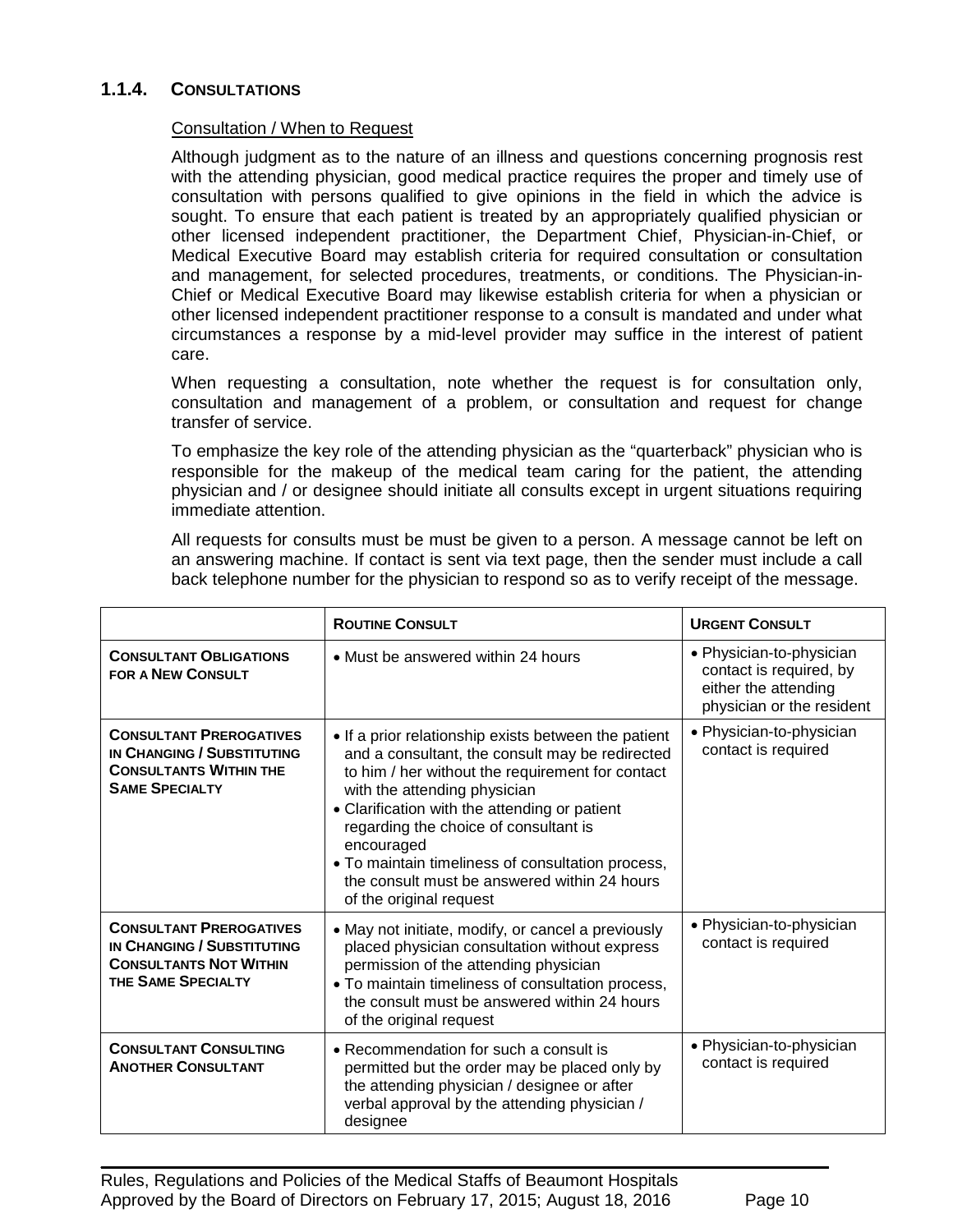#### Consultation / Notice of Reason

It is important to give a specific reason for requesting a consultation. "Patient known to you" is an unacceptable reason. The following order is appropriate when requesting a consultation:

Please consult Dr. \_\_\_\_\_\_\_\_\_\_\_\_\_ for (reason, e.g.diabetes).

#### Consultation / Documentation

Proper consultation includes examination of the patient, review of the record and a written opinion signed by the consultant and made a part of the record. When operative procedures are involved, the consultant note, except in emergency, shall be recorded prior to the operation.

#### **1.1.5. PHYSICIAN ORDERS**

#### <span id="page-10-0"></span>Routine Vital Signs / Orders for

In the event that "routine vital signs" are ordered, the following guidelines are to be followed:

- a. For critical / intensive care units, routine vital signs consist of temperature, pulse, respiration, and blood pressure taken every hour.
- b. For telemetry units, the routine vital signs listed in (1) are taken every four hours.
- c. On the general medical, surgical and gynecology units, the routine vital signs listed in (1) are taken once per shift.
- d. For pediatric units, routine vital signs consist of temperature, pulse and respiration taken once per shift. Blood pressure is taken only on admission and as ordered by the physician or nurse.
- e. Vital signs may be taken less often than once per shift only on a physician's specific order.
- f. If no vital signs are ordered, routine vital signs, as defined above, will be implemented until physician clarification can be obtained.

#### Verbal / Telephone Orders Policy

Verbal / telephone communication of orders will be used only in the following situations:

- When writing / entering an order is not possible, such as during a CPR, during a procedure, or while the physician is scrubbed for a surgery / procedure
- If the physician is not in the immediate area / patient care unit

#### Verbal / Telephone Orders – Who Can Accept

All orders for treatment by physicians, physician assistants, nurse practitioners or nurse midwives shall be in writing. An order shall be considered to be in writing if dictated to hospital-employed registered nurses, specified respiratory personnel (RRT), registered dietitians, registered pharmacists, physical therapists, occupational therapists, speech pathologists, radiologic technicians, and / or members of other disciplines, acting within the scope of their license or registration.

To ensure that verbal / telephone orders are accurate, the person accepting the order must hear it, place it (write or enter electronically) in the medical record and read it back to the prescriber.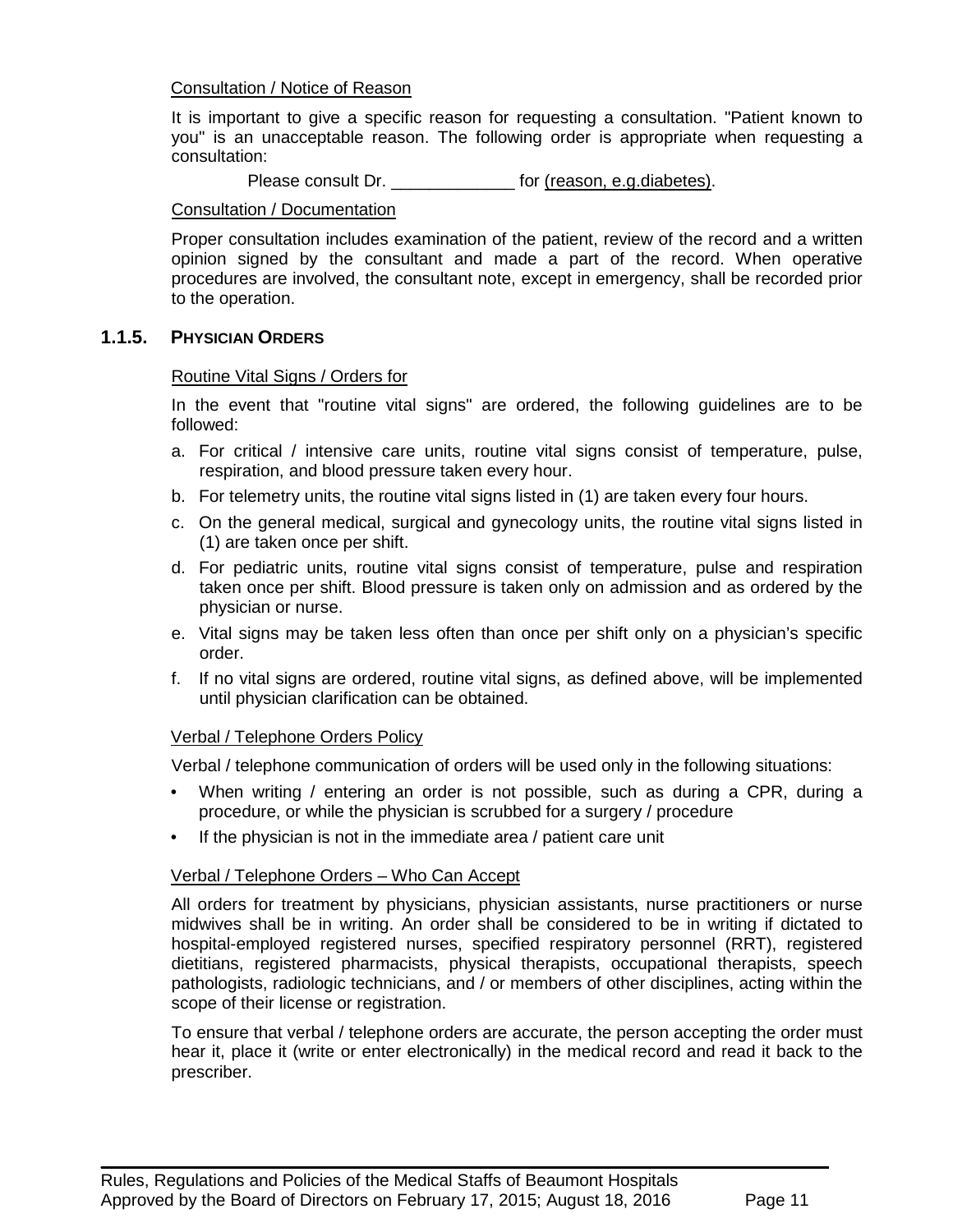#### Verbal / Telephone Orders / Signature

Verbal / telephone orders must be documented and signed by the person to whom they were dictated, with the name of the ordering physician or dentist displayed. Verbal / telephone orders must be co-signed, either hand signature or electronically, by the physician who gave the order as soon as possible but not later than 24 hours after the verbal / telephone order was issued. The physician must include his / her four-digit identification number. In the absence of the ordering physician, a covering physician or a resident responsible for the care of the patient may co-sign the order.

#### Orders for Transfer of Care from One Physician to Another

To accomplish the transfer of care of an inpatient from one physician to another, the medical record must contain the following notations:

- a. Order to transfer care
- b. Written indication of the receiving physician's acceptance of transfer. This may take the form of a note by the receiving physician documenting the acceptance of the transfer or a note by a nurse documenting the nurse's direct conversation with the receiving physician in which the physician accepted transfer.

If transfer of care is attempted but not successfully concluded, the following will apply:

- a. The transferring physician will be notified, if not aware through personal involvement in the attempted transfer, of the unsuccessful attempt.
- b. If the transferring physician is not available in a timely manner to continue care of the patient, the issue will be referred to the transferring physician's Department Chief.

#### Orders for Diagnostic Procedures / Tests Must Include Reason for Exam

When a physician writes an order for diagnostic procedures / tests, including lab tests, nuclear medicine procedures, radiology procedures, ECGs, the reason for the procedure / test must be included in the written order. Clinical information should include patient symptoms and the working diagnosis. These requirements apply to inpatient and outpatient procedures / tests.

If an inpatient diagnostic order does not contain a reason for the exam, the unit secretary will call the ordering physician. STAT orders will be processed while the unit secretary is trying to obtain the clinical information.

Orders / Legibility and Abbreviations

- Written orders must be legible
- The physician's ID number must be written legibly next to his / her signature
- "Units" must be written out; never abbreviated (u)
- "Push" must be written out; never abbreviated (IVP)
- PRN orders must include the dosage and the criteria for administration
- All applicable order sets must be used, e.g. PCA, Insulin Sliding Scale

 $\blacksquare$ 

• Dosages must not be written with a leading decimal point and whole numbers must not contain a decimal:

| Correct   | Incorrect |  |
|-----------|-----------|--|
| $0.25$ mg | .25 $mg$  |  |
| 4 units   | 4.0 units |  |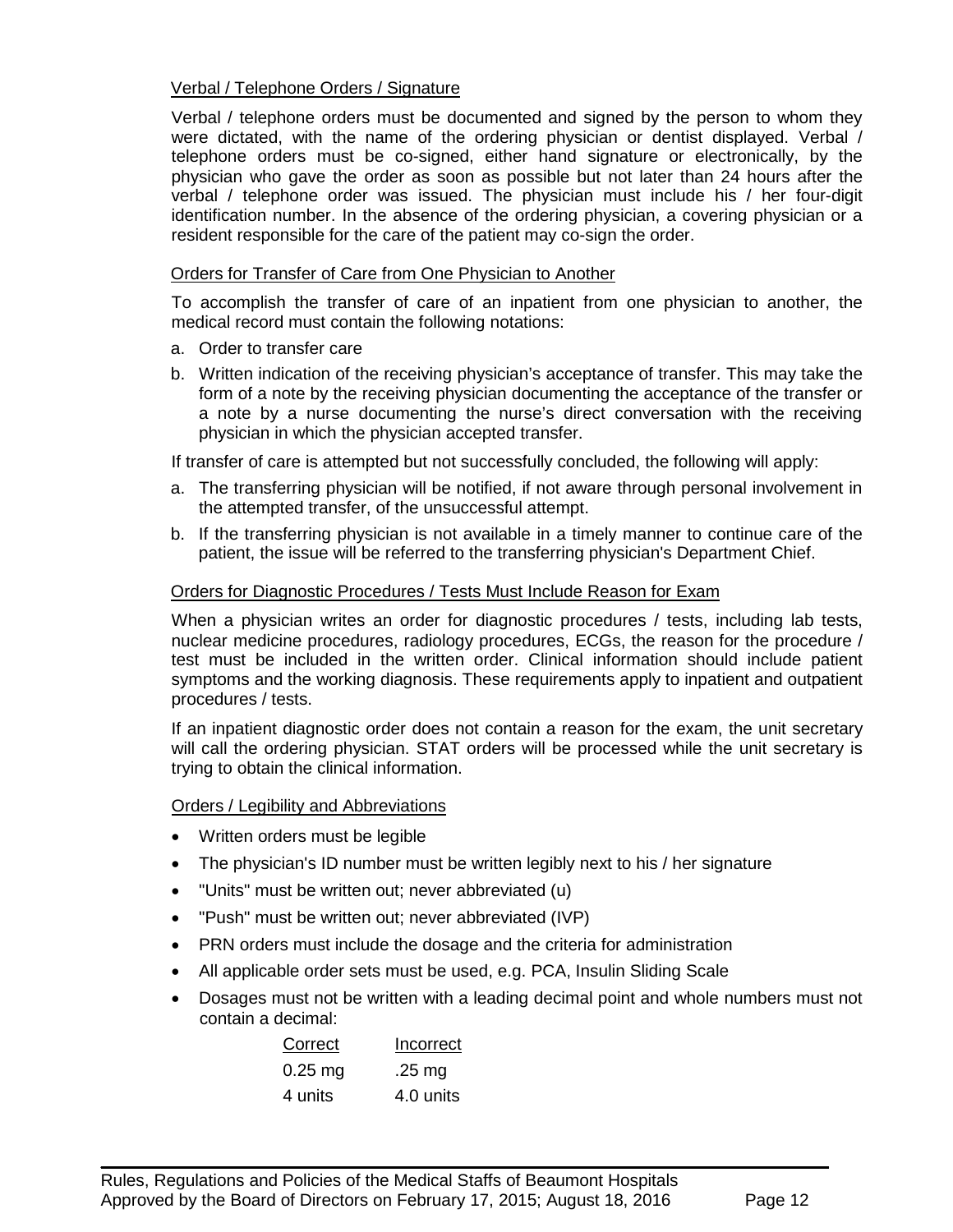• Medication names must be written out (no abbreviations) with the exception of orders for IV fluids, electrolytes, vaccines and the following specified medications:

| <b>Abbreviation</b> | Medication                      |
|---------------------|---------------------------------|
| <b>ASA</b>          | aspirin                         |
| 5-FU                | 5-fluorouracil                  |
| 1131                | radioactive iodine              |
| <b>MOM</b>          | milk of magnesia                |
| MVI                 | multiple vitamins               |
| <b>NTG</b>          | nitroglycerin                   |
| <b>PCN</b>          | penicillin                      |
| <b>TMP-SMX</b>      | trimethoprim / sulfamethoxazole |
| <b>TSH</b>          | thyroid stimulating hormone     |

If the interpretation of an order is questionable, either because of an abbreviation or illegibility, the physician who wrote the order will be contacted immediately.

#### "Do Not Use" Abbreviation Policy

A table of "Do Not Use" abbreviations established by the Medical Staff may be placed in inpatient medical records. Whenever a prohibited abbreviation is used in clinical documentation, written confirmation of the intended meaning will be obtained before the order is carried out. If, in the judgment of the staff caring for the patient, the order is clear and complete and the delay in obtaining confirmation from the prescriber would place the patient at risk, then the order should be carried out and the confirmation obtained as soon as possible thereafter.

#### **1.1.6. PATIENT IDENTIFICATION REQUIREMENT**

<span id="page-12-0"></span>Verifying a patient's identification against a relevant clinical document is necessary to assure that the correct patient is receiving the intended care or procedure. This verification action is taken by the physician when he / she performs an admission history & physical examination, a consultation; a first bedside visit (for example, when covering a colleague); any diagnostic or invasive procedure, or surgery (this is incorporated into the time out before every surgery); and giving medication.

The verification process requires two elements of a patient's identification, such as name and birth date. Examples of relevant clinical documents include the physician's patient list, a consult form, a consent form or other document pertinent to the clinical situation. The physician may ask the patient to state their full name and birth date or use the information on the wristband as the reference for the match. Even when the patient is known to the physician, checking the wristband is appropriate at the initial inpatient contact. A patient's room number is not an acceptable element of a patient's identification.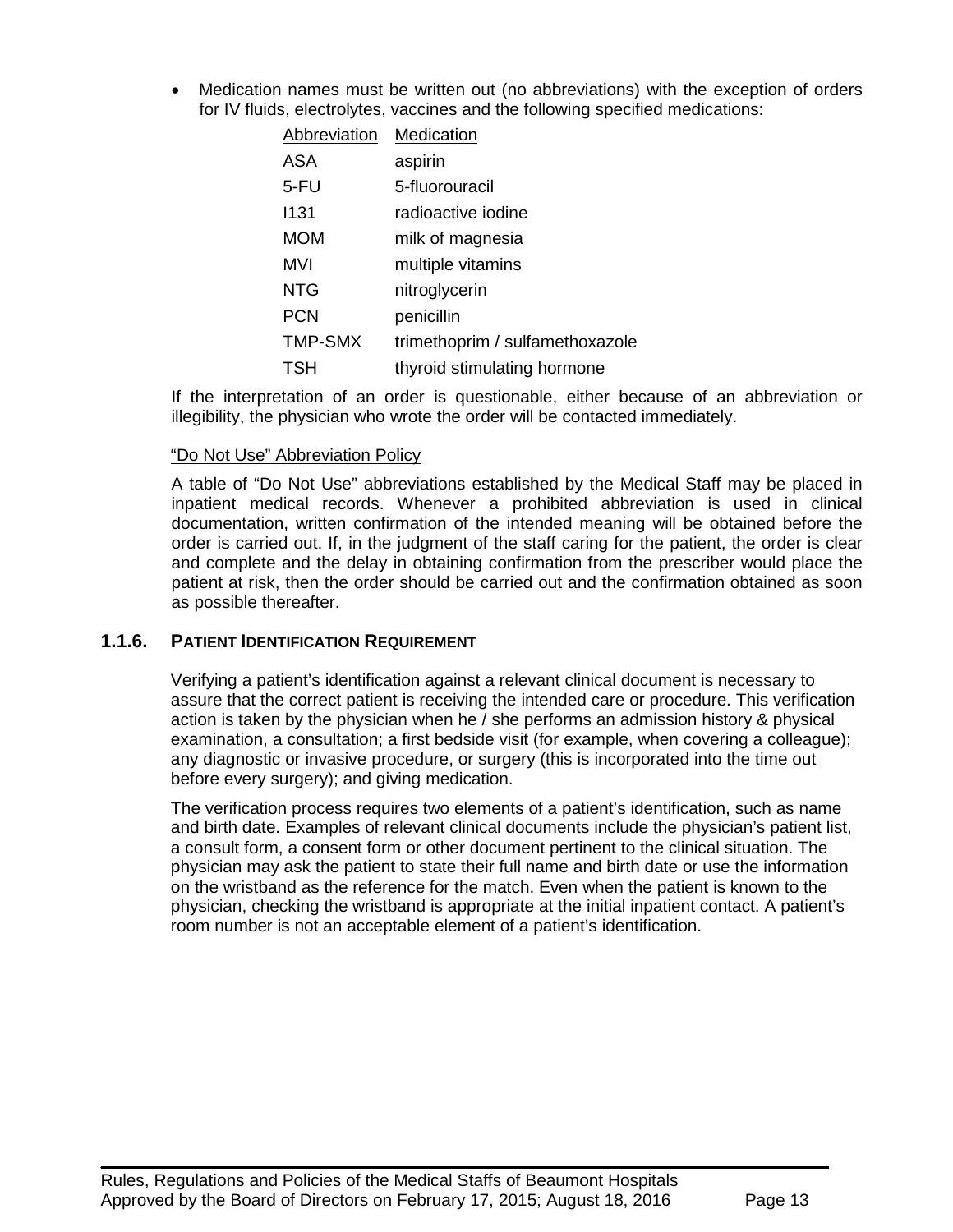## **1.2 GENERAL PATIENT CARE POLICIES**

#### **1.2.1. ADVERSE DRUG REACTION**

<span id="page-13-0"></span>Physicians should document in the medical record the nature of serious adverse drug reactions and all allergic drug reactions, and may write an order for an allergy update. The documentation should include a statement as to whether the patient (or where appropriate the patient's guardian or significant other) has been made aware of the reaction. In the case of allergic reactions the patient should be informed and the allergy should be noted in both the discharge instructions and on the discharge summary. In cases of suspected unusual or unanticipated drug reactions, the pharmacy should be notified, and will assist in completing the appropriate documentation for the FDA's post-marketing surveillance system.

#### **1.2.2. INFECTION CONTROL POLICIES**

#### <span id="page-13-1"></span>Standard Precautions

Beaumont Hospitals practice "Standard Precautions", which emphasizes the need for health care workers to consider all patients as potentially infected with blood-borne pathogens and to adhere rigorously to infection control precautions for minimizing the risk of exposure to blood and body fluids of all patients. Hand hygiene before and after patient contact is mandatory

#### Transmission Precautions

Beaumont Hospitals use Transmission Precautions to limit the spread of epidemiologically significant organisms. Gloves and gown must be worn when entering an Enhanced Contact isolation room, and when direct contact with a patient in Contact isolation is anticipated. A surgical mask is worn for Droplet isolation, and an N-95 mask must be worn when entering an Airborne isolation room. Policies for isolation are located on Beaumont's internal website and should be consulted when appropriate. Department of Epidemiology staff are always available on call should questions arise regarding isolation procedures.

#### Exposure Follow-up

If a health care worker sustains a significant exposure to a patient's blood or body fluids, the patient should be informed of the incident and that testing will proceed in accordance with State law as disclosed on the General Consent to Treatment Form. See the Occupational Health Policy for further details.

#### Occupational Health Services (OHS)

Provides screening for immunity to infectious diseases and post-exposure follow-up to all Beaumont physicians. Influenza vaccine is provided to all Beaumont physicians. OHS also provides physicians with assessment, testing as indicated, prophylaxis / treatment, and counseling if they have an infectious disease that puts others at risk.

#### Emerging Infectious Diseases

Information will be posted on "Inside Beaumont" regarding mode of transmission, prevention, and treatment, if available.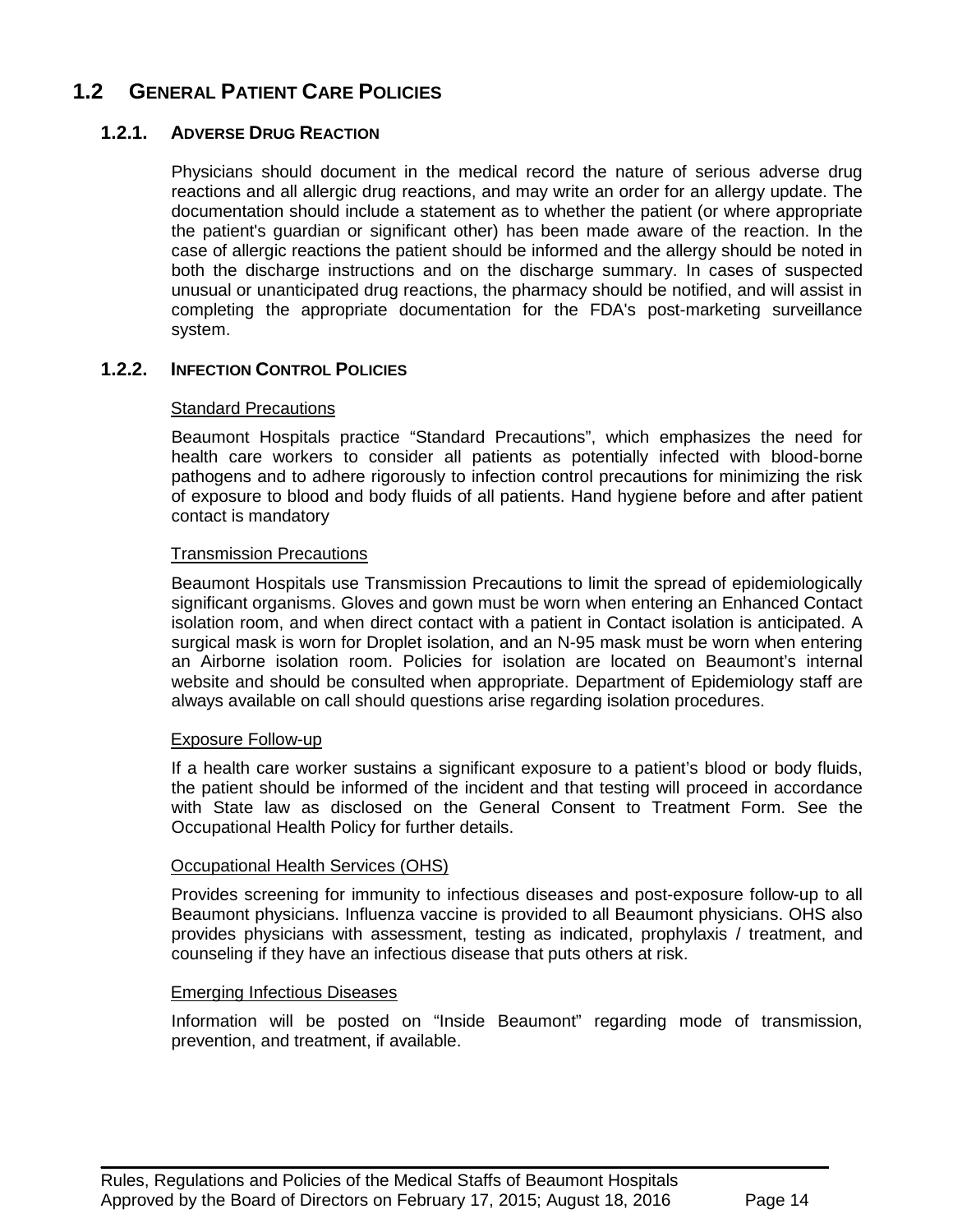#### **1.2.3. DISCHARGE FROM PHASE II RECOVERY**

<span id="page-14-0"></span>At the Royal Oak Hospital only there is a standing order for discharge of a patient from Phase II recovery services when the patient meets Medical Staff approved discharge criteria. If a physician wishes that a patient remain in Phase II Recovery after the criteria have been met, a patient specific order must be written in the medical record.

#### **1.2.4. OPERATIVE SPECIMENS**

<span id="page-14-1"></span>All tissue or matter and devices removed from a patient during the course of surgical intervention are considered a specimen. All specimens must be properly contained and transferred to the appropriate laboratory. The surgeon will determine if a specimen will be sent to the Surgical Pathology Department. Any exception to the requirement to send all specimens to the appropriate laboratory must be approved by written agreement between the Chief of the specific clinical department and the Chief of Pathology and Laboratory Medicine. Such agreements are subject to approval of the Physician-in-Chief of the respective Hospitals except those that that approved through the Medical Executive Board.

#### **1.2.5 RADIOACTIVE MATERIALS**

<span id="page-14-2"></span>All clinical use of radioactive materials shall be by physicians and dentists with appropriate privileges under the supervision of the Radiation Safety Committee. NO use of radioactive material may be made without the written approval of the Radiation Safety Committee.

All users and uses of radioactive material must be approved by the Radiation Safety Committee prior to commencing work with radioactive material. Application forms for requesting approval may be obtained from the Research Institute office (248-551-0650) or the Radiation Safety Officer's office (248-551-0548).

The Radiation Safety Committee meets quarterly. Provisional approvals for use and users are possible after a review of the completed application form.

#### <span id="page-14-3"></span>**1.2.6 RESPIRATORY CARE PROTOCOLS**

Respiratory Therapists provide care in keeping with the standards developed by professional organizations (ATS, ACCP, AARC, etc) and regulatory agencies. Services provided to the patient are driven by physician order and Hospital-approved protocols and care plans. Respiratory care protocols and disease-specific care plans are based on current national practice guidelines and are designed to move the patients along a continuum from intensive treatment to minimal / home regimen at discharge.

#### <span id="page-14-4"></span>**1.2.7. RESTRAINT USE AND / OR SECLUSION POLICY AND DEFINITIONS (See Full Corporate Policy #240)**

- 1. All patients have the right to be free from restraint or seclusion, of any form, imposed as a means of coercion, discipline, convenience, or retaliation by staff. Restraint or seclusion (Note: Seclusion is only on the psychiatric unit at Royal Oak) may only be imposed to ensure the immediate physical safety of the patient, a staff member, or others and must be discontinued at the earliest possible time. Hospital and medical administration support this philosophy.
- 2. Restraint or seclusion may only be used when less restrictive interventions have been determined to be ineffective to protect the patient, a staff member, or others from harm.
- 3. Efforts are made to limit restraint use because restraint itself can lead to adverse outcomes, including death, asphyxiation, delirium, tissue necrosis, peripheral edema,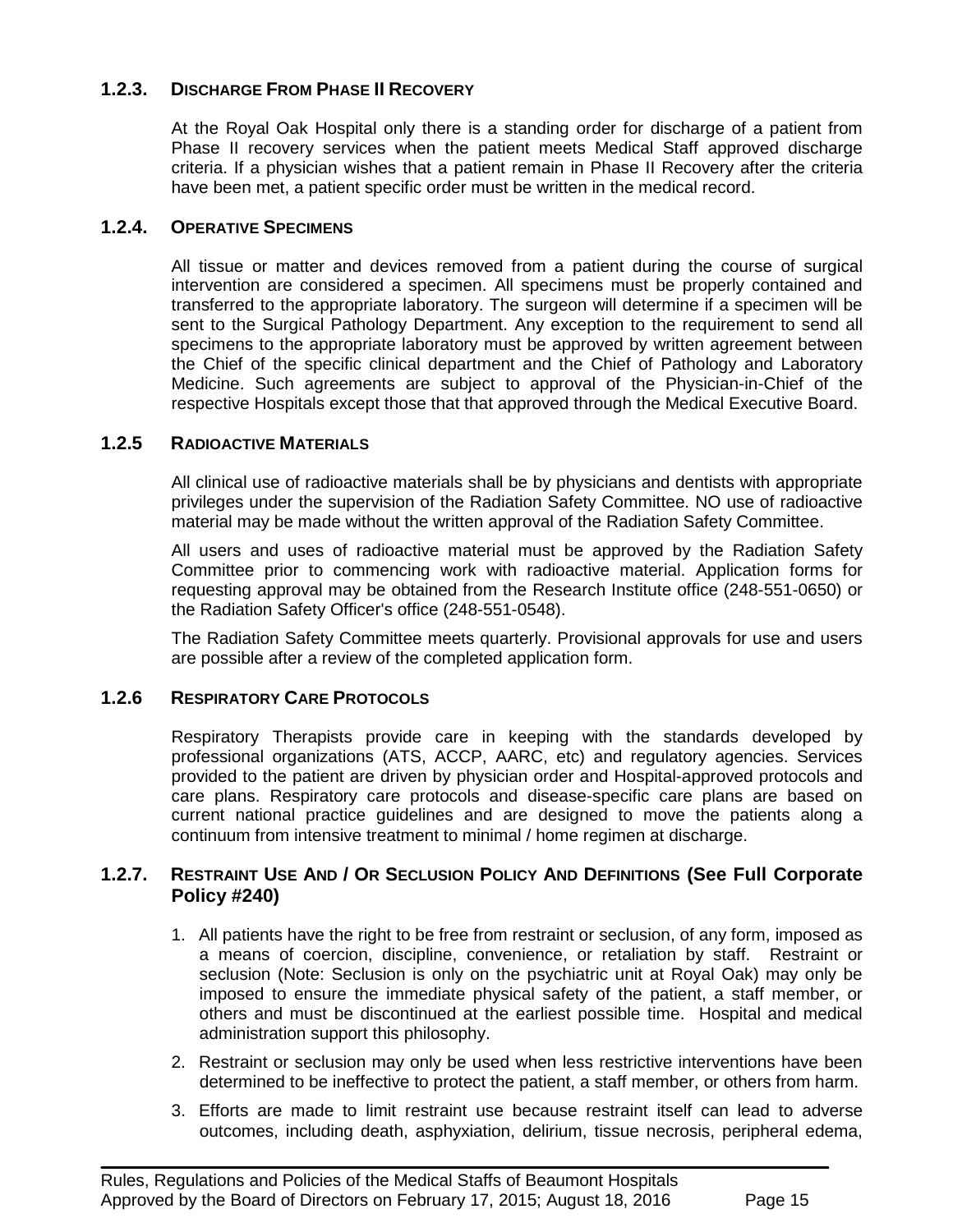diminished peripheral circulation, pressure ulcers, skin tears, accelerated osteoporosis, contracture, agitation, cardiovascular symptoms, withdrawal or depression, constipation, infections. Seclusion is not to be utilized in situations where there is risk the patient may harm him/herself in seclusion.

- 4. The use of restraint or seclusion will be ordered by a physician or physician extender (PA / NP) who is responsible for the care of the patient. If the restraint or seclusion is ordered by a provider other than the attending physician, he / she must be consulted as soon as possible by the ordering provider. The type of restraint or seclusion used must be the least restrictive intervention that will be effective to protect the patient, a staff member, or others from harm and removed at the earliest possible time.
- 5. A physician, PA / NP must perform a face-to-face assessment within 1 hour of the initial use of a medication used as a restraint or within 1 hour of the initiation of restraint or seclusion for violent / self-destructive behavior (even if restraint / seclusion has been terminated).
- 6. PRN orders for restraints are not permitted and new orders for restraints are to be given upon transfer to another level of care.
- 7. Restraint order duration for non-violent behavior and violent / self-destructive behavior is outlined in the full policy #240.

#### <span id="page-15-0"></span>**1.2.8. SEIZURE PRECAUTIONS**

It is important that the attending physician inform the nursing staff or house physician / staff of a patient with a history of seizures or use of medication for seizure control so that the Seizure Precaution Policy (found in the Nursing Policy/Procedure Manual) may be instituted. Please refer to this Policy for specifics. Upon such notification, the nurse will institute Seizure Precautions as outlined in each respective Hospital's Nursing Policy.

#### <span id="page-15-1"></span>**1.2.9. SELF-TREATMENT OR TREATMENT OF FAMILY MEMBERS**

The Beaumont Hospital Medical Staff subscribes to the AMA Code of Medical Ethics and Current Opinions with respect to this issue and is incorporated by reference in section 1.1 of the Bylaws of the Medical Staff.

- a. Medical Staff members shall not admit immediate family Members to the Hospital.
- b. Medical Staff members shall not write orders or dictate verbal orders for the care of themselves or immediate family members. Any suggestions for care should be communicated to the physician of record.
- c. With the exceptions for emergencies or routine care for short-term, minor problems, Medical Staff Members shall not perform treatments, procedures, surgery or obstetrical delivery on immediate family members.

Immediate family members are defined as:

- Spouse
- Child (biological and / or adopted)
- Child's spouse
- Stepchild
- Stepchild's spouse
- <span id="page-15-2"></span>• Grandchild
- Grandchild's spouse
- Parent
- Stepparent or adopted parent
- Parent-in-law
- Sibling
- Domestic partner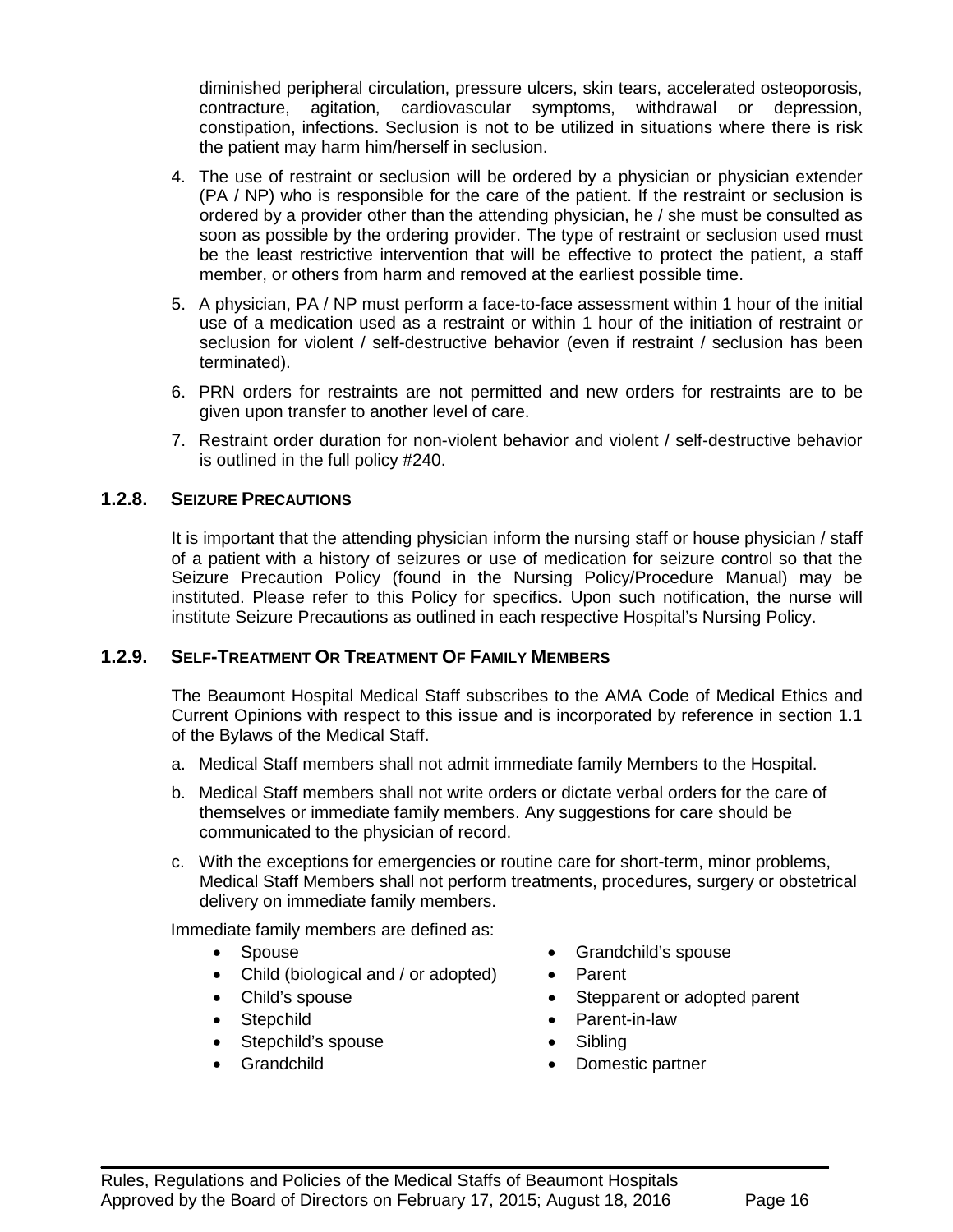#### **1.2.10. SMOKING POLICY**

Beaumont Hospitals and State law prohibit smoking inside any Beaumont facility / structure, whether owned or leased, and immediately outside the entrances or exits. This smoke-free campus eliminates smoking from all entrances and Hospital grounds, allowing for a cleaner and more healing environment for patients, visitors, employees, physicians, and volunteers. A physician is not authorized to permit a patient to smoke, and may not write such an order.

## **1.3 HOSPITAL DEPARTMENTAL SERVICES**

#### **1.3.1. ADMISSION / REGISTRATION PROCESS**

<span id="page-16-1"></span><span id="page-16-0"></span>Prior to or at the time of admission, the Admitting / Registration Department assists the registration of all patients and the paper flow management of the initial patient medical and financial records.

#### **1.3.2. BED ASSIGNMENT**

#### Royal Oak:

• Handles bed assignments, direct admissions and transfers from other facilities. Call Direct Access Center: 248-898-0880.

#### Troy:

- Handles bed assignment for inpatients and observation patients. Call Bed Operations: 248-964-9105
- Handles direct admissions from physician offices and transfers from other facilities: Call Access Transfer Office: 248-964-7055

#### Grosse Pointe:

<span id="page-16-2"></span>• Handles bed assignments, direct admissions and transfers from other facilities: Call Patient Registration: 313-343-1200

#### **1.3.3. MEDICAL / PRE-AUTHORIZATION REQUIREMENTS**

Information is gathered on all admissions and transfers to coordinate the services needed by the patient and to assure that all authorizations required by third party payers are obtained. Care coordinators / managers / registered nurses, in collaboration with the physician, may explore alternatives to hospital admission as patient needs warrant. Note that CMS may require inpatient admission for certain procedures

Royal Oak: Care managers / registered nurses handle this function whenever the review agency allows the Hospital, on behalf of the physician, to do so.

• Surgical / elective admissions: Admissions Transfer Office: 248-898-6102

 $\blacksquare$ 

• Direct admissions and transfers from other facilities: Direct Access Center: 248-898- 0880

Troy: The physician's office is responsible for obtaining a preauthorization number from the insurance company prior to admission. Questions should be directed to the Care Management Department: 248-964-8900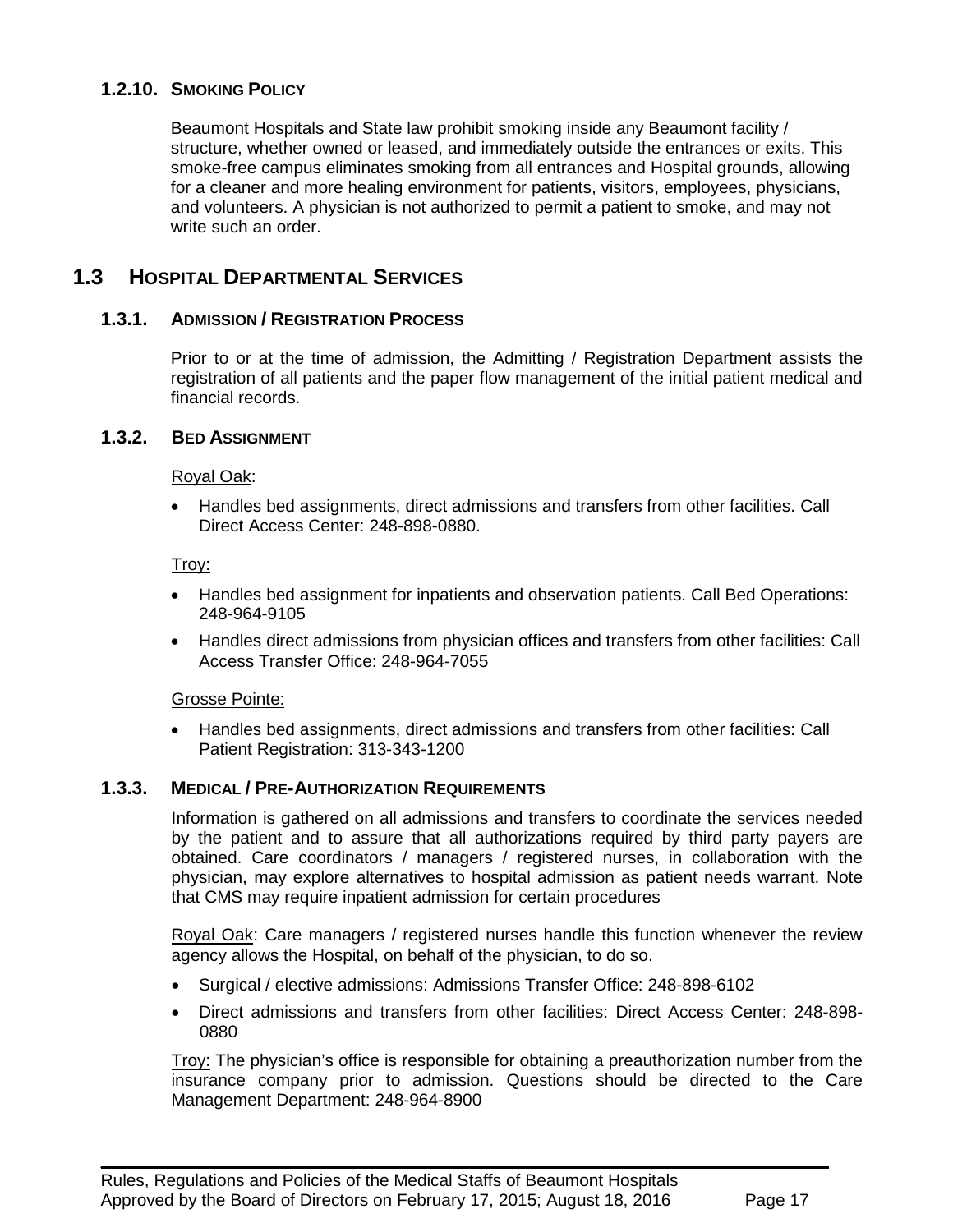Grosse Pointe: The physician's office is responsible for obtaining a preauthorization number from the insurance company prior to admission. Questions should be directed to the Care Management: 313-343-1781 or Patient Registration: 313-343-1200.

#### **1.3.4. ADVANCE TESTING**

<span id="page-17-0"></span>The Advance Testing Department screens electively scheduled inpatient and outpatient surgical / invasive diagnostic procedure patients requiring services of the anesthesia Department. The screening is typically conducted via a telephone call. In addition to screening, the staff may provide patient education.

#### Royal Oak:

- Requests for Advance Testing are made at the time of scheduling and physician orders are to indicate 'Advance Testing'
- Cardiovascular Surgery, Cath Lab, Heart Rhythm Center patients requiring Anesthesia Services: Pre-procedure assessment and testing is handled by Heart and Vascular Pre-Testing: 248 -898-4240

Troy:

- The history and age of the patient, the invasiveness of the procedure, and type of proposed anesthetic may determine whether the patient needs to come into the department prior to their procedure.
- Cardiovascular Surgery Patients Requiring Anesthesia Services: Initial screening is done via a telephone call. Additionally, an appointment is set up with Advance Testing to complete pre-procedure assessment and testing. The Department's number is 248- 964-4810.

#### **1.3.5. CARE MANAGEMENT**

<span id="page-17-1"></span>Care Management staff facilitate patient care across the continuum from admission to discharge. Throughout each patient's stay, Continuing Care nurses assess the patient's status and plan of care to determine whether criteria are met for continued utilization of Hospital resources, and to provide comprehensive care coordination and discharge planning.

#### Utilization Review

The Utilization Management component of the Care Management Plan provides a process to determine effective utilization of hospital resources through a continuous and systematic review program. The goal is to maintain the highest quality patient care, and to assist physicians in meeting various insurance regulations that control payment for services.

#### Inpatients

Documented medical information is screened against established McKesson InterQual criteria or Medicare rules. These are utilization review guidelines only, and do not constitute standards of care. If the information in the medical record does not meet the criteria for inpatient admission or continued stay, the Care Management staff may contact the attending or a designated Physician Advisor to obtain more information and determine an appropriate setting for a level of care.

The chart documentation must reflect severity of illness and intensity of service:

 $\blacksquare$ 

• (IS) Intensity of Service Criteria. Diagnostic and therapeutic services that can generally only be provided in a hospital inpatient setting.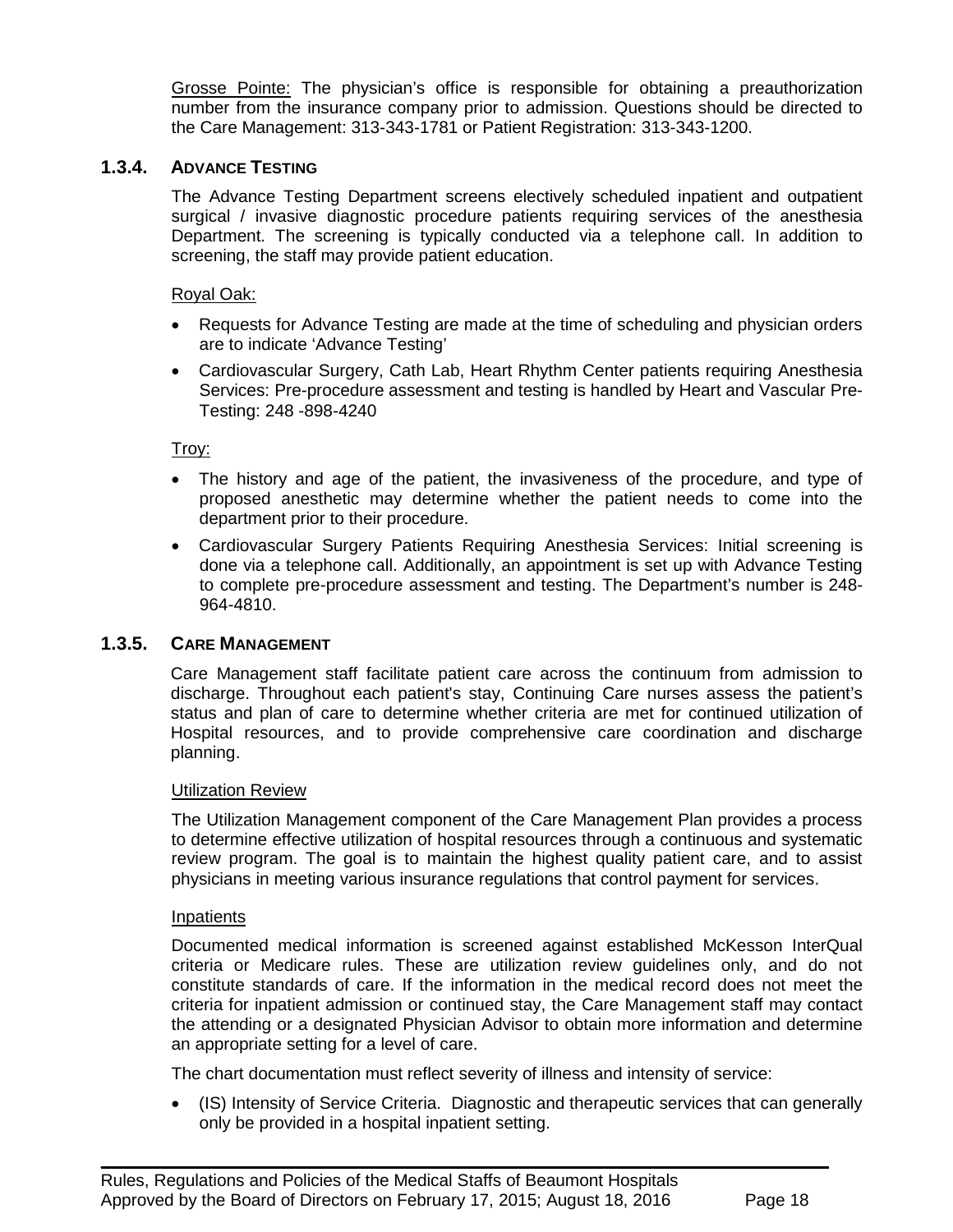- (SI) Severity of Illness Criteria. Objective, clinical parameters that reflect the severity of illness.
- (D) Discharge Screening Criteria. Specific indicators of patient stability and discharge readiness.

#### Assistance with Insurance Authorization Issues

The expectation is that physicians (attending and E.C.) respond to all insurance company / review entity correspondence and telephone requests for medical information to justify a hospital outpatient observation admission and / or an inpatient admission. Commercial insurers have contracts with the Hospital that require timely compliance with review procedures. These third party payers may deny payment to the Hospital and physicians due to lack of medical information.

#### Discharge Planning

<span id="page-18-0"></span>Care Management collaborates with all health care professionals, patients and families to provide a discharge management plan for post-acute hospital care.

#### **1.3.6. PATIENT FINANCIAL SERVICES**

The primary function of the Patient Financial Services representatives is to secure payment for the Hospital through any available funding, e.g. insurance, Medicaid, Childrens Special Healthcare Services and to assist the patient with necessary information to arrange payment.

<span id="page-18-1"></span>Questions concerning payment for Beaumont services may be directed to 248-577-9292.

#### **1.3.7. PHARMACY**

#### General

The Department of Pharmaceutical Services is open 24 hours a day and provides a variety of distributive and clinical pharmacy services. Medications are dispensed by a unit dose drug distribution system to assure compliance with physician prescribing and minimize medication errors. IV solutions are prepared under aseptic conditions.

#### Hospital Formulary

The Hospital Formulary of Accepted Drugs is available on the "Inside Beaumont" web site. The Formulary is maintained by the Medication Management Committee of the Medical Staff and allows for therapeutic interchange of many medications. The Medication Administration Record describes any interchange that has occurred. Information regarding formulary changes is published and communicated to the Medical Staff by the Pharmacy.

#### Medication Policies

Medication policies include an Automatic Stop Order Policy (all medications are subject to an automatic stop order date) and an automatic cancellation of medication orders when patients are transferred into CCU and PCU or into the Telemetry Unit A separate medication order form is used for prescribing parenteral nutrition. Pre-printed medication order forms have been developed for individual Clinical Practice Guidelines as well as standing protocols.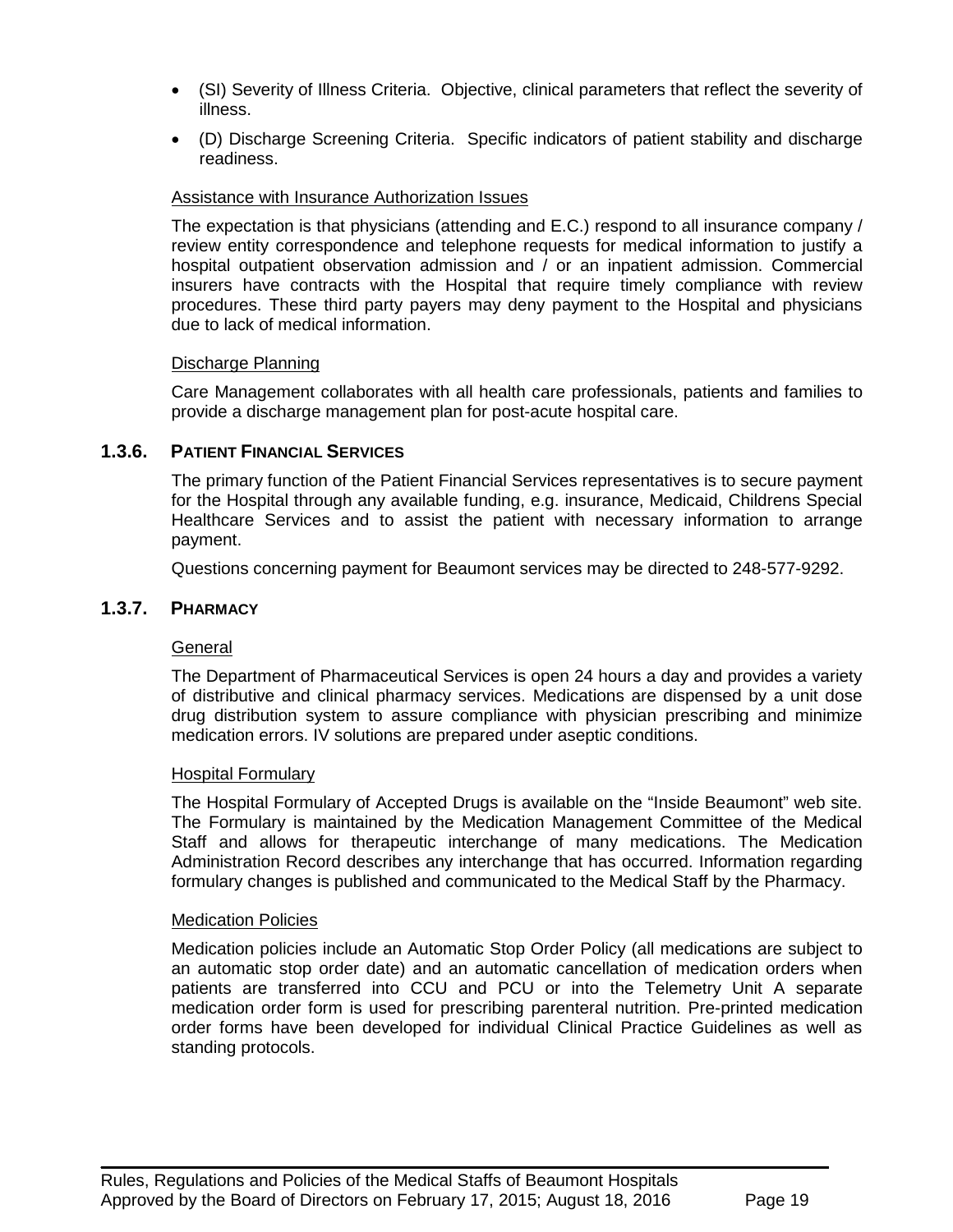#### Clinical Services

Pharmacokinetic dosing of aminoglycoside antibiotics, anticoagulants (heparin and warfarin), theophylline, and vancomycin are available upon physician request.

IV antibiotic therapy is reviewed by the Antibiotic Service (pharmacist and infectious disease physician). Recommendations are made to prevent bacterial resistance and to improve antibiotic therapy. Dosages are automatically adjusted for renal dysfunction. Specific antibiotics are automatically converted from IV to oral based upon the patient's clinical improvement.

Pharmacists provide patient specific drug information to patients receiving MAO Inhibitors, theophylline and warfarin. Patient education is also provided to other patients receiving selected medications.

<span id="page-19-0"></span>A "snapshot" interface of the patient's active drug profile is available on the electronic medical record system. This profile lists only current, active drug orders for inpatients.

#### **1.3.8. SERVICE EXCELLENCE**

If a patient is not satisfied with the Hospital's services, the patient should contact the manager of the involved Department. If the patient is still not satisfied, the patient should call the Service Excellence Department at 248-551-0500 for Royal Oak, 248-964-1800 for Troy and 313-417-6816 for Grosse Pointe.

#### **1.3.9. SPIRITUAL / PASTORAL CARE**

<span id="page-19-1"></span>Chaplains from Spiritual / Pastoral Care are present in the Hospitals twenty-four (24) hours per day, seven days per week and can be reached through the Hospital operator. The Chaplains see each patient admitted to the Hospital and provide a ministry of Spiritual / Pastoral Care. Religious services are held in the Chapels on weekends. In addition, Chaplains are trained counselors and can assist patients and families with their various needs including decisions near the end of life, such as organ donations and issues related to death. Spiritual / Pastoral Care can be contacted directly from 8:00 a.m. – 4:30 p.m. The nursing supervisor can be contacted after hours to request Spiritual / Pastoral Care visits.

#### **1.4. MEDICAL RECORD REQUIREMENTS**

#### <span id="page-19-2"></span>**1.4.1. MEDICAL RECORD / PURPOSE**

The primary purpose of a patient's medical record is to serve as a document of the care provided to assist in the rendering of quality medical care. This is accomplished by utilizing the record as a means of communicating pertinent and precise medical information concerning a patient to all health care providers involved in that patient's care. The medical record contains sufficient information to identify the patient, support the diagnosis, justify the treatment, document the course of treatment and results accurately, and facilitate continuity of care among health care workers.

#### <span id="page-19-3"></span>**1.4.2. COMPLETE MEDICAL RECORD / DEFINITION**

The attending physician, dentist, or podiatrist shall be responsible for the preparation of a complete medical record for each patient under his / her care. This record shall include patient identification data, patient assessments, provisional diagnoses and impressions including all comorbidities, documentation of emergency care, relevant diagnoses established during the course of care, reason(s) for admission, goals and plans for treatment, evidence of informed consent and advance directives when appropriate, all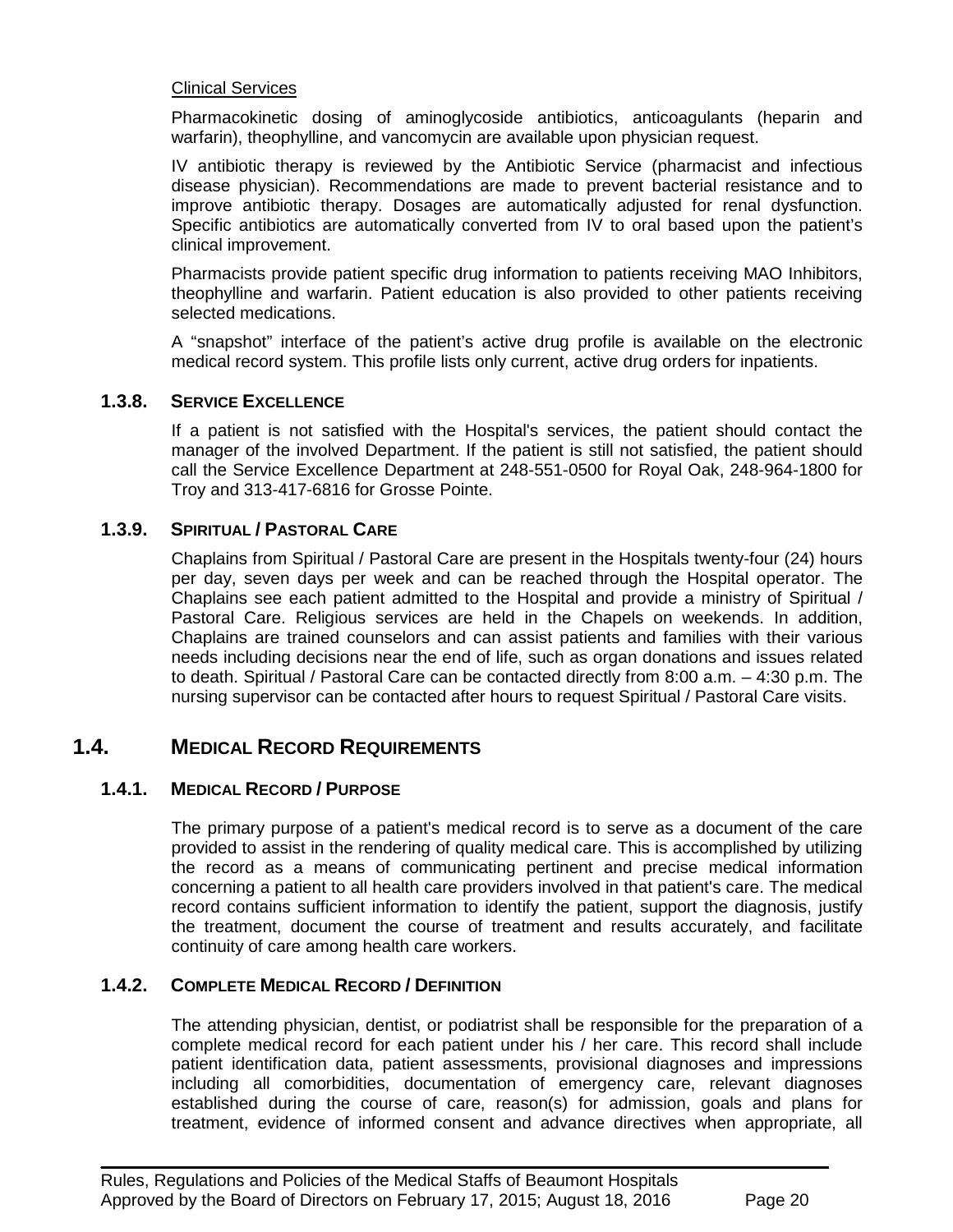diagnostic, therapeutic, and medication orders, all diagnostic and therapeutic procedures / tests performed and their results, all operative and other invasive procedures performed, progress notes documenting necessary reassessments, clinical observations and the patient's response to care, consultation reports, medications administered, any complications, hospital-acquired infections, and unfavorable reactions to drugs or anesthesia, condition on discharge, any referrals and communications made to other care providers or community agencies, and autopsy report when applicable. All entries in the medical record must be timed, dated and legible.

At a minimum, documentation of the assessment / reassessment of each patient must include:

- a. Establish and document the initial status of the patient. This must include a pertinent History and Physical examination (minimum content outlined below) together with baseline laboratory values and diagnostic testing, if appropriate, and an identification of the reason for admission.
- b. Once a reliable baseline has been established, only deviations from baseline values, studies, observations, significant changes in a patient's mental or physical status, and indications for treatment and medical care rendered are to be recorded in the medical record. Additional documentation may be required in specific Hospital units by written policy.
- a. Documentation of medical necessity and severity of illness should be provided in sufficient depth / detail to support the admission and the continued stay. The patient's clinical status must reflect the need for the Hospital resources ordered and utilized.
- b. Radiology, laboratory and diagnostic tests require an order and a diagnosis / sign / symptom to justify the medical necessity of the test / examination.

#### <span id="page-20-0"></span>**1.4.3. DOCUMENTATION DEFICIENCIES AT THE POINT OF CARE**

Documentation of informed consent, patient assessments, and appropriate timed, dated and legible orders must be present to assure safe patient care. All members of the healthcare team are authorized and empowered by the Medical Staff to "stop the line" if the clinical documentation necessary for the provision of safe patient care is not present in the medical record, provided that such delay would not place the patient at additional risk. The caregiver that intervenes to "stop the line" should first discuss the concerns with the attending physician. If any issues remain unresolved, the Chain of Command policy #312 should then be activated.

#### <span id="page-20-1"></span>**1.4.4. ELECTRONIC HEALTH RECORD**

The medical record consists not only of the paper chart but also the electronic health record. It is essential that all physicians review the electronic health record database in addition to the paper portion of the chart, and that all edits to electronic health record data be made on the electronic health record database.

Physicians must review and edit each report they author, before they authenticate it. Batch signatures for authentication are not acceptable. Each physician must provide the Hospital with a signed acknowledgment that he/she alone will use his / her electronic health record system access password(s) to authenticate reports or entries in the electronic health record. Revisions to electronic data entered in the system by anyone other than the physician will require review and authentication by the originating physician.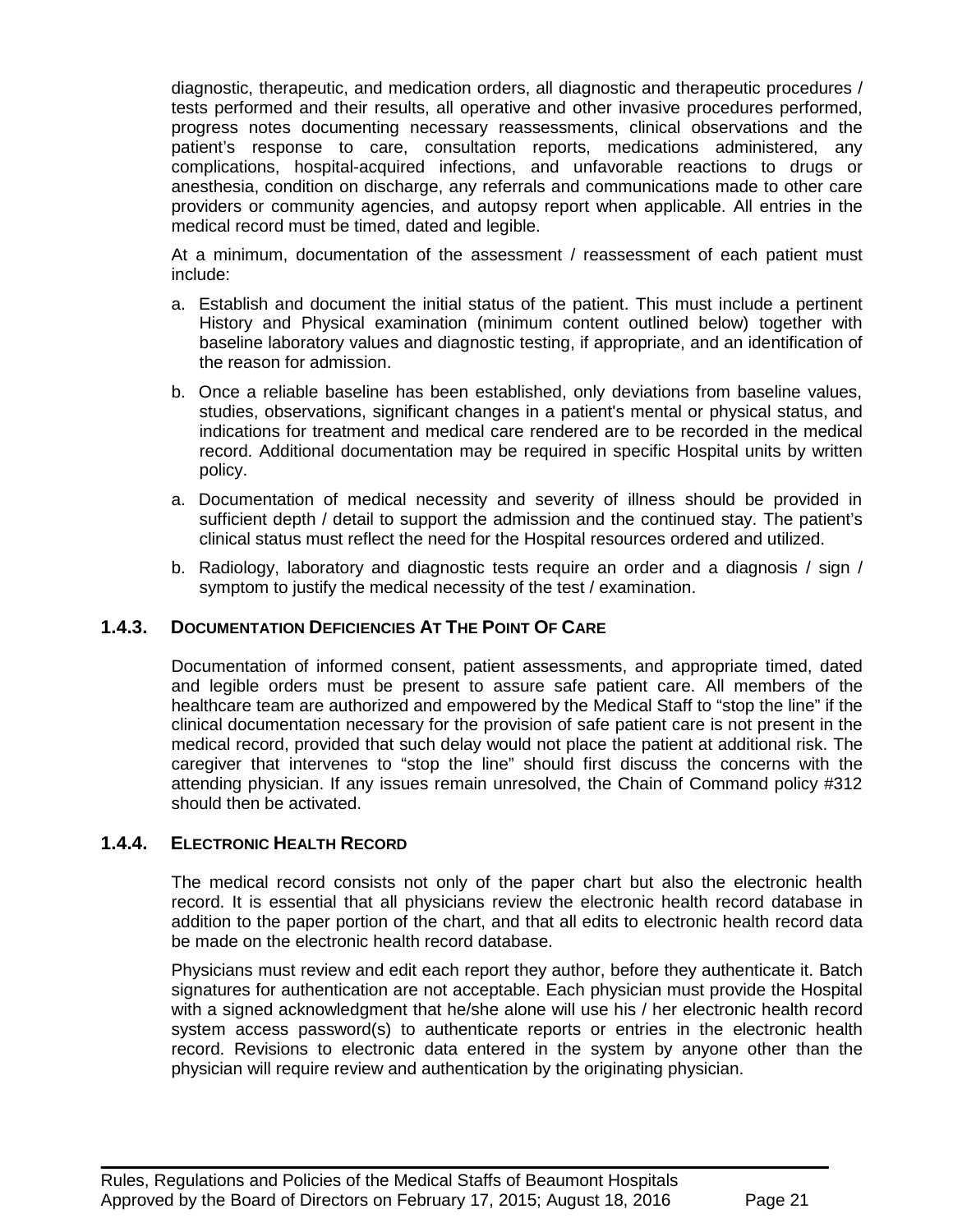#### **1.4.5. CONFIDENTIALITY**

<span id="page-21-0"></span>It is the policy of Beaumont Hospitals to afford its patients the level of privacy and confidentiality required under law whenever it is entrusted with medical information (protected health information) concerning any of its patients. Protected health information is defined by the Privacy Regulations of the Health Insurance Portability and Accountability Act of 1996 (HIPAA) as individually identifiable health information, including demographic information that identifies or can be reasonably believed to identify a patient, which is created or received by the Hospital and relates to the past, present, or future physical or mental health condition of a patient; the provision of health care to a patient; or, the past, present, or future payment for the provision of health care. All protected health information, oral, electronic, written, or maintained in any medium, must be held in the confidence as required by law and utilized only for purposes permitted by law.

Physicians who have connection to the Hospital electronic health record system in their private offices are fully responsible for the conduct of their office staff while accessing the system and are responsible, as well, for instructing their staff as to the necessity of maintaining the confidentiality of patient information accessed through the electronic system.

Medical Staff members who want to review the medical records of a family member should first discuss this with the physician of record. Medical information (verbal, written, printed or electronic) may be reviewed only with the written permission of the patient. A Medical Staff member who seeks to review medical records of his / her family members or that of his / her minor child should complete the Hospital's standard Authorization for Release of Patient Medical Information form, which may be obtained from the Medical Information Services Department. This authorization is valid for 30 days.

<span id="page-21-1"></span>Medical Staff members may view their own medical records by completing the Authorization for Release as defined above.

#### **1.4.6. HISTORY AND PHYSICAL EXAMINATION CONTENTS**

Content required for a history and physical examination depends on the setting and circumstance of patient care, anesthesia requirement, and type of procedure. For purposes of clarity, history and physical examinations will be defined either as a 'full' or 'focused' history and physical examination.

A full history and physical examination is required for:

- 1. All inpatients
- 2. Outpatients undergoing surgery or major diagnostic procedures requiring general anesthesia, deep sedation, spinal or regional block other than digital.

A focused history & physical examination is required for:

Outpatient services and procedures:

- 1. Performed with moderate sedation involving the administration of IV or IM pharmacologic agents, such as diagnostic cardiac catheterization and routine upper and lower endoscopies.
- 2. Performed with local anesthesia and/or oral sedatives when anesthesia services are in attendance

Procedures done with no and / or local anesthesia or oral sedatives, without anesthesia services in attendance, such as skin biopsy, do not require a full or focused history and physical examination.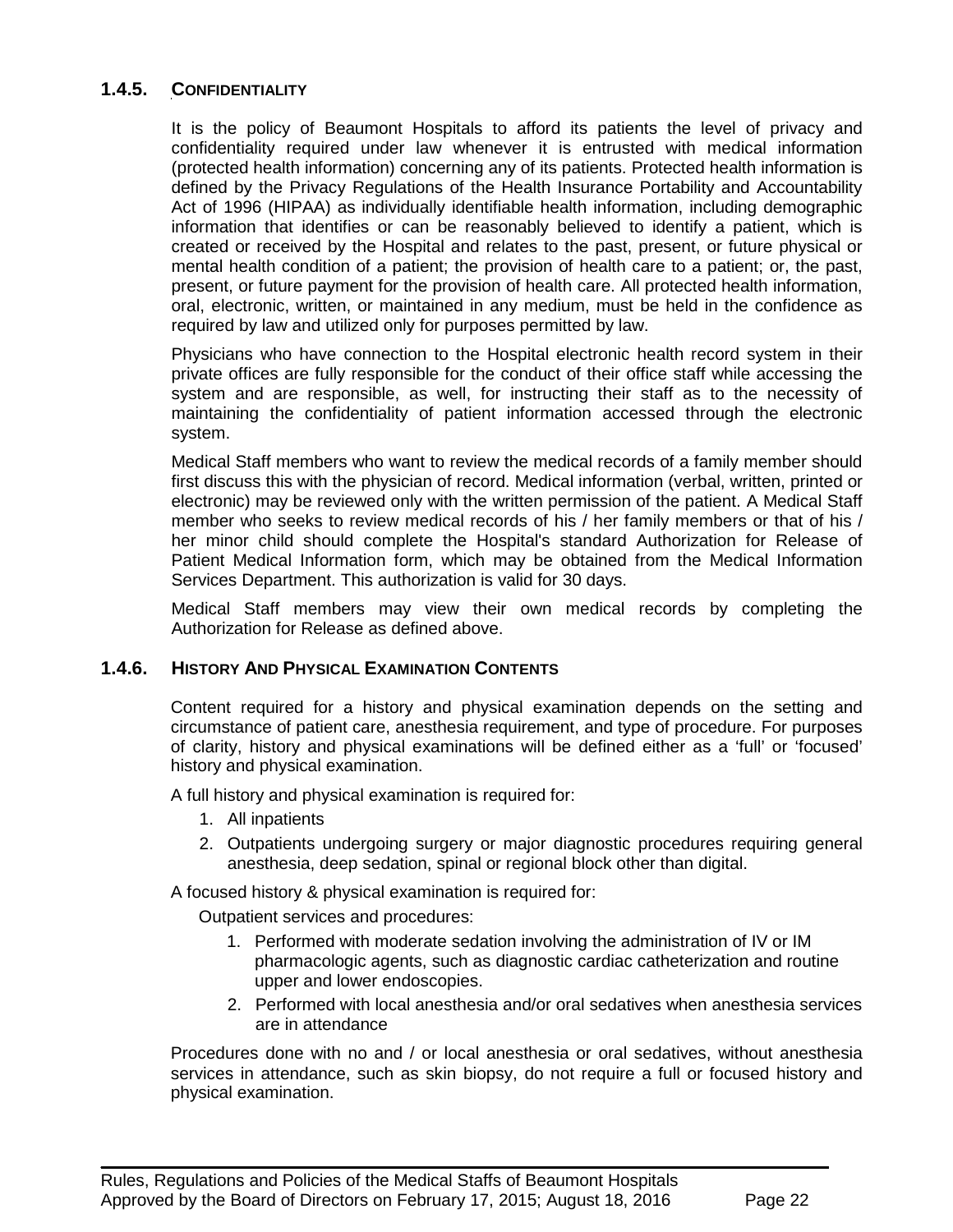#### Full History and Physical Requirements

The minimum elements required for the full history and physical examination is:

- History of present illness
- Significant or pertinent past medical history
- Significant or pertinent social history
- Significant or pertinent family history
- Medications
- Allergies
- Relevant review of systems
- Physical examination
- Assessment
- Plan of care

In all instances, the examination must include examination of the heart and lungs. Other components of the physical examination areas appropriate to the clinical situation and requirements, if any, stipulated by the chief of service, and are subject to peer review. In the perioperative setting, the anesthesiologist's examination of the heart and lungs will suffice for the examination of these organs. This is germane for those highly specialized physicians who do not routinely examine heart and lungs.

#### Focused History and Physical Requirements

A focused history and physical examination for non-inpatient services performed with moderate sedation is to be focused and pertinent to the nature of the procedure.

The minimum data required for the focused history and physical examination is:

- History of present illness
- Significant past medical history that is clinically pertinent to the procedure being performed or the planned course of treatment
- Significant social history that is clinically pertinent to the procedure being performed or the planned course of treatment
- Significant family history that is clinically pertinent to the procedure being performed or the planned course of treatment
- Medications
- Allergies
- Physical examination
- Assessment that is clinically pertinent to the procedure being performed or planned course of treatment
- Plan of care

The physical examination is to consist of a focused examination pertinent to the patient's chief complaint and planned procedure. The examination must minimally include an examination of the heart and lungs. In the perioperative setting, the anesthesiologist's examination of the heart and lungs will suffice for the examination of these organs. This is germane for those highly specialized physicians who do not routinely examine heart and lungs.

The above data may be documented in the pre-sedation / pre-anesthesia assessment on the day of the procedure and / or office exam notes done within 30 days of the procedure.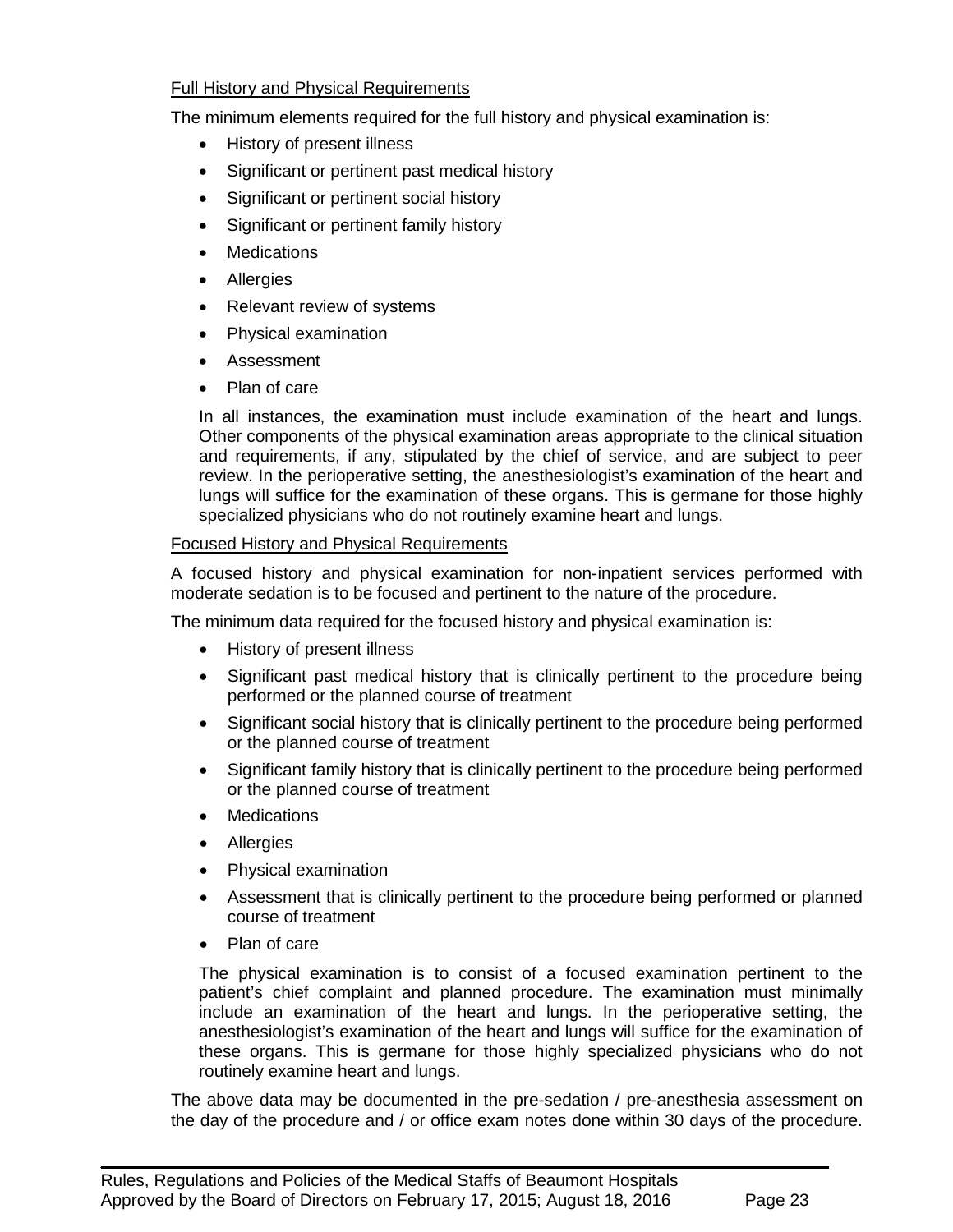Any pertinent changes in that exam including those which would preclude surgery or the procedure are noted in the "Update" on the day of the procedure after review and consultation with the anesthesia provider, review of the office notes, and focused exam of the patient.

The data gathered through interview and / or observation for the history, including history of present illness, past medical and surgical history, family history, medications, allergies, and review of systems, may be completed by a physician, resident, certified registered nurse anesthetist, physician assistant, nurse practitioner, certified nurse mid-wife, master'sprepared clinical nurse specialist, doctor of nursing practice, medical student, nurse clinician or registered nurse.

The physical examination and interpretation and analysis to determine the plan of care, including initial labs / diagnostic tests, and impression and plan of care, may be completed by a physician, resident, certified registered nurse anesthetist, physician assistant, nurse practitioner, certified nurse mid-wife, or master's-prepared clinical nurse specialist.

All entries into the medical record, whether electronic or handwritten, must be signed, dated and timed. If more than one individual completes the history and physical, the individual signing the plan of care assumes responsibility for the contents of the complete history and physical examination.

As defined in 1.5.4, if the history and physical examination is completed by a resident, the supervising attending physician will authenticate and countersign the history and physical examination. For patients undergoing surgery, the attending's signature must be entered into the record prior to surgery.

While a resident, certified registered nurse anesthetist, physician assistant, nurse practitioner, or certified nurse midwife or master's prepared clinical nurse specialist may sign the history and physical examination, it is the attending physician who is responsible for integrating the information in the history and physical examination, the formulation of the plan of care of the patient and its execution while the patient is hospitalized. At all times, the attending physician is the ultimate responsible party for the care of the patient.

#### <span id="page-23-0"></span>**1.4.7. TIMING OF HISTORY AND PHYSICAL**

For patients undergoing surgery or a major diagnostic procedure requiring general, spinal or regional anesthesia, the full history and physical examination must be completed before the procedure is performed. A dictated full history and physical examination that has not been transcribed and authenticated does not satisfy this requirement since it is not available for review in a timely manner. In an emergency, when there is no time to record a complete history and physical examination, a progress or admission note describing a brief history and appropriate physical findings and the pre-operative finding shall be entered in the medical record before surgery or the administration of anesthesia.

An appropriate full history and physical examination of all inpatients shall be completed, recorded in the Hospital medical record within twenty-four (24) hours after admission. While a dictated full history and physical examination is also accessible via the dictation system on an immediate basis, as it is not readily available in emergent circumstances, the physician or qualified practitioner as stipulated in Section 1.4.6. must also complete a brief admission or transition of care note as a bridge until the history and physical examination is transcribed. Dictated reports are available in the electronic medical record upon transcription as 'unverified'. All patient records must contain a signed history and physical examination within seven (7) days after admission.

If a full history and physical examination has been performed by a qualified practitioner as stipulated in Section 1.4.6 within 30 days before admission, a legible copy of this report may be used in the patient's medical record, provided that it is updated in writing within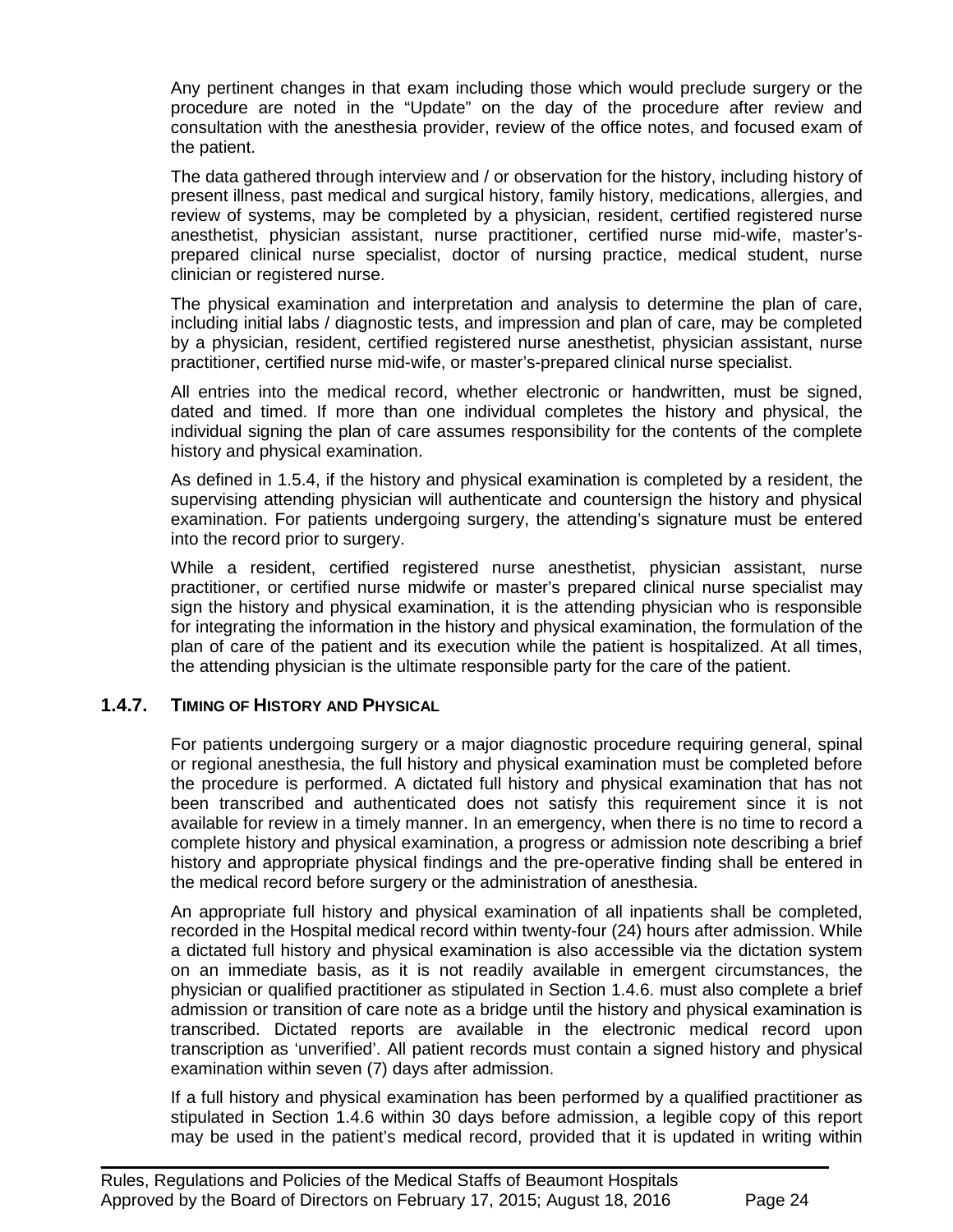twenty-four (24) hours of admission, and the authenticated update reflects pertinent clinical changes since the full history and physical examination was performed. For both inpatients and outpatients undergoing surgery or a major diagnostic procedure requiring general, spinal or regional anesthesia, the full history and physical examination update must be completed before the procedure is performed. The update must be completed by a qualified practitioner as stipulated in Section 1.4.6.

For obstetrical patients presenting for a normal delivery, the pre-natal record may serve as the history and physical if it has been completed within 30 days before admission, provided it is updated in writing at the time of admission. The update must be completed by a qualified practitioner as stipulated in Section 1.4.6.

For non-inpatients undergoing a procedure performed with moderate sedation, if a focused history and physical examination has been performed by a qualified practitioner as stipulated in Section 1.4.6 within 30 days before the procedure, a legible copy of this report may be used in the patient's medical record, provided that it is updated in writing prior to the start of the procedure, and the authenticated update reflects pertinent clinical changes since the focused history and physical examination was performed. The update must be completed by a qualified practitioner as stipulated in Section 1.4.6.

#### Update of History and Physical Examination

In the context of surgery, the update serves to assure that important interval clinical changes, if any, are discovered and addressed pre-operatively. The update includes the following:

- 1. Examination of the heart and lungs and other pertinent exam, if any, on the day of the procedure by the operating surgeon or designee
- 2. Review of previous history and physical examination (done within 30 days), and documentation of pertinent changes if there are any.
- 3. Pre-anesthesia assessment done by the proceduralist or anesthesiologist on the day of the procedure or an update indicating any changes to it if it was done more than 24 hours before surgery.

When a dentist or podiatrist is to perform a surgical procedure, the responsible dentist or podiatrist must record the dental or podiatric portion of the full or focused history and physical examination in the medical record.

#### <span id="page-24-0"></span>**1.4.8. NEWBORN ADMISSIONS**

All infants born at Beaumont Hospitals must have a full or focused history and physical examination appropriate to a newborn within twenty-four (24) hours of birth, a daily progress note, an order for discharge, and a final progress note that suffices for the discharge summary.

#### <span id="page-24-1"></span>**1.4.9. PRE-PROCEDURE EVALUATION, PRE-PROCEDURE SEDATION PLANS AND UNIVERSAL PROTOCOL**

Section 1.4.6 defines the requirements for a history and physical examination. For all other, the nature and risk of a procedure dictates the pre-procedure, intra-procedure and postprocedure documentation requirements. Three types of procedures are defined below: 1) Procedures with or without local anesthesia or oral sedatives, 2) Procedures with sedation where sedating IV or IM sedation is commonly used, and 3) Procedures requiring deep sedation or anesthesia involving general, spinal or major regional anesthesia.

The following table summarizes the requirements for procedures performed by a physician or an advanced practice professional (certified registered nurse anesthetist, certified nurse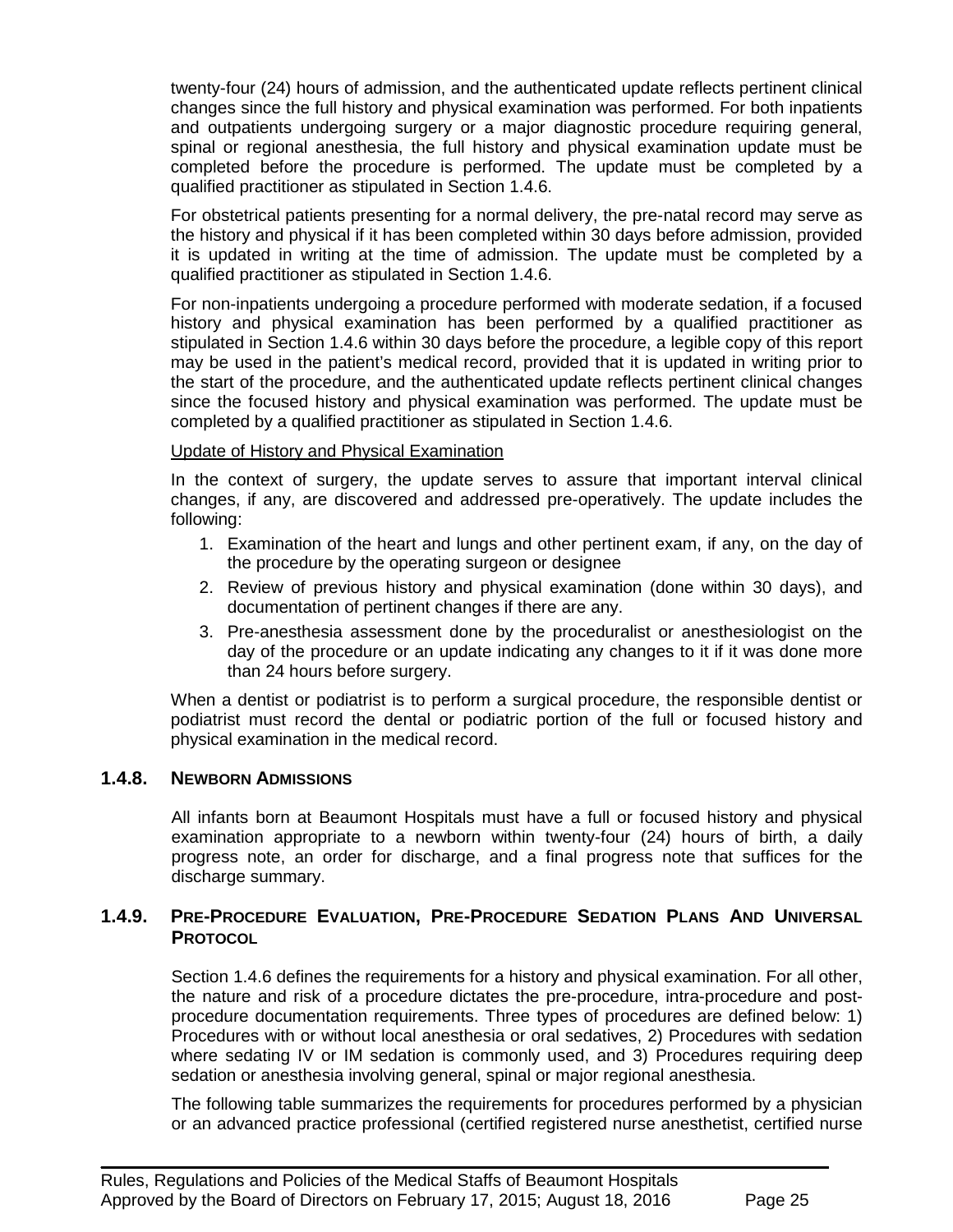midwife, nurse practitioner, physician assistant). Note: these requirements do not apply when a physician or an advanced practice professional performs a procedure typically performed by a registered nurse or other staff.

|                                                 | <b>PROCEDURES NOT</b><br><b>REQUIRING ANY</b><br><b>ANESTHESIA OR REQUIRING</b><br><b>LOCAL ANESTHESIA OR</b><br><b>ORAL SEDATIVES</b>                                                                  | <b>PROCEDURES WITH SEDATION</b><br>Where Moderate Sedation is<br>the Goal, Usually Involving the<br>Administration of IV or IM<br>Sedatives                                                                                                                                                                                                                          | <b>PROCEDURES WITH</b><br><b>ANESTHESIA</b><br>Deep sedation or General<br>Anesthesia, Spinal, or Major<br><b>Regional Block</b>                                                                                                                                                                                                                                        |
|-------------------------------------------------|---------------------------------------------------------------------------------------------------------------------------------------------------------------------------------------------------------|----------------------------------------------------------------------------------------------------------------------------------------------------------------------------------------------------------------------------------------------------------------------------------------------------------------------------------------------------------------------|-------------------------------------------------------------------------------------------------------------------------------------------------------------------------------------------------------------------------------------------------------------------------------------------------------------------------------------------------------------------------|
| PRE-PROCEDURE VERIFICATION PROCESS              | • Written consent<br>• Current medications and<br>allergies<br>• Pertinent clinical<br>information relevant to the<br>procedure being performed<br>· Correct patient, procedure,<br>site identification | • Written consent<br>• Focused H & P (within 30<br>days)<br>• Update to focused H&P<br>(day of procedure)<br>• Pertinent clinical information<br>relevant to the procedure<br>being performed<br>• Correct patient, procedure,<br>site identification<br>• Nursing assessment<br>• Pre-procedure evaluation<br>based on clinical pertinence<br>and plan for sedation | • Written consent<br>• Full H & P (within 30 days)<br>• Update to full H&P (day of<br>procedure)<br>• Pertinent clinical information<br>relevant to the procedure<br>being performed<br>• Correct patient, procedure,<br>site identification<br>• Pre-anesthesia evaluation<br>(within 24 hours prior to<br>procedure)<br>• Nursing assessment<br>• Plan for anesthesia |
| <b>IMMEDIATELY PRIOR</b><br><b>TO PROCEDURE</b> | • Time Out                                                                                                                                                                                              | • Immediate pre-sedation<br>reassessment<br>• Time Out                                                                                                                                                                                                                                                                                                               | • Immediate pre-induction<br>reassessment<br>• Time Out                                                                                                                                                                                                                                                                                                                 |
| 분<br><b>DURING</b><br>PROCEDU                   |                                                                                                                                                                                                         | • Intra-procedural monitoring                                                                                                                                                                                                                                                                                                                                        | • Intra-procedural monitoring                                                                                                                                                                                                                                                                                                                                           |
| POST PROCEDURE                                  | • Post-procedure progress<br>note                                                                                                                                                                       | • Post-procedure progress<br>note<br>• Post-procedure monitoring<br>· Discharge assessment                                                                                                                                                                                                                                                                           | · Post-procedure progress note<br>· Post-procedure assessment<br>· Discharge assessment<br>· Post-anesthesia evaluation<br>(within 48 hours after the<br>procedure)                                                                                                                                                                                                     |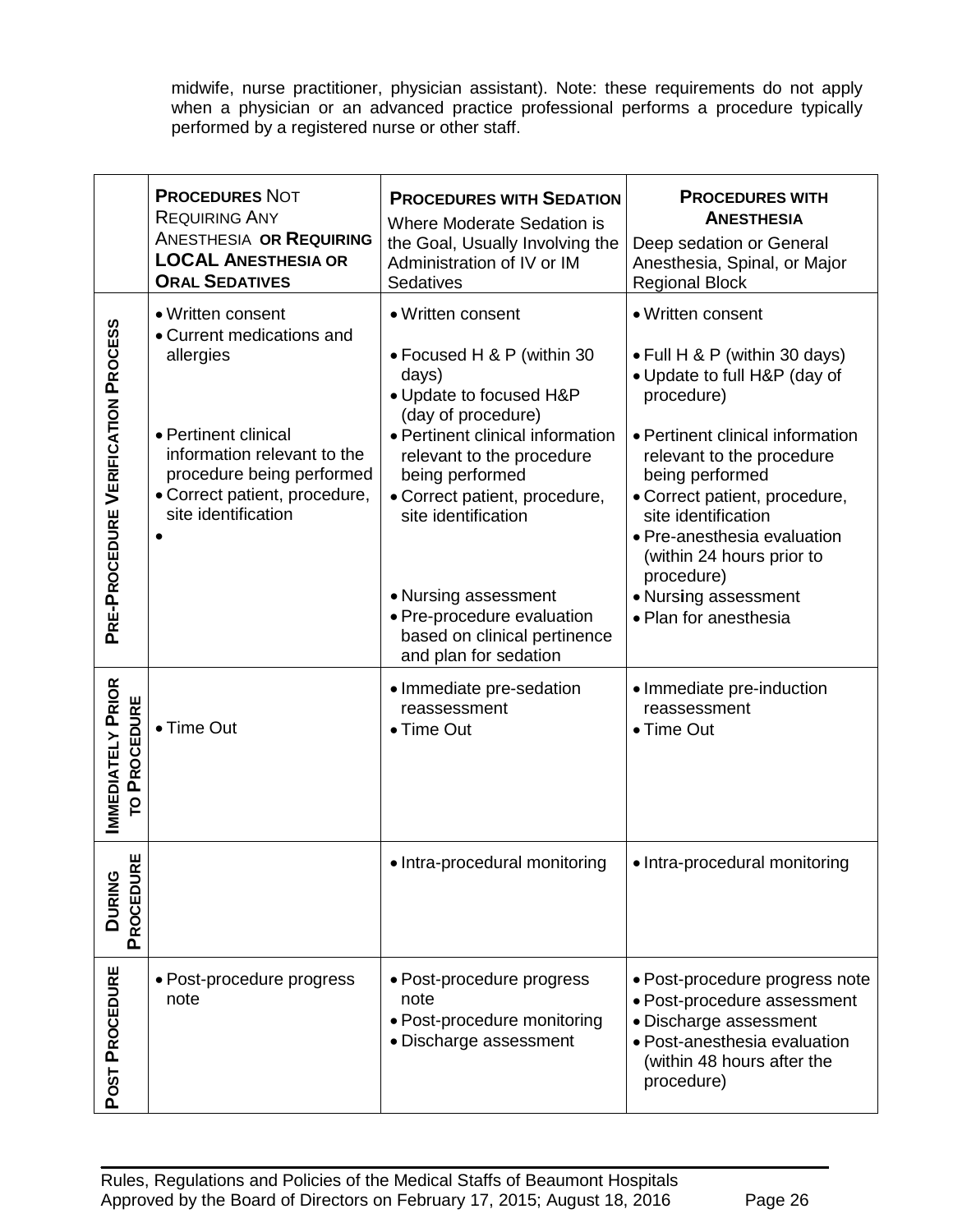The data gathering portion of a pre-procedure evaluation may be completed by a physician, resident, certified registered nurse anesthetist, physician assistant, nurse practitioner, certified nurse mid-wife, master's-prepared clinical nurse specialist, medical student, nurse clinician or registered nurse.

The documented need and plan for procedure may be completed by a physician, resident, certified registered nurse anesthetist, physician assistant, nurse practitioner certified nurse mid-wife, or master's-prepared clinical nurse specialist

The content of the pre-procedure evaluation is to be appropriate to the risk of the procedure to be performed, the anesthesia to be used and the condition of the patient and should be adequate to determine the need for additional diagnostic data. Specific requirements, if any, for the content of the pre-procedure medical evaluation shall be determined by the appropriate Department Chief.

All entries into the medical record must be signed, dated and timed. If more than one individual completes the pre-procedure evaluation, the individual signing the plan of care assumes responsibility for the contents of the complete pre-procedure evaluation.

The data gathering portion of pre-procedure evaluations and documentation for the need and plan for the procedure may be completed by a non-physician as stipulated above. The physician performing the procedure or operation is ultimately responsible for the knowledge of the key information in the pre-procedure evaluation, history and physical, the plan of care and its appropriate execution.

#### **UNIVERSAL PROTOCOL**

The Universal Protocol must be completed prior to beginning an operative procedure or a major diagnostic procedure. The Universal Protocol requirements are:

- 1) Conduct a pre-procedure verification process:
	- a. Verify correct patient, correct procedure, and correct site with patient involvement if possible
	- b. Review items that must be available for the procedure such as:
		- i. Relevant documentation such as history and physical examination, preprocedure evaluation, signed and executed informed consent, nursing assessment, and pre-anesthesia assessment
		- ii. Labeled diagnostic testing and radiology tests that are properly displayed
		- iii. Any required blood products, implants, devices, and / or special equipment for the procedure
	- c. Match the items that are to be available in the procedure area to the patient
- 2) Mark the site
	- a. Site marking is required when there is more than one possible location for the procedure and when performing the procedure in a different location would negatively affect quality or safety
		- i. For spinal procedures, in addition to skin marking of the general spinal region, special intraoperative imaging techniques may be used for locating and marking the exact vertebral level
	- b. Mark the procedure site before the procedure is performed and, if possible, with patient involvement
	- c. The procedure site should be marked by the individual who is accountable for the procedure and will be present when the procedure is performed.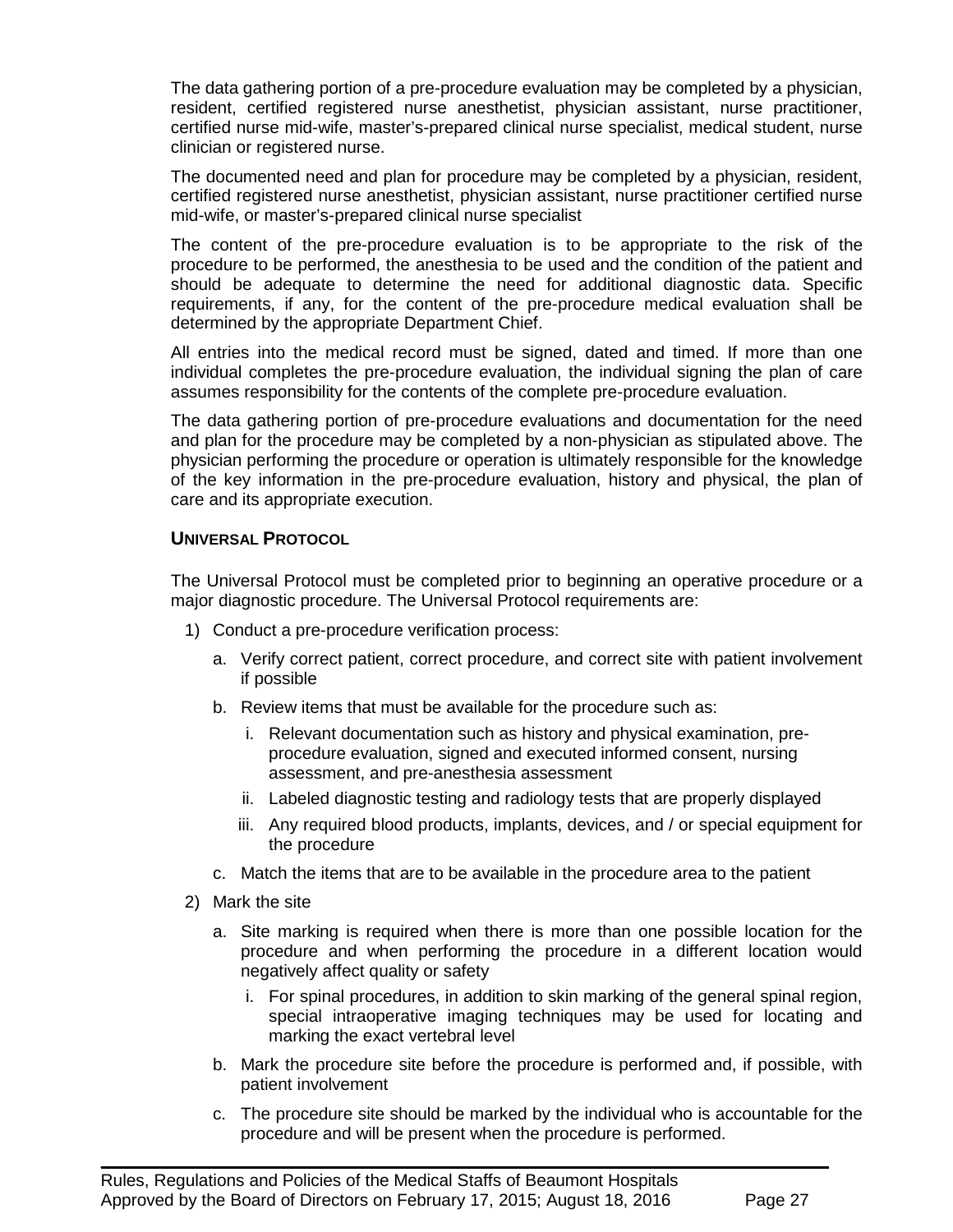- d. Site marking is unambiguous and is consistent with Hospital policy. The marking should be sufficiently permanent to be visible after skin preparation and draping.
- e. If the site cannot be marked or the patient refuses site marking, then the site marking is documented on a diagram
- 3) Perform a time out immediately before the procedure
	- a. Time out must be performed immediately before the invasive procedure or making an incision
	- b. Time out is initiated by one team member but involves all team members
	- c. When two or more procedures are performed on the same patient and the individual performing the procedure changes, a second time out is required
	- d. During the time out, the team members agree on the following: Correct patient identity, correct site, and correct procedure
	- e. The completion of the time out must be documented
	- f. In the rare setting of a life threatening situation where the risk of harm outweighs the delay caused by performing a time out, a time out may be waived.

#### <span id="page-27-1"></span><span id="page-27-0"></span>**1.4.10. PRE-PROCEDURE SEDATION ASSESSMENT FOR PATIENTS RECEIVING MODERATE OR DEEP SEDATION**

Documentation of the pre-procedure assessment and sedation plan is the responsibility of the physician performing the procedure and must be completed prior to initiation of the surgery or procedure except in emergency situations. The assessment and documentation must be completed as outlined in the "Guidelines for Sedation Policy."

#### **1.4.11. OPERATIVE / INVASIVE PROCEDURE NOTES AND REPORTS**

An operative progress note is hand-written or computer generated and entered into the medical record by the attending physician or designee before the patient is transferred to the next level of care.

The operative progress note will minimally contain the following elements:

- Patient name, medical record number and birth date
- Procedure date and time
- Name(s) of the primary surgeon(s) and assistant(s)
- Procedures performed
- Description of each procedure finding, including significant unanticipated findings / occurrences
- Post-operative diagnosis
- Estimated blood loss, if applicable
- Specimens removed or altered, if applicable
- Pre-operative diagnosis

Additionally, the progress note may include:

- Anesthesia type or sedation administered
- Procedure description
- Condition of patient prior to leaving the operating room or procedure area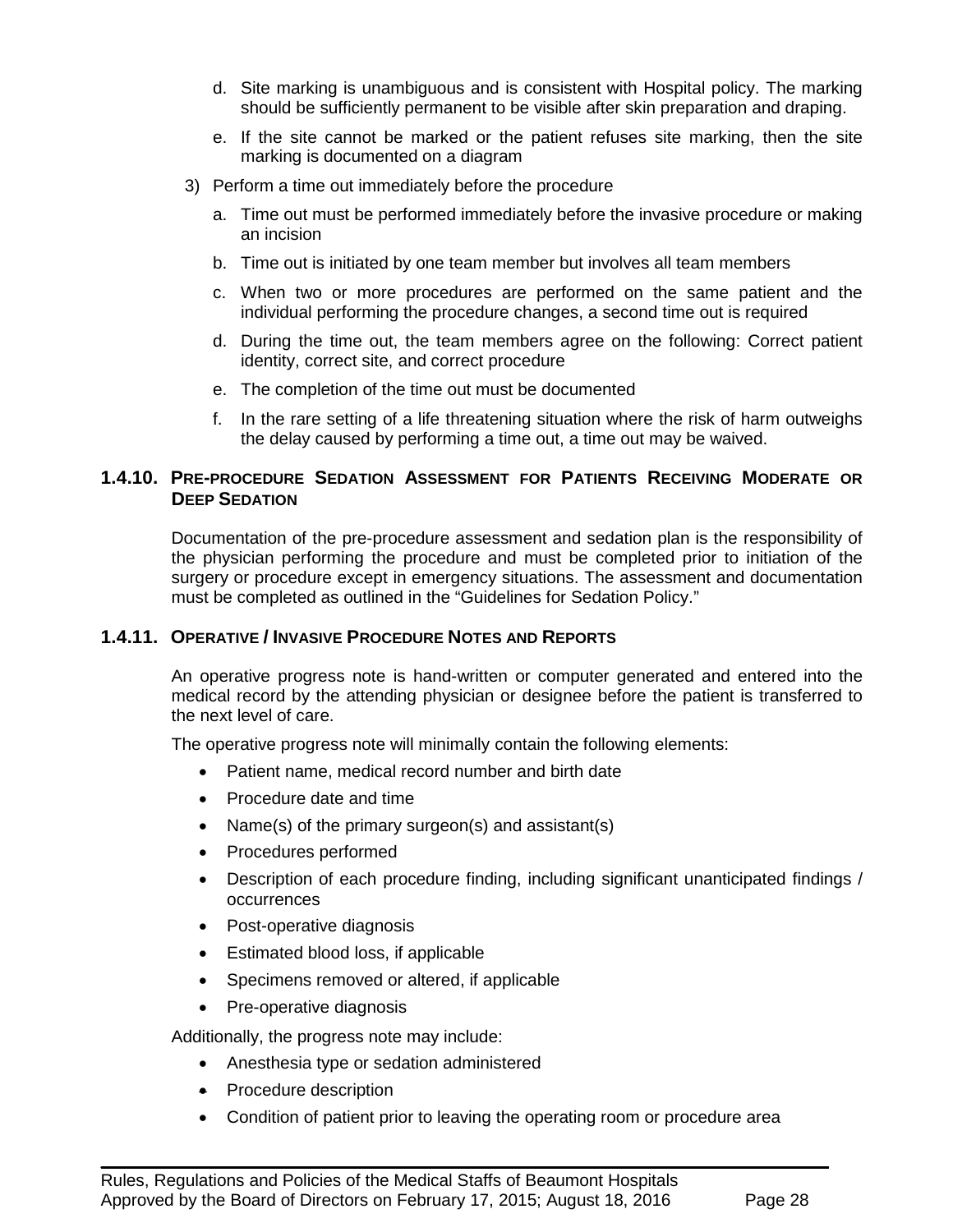A full operative report must be completed within 24 hours of the surgical procedure. The full operative report shall include elements identified for the operative progress note, including unanticipated findings / occurrences and the condition of the patient when leaving the operating room or procedure area and the following additional elements:

- Procedure description, including:
	- Indications for procedure
	- Technical details of the procedure
	- Devices, grafts, tissues or transplants implanted (may be viewed on the nursing operative record as well)

These requirements apply to all major procedures in all units or settings including the operating room, cardiac catheterization laboratory, radiology department, short stay unit, endoscopy unit, and patient bedside. Dictated reports are available in the electronic medical record upon transcription as 'unverified'. All patient records must contain a signed operative report within seven (7) days after any operative procedure. If a physician will not be available due to a vacation / conference, etc., then a seven (7) day extension in signing the operative report will be granted beginning at the time of his / her return.

As defined in 1.5.4, if the operative note is completed by a resident, the supervising attending physician will authenticate and countersign the operative note.

#### <span id="page-28-0"></span>**1.4.12. ANESTHESIA NOTES**

A pre-anesthetic evaluation should be completed by an anesthesiologist within 24 hours prior to a procedure requiring anesthesia, which includes documentation of relevant history and the patient's condition and that the anesthesia options and risks have been communicated. If the pre-anesthetic evaluation was done more than 24 hours prior before the procedure, an update is required with a note indicating any change or a note indicating that there are no changes.

#### **1.4.13. PROGRESS NOTES**

<span id="page-28-1"></span>All individuals providing direct and indirect care to the patient are permitted to make entries in the progress notes, or other appropriate areas in the medical record. Such individuals could include, for example, consultants providing case management or training for medical equipment.

#### Frequency of Progress Notes

Progress notes, by the attending physician or his / her designate, should be documented daily to reflect any significant clinical observations, the response to treatment, and changes in the patient's clinical condition to enhance continuity of care and support the need for continued stay.

#### <span id="page-28-2"></span>**1.4.14. DISCHARGE SUMMARY AND FINAL DIAGNOSIS**

A discharge summary and final diagnosis if known at the time of discharge must be documented in the medical record or dictated for all patients designated as inpatient (excluding discharge from the well-baby nursery) regardless of the length of stay. The discharge summary should include the reason for hospitalization, the significant findings, the procedures performed and treatment rendered, the patient's condition on discharge, and any specific instructions given to the patient and / or family including prescribed medications, diet and activity restrictions, and suggested follow-up care. A final progress note, labeled "Discharge Note" may be substituted for a discharge summary for those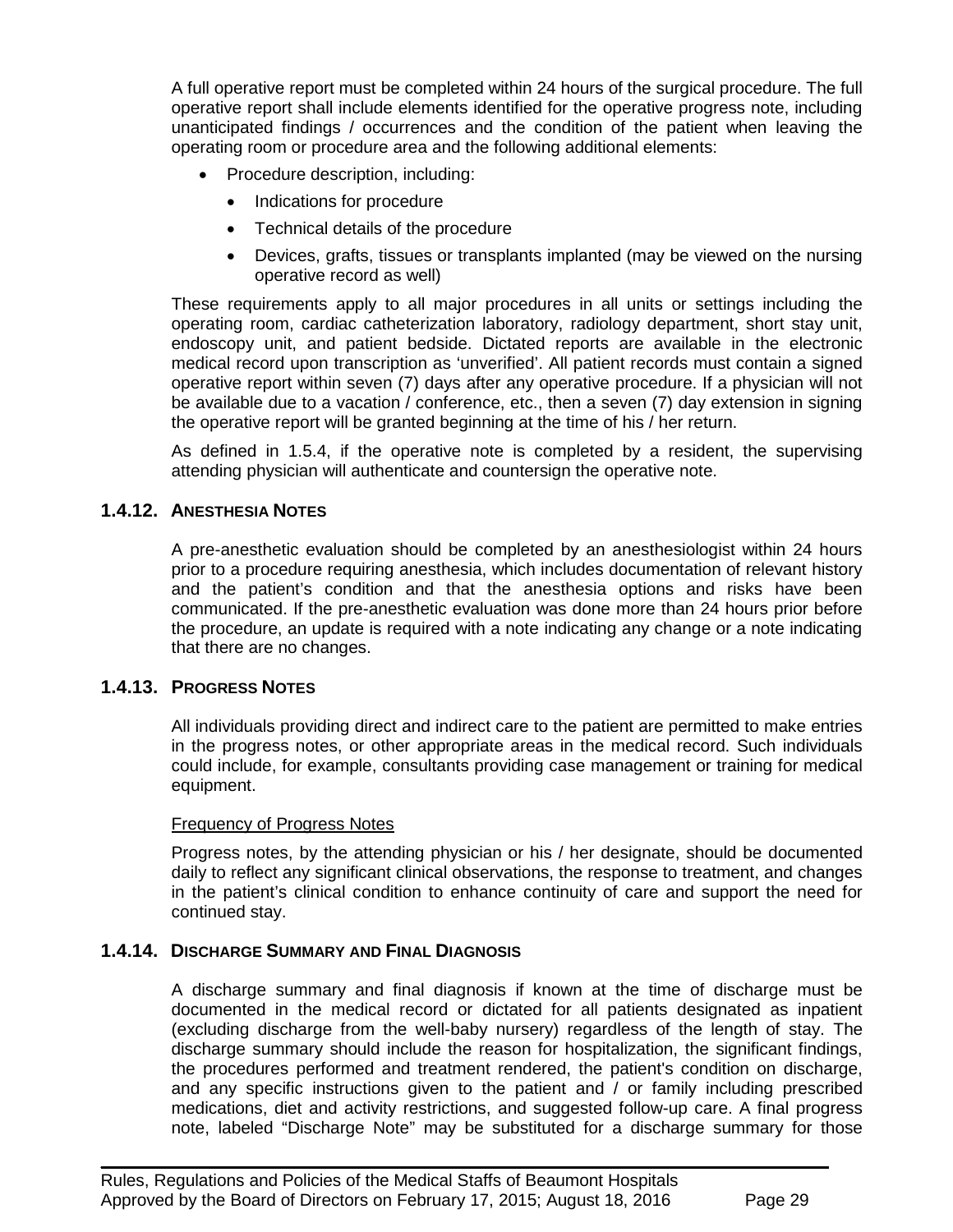patients who have had a stay of forty-eight (48) hours or less. The discharge summary should be dictated within 24 hours of discharge. Dictated reports are available in the electronic medical record upon transcription as 'unverified'. All patient records must contain a signed discharge summary within seven (7) days after discharge. If a physician will not be available due to a vacation / conference, etc., then a seven (7) day extension in signing the discharge summary will be granted beginning at the time of his / her return.

As defined in 1.5.4, if the discharge summary is completed by a resident, the supervising attending physician will authenticate and countersign the discharge summary.

The discharge summary should be available at the time of discharge for all patients being sent to an extended care facility, and may be dictated 24 hours in advance of the planned discharge, with an addendum when appropriate. If is not possible to complete the discharge summary at the time of discharge to an extended care facility, then a brief note must be written and include the reason for the patient's discharge or transfer, the patient's physical and psychosocial status, a summary of care, treatment, and services provided, and the patient's progress toward goals. A dictated Expiration Summary is required on all expirations regardless of length of stay.

#### <span id="page-29-0"></span>**1.4.15. DISCHARGE INSTRUCTIONS**

Each patient must receive discharge instructions that at a minimum include medications, follow up, diet and activity.

#### <span id="page-29-1"></span>**1.4.16. DISCHARGE FORMS AND ORDERS / PHYSICIAN RESPONSIBILITIES**

The attending physician's signature is required on transfer forms for all patients discharged to another health care facility.

The attending physician must review and sign all orders and authorizations for home health care, skilled nursing facility care and durable medical equipment.

#### <span id="page-29-2"></span>**1.4.17. SIGNATURE STAMPS NOT ACCEPTABLE**

It is not acceptable to use a signature stamp to authenticate any part of a medical record. A signature stamp may be used as a clarification to the hand-written signature.

#### <span id="page-29-3"></span>**1.4.18. PHYSICIAN AUTHENTICATION**

The attending physician, or other physician as appropriate (e.g., emergency physician, surgeon, or consultant) is required to review and authenticate by signing and dating all operative notes, consultation reports and the discharge summary.

#### <span id="page-29-4"></span>**1.4.19. RECORD COMPLETION PROCEDURE**

As defined in 1.5.4, the supervising attending physician will authenticate and countersign at a minimum the history and physical examination, discharge summary, operative note, and consultations.

Each physician is responsible for monitoring their chart deficiencies electronically on the *one*Chart system. Chart deficiencies that cannot be addressed electronically must be reviewed and addressed in the Medical Information Services Department at least once every seven (7) days. At that visit he / she should complete all medical record deficiencies presented.

All physicians who will be absent from practice for five (5) or more days should notify the Medical Information Services Department, (248) 551-6500 for Royal Oak, (248) 964-8606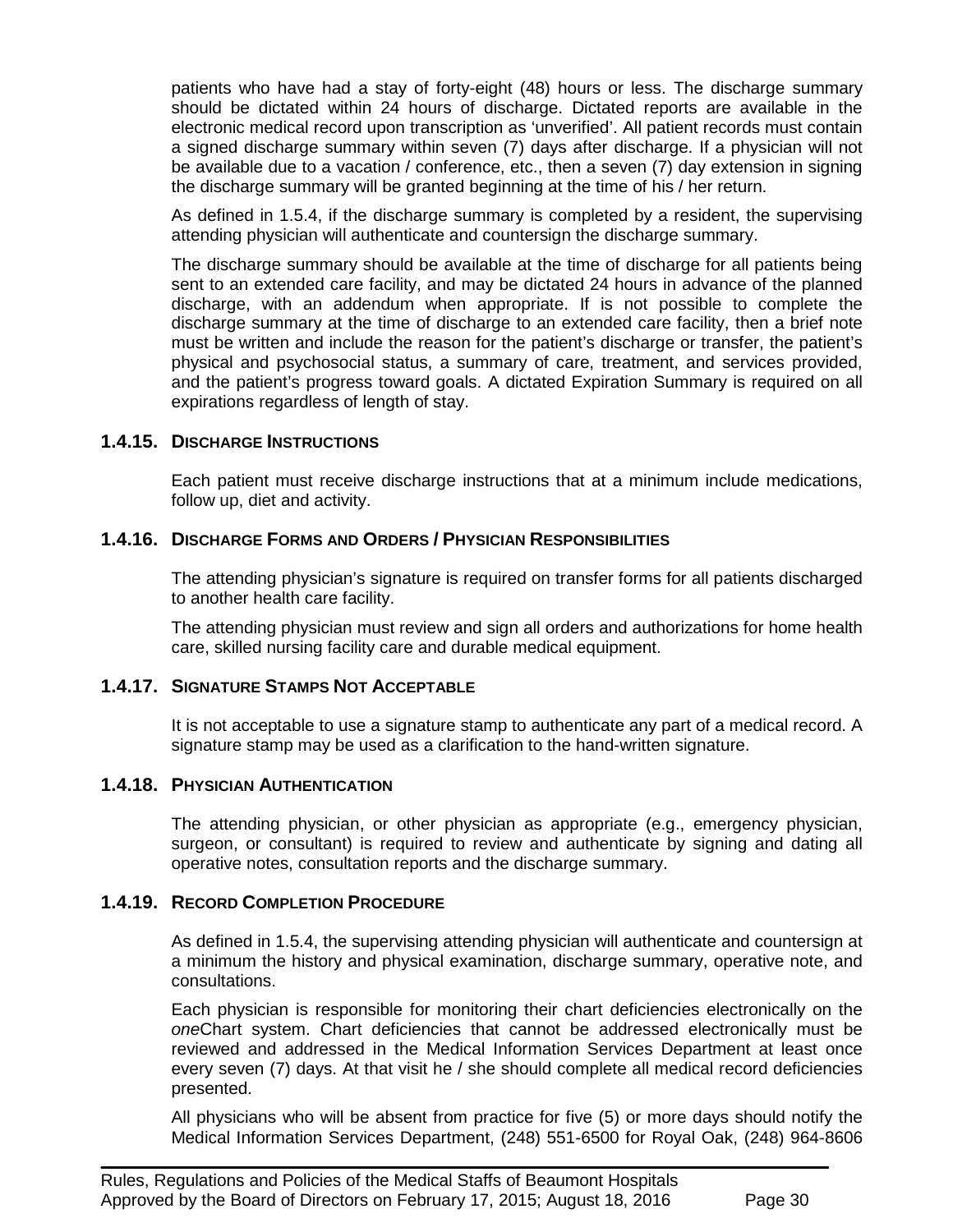for Troy or (313) 343-1625 for Grosse Pointe, giving dates of departure and return. Physicians should remedy all chart deficiencies assigned to them before being absent from practice. Chart deficiency tracking will 'hold' if the physician has notified the Medical Information Services Department, but will resume upon the physician's return; i.e., chart deficiencies will not continue to age while the physician is absent.

It is the physician's responsibility to notify the Medical Information Services Department if a medical record has been incorrectly assigned to him / her.

It is the expectation that all medical record documentation, including the final diagnosis, handwritten and electronic signatures, is complete within seven (7) days following a patient's discharge or procedure. Records incomplete beyond fourteen (14) days represent a significant deviation from the standard.

If a physician will not be available within the specified time frame due to a vacation / conference, etc., then a seven (7) day extension in completing the medical record will be granted beginning at the time of his / her return.

A physician who has any record that is incomplete for more than fourteen (14) days may receive notification from the Physician-in-Chief or Department Chief that his / her record keeping is substantially out of compliance with the Medical Staff Rules / Regulations / Policies and that his / her admitting and / or consulting privileges will be restricted or suspended until completion of the medical record(s).

Repeated instances of substantial noncompliance with record keeping will be considered during the staff reappointment process and may trigger a recommendation for nonreappointment to the Medical Staff.

#### Incomplete Records / Physician Unavailable to Complete

If the attending physician or dentist cannot complete the record, the Department Chief, or his designee, may order the record to be filed and available for statistical billing purposes and continuity of patient care.

#### <span id="page-30-0"></span>**1.4.20. DIAGNOSIS AND PROCEDURE RECORD**

The Hospital is responsible for reporting accurate information regarding diagnoses and procedures for the purposes of research, planning and billing, based upon documentation provided by the physician and in compliance with all federal regulations and applicable coding guidelines. Physician concurrence with diagnosis coding via review and signature is encouraged but not required. Physicians are encouraged to provide any clarifications or correction that would provide a more accurate picture of the episode of care.

#### <span id="page-30-1"></span>**1.4.21. CORRECTNESS OF THE MEDICAL RECORD**

#### Electronic Portion

- Documentation that is "accepted" by the author is permanently recorded.
- A modification made after acceptance replaces the original documentation only in the current version. The audit trail will identify the original and any / all changed versions. The document will have a status of "corrected" or "supplemented"

#### Paper Portion

• Documentation can be corrected by drawing a line through the incorrect information making it still clearly readable and indicating the date and time of this change.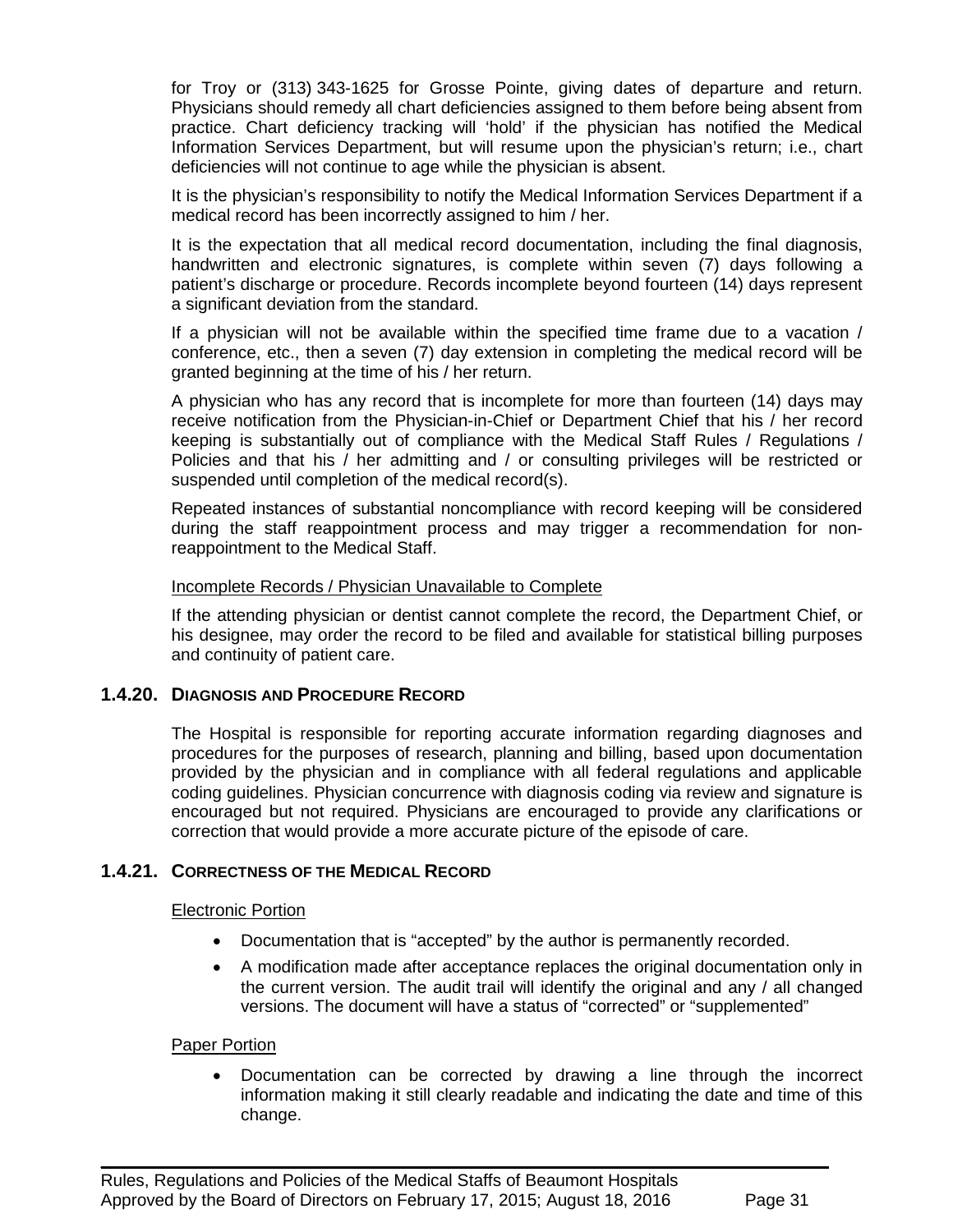• The correct information can be added with the correction date and author's signature.

#### <span id="page-31-0"></span>**1.4.22. RECORD AVAILABILITY (FILING / REMOVAL)**

No medical record shall be tendered for filing or filed by the Medical Information Services Department until it is complete, with the exception of those filed by order of the Department Chief.

#### Removal of Medical Records from Patient Care Units

The medical record should be maintained on the unit with the patient so that it is available for review by consultants and for patient care emergencies. The medical record should accompany the patient when the patient receives services outside the unit.

Medical records should not be sent to ancillary service departments for pre-procedure review. All consultants should review the record on the patient care unit or in their Department when the patient arrives.

#### Removal of Medical Records From the Hospital

All records are the property of the Hospital and shall not be removed from the Hospital premises without authorization by the Hospital President or his designee, or in accordance with the provisions of a court order, subpoena or statute.

#### Readmission of Patient / Medical Record Availability

In case of re-admission of a patient, all previous records or microfilm condensation thereof, online data or printed copies of online data, shall be available for the use of the attending physician, dentist, or podiatrist.

#### <span id="page-31-1"></span>**1.4.23. DISTRIBUTION OF LABORATORY REPORTS AND TRANSCRIBED RECORDS**

Staff members receive reports from the Hospital according to a "single distribution method" via FAX or other means. To change the distribution method, obtain a form from Royal Oak Medical Administration at 551-0411, Troy Medical Administration at 964-1000, or contact Medical Transcription Services at 248-423-2520.

#### <span id="page-31-2"></span>**1.4.24. TEACHING PHYSICIANS' DOCUMENTATION, CODING AND BILLING OF PROFESSIONAL SERVICES**

#### A. The General Rule

If a resident participates in a service furnished in a teaching setting, a physician fee schedule payment is made to the teaching physician (TP) only if 1) the teaching physician personally performs the service; or 2) is present while the resident performs the critical or key portion of any service or procedure for which payment is sought; or 3) certain E/M services are furnished by residents under the primary care exception.

Key portions of E/M services must be performed or observed and documented by the teaching physician.

Must document, at a minimum, "**P D R A**"

- 1) **P**ersonal **P**resence / **P**erformance
- 2) **D**iscussion / Participation
- 3) **R**eviewed and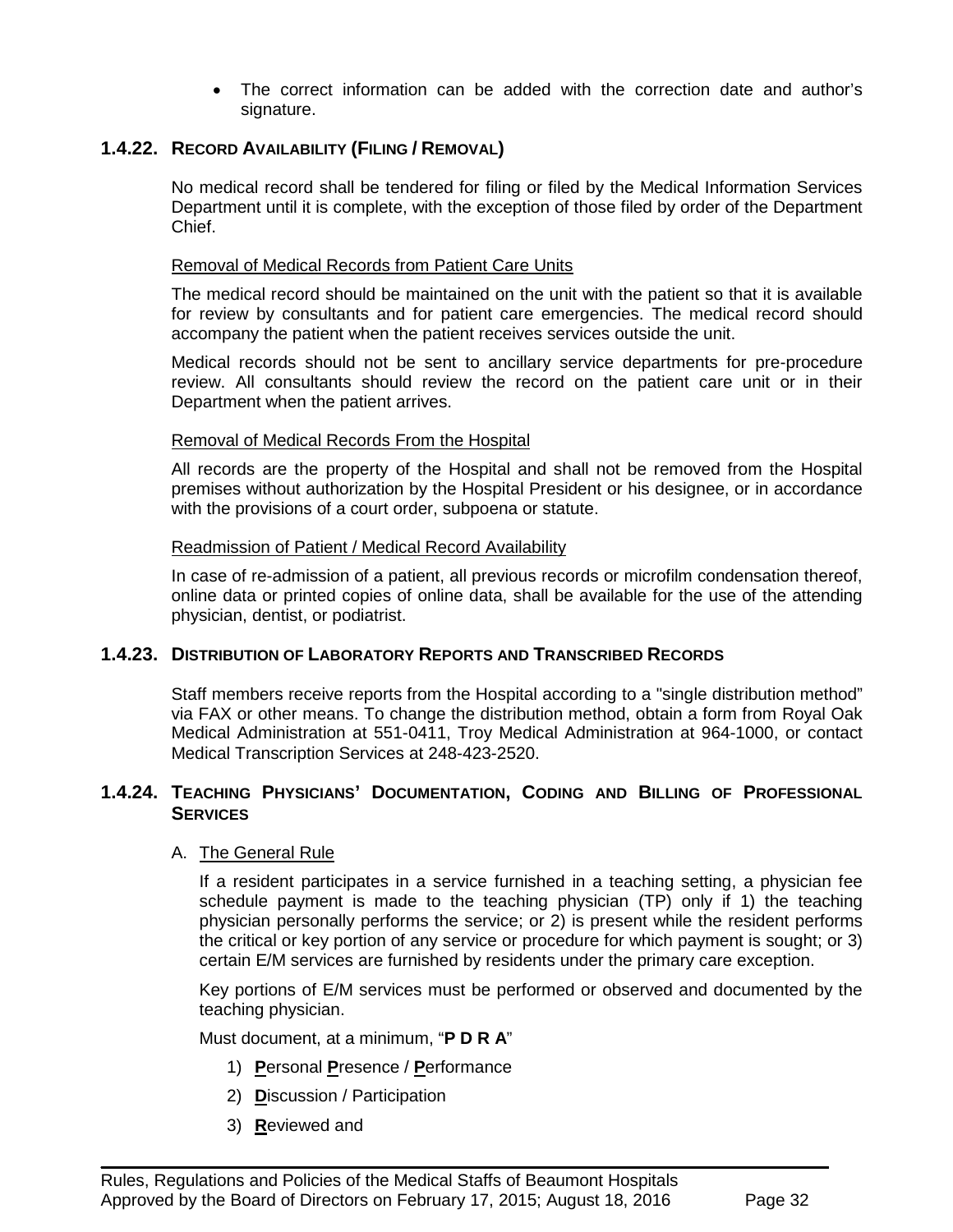#### 4) **A**greed or **A**mend

*"I have interviewed and examined the patient, and I agree with (or performed) the history and physical findings as recorded by Dr. (Resident) in his / her note of (date) and plan of care except for . . . ."*

#### B. Documentation

The "key elements" of history, examination, and medical decision-making are defined as those elements that, in the judgment of the teaching physician, best summarize: a) the relevant history, physical examination, and prior diagnostic tests; b) assessment, clinical impression, or diagnosis; and c) the plan for care.

For any E/M service the level selected is based on either the 1995 or 1997 "Documentation Guidelines for Evaluation and Management Services" developed by the AMA and CMS, whichever set of guidelines is most favorable to the physician. The 1995 and 1997 guidelines may not be mixed for any given date of service.

#### **NOTE:**

- The resident cannot document the presence of the teaching physician during the E/M service.
- When assigning codes to services billed by teaching physician, reviewers will combine the documentation of both the resident and the teaching physician.

#### C. Time Component

- In the case where counseling and / or coordination (c/c) of care dominates greater than 50% of the patient care unit / floor time, time can be considered the key factor.
- The time must be documented in the medical record to include the estimated cc and total length of patient care unit / floor time.
- Based on *face-to-face* interaction.
- Time the resident spends with the patient alone should not be considered, only the time the resident and physician spend together or the physician spends time *alone*.

#### D. Surgery, Minor Procedures, Scope Exams

- 1) Surgical Services performed by or with a resident under the supervision of the teaching physician.
	- a. Surgery or Endoscopies Documentation must support that the teaching physician was present for the "key portions" and be immediately available for the non-key or critical portions (e.g. cannot be performing another procedure)
	- b. Minor procedures that take only a few minutes (five minutes or less) to complete and involve relatively little decision making once the need for the operation is determined. The teaching physician must be present for the entire procedure in order to bill for the service.
	- a. Two Overlapping Surgeries Documentation must support that the teaching physician was present during the 'critical or key portion' of both operations.

#### 2) Radiology and Diagnostic Tests

Payment for radiology and diagnostic tests is made *only* if the teaching physician: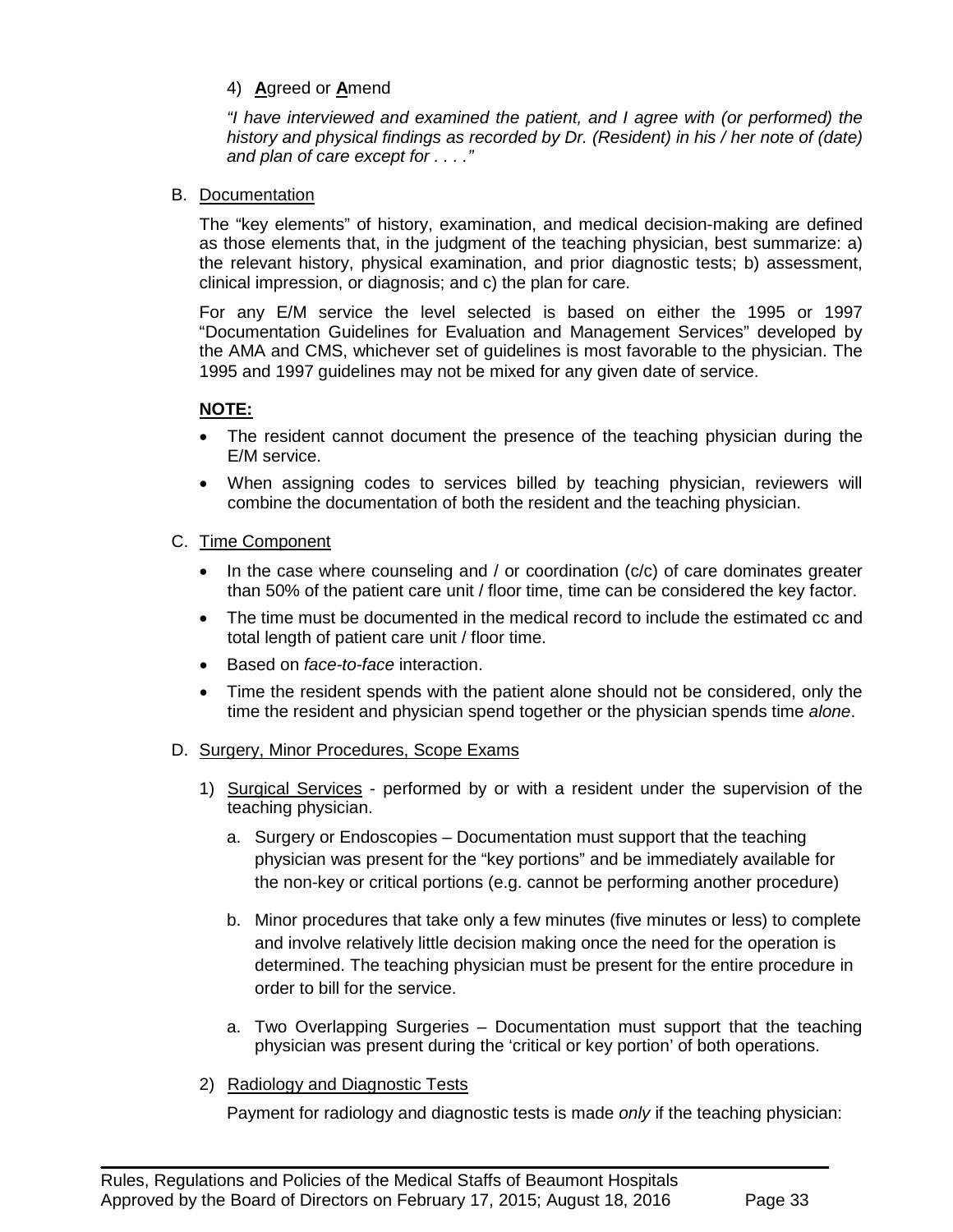- a. Personally performs the service, or
- b. Reviews the film and the resident's interpretation with the resident.

#### 'Interpretation' of Diagnostic Radiology and Other Diagnostic Tests:

- Teaching physician signature is the only signature CMS assumes he/she personally performed the interpretation.
- Resident prepares, signs the interpretation, the teaching physician must indicate he/she personally reviewed the image, the resident's interpretation and either agrees or edits the findings. Medicare does not pay for an interpretation if the teaching physician *only* countersigns the resident's interpretation**.**

#### E. Psychiatry

The teaching physician can fulfill the physical presence requirements by concurrent observation via a two-way mirror or video camera for the entire session, followed by immediate consultation with the resident. Review after the service is over is not sufficient for the teaching physician to submit a bill. The teaching physician must be "present" during the entire therapy session in order to bill.

## **1.5. MID-LEVEL PROVIDERS, RESIDENTS, FELLOWS AND MEDICAL STUDENTS**

#### **1.5.1. MID-LEVEL PROVIDER APPLICATION AND EVALUATION**

<span id="page-33-0"></span>The Board of Directors annually defines categories of health care practitioners that shall be eligible to participate in patient care at Beaumont Hospitals as employees of Beaumont medical staff members. The Medical Executive Board shall define limitations of patient care for each category.

Individual mid-level providers prior to rendering services in the Hospital, must complete an appropriate application documenting his / her educational background, training, and current health status, and must be qualified and receive approval by the appropriate Credentials Committee, and Medical Executive Board / written approval, in advance, from the Department Chief and / or the designee of the Chief Medical Officer. An individualized job description including authorized services that may be rendered in the Hospital and within the limitations defined by the Medical Executive Board must have been approved in writing by the Department Chief and / or the designee of the Chief Medical Officer / by the Credentials Committee and Medical Executive Board.

All such mid-level providers shall be subject to all rules, regulations and policies of Beaumont Hospitals and shall be subject to disciplinary action including suspension at the discretion of the Department Chief / Section Head and Chief Medical Officer and shall acknowledge such in writing. Each physician extender must also sign an acknowledgment agreeing to abide by all Beaumont Hospital rules, regulations and policies and to provide documentation of compliance upon request. For purposes of identification, privately employed mid-level providers will document in the medical record the following information: "PE (name) rounding privately for Dr. (name)".

Performance evaluations on mid-level providers must be completed by the supervising physician and submitted to the Department Chief, and / or the designee of the Chief Medical Officer and the Director of Human Resources as appropriate. A personnel file for each physician extender shall be maintained in Medical Administration containing documentation of current licensure, the description of duties and performance evaluations.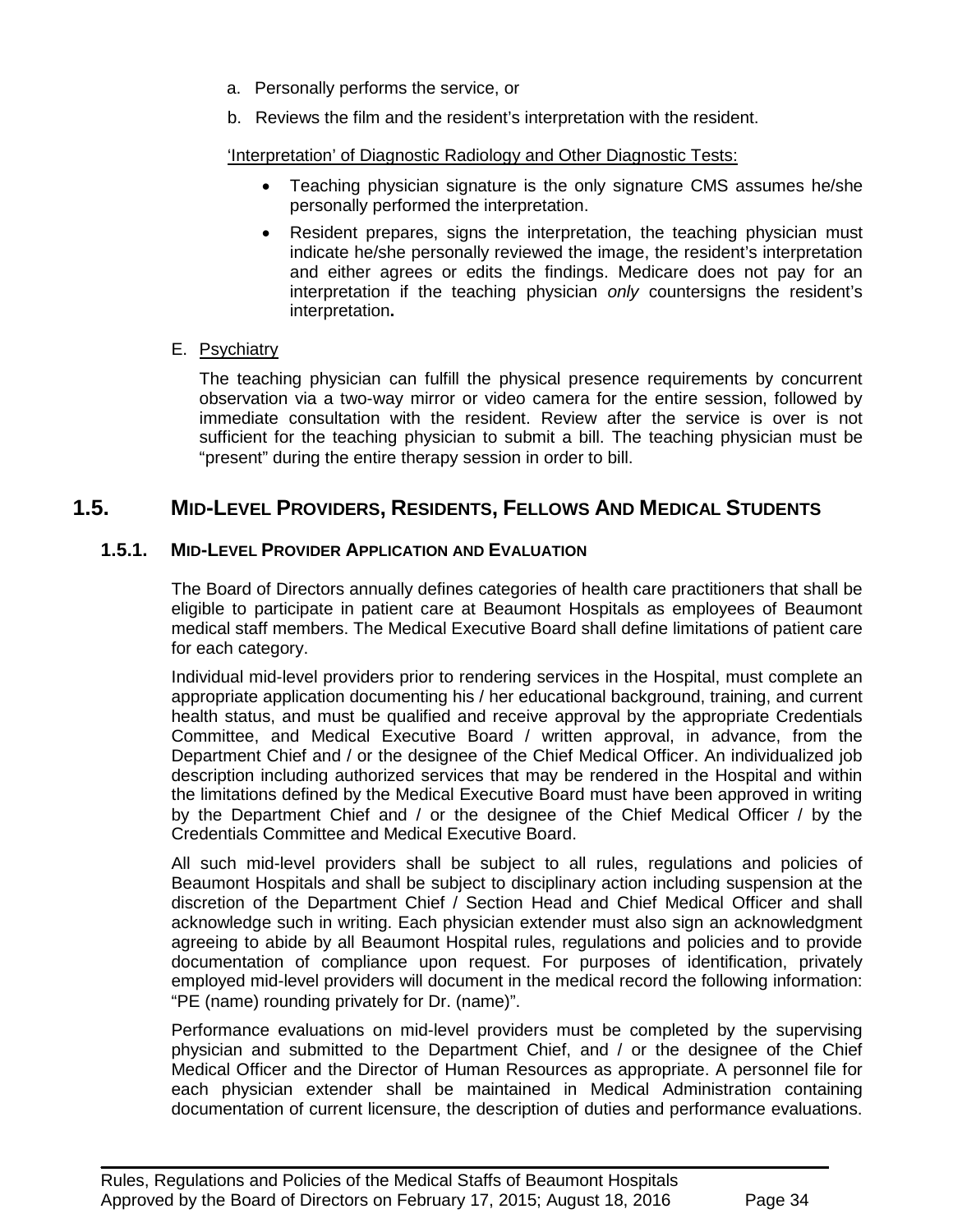Appointment to the physician extender staff shall not exceed two (2) years, whereupon the appointment may be renewed or terminated.

<span id="page-34-0"></span>Each physician extender must complete an appropriate reapplication documenting his / her educational background, training and current health.

#### **1.5.2. MID-LEVEL PROVIDER SUPERVISION**

Mid-level Providers may provide medical care services within their area of competence providing they do so under the supervision of a member of the Medical Staff who shall at all times maintain responsibility for patient care. All mid-level providers shall:

- a. Be licensed by and in good standing with the State.
- b. Have their credentials and qualifications approved by the Board of Directors upon the recommendation of the appropriate Credentials and Qualifications Committee and Medical Executive Board.
- c. Be assigned to an appropriate Department or Section.
- d. Carry out their clinical activities subject to the policies and procedures of the entity referred to in (c), and subject to the administrative policies then in effect of Medical Administration.
- e. Provide patient care services under the direction and supervision of a Medical Staff member, within the scope and limitations of their job description / approved procedures.
- f. Be subject to focused and ongoing professional practice evaluation as described in the Medical Staff Peer Review Policy.
- g. Receive performance evaluations from their hospital supervisor or supervising physician, reviewed by the Department Chief.
- <span id="page-34-1"></span>h. Not be considered members of the Medical Staff for any purpose.

#### **1.5.3. RESIDENT AND FELLOW JOB DESCRIPTION**

Residents / fellows are selected, appointed, evaluated and provided graduated responsibility under supervision in accordance with the William Beaumont Hospital Institutional Review Document as approved by the Accreditation Council on Graduate Medical Education (ACGME).

Residents / fellows must agree to and sign the terms of the Contract for Residency / Fellowship Training prior to beginning their employment. This contract spells out, in summary form, the duties and responsibilities of the Resident or Fellow.

Department Chief / Program Director shall assign residents / fellows to specific duties and arrange proper supervision of residents / fellows. Both the Graduate Medical Education Department and the individual Residency & Fellowship programs shall maintain written policies and guidelines of the roles, responsibilities, and patient care activities of residents / fellows, including required supervision. These written policies and guidelines shall define the mechanisms by which the Program Director and supervising physicians determine appropriate levels of progressive responsibilities in patient care for each resident / fellow.

Residents / fellows shall be supervised by members of the medical staff in accordance with the Rules / Regulations / Policies defined herein.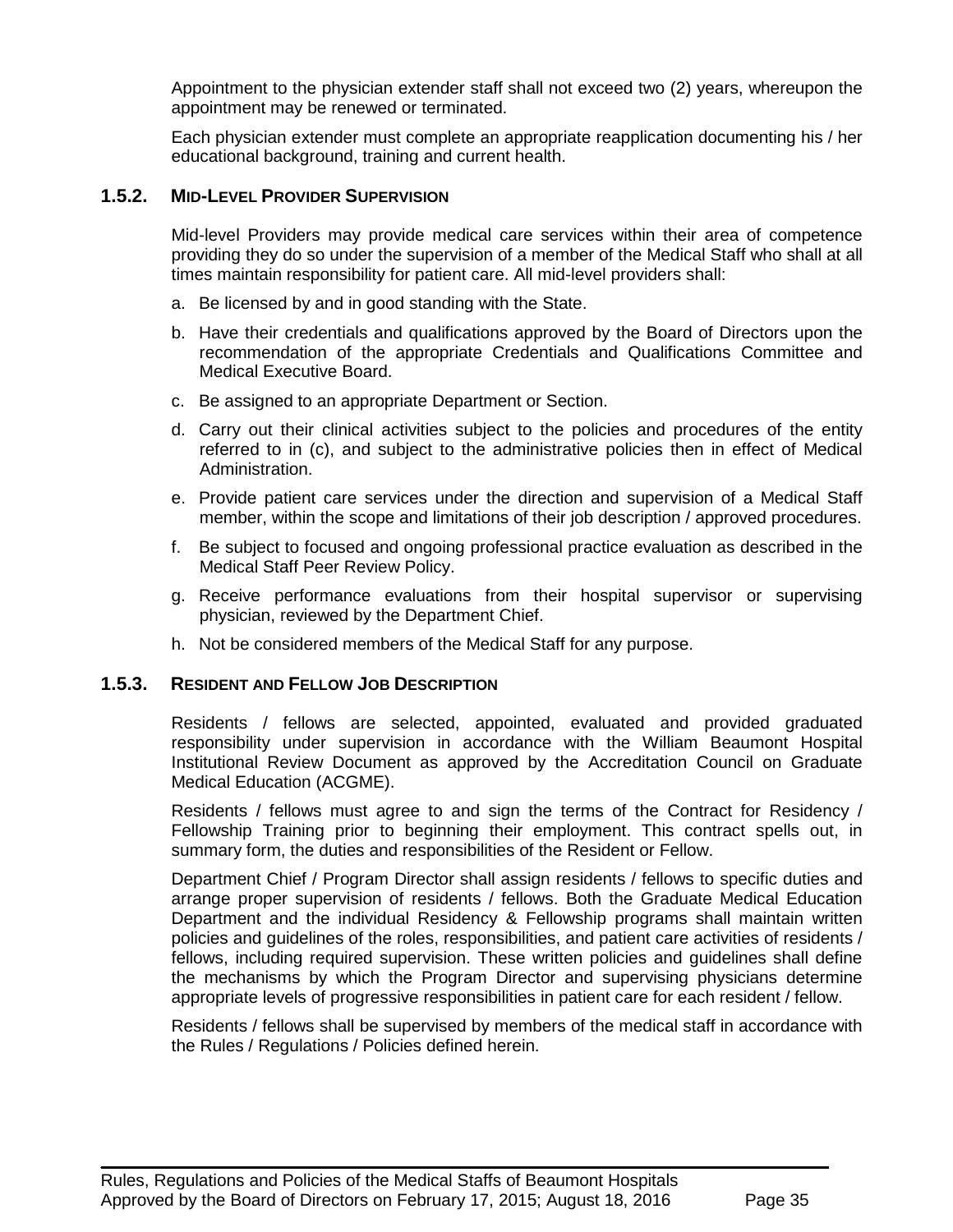#### **1.5.4. RESIDENT AND FELLOW SUPERVISION**

- <span id="page-35-0"></span>All patient care provided by residents / fellows must be supervised by members of the Medical Staff with appropriate clinical privileges.
- b. Residents / fellows shall promptly see all newly admitted patients assigned to them and complete the required medical evaluation. Residents / fellows will notify the attending physician that the patient has been admitted and discuss the initial management of the case with him / her.
- c. Residents / fellows should report to the attending physician all complications and should promptly report to the attending physician any significant change in a patient's condition.
- d. The order documenting a decision for withholding CPR may be in writing, or entered electronically, and may be a telephone order from an attending physician to another physician / mid-level provider or to a registered nurse (the latter must be witnessed by another registered nurse on the telephone and documented as such). All No CPR orders will be on form #4562 "Orders for CPR Status." The order may be reviewed by the patient / surrogate for accuracy with the physician / mid-level provider.

In this case, the order must be countersigned by the attending physician and a progress note describing the basis for the order must be written by the ordering physician / mid-level provider. The progress note should address any discussion with the patient and / or the patient's surrogate, which indicates knowledge of the patient's wishes including consideration of any written Advance Directives known to the physician / mid-level provider.

- e. When a patient dies, the resident / fellow shall immediately notify the attending physician and shall discuss with him / her the question of obtaining an autopsy, anatomic gift and notification of the family. Additionally, the resident / fellow should contact the bereavement representative to assist with issues surrounding the patient's death.
- f. The supervising attending physician will authenticate and countersign, at a minimum, the history and physical examination, discharge summary, operative note, and consultations. The time frame for authentication by the attending physician is 7 days. Exception: the history and physical examination must be authenticated prior to surgery for surgical patients.

#### **1.5.5. MEDICAL STUDENT SUPERVISION**

- <span id="page-35-1"></span>a. Roles and responsibilities of medical students shall be defined by their medical school and the responsible Department Chief and Program Director.
- b. All patient care provided by medical students must be supervised by residents, fellows and / or members of the Medical Staff with appropriate clinical privileges.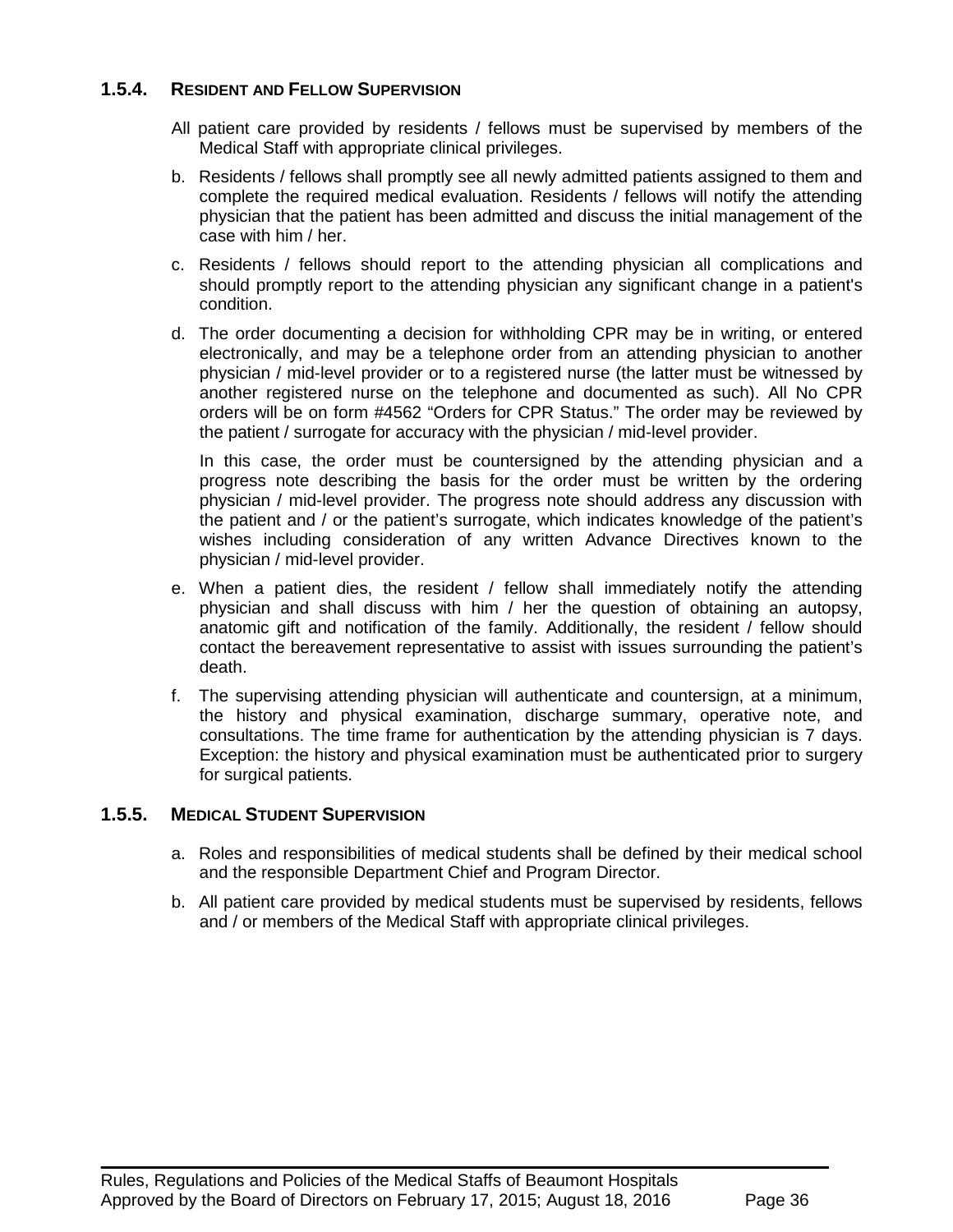# **2.1. PEER REVIEW**

The Medical Staff is responsible for monitoring, evaluation and improvement of the quality and appropriateness of patient care. It carries out these responsibilities under the authority of the Beaumont Hospital Corporate Performance Improvement and Patient Safety Plan. This Plan and relevant Patient Safety policies may be found in the Management Manual or on the Inside Beaumont website and include the following:

- Policy 218 Patient Safety and Quality Improvement (Variance) Reports
- Policy 219 Sentinel Events (found in the General Management Manual)
- Policy 269 Employees Involved in Clinical Errors (found in Human Resources Corporate Manual)
- Policy 304: Informed Consent (found in the Patient Care Corporate Manual)
- Policy 312: Chain of Command (found in the Patient Care Corporate Manual)
- Policy 319: Disclosure of Unanticipated Outcomes (found in the Patient Care Corporate Manual)

These policies should be consulted whenever related patient care issues arise. In addition, all members of the Medical Staff must fully comply with the intent of the National Patient Safety Goals (NPSGs) that are established annually by the Joint Commission. NPSGs are accessible via the Inside Beaumont website.

These policies and procedures shall apply to all practitioners credentialed by Beaumont Hospitals including, but not limited to MDs, DOs, Oral Surgeons, Dentists, DPMs, psychologists, physician assistants and advanced practice nurses (CNM, CRNA, NP).

Peer review information, including data relating to the physical or psychological condition of a person, the necessity, appropriateness, or quality of health care rendered to a person, the qualifications, competence or performance of a health care provider at the Hospital, or prevention of complications or deaths, shall be utilized by Medical Staff Officers, Medical Staff Administrators, Medical Staff committees, the Board of Directors and its committees and designated employees in discharging their responsibilities. Peer review activities shall strive for consistent, timely conclusions, adhering to relevant Medical Staff definitions, procedures and guidelines, as well as expert peer review literature. The process will integrate assessment of core competencies as well as human factors into the assessment and feedback following accepted practice guidelines. The peer review process shall assure balanced consideration of minority opinions and views.

# Sources and Type of Peer Review Information and Measures

Peer review information may be acquired through appropriate data and information including, without limitation, periodic chart review, direct observation, monitoring of diagnostic and treatment patterns, simulation, proctoring, discussion with other individuals involved in the care of each patient and other means determined to be relevant by the individual or entity conducting such review. The information is gathered in processes approved by individual departments and the Medical Staff or provide for in the Medical Staff Bylaws. Such information is integrated into ongoing performance improvement activities to evaluate practitioners and to factor into decisions regarding the maintenance, revision or revocation of privileges as set forth in the Medical Staff Bylaws. At a minimum the elements of ongoing peer review will include:

a. Systematic information collection regarding core competencies of all members of the Medical Staff and those granted privileges at the Hospitals: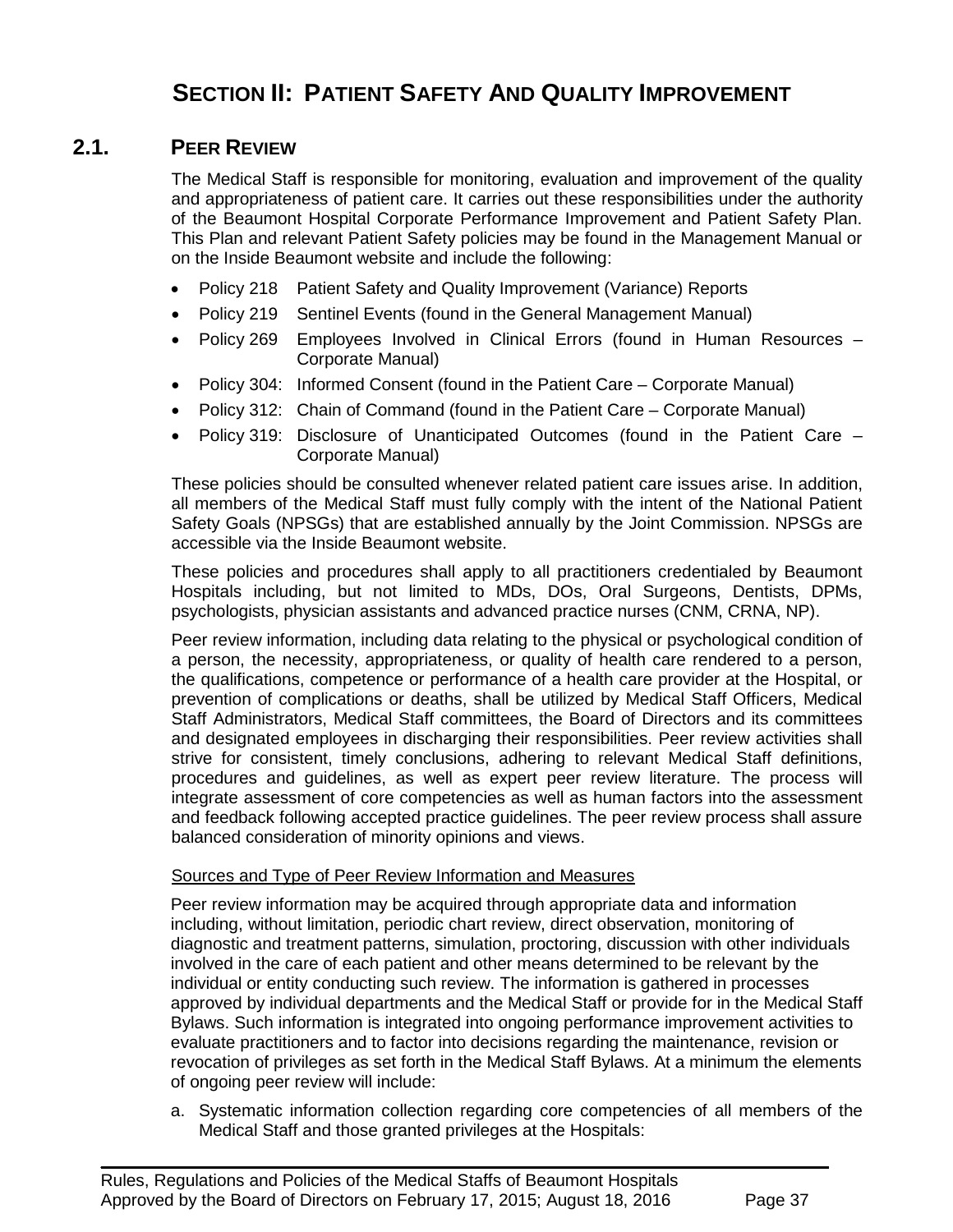- b. Outcome measures for selected procedures identified by Department Chiefs, Section Heads, peer review committees and Medical Administration;
- c. Core measures; and
- d. National patient safety goals.

# **2.1.1. ONGOING PROFESSIONAL PRACTICE EVALUATION (OPPE)**

The Hospital Medical Staffs will conduct ongoing evaluation of each practitioner's professional performance. This process is directed to identify and resolve any potential or ongoing problems with a practitioner's performance or trends that might impact the quality of care or patient safety issues in our institutions in a timely fashion. The OPPE also fosters an efficient, evidence-based privilege renewal process. The information gathered from the ongoing professional practice evaluation will be used to determine whether any existing privilege(s) should be continued, limited or even revoked.

- 1. The respective Department Chief / Section Head will be responsible for coordinating the Ongoing Professional Practice Evaluation (OPPE) review for members of their Department / Section. The OPPE will be performed on all active staff practitioners at least every 11 months.
- 2. The type and extent of information to be gathered and the process for each department's OPPE must be approved by the Medical Executive Board. (see below).
- 3. At each interval review, every practitioner will be evaluated by the Department Chief / representative. This review will be factored into the decision to maintain existing staff appointment and privileges as well as to revise or revoke existing privileges prior to or at the time of reappointment. The fact that a practitioner may not be identified on screening criteria (zero data is still data) this may be evidence of good performance (i.e. no returns to the OR, no complaints, etc.) These can be further reviewed as to why there is no data at the time of reappointments.
- 4. Data reports and information that are included in the OPPE include, as applicable: Physician Dashboard UHC / Maxsys / Press Ganey Reports – These reports may include inpatient and outpatient data for both the individual physician and comparison with the aggregate data of the physicians in that specialty:
	- a. Admission Activity and Length of Stay Data (actual and expected)
	- b. Mortality Data (actual and expected)
	- c. Readmission within 30 days
	- d. Patient Safety Indicators
	- e. CME
	- f. Patient Satisfaction
	- g. Staff Meeting Attendance
	- h. Use of Consultants
	- i. Use of Resources
	- j. Medical Record Delinquencies
	- k. Professionalism
	- l. Procedures by ICD9
	- m. Other Department-specific data that the Department Chief deems appropriate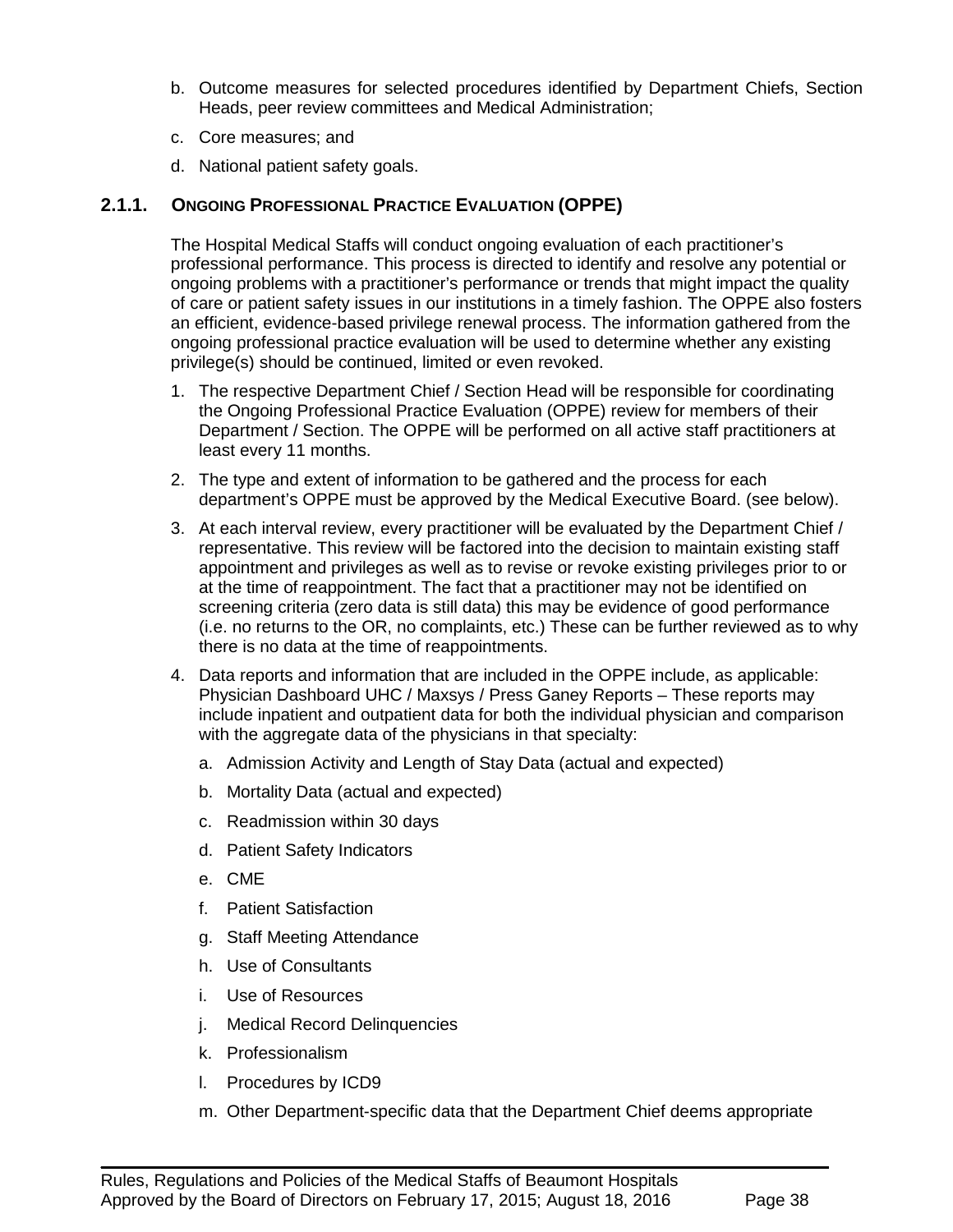- 5. The Department Chief or Representative will document pertinent findings and recommendations on the review form to include:
	- a. Confirmation that the practitioner has been reviewed and there are no potential problems with performance or trends that would impact the quality of care and patient safety. The individual practitioner will then be reviewed again at their next scheduled OPPE.
	- b. Request for a focused professional practice evaluation (FPPE) for an individual practitioner based on an identified issue. Information gathered for review may include, but not be limited to:
		- Drill down reports
		- Additional performance of a specific procedure
		- Additional Monthly Review
		- Direct Observation
		- Concurrent Monitoring
		- Retrospective Chart Review
		- Discussion with other individuals involved in the care of the practitioner's patients including consulting physicians, assistants at surgery, nursing and administrative personnel
	- c. This review process will continue until the Department Chief or Representative is either:
		- Satisfied with the information received and reviewed, or
		- Recommendations are made to the Credentials Committee or Physician Well Being Committee, as applicable, for review and recommendation to the Medical Executive Board for action including, but not limited to the initiation of the Collegial Investigation per the Medical Staff Bylaws Credentials Policy Manual.
	- d. Request for immediate action according to the Medical Staff Bylaws can be taken at any time during the OPPE process, which may include, but not limited to, forwarding concerns to the following committees:
		- Credentials Committee for review
		- Medical Executive Board
- 6. The information gained by the review of the above information will be filed in the credentials file and incorporated into the two-year reappointment process. Single incidents or trending of quality and safety issues that impact the safety of patients will require immediate action by the Medical Staff.
- 7. "Trigger" -There may be circumstances where a single incident or evidence of a clinical practice trend may be identified through the OPPE process. If so, this will trigger a Focused Professional Practice Evaluation, which will be conducted according to Medical Staff Policy.
- 8. If behavior is identified as a possible issue, the Medical Staff Code of Conduct Policy will be followed as a component of the OPPE.
- 9. Relevant information obtained from the OPPE will be forwarded for inclusion into the performance improvement activities maintaining confidentiality.

 $\blacksquare$ 

The goal of the OPPE / FPPE initiative is to evaluate physicians' performance and effective and cohesive practice patterns. The economy, society's demand for change and health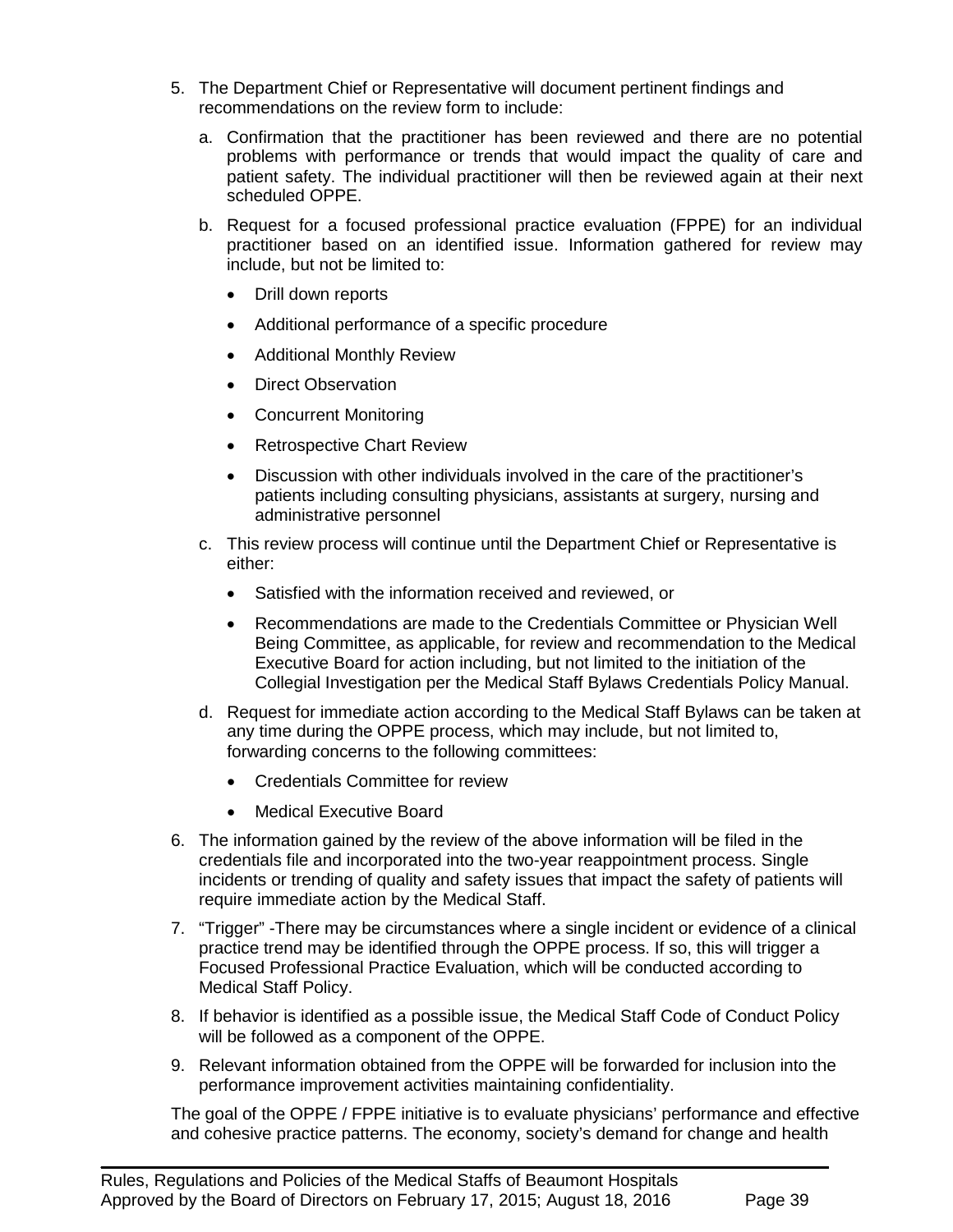care reform will continue to drive physicians and organizations to meet these heightened expectations.

# **2.1.2. FOCUSED PROFESSIONAL PRACTICE EVALUATION (FPPE)**

Focused professional practice evaluation is a process to evaluate the current competency of a practitioner's performance of his / her privileges at Beaumont Hospitals. A time-limited evaluation will be completed in the following circumstances:

- 1. All newly appointed practitioners
- 2. All new privileges for existing practitioners
- 3. All practitioners returning from a leave of absence of one year or longer.
- 4. When there are concerns regarding the provision of safe or high quality care by a current Medical Staff member (i.e., initiated by a sentinel or high-priority event or any patient care matter referred for review by a Department Chief, or Medical Leader).
- 5. When an OPPE result suggests a concern with a provider's competence.
- 6. Physicians with low or no current documented performance at Beaumont Hospitals.

#### FPPE for New Applicants / New Privileges (1-3)

- FPPE will begin with initiation of clinical activity or performance of the newly approved privilege(s) and must be completed within the first six months. If FPPE cannot be completed due to inadequate case volume, it may be extended until volume is sufficient, but may not exceed 12 months.
- Evaluation by the Department Chief / Section Head or Designee will be accomplished by one or more of the following sources / methods: Personal interaction with practitioner; direct observation of procedure being performed; discussion(s) with other individuals observing / interacting with practitioner; retrospective chart evaluation; performance monitoring findings; review of OPPE or other statistical reports; proctoring; simulation; other.
- Evaluation results and recommendations will be communicated to the appropriate parties.

#### FPPE When Potential Concerns are Identified (4-6)

- The need to conduct FPPE for potential concerns will be conveyed to the involved practitioner(s) by the appropriate Department Chief.
- Reviews will be conducted in house through the peer review mechanism unless it is determined that an external evaluation is required.
- At completion of the review, a determination will be made concerning continuation of privileges, additional ongoing review or request for corrective action. The recommendation will be made to the Medical Executive Board. If a serious threat to patient welfare is discovered, the corrective action process should be immediately initiated.

#### **2.1.3. PEER REVIEW CONFIDENTIALITY**

All peer review information is privileged and confidential in accordance with Medical Staff, Hospital Bylaws and State and Federal laws. Medical Administration will keep practitionerspecific peer review and other quality information concerning a practitioner in secured files. Practitioner-specific peer review information includes the following information: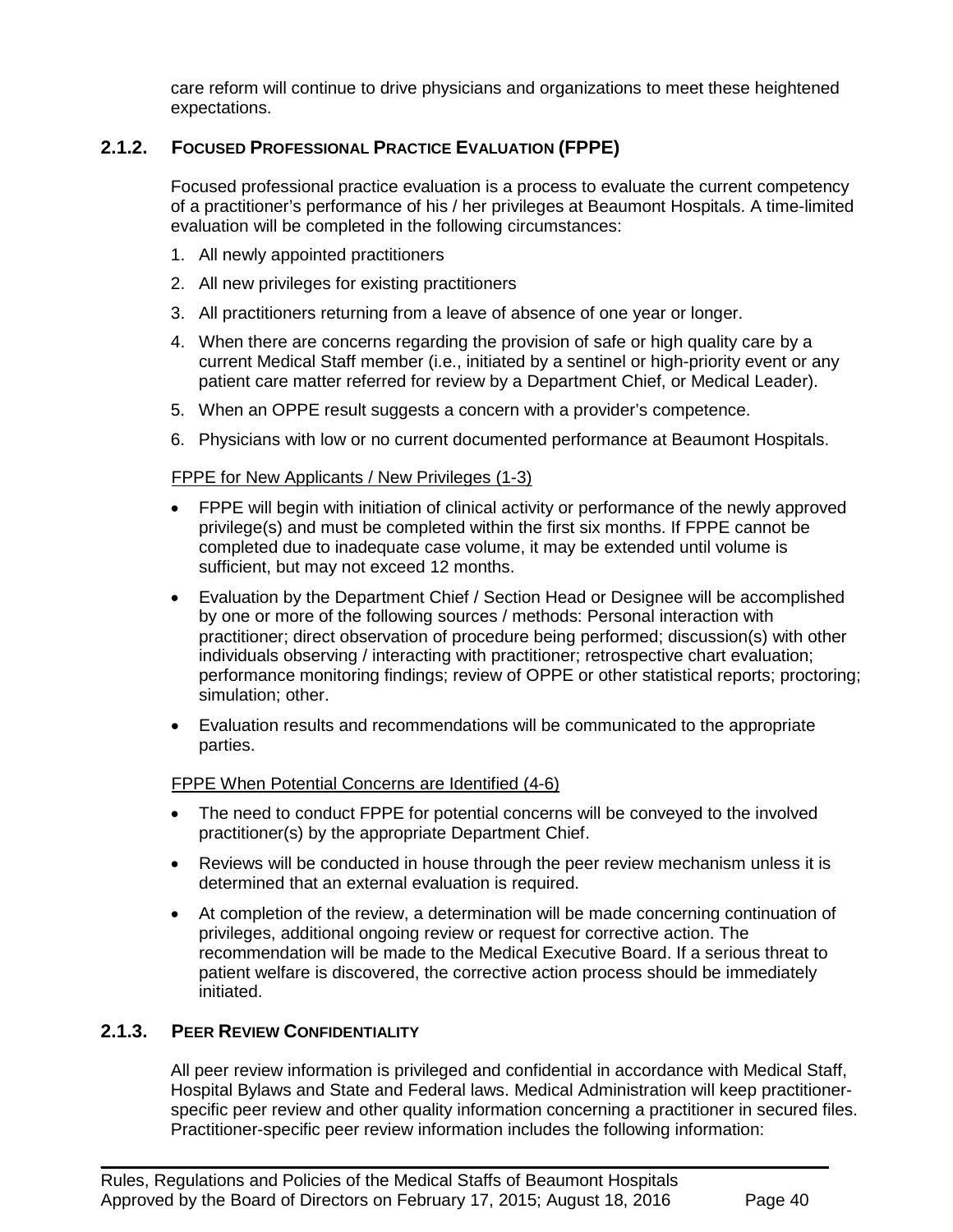- Quality and utilization review data;
- Peer reviewed content of Sentinel and High-Priority events requiring Root Cause Analysis
- Materials relating to applications for Medical Staff Membership and reappointment and privileges
- Materials regarding Focused and Ongoing Professional Practice Evaluation
- Correspondence regarding practice performance or corrective action

Peer review information is available only to authorized individuals who have a legitimate need to know this information. Access will be granted only when required to carry out assigned peer review responsibilities. The following individuals have a legitimate need to know this information:

- Corporate and Division Medical Staff Officers and Medical Administration:
- Medical Staff Department Chiefs, and Section Heads (for members of their Department / Sections only)
- Members of the Medical Executive Boards and Credentials and Qualifications Committee:
- Appointed or delegated Corporate and Divisional quality improvement or patient safety committee members and similarly engaged staff members and employees
- Participants in investigations, hearings and appeals under the Medical Staff Bylaws.
- Medical Staff Services professionals to the extent necessary to perform official functions (maintain file, monitor access, etc.);
- Individuals surveying for accrediting bodies with appropriate jurisdiction, e.g., Joint Commission and NCQA;
- Individuals with a legitimate purpose for access as determined by the Hospital legal counsel and / or Board of Directors.

No copies of peer review documents will be created and distributed unless authorized by legal counsel or policy.

#### Reviewee Rights

The individual under review must be provided the opportunity to respond in writing within a reasonable period of time, to a letter of inquiry from a peer review committee.

#### Departmental Peer Review

Departmental Peer Review Committees may be established to conduct ongoing peer review. If specific circumstances warrant the establishment of additional peer review panels, then the Department Chief in conjunction with Medical Administration may appoint an appropriate review committee.

#### **2.1.4. EXTERNAL PEER REVIEW**

External peer review may take place under the following circumstances if deemed appropriate by Medical Administration on recommendation from a Department Chief or Section Head. No practitioner can require the Hospital to obtain external peer review. Circumstances in which Medical Administration may ask for external review include, but are not limited to the following: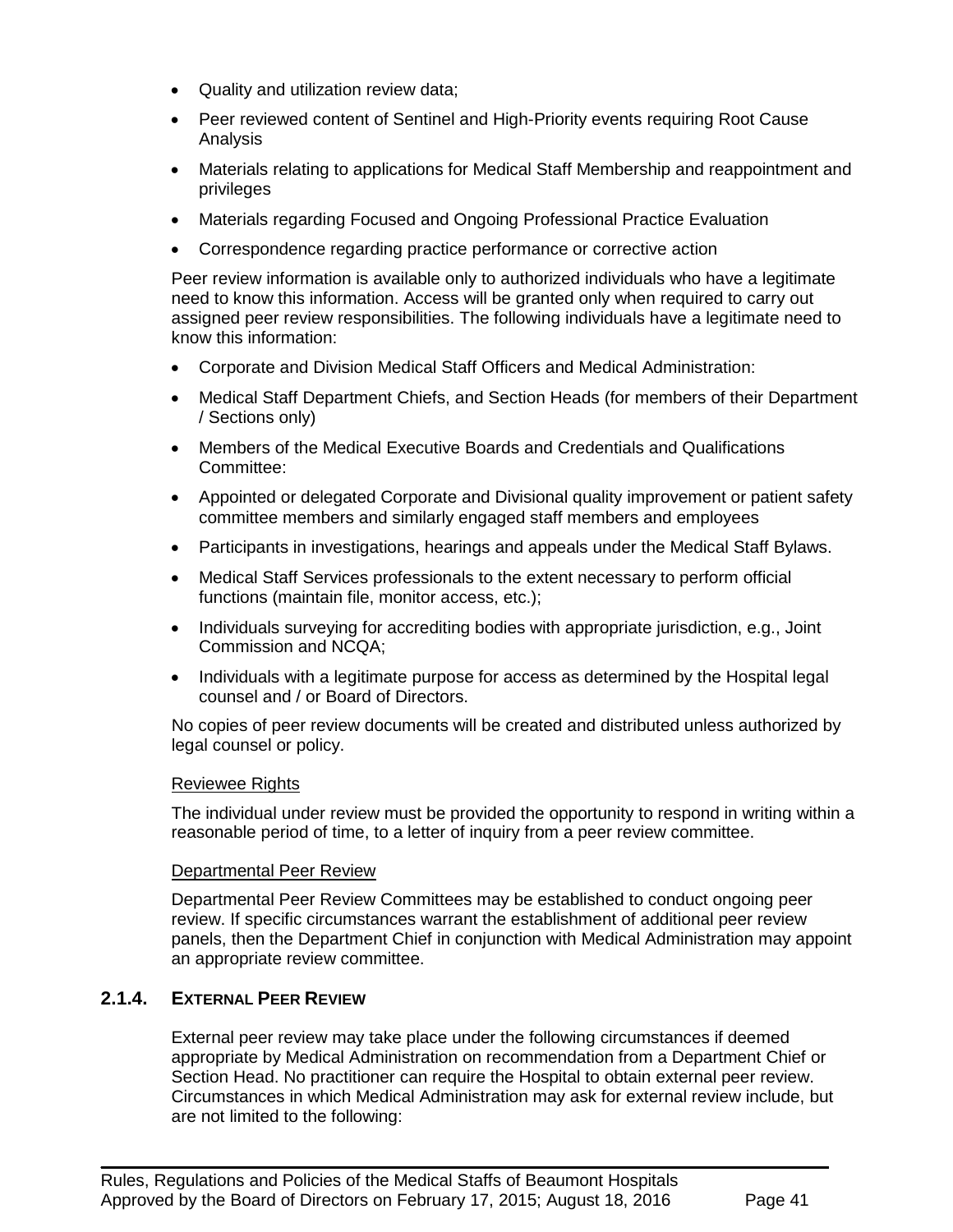- Litigation when dealing with a potential or actual lawsuit.
- Ambiguity when dealing with ambiguous or conflicting recommendations from internal reviewers or Medical Staff committees and conclusions from this review will directly impact a practitioner's membership or privileges.
- Lack of internal expertise When no one on the Medical Staff has adequate expertise in the specialty under review; or when the only practitioners on the Medical Staff with the expertise have a potential or actual conflict of interest that cannot be appropriately resolved by the Medical Executive Board or Governing Board.
- New technology when a Medical Staff member requests permission to use new technology or perform a procedure new to the Hospital and the Medical Staff does not have the necessary subject matter expertise to evaluate adequately the quality of care implications.
- Miscellaneous issues when the Medical Staff needs an expert witness for a fair hearing, for evaluation of a credential file, or for assistance in developing a benchmark for quality monitoring.
- In addition, the Medical Executive Board or Governing Board may require external peer review in any circumstances deemed appropriate by either of these bodies.

# **2.1.5. TIMELINESS OF REVIEWS**

Peer review activities addressed in the Medical Staff Bylaws should be conducted and results reported as set forth therein.

Sentinel Events Reviews should be conducted in compliance with Joint Commission timeliness, including a review within forty-five (45) day of the time the panel or committee becomes aware of an issue.

Other reviews, such as High Priority, Focused Professional Practice Evaluation, and other reviews should be conducted under time guidelines set forth by the individual Hospital or Division and may be expedited if Medical Administration or a peer review committee determines that individual circumstances warrant.

# **2.2. SENTINEL EVENTS**

# **2.2.1. SENTINEL EVENT DEFINITION**

A sentinel event is an unexpected occurrence involving death or serious physical or psychological injury, or the risk thereof. Serious injury specifically includes loss of limb or function. The phrase "or the risk thereof" includes any process variation for which a recurrence would carry a significant chance of a serious adverse outcome.

Certain types of sentinel events are subject to review by the Joint Commission. These include the following:

- Any patient death, paralysis, coma or other major permanent loss of function associated with a medication error.
- Suicide of any patient receiving care, treatment and services in a staffed around-theclock care setting or within 72 hours of discharge.
- Any elopement that is an unauthorized departure of a patient from an around-the-clock care setting resulting in a temporally related death (suicide, accidental death, or homicide) or major permanent loss of function.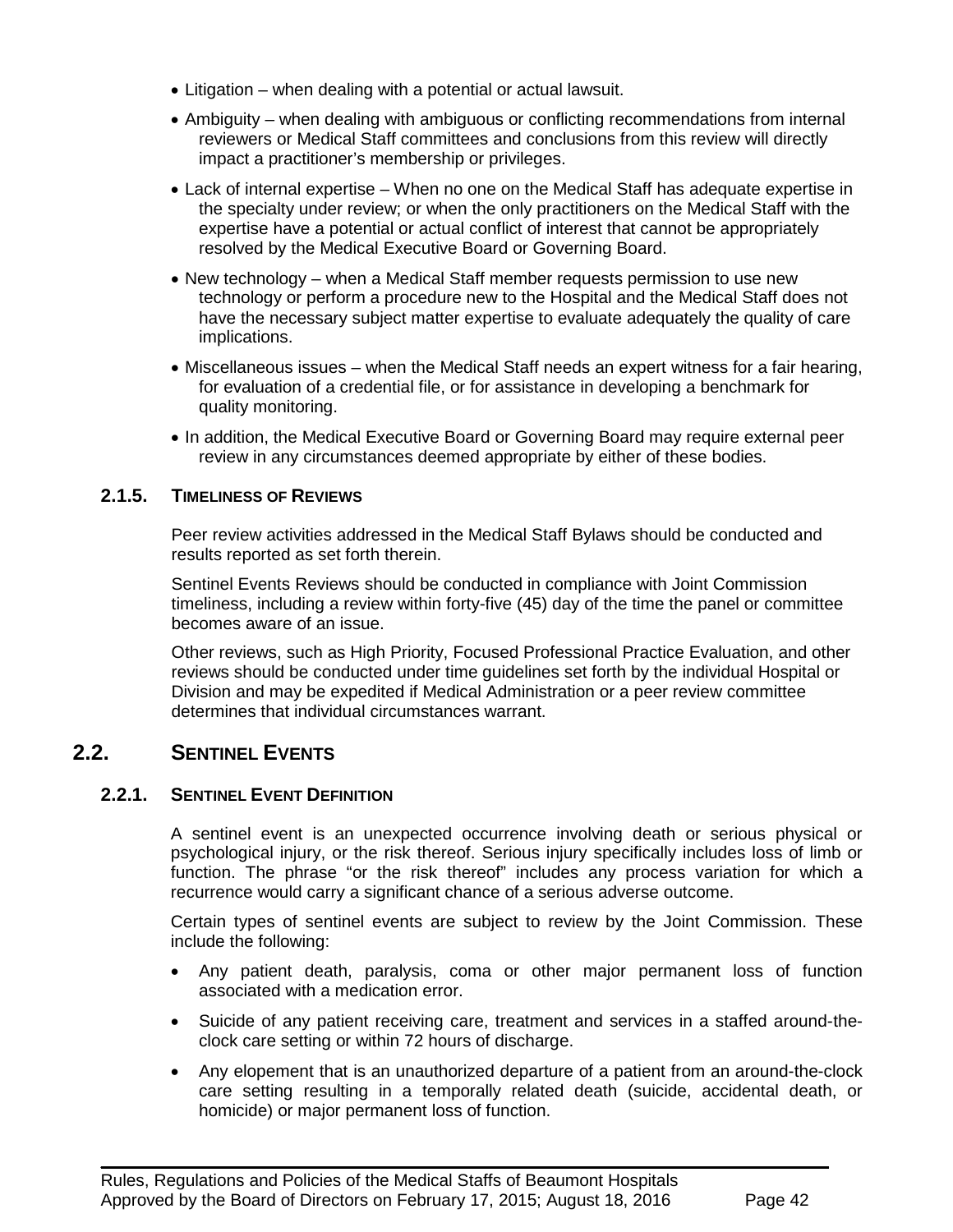- Abduction of any patient receiving care, treatment, and services.
- Death of a full-term infant (unrelated to a congenital condition in an infant having a birth weight greater than 2,500 grams).
- Any intrapartum (related to the birth process) maternal death.
- Discharge of an infant to the wrong family.
- Surgery on the wrong patient or wrong body part.
- Assault, homicide, or other crime resulting in patient death or major permanent loss of function.
- Rape
- A patient fall that results in death or major permanent loss of function as a direct result of the injuries sustained in the fall.
- Unintended retention of a foreign object in a patient after surgery or other procedure.
- Severe neonatal hyperbilirubinemia (bilirubin greater than30 milligrams / deciliter).
- Prolonged fluoroscopy with cumulative dose greater than 1,500 rads to a single field or any delivery of radiotherapy to the wrong body region or greater than 25% above the planned radiotherapy dose.
- Any other events that may be deemed reviewable by the Joint Commission in the future.

### **2.2.2. ROOT CAUSE ANALYSIS**

Root cause analysis is a process for identifying the basic or causal factors that underlies variation in performance, including the occurrence or possible occurrence of a sentinel event. A root cause analysis focuses primarily on systems and processes, not individual performance. It progresses from special causes in clinical processes to common causes in organizational processes and identifies potential improvements in processes or systems that would tend to decrease the likelihood of such events in the future, or determines, after analysis, that no such improvement opportunities exist.

#### **2.2.3. REPORTING**

If an attending physician becomes aware of a possible sentinel event, he / she should promptly notify the quality management staff and / or Department of Legal Affairs.

#### **2.2.4. DISCLOSURE**

In the event of an unanticipated outcome the patient and / or family should be informed as soon as possible. During this discussion, the attending physician and, when appropriate, other members of the healthcare team should provide: (1) a factual explanation of what occurred, (2) the follow-up plan of care for the patient, (3) an organizational apology if the unanticipated outcome is the result of a clinical error, and (4) assurance that the case will be appropriately reviewed to assure that measures will be taken to avoid future occurrences.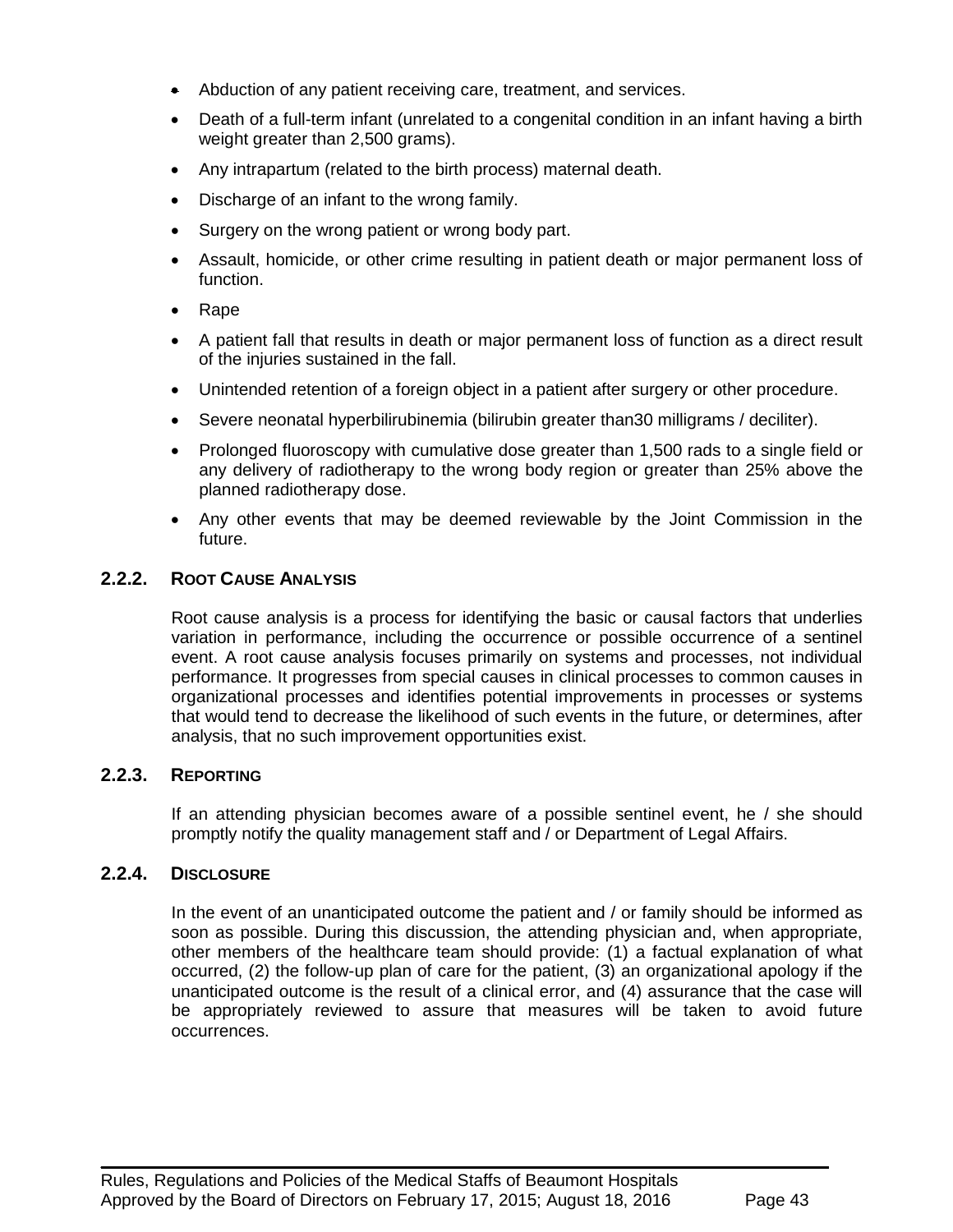# **2.3. TRANSFUSION GUIDELINES**

### Transfusion of Blood Components / Practice Guidelines

As part of its quality improvement program, Beaumont reviews transfusions of blood components. The following practice guidelines are used for initial screening of the medical record:

### **Red Blood Cells**

- 1. Chronic Anemia: Unless diagnosis is iron deficiency anemia, pernicious anemia, nutritional anemia, or normovolemic anemia following blood loss.
	- a. Adult: Hemoglobin less than 8g / dl or hematocrit less than 24

Exception: Hemoglobin less than 10g / dl or hematocrit less than 30 when general anesthesia is to be given.

- b. Children: Same as adults.
- c. Newborn: Hematocrit (HCT) less than 40% in infants with significant respiratory distress. HCT less than 24% in anemia of prematurity.
- 2. Blood Loss: Hypovolemia secondary to surgery, trauma or internal bleeding
	- a. Adult: Evidence of acute blood loss of over 15% blood volume or greater than 750ml.
	- b. Children: 13 or younger, loss of more than 10% blood volume

 $(hbs)(3.18) = 10\%$  of blood volume OR  $(kg)(7) = 10\%$  of blood volume

c. Newborn: Loss of more than 10% total blood volume

 $(kg)(9) = 10\%$  of blood volume in full term infant

 $(kg)(11) = 10\%$  of blood volume in premature infant

- 3. Outcome: A patient who receives a transfusion with RBCs must have a hemoglobin value or hematocrit in his chart within 24 hours of the end of the transfusion episode. For patients undergoing an elective surgical procedure, the postoperative value must not be greater than the preoperative value.
- 4. Autologous Blood: Transfusion of autologous blood will be monitored using the same criteria.

# **Fresh Frozen Plasma**

- 1. History of clinical course suggestive of a coagulopathy due to deficiency(s) of coagulation factors, with bleeding and documented by one of the following:
	- a. Prothrombin Time greater than 18 seconds

OR

b. Activated Partial Thromboplastin Time greater than 55 seconds OR

- c. Coagulation Factor Assay less than 25%
	- 1. Hypofibrinogenemia less than 100 mg/%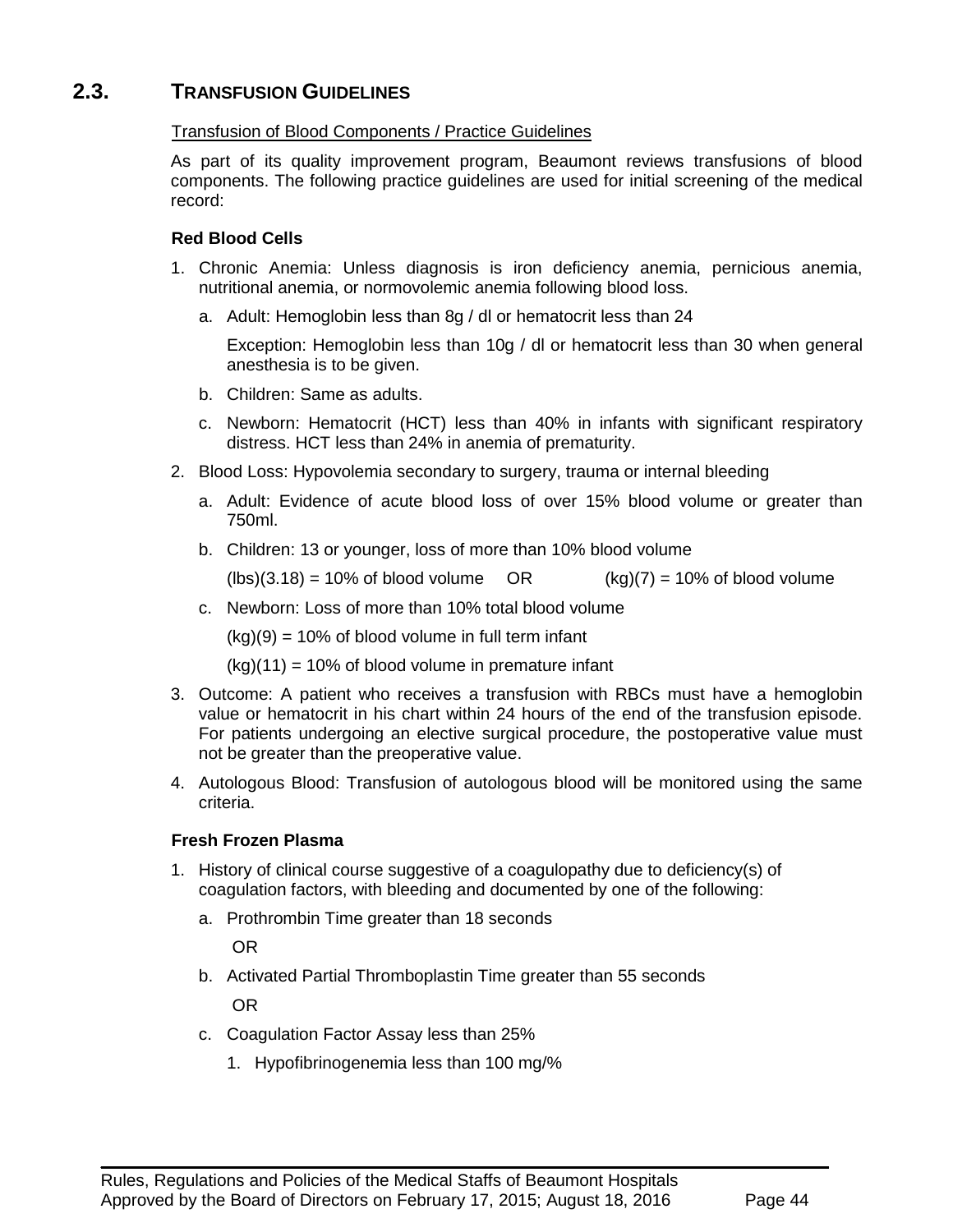- 2. Massive Blood Transfusion
	- a. Loss of over 1 blood volume (5000 ml. in adult) within several hours with evidence of coagulation factor deficiency (PT greater than 18) with bleeding.
	- b. Prophylactic use to prevent or stop bleeding without clotting factor tests, MUST BE REVIEWED BY THE COMMITTEE.
- 3. Reversal of Coumadin Effect (if immediate hemostasis is required to stop bleeding or for emergency surgery or procedure)
- 4. Documented Congenital Deficiencies of isolated clotting factors used prophylactically for a procedure or surgery and therapeutically for bleeding.
	- a. Von Willebrand's Disease
	- b. Isolated deficiencies of Factors II, V, VII, IX, X, or XI
- 5. Congenital Deficiency of AT-III
- 6. Immunodeficiency Syndromes documented by history and evidence of decreased serum immunoglobulin levels in the chart
	- a. Treatment of immunodeficiencies when purified IgG (IM or IV) cannot be used

OR

- b. When IgA or IgM are needed
- 7. Use in plasma exchange for thrombotic thrombocytopenic purpura

Practice guidelines for use of other blood components may be obtained from the Chairman of the Blood Transfusion Committee.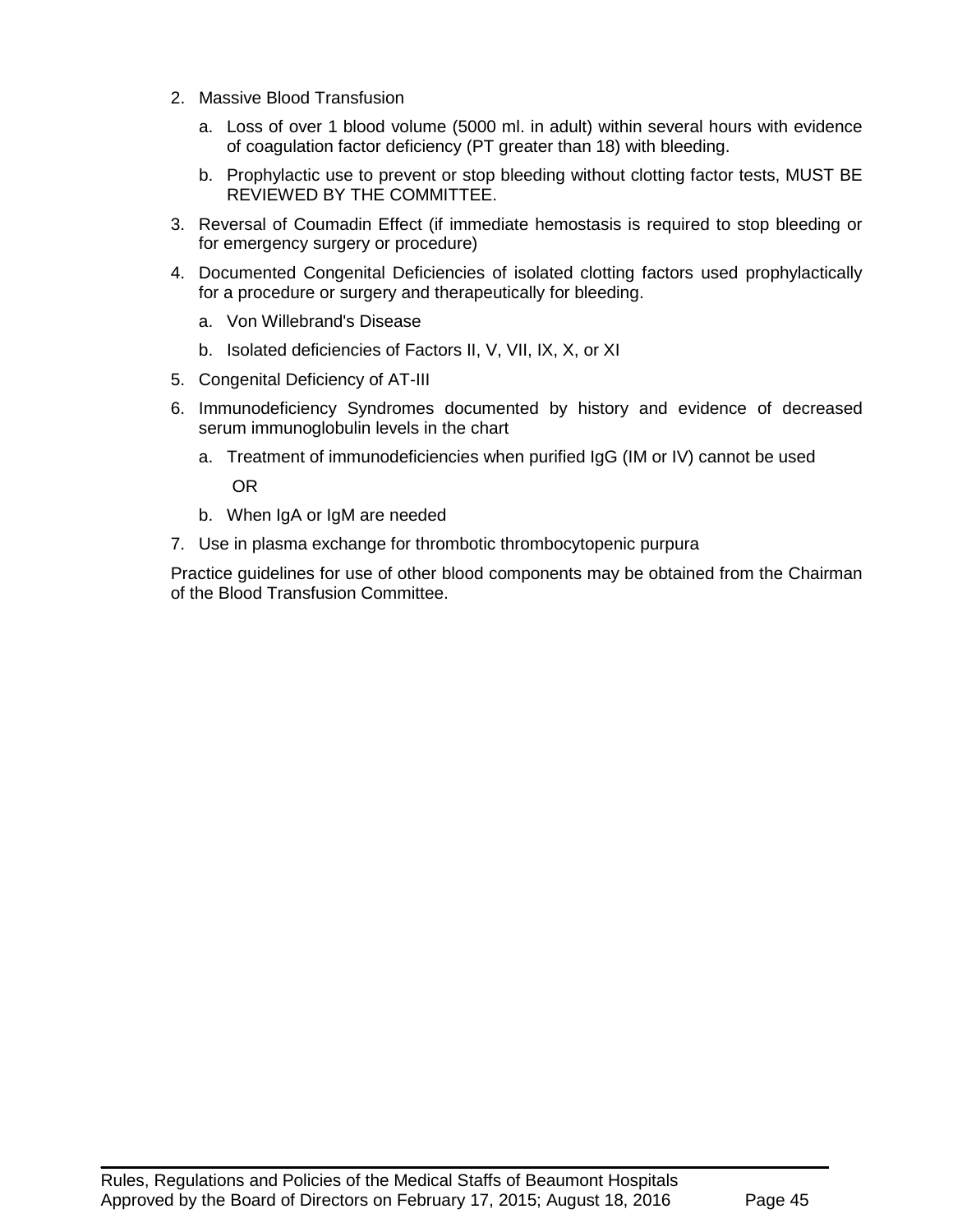# **SECTION III TREATMENT DECISIONS**

The Board of Directors and the Medical Staff of Beaumont Hospitals are dedicated to preserving life and rendering treatment in accordance with the proper medical standard of care and recognized principles of medical ethics. The Hospital respects the legal and moral prerogatives of all patients in arriving at decisions involving medical care and treatment recommended by their physicians. The Hospital and its Medical Staff will consider written expressions of these decisions such as living wills and durable powers of attorney for health care, but such documents are not required for application of the following policies. The Hospital also respects the legal and moral prerogatives of individual physicians and health care workers to practice the art of medicine in a manner consistent with their personal religious, ethical, or moral beliefs.

To ensure that medical care is rendered consistent with the rights and philosophy of the Hospital, the physicians and the patients, the Hospital has developed guidelines.

- Advance Directives (See Full Corporate Policy #305)
- CPR Status Policy (Corporate Policy #457)
- Ethical Issues
- Informed Consent Policy (Corporate Policy #304)
- Medical Marihuana (See Full Corporate Policy #210)
- Medically Non Beneficial or Potentially Harmful Interventions (Corporate Policy 318)
- Organ Donation Following Cardiac Death (DCD) (Corporate Policy #310)
- Patient Rights and Responsibilities (Corporate Policy #313)
- Refusal of Care on the Grounds of Personal Belief (See Full Corporate Policy #306)
- Terminal Illness
- Withdrawing or Withholding Life Sustaining Treatment (Corporate Policy #307)

The physician is directed to consult with Medical Administration and the Department of Legal Affairs in circumstances where the physician questions whether the situation is expressly covered by these guidelines or perceives a potential conflict within or among these guidelines.

# **3.1. ADVANCE DIRECTIVES (SEE FULL CORPORATE POLICY #305)**

A patient has the right to make decisions regarding medical and mental health treatment. This includes the right to accept or refuse care and the right to formulate Advance Directives. Beaumont Hospital will not discriminate against any patient based upon the patient's decision to execute or refrain from executing an Advance Directive.

#### **Definition**

An **Advance Directive** is a written document in which a competent adult patient specifies what medical care or mental health treatment the patient would want to have or forego should he/she lose the ability to make treatment decisions. There are two types of Advance Directives: Durable Power of Attorney for Health Care and Living Will.

#### **Description**

A Durable Power of Attorney for Health Care is a form of Advance directive by which a patient gives another person the power to make medical treatment, mental health treatment and personal care decisions. It may also authorize that person to make an anatomical gift of all or part of the patient's body. In addition to designating someone to make these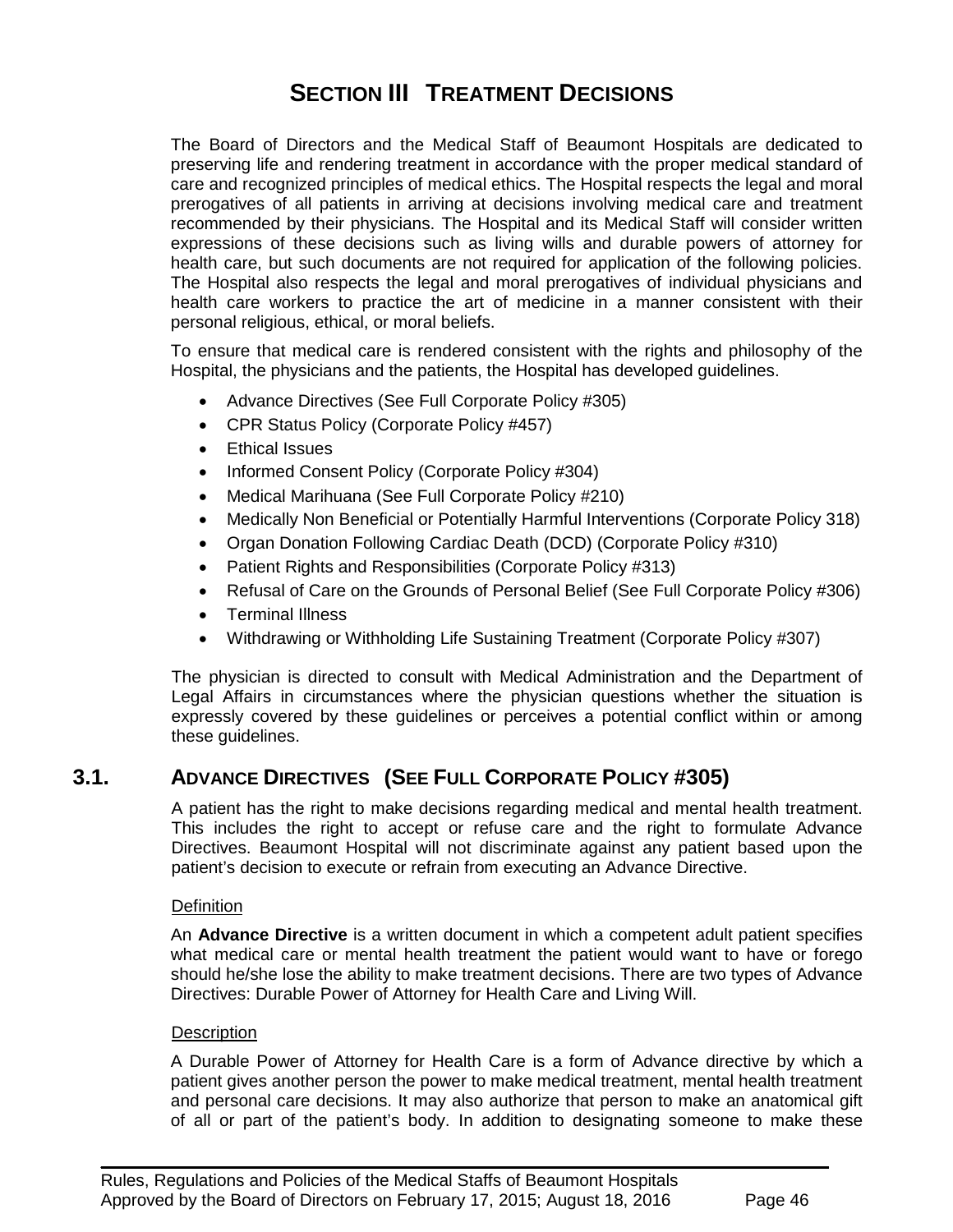decisions, the patient may include a statement of his / her wishes regarding care, treatment and anatomical gifts. It must be part of the patient's medical record before it is implemented. The designated person is called the "Patient Advocate." The Patient Advocate:

- May make healthcare decisions for the patient only when the patient is unable to participate in treatment decisions. The determination that a patient is unable to participate in treatment decisions must be documented by two (2) physicians or one (1) physician and a licensed psychologist.
- May make mental health treatment decisions for the patient only when the patient is unable to give informed consent to mental health treatment. The determination that a patient is unable to give informed consent for mental health treatment must be documented by two (2) physicians one of whom is a licensed psychiatrist.
- Cannot make decisions to withhold or withdraw life-sustaining treatment unless the Durable Power of Attorney for Health Care contains a clear and convincing statement authorizing the Patient Advocate to make such decisions and acknowledging the patient's understanding that such a decision could or would result in the patient's death.
- Cannot consent to the forced administration of medication in connection with mental health treatment unless the Durable Power of Attorney for Health Care contains a clear and convincing statement authorizing the Patient Advocate to make such a decision.
- May consent to an anatomical gift of all or part of the deceased patient's body provided all of the following conditions are met:
	- 1. The patient's Durable Power of Attorney for Health Care authorizes the Patient Advocate to make an anatomical gift;
	- 2. The patient has been declared dead by a licensed physician or determined to be unable to participate in medical treatment decision by two (2) physicians or one (1) physician and a licensed psychologist;
	- 3. The patient advocate's consent to the anatomical gift is obtained upon or immediately before the patient's death.
- May not consent to an anatomical gift of all or part of the deceased patient's body if any of the following apply:
	- 1. The deceased patient had made an anatomical gift by will, donor card or other properly executed document of gift;
	- 2. The deceased patient had expressed an unwillingness to make an anatomical gift;
	- 3. The deceased patient had revoked his / her Durable Power of Attorney for Health Care;
	- 4. The anatomical gift of all or part of a body is contrary to the religious beliefs of the deceased patient.

A Living Will is a form of Advance Directive by which the patient informs the health care team and family members what types of medical care and treatment the patient wishes to receive or not receive should he/she become terminally ill or permanently unconscious and unable to make or communicate decisions. Living Wills are not authorized by statute in Michigan; however, they do provide doctors and hospitals with evidence of the patient's wishes. A Living Will should be respected.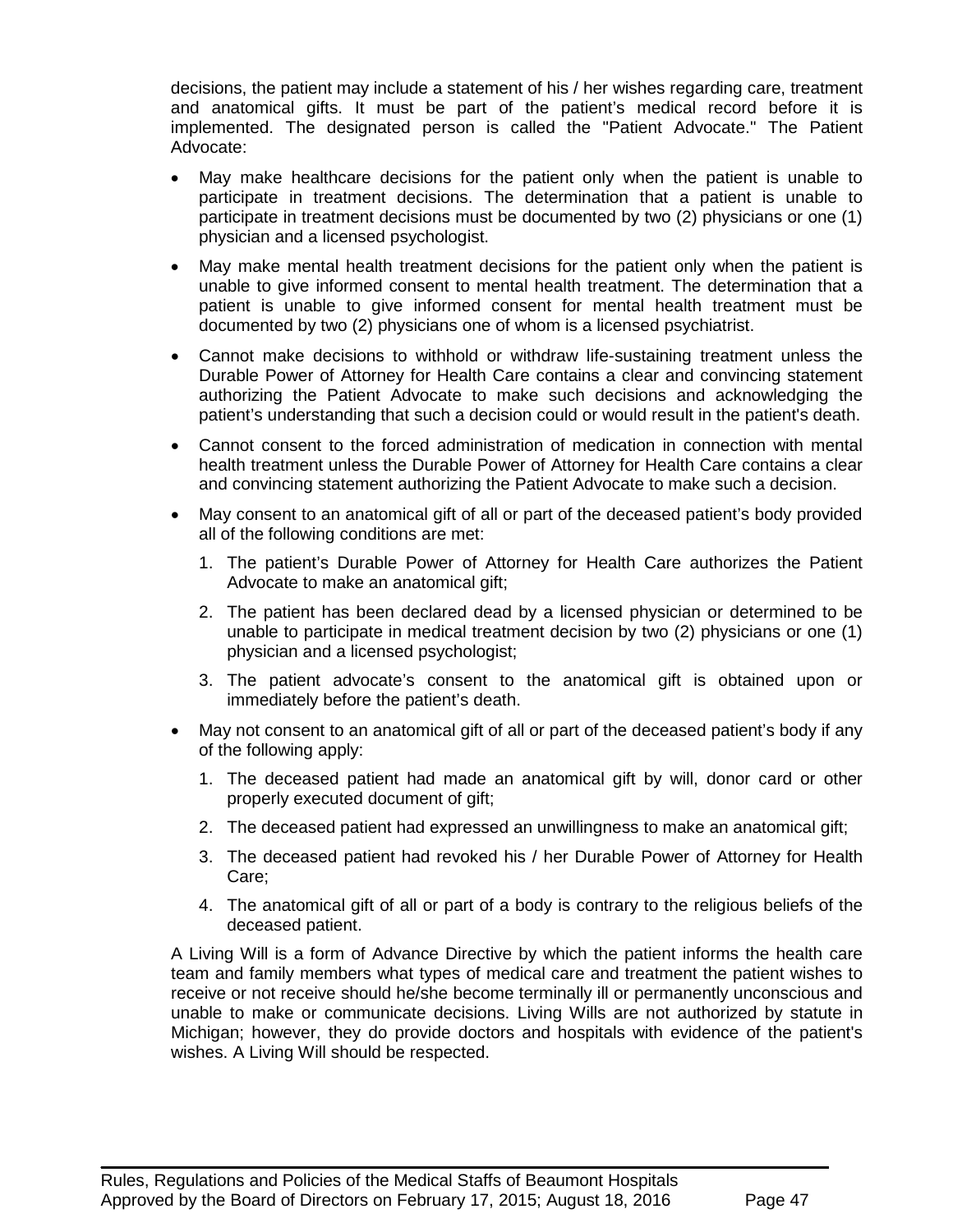#### Informing Patient of Decision-Making Rights and Options - Self-Determination Act

Federal law requires the Hospital to inform all adult inpatients at the time of admission about their rights under State law to have an Advance Directive and the Hospital's policy concerning the implementation of Advance Directives.

Patient Registration or other specified personnel are responsible for providing this information to the patient. As part of the initial admitting process, the following will be distributed:

- Written description of a patient's rights under State law to make decisions regarding medical care, including the right to accept and refuse treatment and the right to formulate an Advance Directive.
- Written information describing Beaumont Hospital's policies governing implementation of such rights.

This information is contained in the patient publications, entitled "My Instructions to Health Care Providers (Troy) or Advance Directives: A Patient's Right (Royal Oak).

At the time of the adult inpatient's admission, the Patient Registration personnel will ask if the patient has an Advance Directive; (i.e., Durable Power of Attorney for Health Care or Living Will). If the patient provides the Hospital with a copy of his / her Advance Directive, it will be placed in the patient's medical record and documented on the electronic record. If the patient has an Advance Directive but has not provided the Hospital with a copy, the patient or the patient's surrogate will be asked to do so. If a patient asks for additional information from a health care worker, a referral will be made Social Work (Royal Oak) or Pastoral Care or Patient Representative (when Pastoral Care is unavailable) (Troy). If the patient has no Advance Directive, does not wish to make one and specifically requests that no further information be provided, then the matter will not be pursued.

On subsequent admissions, any patient with an Advance Directive in his / her medical record will be asked whether they have updated or revoked the existing Advance Directive. If the Advance Directive has been revoked or updated, the new document will be placed in the patient's medical record and documented on the electronic record.

#### Executing Advance Directive After Admission

Beaumont Hospitals provides a general form for Durable Power of Attorney for Health Care. A sample form is provided with the patient publications.

Michigan Law requires that the Durable Power of Attorney for Health Care be:

- Dated and signed by the patient in the presence of two witnesses; and
- Signed by two (2) witnesses. (Witnesses must be at least 18 years of age and competent.)

Witnesses CANNOT be:

- Beaumont Hospital employee or volunteer;
- Physician;
- Patient Advocate;
- Spouse, parent, child, grandchild, brother, sister of the patient;
- Beneficiary of the patient's will or presumptive heir;
- Employee of a life or health insurance provider or other health care facility that is treating the patient.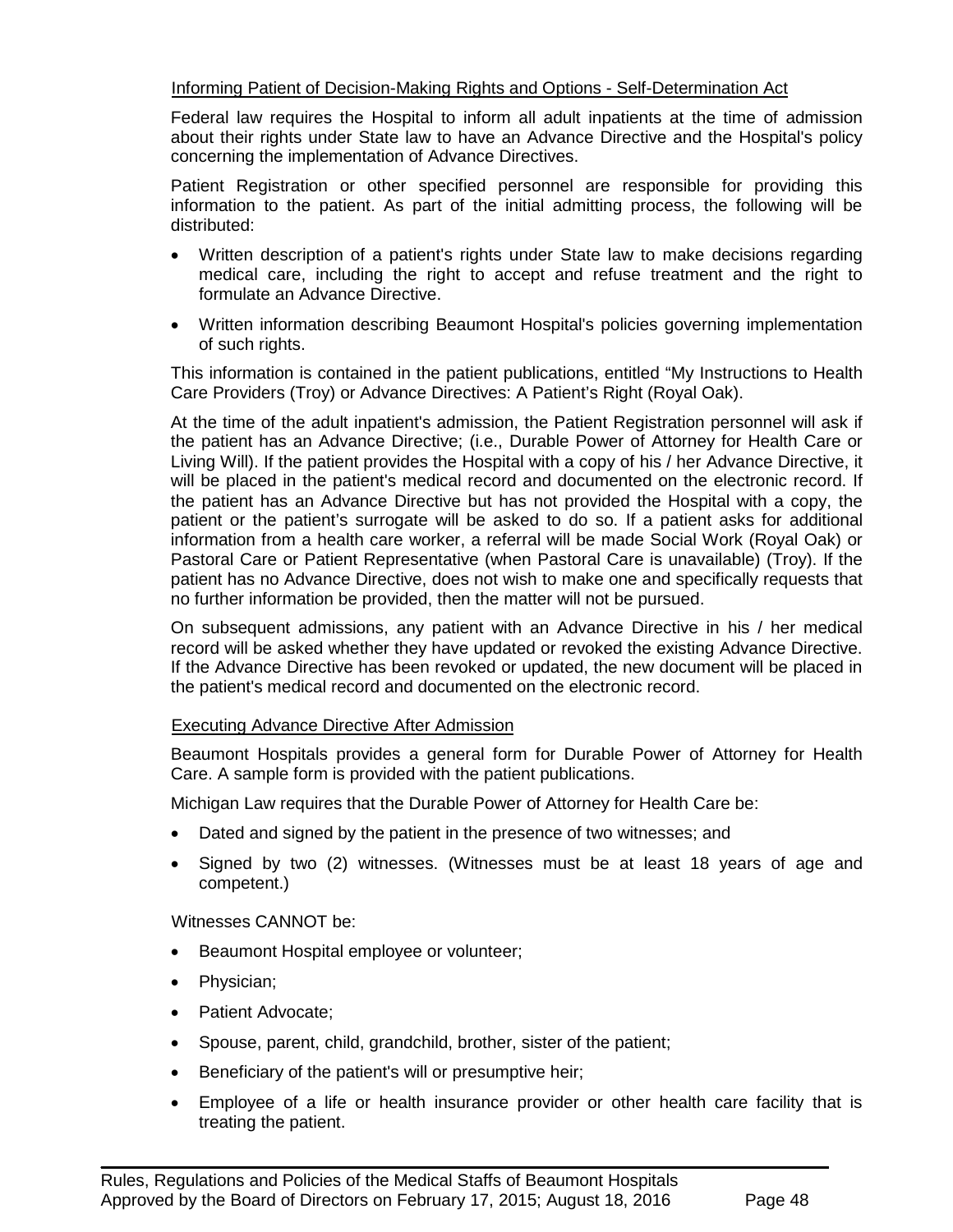#### Patient Advocate Acceptance Form

Before allowing the Patient Advocate to participate in the decision-making process for a patient, the Patient Advocate Acceptance Form must be signed by the Patient Advocate and placed into the medical record. The sample form in the patient handbook contains the Patient Advocate Acceptance Form.

#### **Revocation**

A patient may revoke his / her Advance Directive at any time by any manner that communicates the patient's intent to revoke, even if the patient is deemed incompetent.

A patient may waive the right to revoke a patient advocate's authority to make mental health treatment decisions by specifically including the waiver in his / her Durable Power of Attorney for Health Care.

If the patient's revocation is not in writing, the health care worker who witnesses the revocation shall notify the physician and administrative supervisor / manager designee. The patient's revocation shall be documented in the medical record. The administrative supervisor / manager / designee will notify the Patient Advocate of the revocation and Legal Affairs as necessary.

#### Implementation of Advance Directives

Implementation of a patient's treatment wish, as expressed in the patient's Advance Directive, must be by a specific physician's order.

If the physician's beliefs or values are such that he / she cannot implement the patient's Advance Directive, the physician must so inform the patient, Patient Advocate or appropriate surrogate. Consideration should be given to requesting a clinical ethics consultation. If the issue cannot be resolved, the physician should make arrangements to transfer care of the patient to another physician within the Hospital or to another health care facility willing to honor the patient's treatment decision.

The Department of Legal Affairs shall be contacted if any question or conflict arises regarding the interpretation or implementation or revocation of an Advance Directive.

# **3.2. CPR STATUS POLICY (CORPORATE POLICY #457)**

The purpose of the policy is to assist in the implementation of decisions regarding resuscitation. Only two orders choices are permitted regarding cardiopulmonary resuscitation (CPR).

General Information:

- 1. Cardiopulmonary resuscitation (CPR) is a standard component of emergency medical care. Because its effectiveness depends upon prompt initiation, attempts at resuscitation are made for all patients in the event of cardiopulmonary arrest unless there exists a specific order to the contrary.
- 2. Physicians should clarify with the patient in advance whether attempts at resuscitation are desired. A copy of an Advance Directive (see policy #305 "Advance Directive" Patient Care Corporate Policies) is placed in a folder in the medical record. It is the physician's responsibility to review such a directive or discuss the patient's choice before entering orders for changing the CPR status.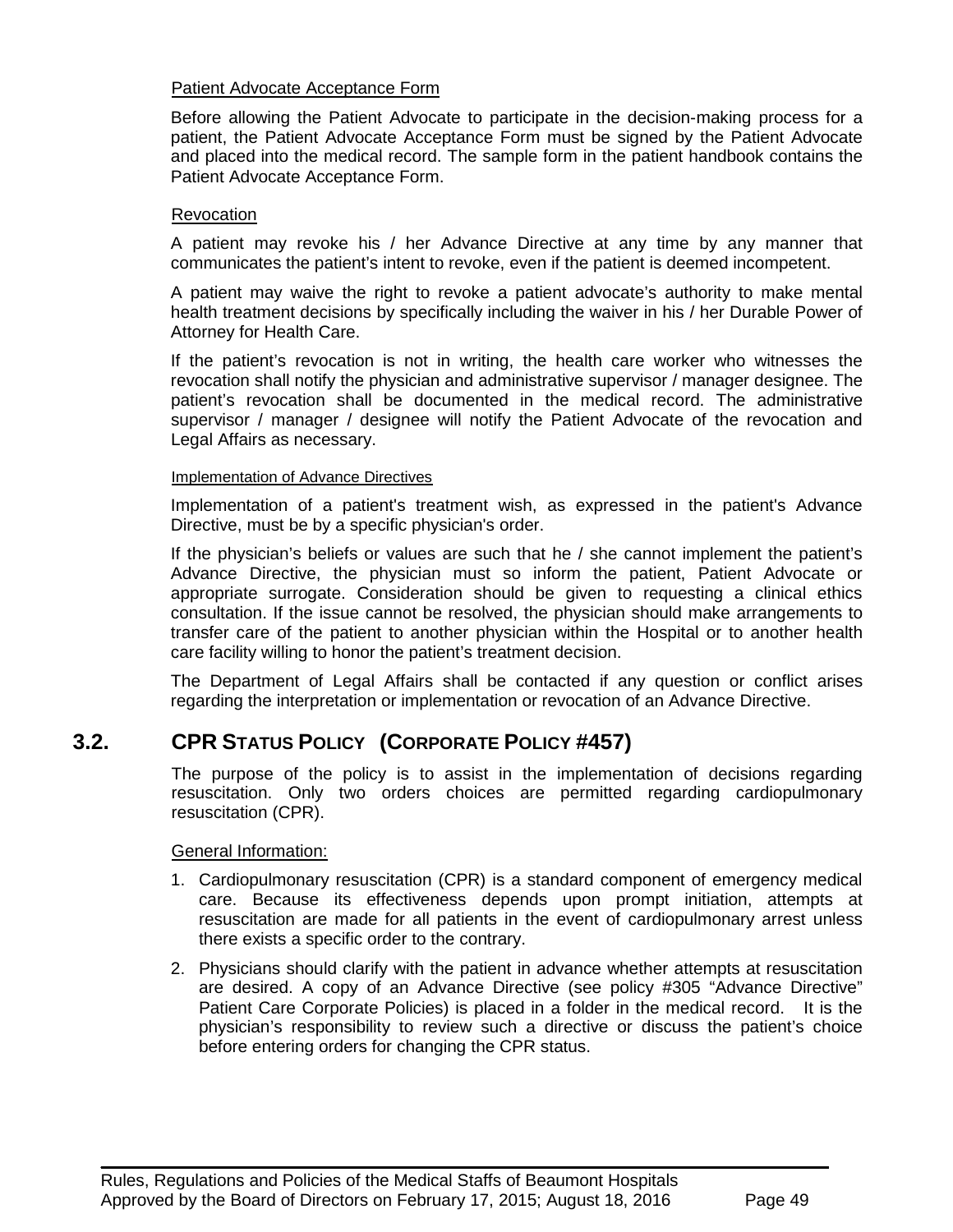- 3. Only two orders are permitted for patients found in cardiopulmonary arrest:
	- a. Full CPR: a full attempt at resuscitation in accordance with ACLS guidelines, or
	- b. No CPR: no intervention will be attempted.
- 4. Definitions:
	- a. Full CPR: The CPR team will be called for a patient found in cardiopulmonary arrest, or its equivalent, unless a No CPR order is written. The CPR team will conform to ACLS / PALS guidelines.
	- b. No CPR: In the event of a cardiopulmonary arrest (complete cessation of heartbeat, pulse, blood pressure and respirations), no chest compressions or any other interventions will be initiated and the CPR team will not be called.
		- A No CPR order is a specific directive and does not apply to other active treatment orders which may be appropriately ordered for the care of the patient, for circumstances other than cardiopulmonary arrest.
		- Restrictions in Non-Arrest situations for patients with a No CPR order: If the patient wishes to have other therapies or active treatments withheld during the course of hospitalization, orders must be appropriately entered. A patient that wishes restrictions on active treatments during hospitalization such as intubation, vasopressors, antiarrhythmic, cardioversion cannot be a full CPR status.
			- 1) No CPR orders must be entered into the electronic medical record accordingly with the following:
				- In a non-arrest state, permit intubation (yes / no)
				- In a non-arrest state, permit vaso-active medications (yes / no)
				- In a non-arrest state, permit antiarrhythmics (yes / no)
				- In a non-arrest state, permit cardioversion (yes / no)
- 5. No CPR Orders during Operative and / or Other Invasive Procedures

All orders for Withholding or Withdrawing Treatment including CPR are to be reviewed before a patient undergoes a surgical or invasive procedure. The patient, proceduralist (surgeon, angiographer, radiologist, endoscopist, etc.) and anesthesiologist must discuss and document goals of treatment and determine whether any orders to withhold treatment should be suspended or not during the surgical or invasive procedure. The CPR status during a procedure is documented on the "Peri-Procedure CPR Status Patient's consent and Physician's Order" (Form #232).

Post-operatively, upon return to the nursing unit, the previous No CPR order will resume, unless there is an order by the physician / mid-level provider to change the status to Full CPR.

- 6. Incompetent Patient: If the patient is incapable of rendering a decision, the patient's surrogate (that is a court appointed guardian, advocate appointed under a medical durable power of attorney, or next of kin in order of priority) and physician may consider a course of events based on any advanced directive prepared when the patient was competent including a living will, durable power of attorney for health care, or other reliable instructions written or verbal.
	- a. Legal consultation is advisable if the patient has never been competent (with or without a guardian).
	- b. Ethics consultations is advisable, if the incompetent patient does not have a valid advance directive, and the health care team, including the patient's surrogate does not agree on the plan (Full CPR / No CPR), Or, if there is a disagreement among family members. (See Patient Care Corporate policy "Clinical Ethics").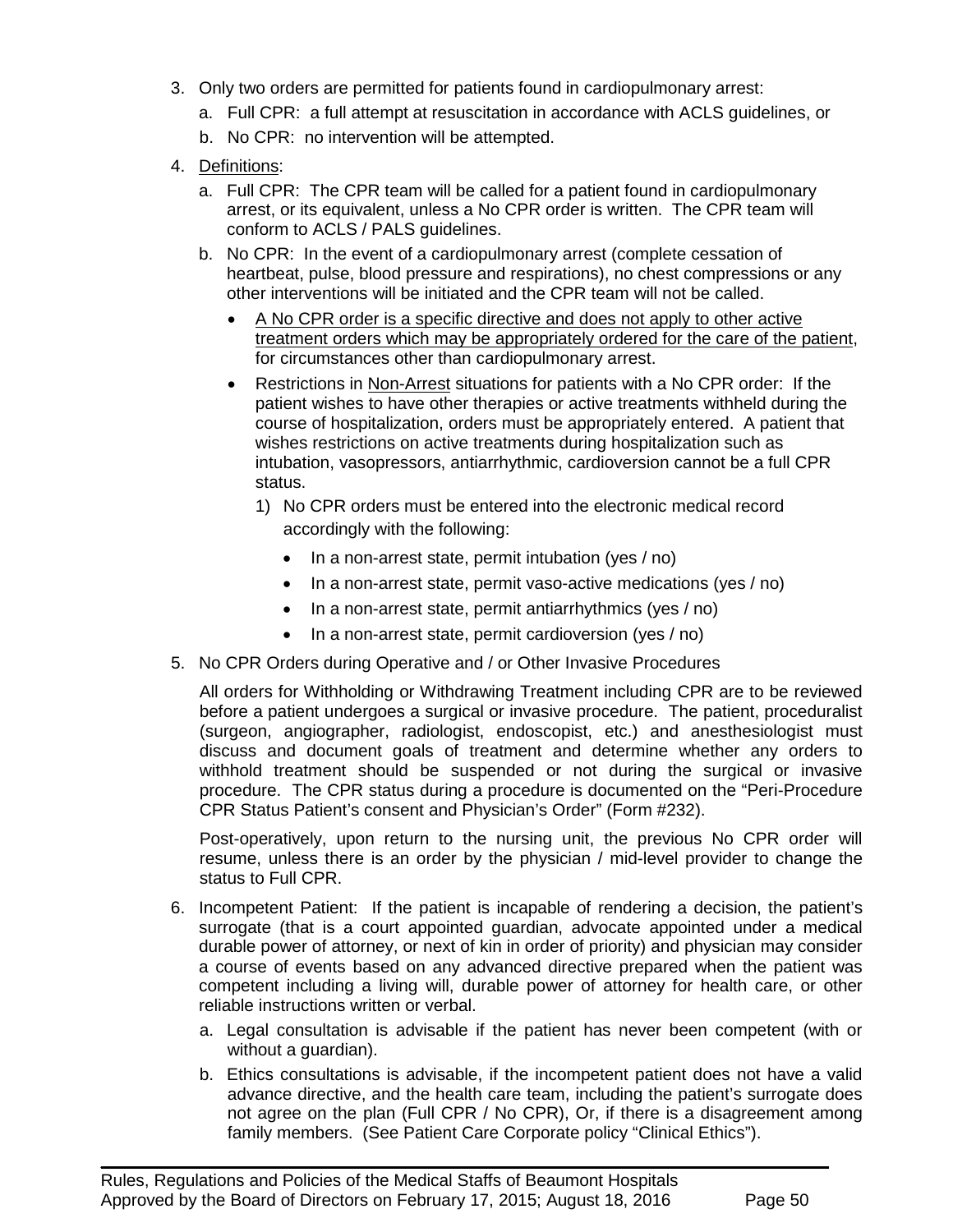- 7. Order Processing
	- a. The discussion with the patient / surrogate regarding a decision to withhold CPR may be with the attending physician, another physician or mid-level provider. If the attending physician was not present, the physician or mid-level provider must contact the attending physician and obtain concurrence with the decision regarding the CPR status prior to writing the CPR order status, this must be documented in the progress notes.
	- b. The order documenting a decision for withholding CPR are to be entered electronically and may be a telephone order from an attending physician to another physician / mid-level provider or to a registered nurse (the latter must be witnessed by another RN on the phone and documented as such). The order may be reviewed by the patient / surrogate for accuracy with the physician / mid-level provider.
	- c. An order that states one or more of the following: No Intubation, No Vasopressors, No anti-arrhythmics, No cardioversion, requires that the patient be a NO CPR.
	- d. The order must be countersigned by the attending physician and a Progress Note describing the basis for the order must be entered by the ordering physician / midlevel provider. The progress note should address any discussion with the patient and / or the patient's surrogate, which indicates knowledge of the patient's wishes including consideration of any written Advance Directives known to the physician / mid-level provider.
- 8. Following the order of "NO CPR", or change in status, the physician should verbally notify the nurse assigned to the patient of the new CPR status.
	- a. RNs may clarify CPR orders by calling the attending or designee to verify the treatment measures. The RN may take telephone orders (without a witness) on intubation, vasoactive, anti-arrhythmics, and cardioversion as long as the initial "NO CPR" order has been ordered by the physician.
- 9. Duration of *"NO CPR"* order.
	- a. The order is valid only for the current hospitalization. The order must be entered directly on subsequent admissions.
	- b. Upon patient transfer into or out of a Critical Care Unit, CPR orders must be addressed via the order reconciliation process.
- 10. Any patient intubated as the result of cardiopulmonary arrest, must be transferred to an Intensive Care Unit area prior to any attempt at extubation. The only exception to this would be if during the code it is determined by way of a valid (written and patient signed) advance directive that the patient did not want CPR or the patient's status is changed to 'No CPR' by an attending physician and the family requests extubation of the patient (see also, policy  $#307 -$  Withholding / Withdrawing life Sustaining Treatment)
- 11. If members of the health care team, including patient, family or other surrogate do not agree with the plan regarding CPR status, a Clinical Ethics Consult is advisable.

# **3.3. ETHICAL ISSUES**

The Hospital encourages the patient's participation in the consideration of ethical issues that arise in the provision of his or her care. The patient is advised upon admission through the Patient Handbook, that should there be a need to discuss an ethical issue, the patient should notify the attending physician. In some instances an ethical issue may be addressed at a departmental or multi-disciplinary conference. The attending physician will document the resolution of the issue in the patient's medical record. The Corporate Office of Clinical Bioethics at Royal Oak (248-551-4747) or Medical Administration at Troy (248-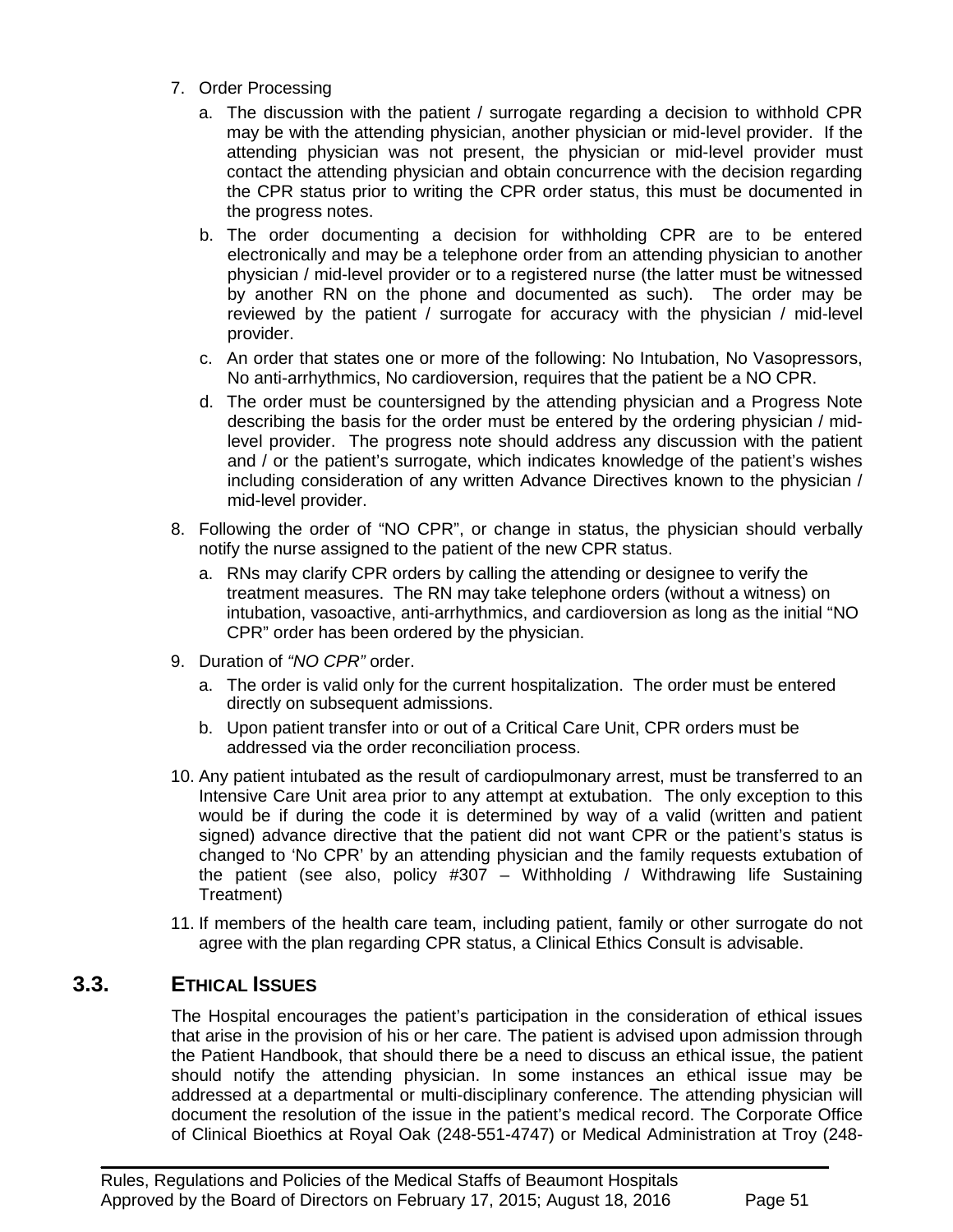964-1000) and Grosse Pointe (313-343-1962) may also be contacted for assistance with an ethical issue.

The Physician-in-Chief will also be responsible for providing a program for the continuing education of the Medical Staff on ethical issues.

# **3.4. INFORMED CONSENT POLICY (CORPORATE POLICY #304)**

### Policy:

Only those patients who have voluntarily and knowingly consented to surgical and other intensive and/or invasive procedures shall receive those treatments at Beaumont Health System. Appropriate documentation of informed consent shall be required before commencing those treatments.

Informed consent is required, in general, when treatment is undertaken where a substantial risk of harm exists, where mandated by statute or by hospital policy or when treatment is of an experimental nature under the purview of Beaumont's Human Investigation Committee.

No documentation of informed consent is required for routine care or non-invasive treatment that involves an insubstantial risk of harm to the patient because the patient has consented to such care upon signing the General Consent to Treatment form.

In the event of an emergency situation, this policy would not apply.

#### Elements of Informed Consent:

- 1. Capacity: The patient must have the capacity to consent. Capacity is determined by a physician. Competency is determined by a Court.
- 2. Sufficient Information: The patient must have sufficient information upon which to base the consent. This must include information about the patient's medical condition; proposed and reasonable alternative treatments, including their risks, benefits, significant complications and side effects; the consequences of foregoing treatment; prospects for recovery; potential problems during recuperation and the likelihood of achieving the patient's goals.
- 3. Documentation: The patient's receipt of the information and consent to the treatment must be documented.

#### Process For Obtaining and Documenting Informed Consent

- 1. When the Process is Initiated in Physician's Office
	- a. The physician must document in the office records that the patient has been given sufficient information concerning the proposed treatment, alternatives, risks, benefits, complications, prognosis and goals. Except where a specific consent form is required by statute, regulation or Hospital policy, a copy of the Physician's documentation of informed consent need not be provided to the Hospital.
	- b. If a specific consent form required by statute, regulation or Hospital policy is signed in the physician's office prior to Hospitalization:
		- The patient must be admitted within the effective time frame if specified in the regulation, statute or Hospital policy, and
		- A copy of the specific consent form must be provided to the Hospital and in the Hospital medical record at the time of admission. (See Medicaid regulations for sterilization).
	- c. The patient must complete the Acknowledgment of Informed Consent ("Form #232") at the Hospital prior to the treatment. The patient's signature must be witnessed by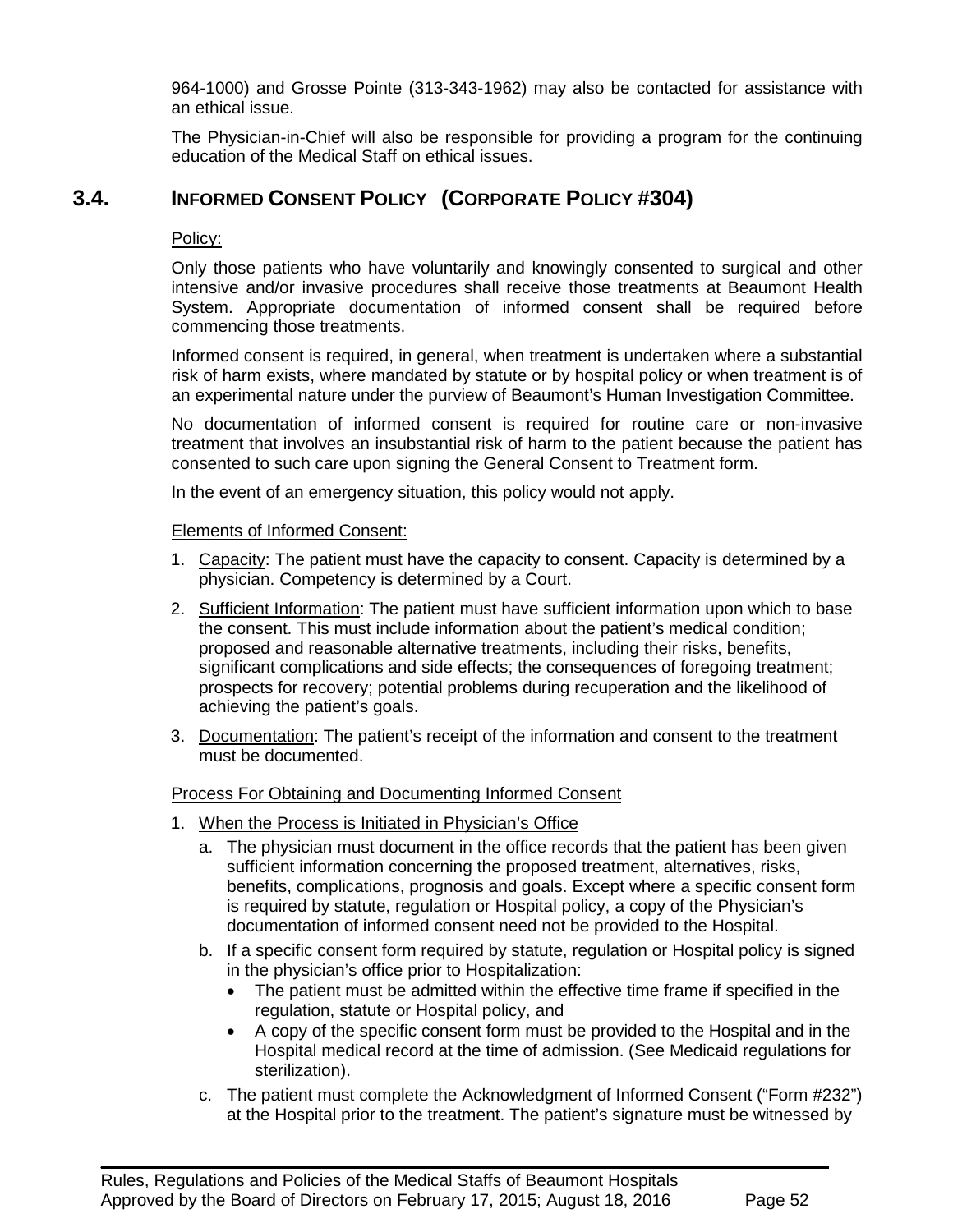a treating physician, a nurse or a designated Hospital employee. The signed Form #232 is maintained in the Hospital medical record.

- 2. When the Process is Initiated at the Hospital
	- a. If a specific consent form IS NOT required by statute, regulation or Hospital policy:
		- The attending physician or his/her designee must document in the Hospital medical record that he/she has discussed the proposed treatment, alternatives, risks, benefits, complications, prognosis and goals with the patient and that the patient consents to the treatment; and
		- The patient must sign the Form #232. The patient's signature must be witnessed by a physician, a nurse or designated Hospital employee. The signed Form #232 is maintained in the Hospital medical record.
	- b. If a specific consent form, other than the Form  $\#232$ , IS required by Hospital policy, statute or regulation, for example, for sterilization, transfusions, or human investigation research:
		- The specific consent form must include the sufficient information upon which the patient's consent is based and must document that the patient has consented. Specific consent forms must be approved in accordance with the Hospital policy on approval of new consent forms; and
		- The attending physician shall be available to discuss the content of the specific consent form with the patient; and
		- The patient must sign the specific consent form. The patient's signature must be witnessed by a physician, nurse or designated Hospital employee. The signed specific consent form shall be made a part of the Hospital medical record.
		- Consent for transfusion of blood or blood products may be obtained by the ordering physician or that physician's designee who may be a mid-level provider or nurse.

#### Responsibility for Providing Information to the Patient

- 1. Physician
	- a. As a general rule, the physician performing the procedure or serving as the attending physician shall ensure that the patient has sufficient information about the procedure and that the appropriate documentation exists as to the informed consent procedure.
	- b. In the event that a procedure involves administration of an anesthetic, the physician administering the anesthetic shall be responsible for ensuring that the patient has sufficient information regarding the anesthesia to be used during the procedure and for documenting that the information was given to the patient in accordance with the anesthesia consent.

#### 2. Health Care Worker

- a. The health care worker may provide additional information to patients per Hospital policy.
- b. In general, if a patient requires additional information or displays confusion or hesitation about a scheduled treatment, it is the health care worker's responsibility to notify the attending physician.
- c. If the attending physician fails to resolve the problem to the satisfaction of the reporting health care worker, the health care worker shall report the incident to his/her supervisor.

 $\blacksquare$ 

d. If the attending physician fails to resolve the problem to the satisfaction of the supervisor, the supervisor shall report the incident to the Chairman of the Department. If the Chairman of the Department is unavailable, the supervisor shall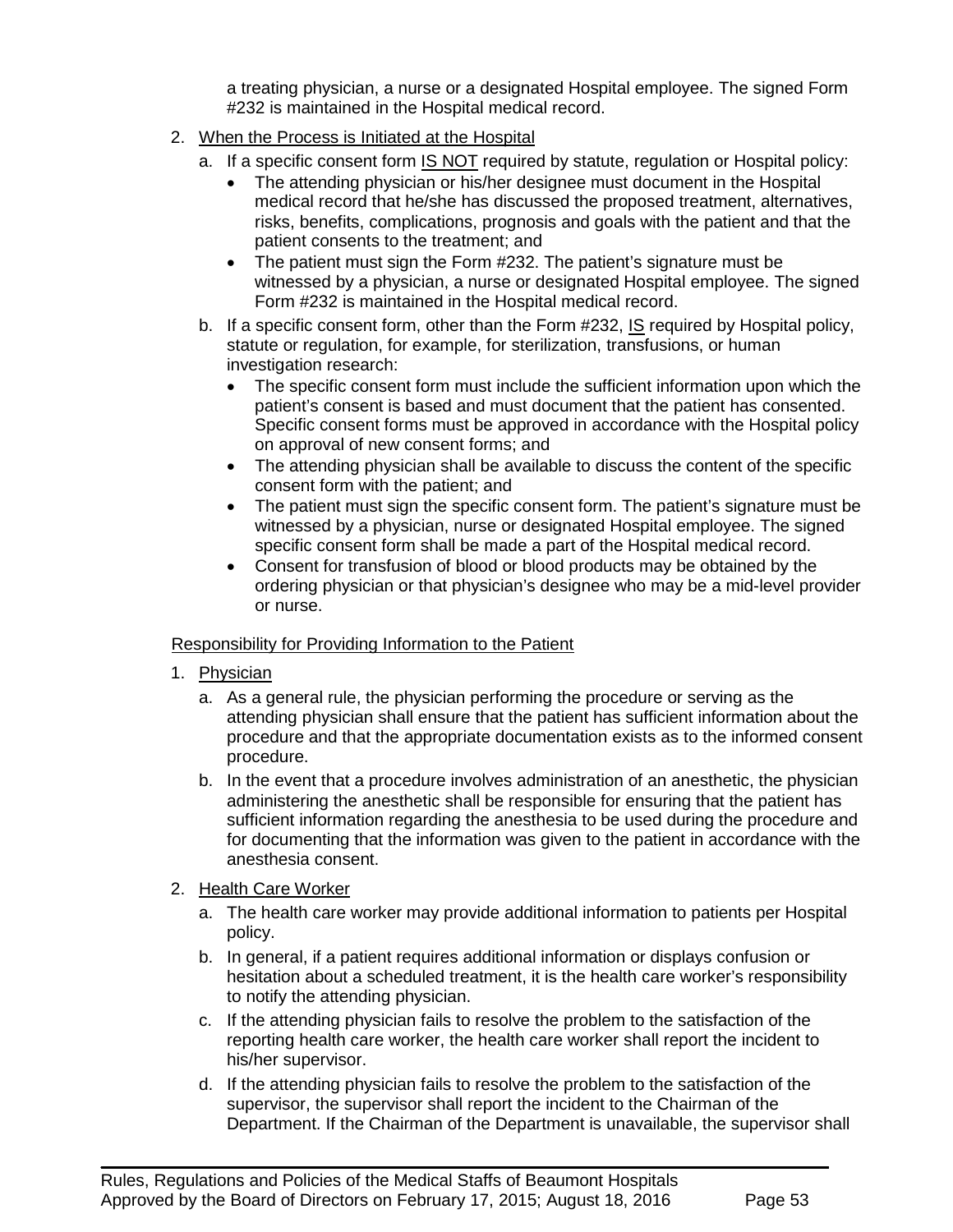report the incident to the Hospital Administrator and Medical Administrator on call. See Patient Care – Corporate Policy #312 – Patient Care Concerns / Chain of Command.

Documentation Requirements Related to Informed Consent

- 1. With respect to Form #232, the role of the health care worker is to witness the signature of the patient, not the obtaining of informed consent.
- 2. All dates, times, and signatures must be in ink. If the signature is other than the patient's, then the relationship of the signer to the patient should be noted below the signature.
- 3. In the event of a technical flaw in a specific consent form, the physician need not reobtain the patient's consent, but may proceed with the treatment after appropriate documentation in the medical record.
- 4. In general, the specific consent form remains effective for the duration of the hospitalization and is valid if:
	- a. The nature or scope of the treatment, and the patient's diagnosis, prognosis and medical condition is unchanged, and
	- b. The patient or legal representative continues to demonstrate a willingness to undergo the treatment.
- 5. Where consent for a definite treatment is obtained pursuant to a court order, the consent is valid until the treatment has been accomplished.
- 6. Barriers to receipt of information and documentation of consent must be resolved.
	- a. If a patient's disability presents a barrier to communicating his/her understanding of the content and purpose of the Form #232, the law requires the use of special equipment and /or personnel to enable the disabled patient to give informed consent.
	- b. If the patient or legal representative has a hearing disability, auxiliary aids, including a video phone and/or a relay service, or a qualified oral or sign language interpreter must be provided. See, Corporate Policy #315, "Interpreters for Deaf and Hard of Hearing Patients."
	- c. If the patient or legal representative has a visual impairment, the Physician or nurse should read the form to the patient or legal representative, and document that the reading took place.
	- d. If the patient's ability to speak, read, or understand English is limited, an interpreter must be provided. See, Corporate Policy #316, "Interpreters for Patients with Limited English Proficiency."

#### Exceptions to Informed Consent Policy

- 1. Emergencies. In an emergency situation, the Physician must document the nature of the emergency and the reasons why he/she was unable to obtain written or verbal consent from the patient or the patient's legally authorized representative. Consent is implied unless the physician or other health care worker has reason to know that the patient would not consent to the treatment, such as where there is an Advance Directive declining the treatment.
	- a. Competent Adult
		- i. Consent is implied where a patient is unconscious and unable to give his/her consent and immediate treatment is necessary to preserve the patient's life or to prevent serious impairment of the patient's health.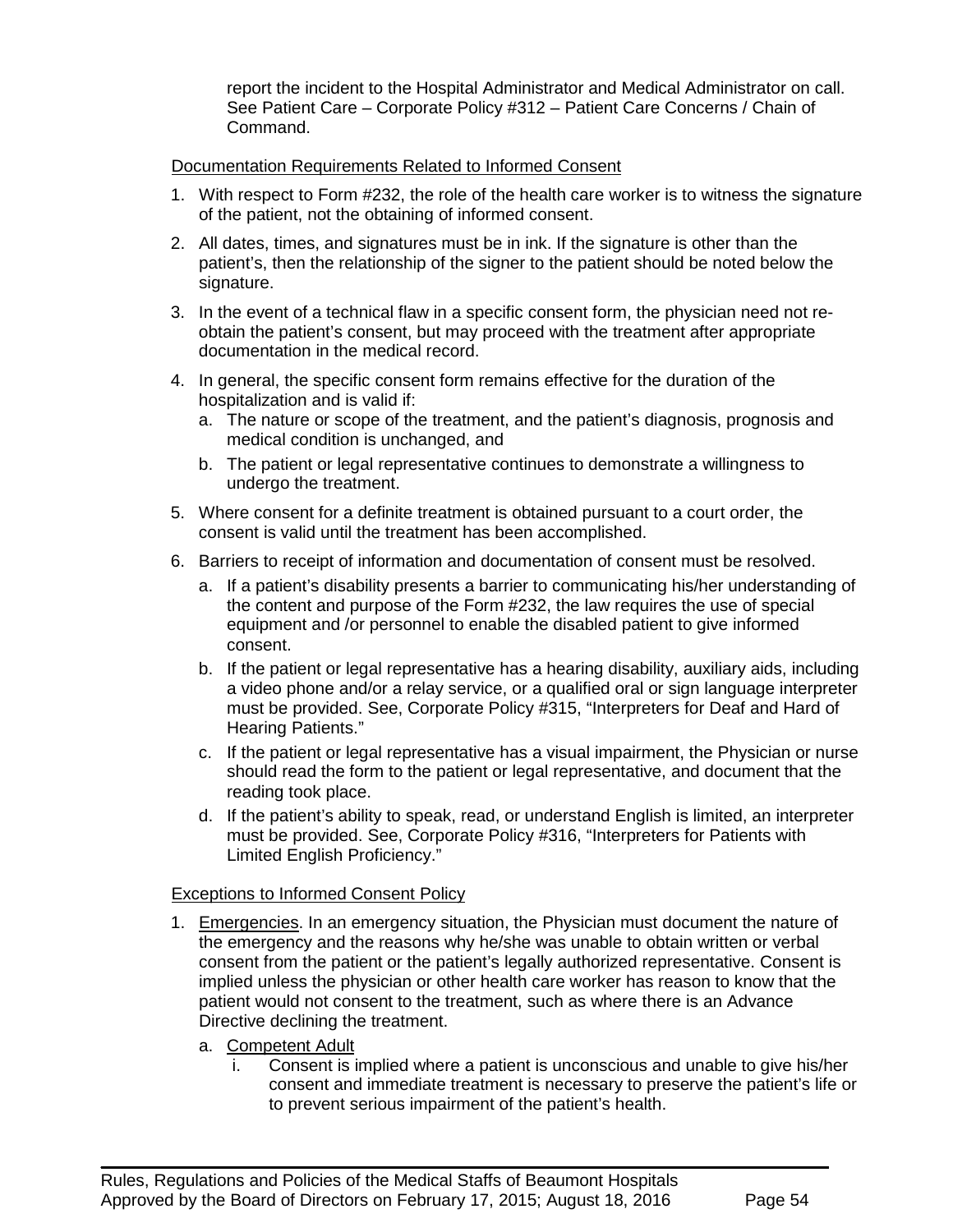- ii. Consent is implied not only in medical emergencies, but also for unanticipated events. A physician is justified in performing a procedure different from that which the patient agrees to when an unanticipated event or condition arises that is or may become life-threatening as a result of surgery or due to an unexpected complication discovered during surgery, and it is impractical or impossible to obtain the consent of the patient or one authorized to act in his/her behalf.
- b. Incompetent Adult: Consent to treat an incompetent adult is implied in an emergency and attempts to obtain appointment of a legal guardian would delay treatment and cause permanent harm. If available, parents of an incompetent adult, who is incompetent from birth or becomes incompetent during minor years, may give consent.
- c. Minors
	- i. Consent to treat a minor is presumed in an emergency just when attempts to reach the parents or legal guardian for consent would delay treatment and cause permanent harm.
	- ii. If the minor is not living at home, and does not have a legal guardian, consent should be implied in an emergency, where attempts to reach the Michigan Department of Human Services to obtain a legal guardian would delay treatment and cause harm to the patient.
	- iii. An abortion may be performed upon a minor in an emergency without a parent's written consent or Court order waiving parental consent. An emergency is a situation in which continuation of the pregnancy would create an immediate threat and grave risk to the life of the minor, as certified in writing by a physician.
- 2. Therapeutic Privilege. If a psychiatrist chooses to withhold information from a patient based upon therapeutic privilege, he/she must document in the medical record his/her reasons for invoking such a privilege. By law, "therapeutic privilege" applies only to psychiatry.
- 3. Assumption of the Risk. The physician must document in the medical record any occurrence where the patient refuses to allow the physician to explain the risks, benefits, and reasonable alternatives of a proposed operation or medical intervention, but insists upon signing the written consent form. The physician should then have this discussion with a person authorized by the patient to hear this information and seek that person's concurrence. The physician must also document when the patient orally consents to treatment.
- 4. Telephone Consent. Consent and authorization for treatment may be obtained by telephone if no reasonable opportunity to obtain written consent exists. The medical record should reflect who consented, the nature of the consent given, the date and time, and the names of two (2) witnesses to the obtaining of telephone consent.
- 5. Police Department.
	- a. If a police officer requests that a test be performed on a patient to determine the amount of alcohol or presence of a controlled substance, or both, in the patient's blood, the police officer is responsible for obtaining written consent of the patient, or his/her representative (EC Form #2323). If the patient refuses to submit to the test, the Hospital shall honor the patient's wishes and not proceed with the test unless the police officer obtains and presents a court order/search warrant.
	- b. Assuming a court order/search warrant has been obtained, the Hospital shall abide by it. The Hospital department in receipt of a court order/search warrant must refer to the Department of Legal Affairs before complying.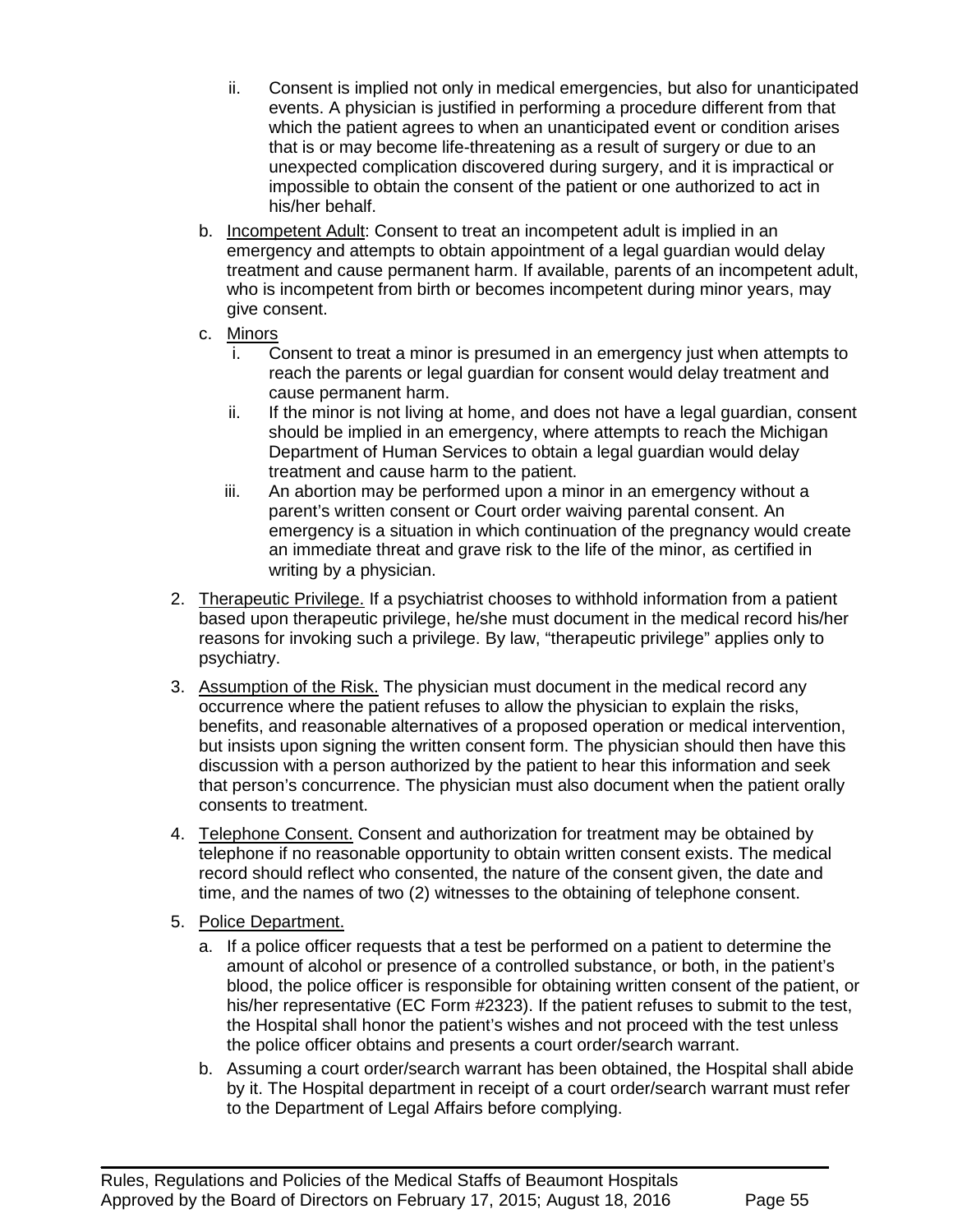- c. In the event that the patient becomes combative and refuses to remain at the Hospital, it is the police officer's responsibility, not the Hospital's, to restrain the patient.
- 6. First Responders. A First Responder who has either transported an emergency patient (the "Source Patient") to the Hospital or assisted a Source Patient who is later transported to the Hospital for purposes of medical treatment may request that the Source Patient be tested for HIV and/or HBV if it is believed that the First Responder has sustained a percutaneous, mucous membrane or open wound exposure to the Source Patient's blood or other body fluids. See EC Policy#312 – First Responder Exposure.

### Who May Consent

- 1. Competent Adult. A competent adult is one who is eighteen (18) years of age or older and can understand his/her medical condition, proposed treatment, alternatives, risks, benefits, complications, prognosis and goals.
	- a. Before proceeding with treatment, the consent of a competent adult must be obtained. A competent adult has the right to refuse any treatment.
	- b. An adult psychiatric patient is not presumed to be incompetent to consent to medical treatment. The patient's psychiatrist and attending physician (if applicable) should make the determination as to whether the patient can understand his/her medical condition and proposed treatment. The determination should be documented in the medical record.
- 2. Incompetent Adult. An incompetent adult is one who, though eighteen (18) years of age or older, cannot understand his/her medical condition, proposed treatment, alternatives, risks, benefits, complications, prognosis and goals.
	- a. An adult is presumed to be competent. If the treating physician questions whether the patient is competent, he/she should request the appropriate consultation, e.g., psychiatric or geriatric as appropriate to the patient's condition/status. After consultation, the treating physician should assess whether the patient has sufficient capacity to make informed decisions regarding treatment and document that assessment in the medical record.
	- b. If the treating physician concludes that the patient is not competent to give or refuse consent, treatment decisions may be made by one of the following surrogate decision makers:
		- i. Legal Guardian: If a patient is declared incompetent by a Probate Court, consent of the court appointed guardian ("Legal Guardian") is necessary for non-emergent medical/surgical treatment and, if readily available, for emergency treatment. The Legal Guardian may or may not be a family member and will have a Letter of Guardianship evidencing the appointment. Once appointed, only the Legal Guardian has authority to consent to or refuse medical/surgical treatment. If there is a difference of opinion between the family and the Legal Guardian, the Legal Guardian prevails. If there are any questions related to the Letter of Guardianship, please contact the Department of Legal Affairs. A copy of the Letter of Guardianship must be made part of the patient's medical record.
		- ii. Patient Advocate Acting Under a Durable Power of Attorney for Health Care: A Durable Power of Attorney ("DPOA") is a written document by which a competent adult patient gives another adult the power to make medical treatment, psychiatric treatment and personal care decisions for the patient when the patient is unable to participate in treatment decisions. The adult designated by the patient is called the Patient Advocate.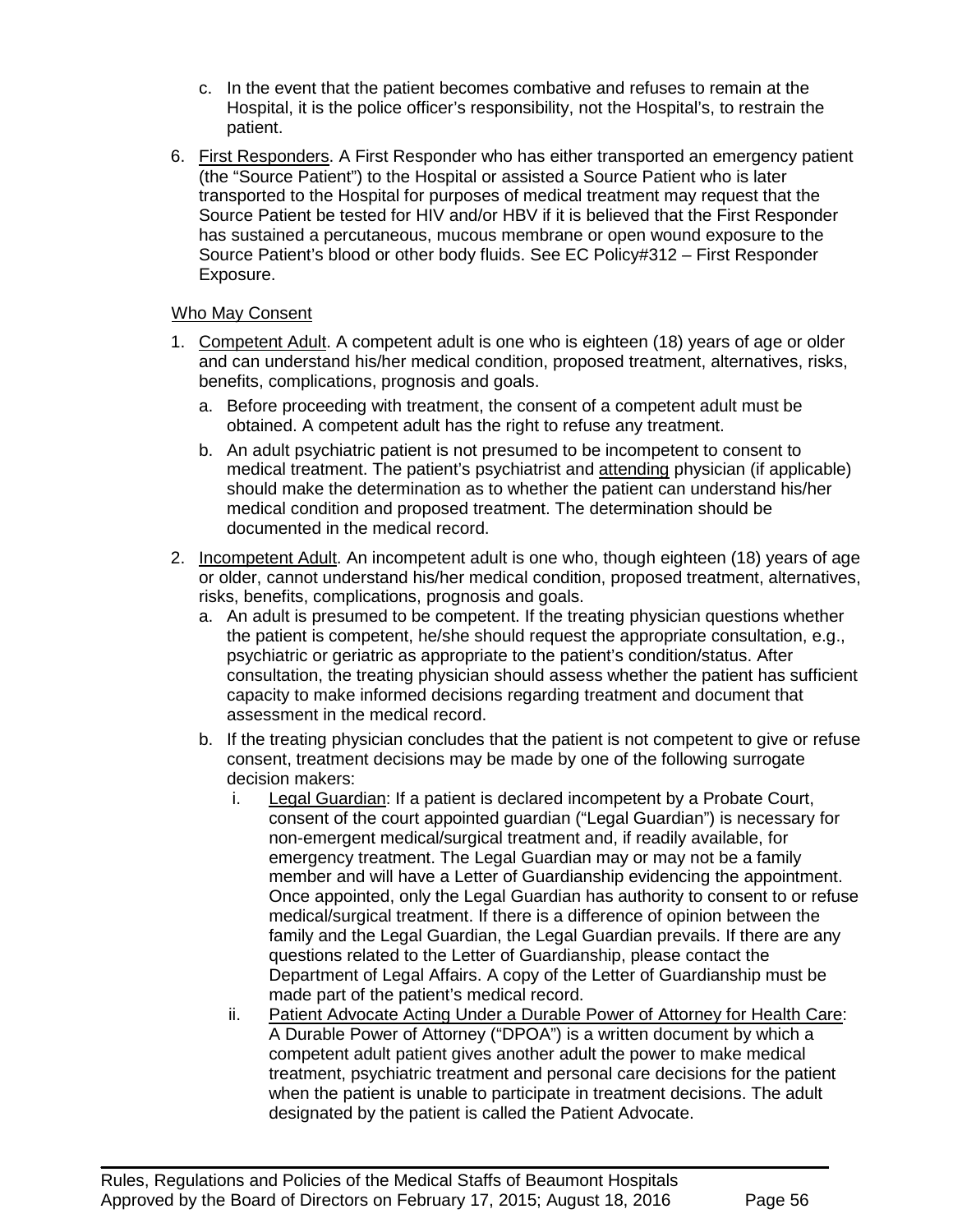- 1. If the patient has executed a DPOA and is subsequently found to be incompetent, the consent of the Patient Advocate is necessary for nonemergent medical/surgical treatment or psychiatric treatment and for emergency treatment if readily available.
	- a. For medical/surgical treatment, incapacity is determined and documented by two physicians or by one physician and a licensed psychologist.
	- b. For psychiatric treatment, incapacity is determined and documented by two physicians, one of whom is a licensed psychiatrist.
- 2. Before the Patient Advocate may make treatment decisions for the patient, the Patient Advocate must sign an Acceptance Form. Both the DPOA and the Patient Advocate's Acceptance Form must be part of the patient's medical record.
- iii. Family
	- 1. If it is determined that the patient is incompetent and the patient does not have a legal guardian or a Patient Advocate acting under a DPOA, then the next of kin may consent to medical/surgical treatment provided all of the following conditions are met:
		- a. The treating physician, relying on his/her medical judgment, believes the treatment, though not emergent, should not be delayed until the patient recovers sufficiently to give consent; and
		- b. The treating physician documents these reasons in the patient's medical record; and
		- c. Neither the physician nor the next of kin knows, or has reason to know, that the patient, if competent, would be opposed to the proposed medical/surgical treatment, given the specific set of circumstances.
	- 2. Consent should be obtained from the closest next of kin in the following order of priority:
		- a. Spouse
		- b. Adult son or daughter
		- c. Either parent
		- d. Adult sibling
	- 3. When the person with the highest priority is not available, the next in order should be contacted. It is strongly recommended that the consent of persons, other than those listed above, be used with caution. The more distant the relationship between the patient and the next of kin, the greater the probability that the procedure should be delayed until consent can be obtained from a person authorized to give consent, such as a Legal Guardian.
	- 4. The opinion of a patient's domestic partner, including those of the same sex as the patient, should be considered for purposes of consent. If conflict arises between a domestic partner and the next of kin, then an Ethics consultation should be obtained and Legal Affairs should be contacted.
	- 5. If the patient's lack of competency is long-term or unrelated to the present illness, appointment of a Legal Guardian should be discussed with the family.
- c. If the patient is not competent and there is no surrogate decision maker, the treating physician should contact the Department of Legal Affairs to request appointment of a Legal Guardian.
- d. If a question arises regarding consent on behalf of an incompetent patient or there is disagreement among next of kin or between the treating physician and surrogate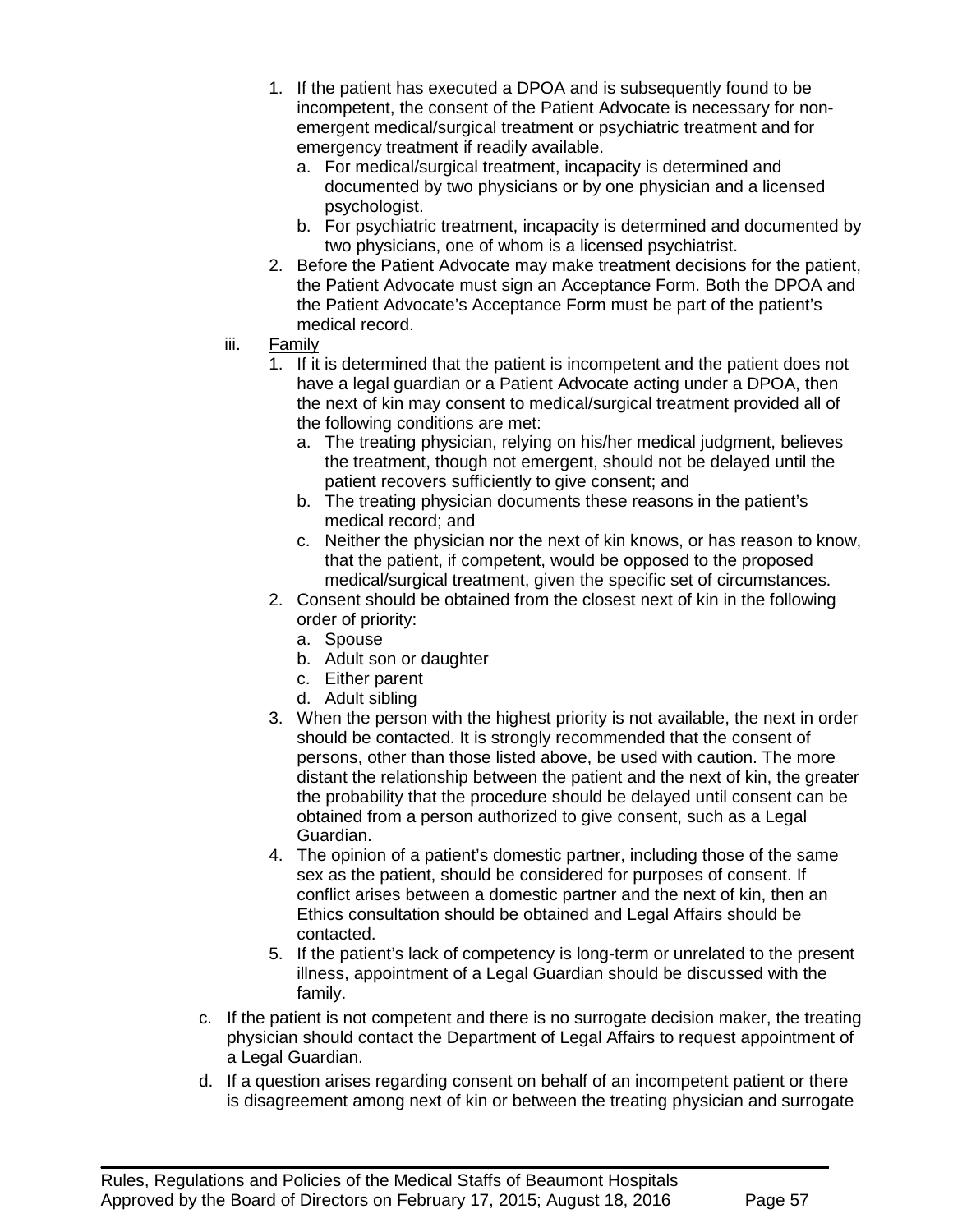decision maker, the treating physician should contact the Department of Legal Affairs.

- 3. Medicated Patients. A patient should never be informed of the proposed treatment, alternatives, risks, benefits, complications prognosis and goals if he/she is mentally impaired by virtue of medication or abused substances. If a patient has been given an anesthetic agent, the patient is incapable of giving consent until 24 hours after administration of the anesthetic agent.
	- a. If the physician will attest in the medical record that the patient received sufficient information and did consent to the treatment prior to receiving the medication, the proposed treatment may proceed without a Form #232 being signed.
	- b. If the physician cannot document that sufficient information was given prior to the administration of the medication, the treatment will be delayed until the patient is capable of understanding and consenting.
	- c. Sterilization/therapeutic abortion may not proceed unless a Form #232 is signed prior to pre-operative medication.
- 4. Minors. Except in emergency cases, the consent of a parent, Legal Guardian, or person acting in place of the parents is required in providing medical or surgical treatment to an individual under age eighteen (18). The assent of the minor, as appropriate for age, should be sought in conjunction with obtaining parental consent and the minor's assent, or lack thereof, should be documented in the medical record. If the minor does not assent, Clinical Ethics consultation should be considered.
	- a. Minor Living at Home but Parent Unavailable: If a minor requires medical and/or surgical care and the parents are temporarily unavailable, the physician should obtain consent from the minor's nearest available adult relative or person with a written delegation of parental rights acting in place of the parents. The medical record should reflect the fact that attempts were made to contact the minor's parents. In addition to providing discharge instructions to the responsible adult, a copy of relevant discharge instructions should be mailed to the minor's parents at their home address.
	- b. Minor's Parents are Divorced or Legally Separated: If the parents are legally separated or divorced, the court will have awarded custody. If parents have joint legal custody, then either parent may consent. If one parent has been awarded legal custody of the minor, then that parent's consent should be obtained. In the event of a dispute, the parents should be required to produce a written Judgment of Divorce and the Department of Legal Affairs must be contacted immediately.
	- c. Parental Refusal of Treatment: If, in the opinion of the attending physician, a minor requires medical treatment and the parents refuse to consent, a court order may be obtained under the Child Abuse and Neglect Act. Contact the Department of Legal Affairs immediately.
	- d. Minor Not Living at Home and Without Legal Guardian: If a minor is not living with his/her parents and does not have a Legal Guardian, consent to routine nonsurgical medical care may be obtained from the Circuit Court – Family Division or the Michigan Department of Human Services. If a question arises in this circumstance, the Department of Legal Affairs should be contacted.
	- e. Minor Lives in Foster Home or Residential Care Facility

 $\blacksquare$ 

i. Consent for minors in foster care depends upon the nature of the proposed treatment and the type of placement as follows: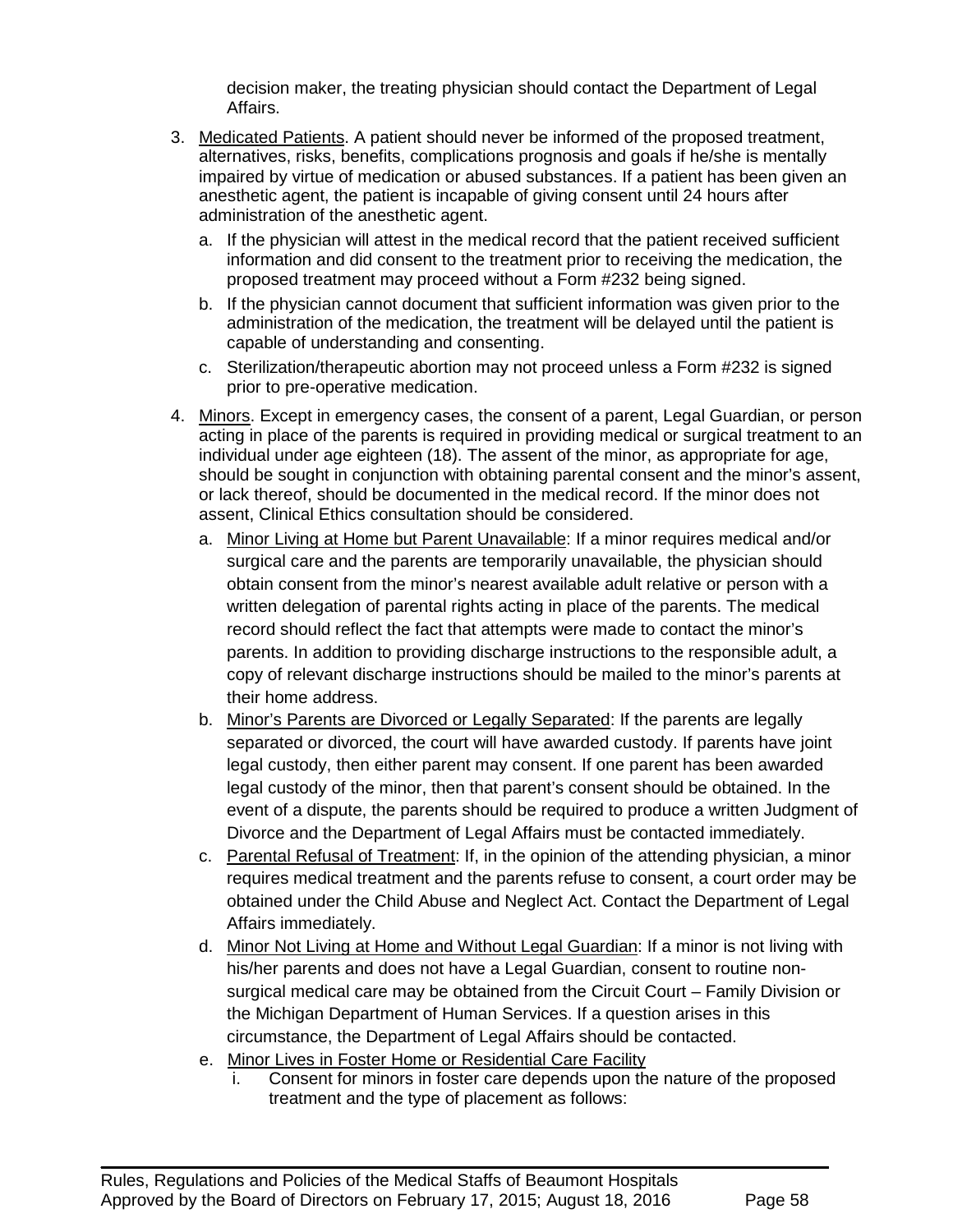| <b>Type of Care</b>                                                                            | <b>Type of Placement</b>                           | Who May Consent                                                                                                                                                      |
|------------------------------------------------------------------------------------------------|----------------------------------------------------|----------------------------------------------------------------------------------------------------------------------------------------------------------------------|
| Routine, non-surgical<br>care (other than<br>contraceptive treatment,<br>services, or devices) | Involuntary<br>placement by Court                  | Court, child placing agency, Michigan<br>Department of Human Services, or the<br>residential care provider to which they have<br>delegated such authority in writing |
| Routine, non-surgical<br>care (other than<br>contraceptive treatment,<br>services, or devices) | Voluntary placement<br>by parent/Legal<br>Guardian | Parent/Legal Guardian                                                                                                                                                |
| Emergency medical or<br>surgical care                                                          | Involuntary<br>placement by Court                  | Court, child placing agency, Department of<br>Human Services, or the residential care<br>provider to which they have delegated such<br>authority in writing          |
| Emergency medical or<br>surgical care                                                          | Voluntary placement<br>by parent/Legal<br>Guardian | Residential care provider to which parent<br>must delegate such authority in writing                                                                                 |
| Non-emergent, elective<br>surgery                                                              | Voluntary or<br>Involuntary<br>placement           | Parent / Legal Guardian<br>OR.<br>If parental rights have been permanently<br>terminated, then the Court or Department of<br><b>Human Services</b>                   |

- ii. Although the consent of the parent or Legal Guardian is typically required for minors prior to commencing treatment, Michigan law permits a minor in some instances to consent to medical or surgical treatment on his/her own behalf.
- f. Emancipated Minors: Emancipation means a parent is no longer legally responsible for a minor. It occurs in the following instances:
	- i. Where a minor is legally married.
	- ii. During the period when a minor is on active duty with the Armed Forces of the United States.
	- iii. For the purpose of consenting to routine, non-surgical medical care or emergency care, when the minor is in the custody of a law enforcement agency and the minor's parent or Legal Guardian cannot be promptly located.
	- iv. Upon entry of an emancipation order by the Circuit Court Family Division
- g. Substance Abuse, Venereal Disease or HIV: Minors may consent to medical advice or treatment for substance abuse, venereal disease or HIV (AIDS, ARC) without parental consent.
	- i. Substance Abuse: The minor must consent for a treating physician to inform the parents of treatment.
	- ii. Venereal Disease or HIV: A treating physician may inform the parents of treatment, even if the minor specifically requests that the physician not inform his/her parents of the treatment.
- h. Birth Control Information and Devices: Minors may obtain birth control information, medication and devices without parental consent.
- i. Mental Health Services: Minors over the age of 14 may seek and receive outpatient mental health services, excluding pregnancy termination referral services and the use of psychotropic drugs, without parental consent for up to twelve (12) sessions or four (4) months.
- j. Abortions: A minor may not obtain an abortion without the written consent of one  $(1)$ parent or the minor's Legal Guardian, unless the Circuit Court – Family Division has entered a written order waiving the parental consent requirement. A parent's written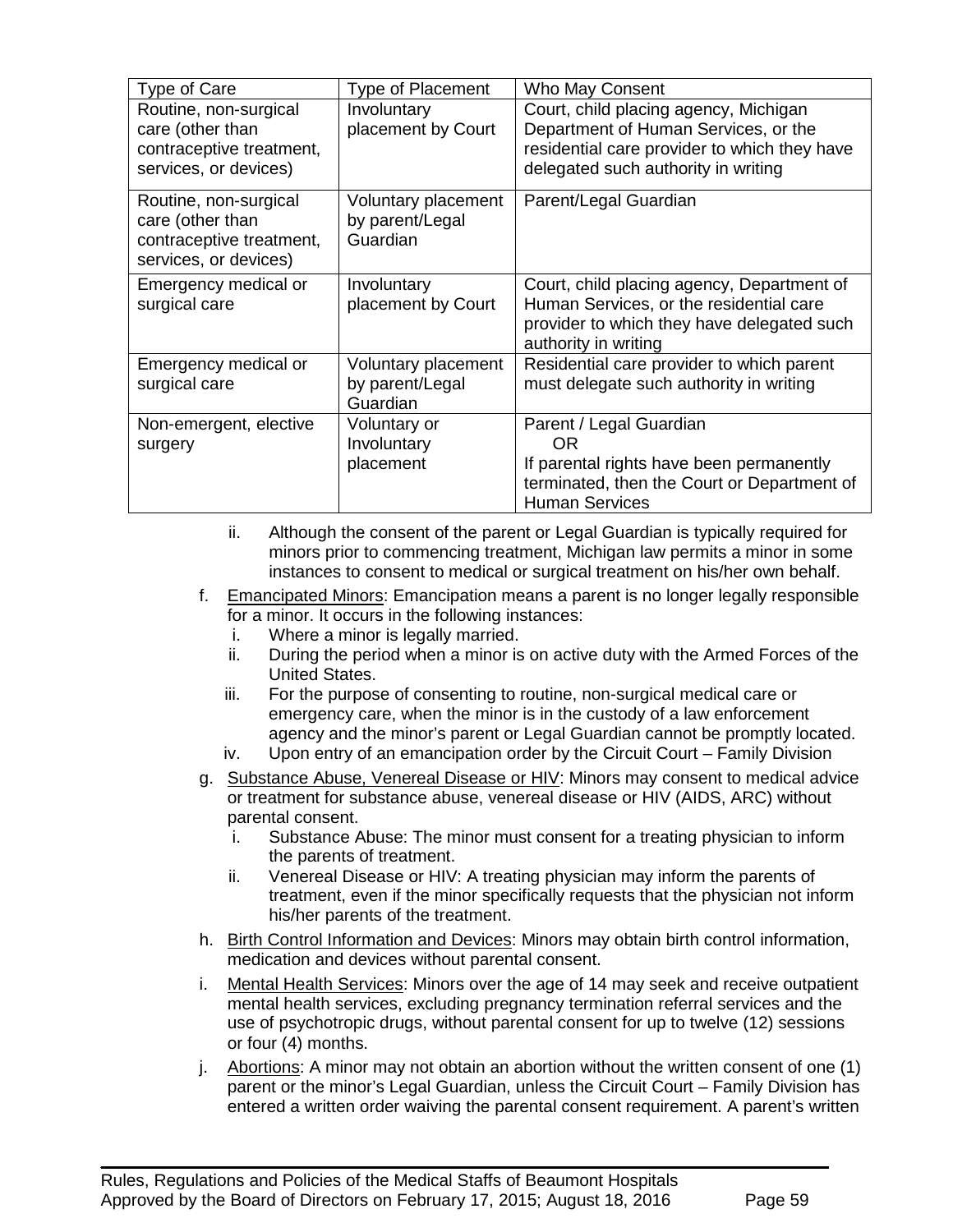consent or the Court's order waiving parental consent must be included in the medical record together with the written consent of the minor.

- k. Prenatal and Pregnancy Related Health Care: A minor female may seek and consent to prenatal and pregnancy related health care and to the provision of health care for her child without the consent of her parents.
	- i. Prenatal and pregnancy related "health care" is defined by law as "only treatment or services intended to maintain the life and improve the health of both the minor and the minor's child or fetus." Prior to treatment, the Hospital or physician is required to inform the minor that while the physician is not obliged to notify the spouse, parent, Legal Guardian, or putative father of the child, the law does not prevent such notification.
	- ii. The physician, for medical reasons, may inform the spouse, parent, Legal Guardian, or putative father of the child regardless of the minor's consent or lack thereof.
	- iii. The medical record should reflect the fact that the minor has been informed that notification of others regarding her treatment may occur.
- l. Blood Donation: A person 17 years of age or over may donate blood in a voluntary and non-compensatory blood program without the necessity of obtaining the permission or authorization of a parent or Legal Guardian.
- m. Sterilization: The law is silent as to whether a married minor may consent to be sterilized without spousal or parental consent. The Department of Legal Affairs should be contacted in all cases involving sterilization of minors. For the patients who are Medicaid recipients, federal regulations prohibit funding for any person under age 21.

# **3.5. MEDICAL MARIHUANA (SEE FULL CORPORATE POLICY #210)**

This policy provides an overview of the Michigan Medical Marihuana Act and guidance for our healthcare workers. For detail of application and guidelines, see full Policy #210.

# **3.6. MEDICALLY NON-BENEFICIAL OR POTENTIALLY HARMFUL INTERVENTIONS (CORPORATE POLICY #318)**

There are occasions when treatment interventions requested by a patient, family, or surrogate decision maker (patient advocate or legal guardian) are believed by the patient's attending physician to be medically inappropriate or harmful. Such interventions may include medications, dialysis, blood transfusions, cardiopulmonary resuscitation, ventilator support or artificial nutrition and hydration.

While a physician is never obligated to initiate or continue inappropriate or harmful interventions, the families of some patients feel that they are obligated to demand what they consider to be life-prolonging interventions, no matter what the clinical status of the patient is. In some cases the medical facts are disputed. In many cases there is conflict over which values should take precedence in determining the proper management of a patient's final days or weeks of life.

Contemporary medical ethics has guiding principles, which include respect for autonomy, beneficence, non-maleficence, and justice. With regard to non-beneficial or harmful treatment:

Autonomy refers to the principle that a patient's value preference and choices among health care alternatives should be respected. Respect for autonomy does not require that patient or their surrogate be offered an intervention that is not indicated.

Beneficence implies that an action is done for the benefit or good of the patient. If an intervention cannot be expected to enhance the good or welfare of the patient, then it is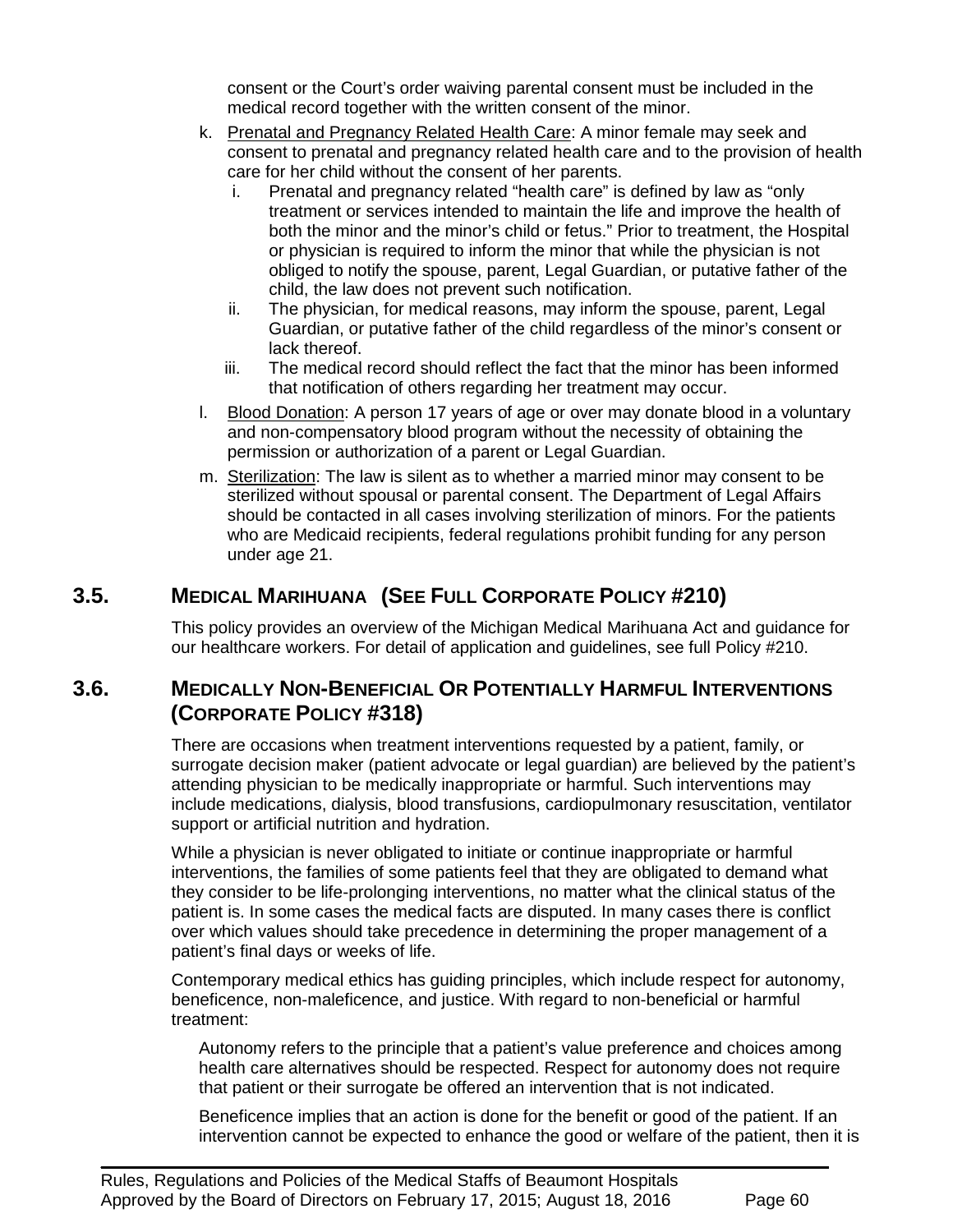not offered. An intervention may have a measureable effect on some part of the patient without being beneficial.

Non-maleficence means to do no harm. Most medical interventions have some risk of harm. An intervention may be offered if its intent is not to inflict harm, and if the balance between benefit and harm is favorable.

Justice requires the fair and non-wasteful use of resources. Non-beneficial treatment efforts use healthcare resources that are better used in other ways.

The following procedure will be followed when a patient, family or surrogate decision maker request medically non-beneficial interventions. There should be a discussion between the physician and patient / surrogate explaining the rationale behind withholding the nonbeneficial medical intervention, and providing reassurance that the patient will continue to receive appropriate nursing and comfort care.

The capacity of the patient to make his / her own medical decisions must be established and documented. A Clinical Ethics consultation may be requested to help ensure that a values conflict will be identified early and courses of action presented that are consistent with the patient's values.

- A. If the patient / surrogate continues to request / demand non-beneficial treatment, the attending physician should arrange and attend a meeting which includes, as appropriate, the patient, the patient's family members, a family-selected advisor (if desired), the surrogate decision maker, consulting physicians, nurse manager and a primary nurse. A member of the Clinical Ethics Consultation Service can be asked to attend, if desired. At this meeting the history, medical facts, diagnoses, prognosis, patient preferences, and other pertinent information should be thoroughly reviewed. There should be time for a response to all questions. The goals of care should be delineated with reference to the patient's values and beliefs. The result of this discussion should be summarized in the patient's medical record.
- B. If there is no resolution of the disagreement over treatment following the guidelines in A, the attending physician should request the opinion of additional consultants, as indicated by the clinical condition of the patient; this may include a palliative care specialist. If there is persistent disagreement with the attending physician over the goals of care or treatment plan, the attending may attempt to transfer care within the institution or, if that is not possible, attempt to transfer the patient to another institution.
- C. If transfer of the patient to another physician is not possible, and there remains irresolvable disagreement about the appropriateness of a particular treatment and the goals of care, an order will be written for Clinical Ethics consultation.
- D. The attending physician will notify the Physician-in-Chief, and provide an adequate synopsis of the case; the Physician-in-Chief must acknowledge receipt of that notification. Should the Physician-in-Chief be unavailable, the Chief Medical Officer or another Beaumont Health System Physician-in-Chief may substitute. In order to assure that appropriate legal concerns are addressed, it is the responsibility of the Physicianin-Chief, or his / her covering representative, to contact Legal Affairs.
- E. When consulted, the Clinical Ethics Consultation Service will interview all identified concerned parties recommend a course of action. When the patient is incompetent and the family refuses to participate in this process and / or appears to be not acting in the best interests of the patient, Legal Affairs may be asked to pursue the appointment of a guardian to participate in these discussions on the patient's behalf.
- F. The attending physician will have authority to order the discontinuation or withholding of a medically non-beneficial intervention, if consistent with the recommendations of the Ethics Consultation team, and with concurrence of the Physician-in-Chief.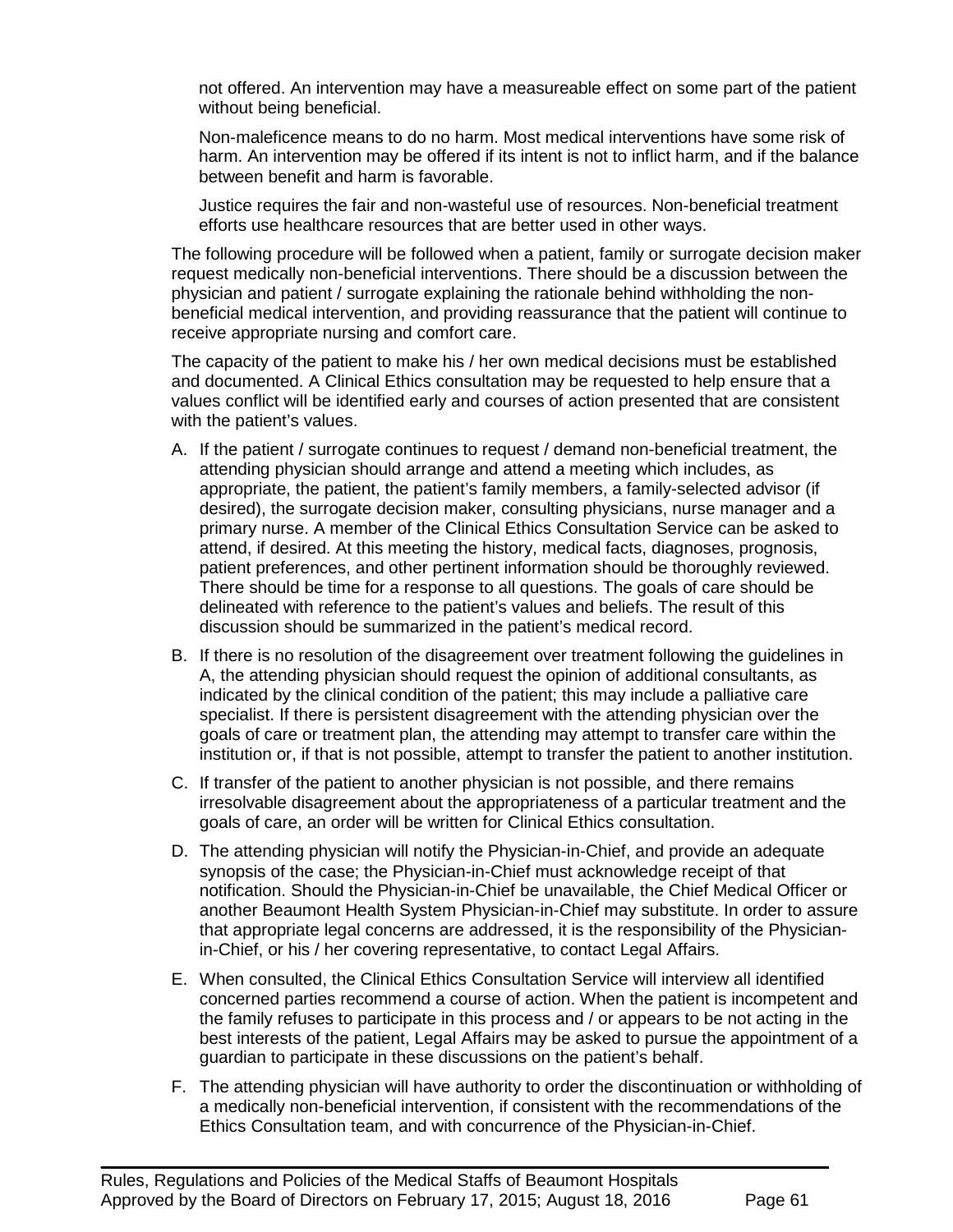# **3.7. ORGAN DONATION FOLLOWING CARDIAC DEATH (DCD) (CORPORATE POLICY #310)**

Patients or their surrogate decision makers (surrogates) have the right to accept or reject medical treatment, including the right to forego life-sustaining treatment. Patients and their surrogates in a designated order of priority also have the right to make anatomical gifts (gifts of the whole body or specified organs and tissues).

It is consistent with the mission of Beaumont Health System and ethically appropriate for patients and their surrogates to consider Organ Donation Following Cardiac Death (DCD), and for Beaumont Health System to support patients and their surrogates in making the choice whether to donate or not to donate organs and tissues.

This policy defines DCD as organ recovery from patients who are pronounced dead on the basis of irreversible cessation of circulatory and respiratory functions. It is intended to provide surrogates with an additional option for donation, which complies with the patient's previously expressed wishes or the authorized surrogate's directives, as long as the surrogate's directives are not contrary to the patients previously expressed views. This option is offered to a surrogate ONLY AFTER the surrogate in conjunction with the medical staff has chosen to forego life-sustaining treatment.

The goals of this DCD policy are to:

- 1. Demonstrate respect for the wishes of patients and / or surrogates regarding organ donation.
- 2. Recover organs that can be transplanted, when consistent with the wishes of patients / surrogates, thereby meeting the needs of patients currently awaiting organ transplantation, and the needs of dying patients and their surrogates who may find satisfaction in making a gift of life.
- 3. Maintain the integrity and quality of organ and tissue recovery through DCD.
- 4. Support surrogates / families of patients in the decision making process and in the organ and tissue recovery process through DCD.
- 5. Support Beaumont Health System's staff participating in organ and tissue recovery through DCD.

Appropriate candidates for DCD are limited to those patients who meet the following criteria:

- The patient has a non-recoverable illness or injury that has caused neurological devastation and / or other body system failure resulting in ventilator dependency.
- The patient / appropriate surrogate decision maker, in conjunction with the medical staff, has decided to withdraw life-sustaining treatment.
- In the opinion of the health care team, cardiopulmonary death will likely occur within ninety (90) minutes following withdrawal of life-sustaining treatment.
- The patient's level of central nervous system (CNS) incapacitation is not due to the influence of CNS depressant drugs, metabolic coma or body temperature <32.2C.

The decision to remove life support is separate and distinct from and must be made prior to and independently of the decision to donate organ(s) and / or tissue(s).

If the patient is not competent to consent to the removal of life support, the appropriate surrogate decision maker for the purpose of consenting to the removal of life support is a court appointed guardian, patient advocate acting under a Durable Power of Attorney for Health Care or family member, in the order of priority and as described in Policy #307 "Guidelines for Withdrawing or Withholding Life Sustaining Treatment".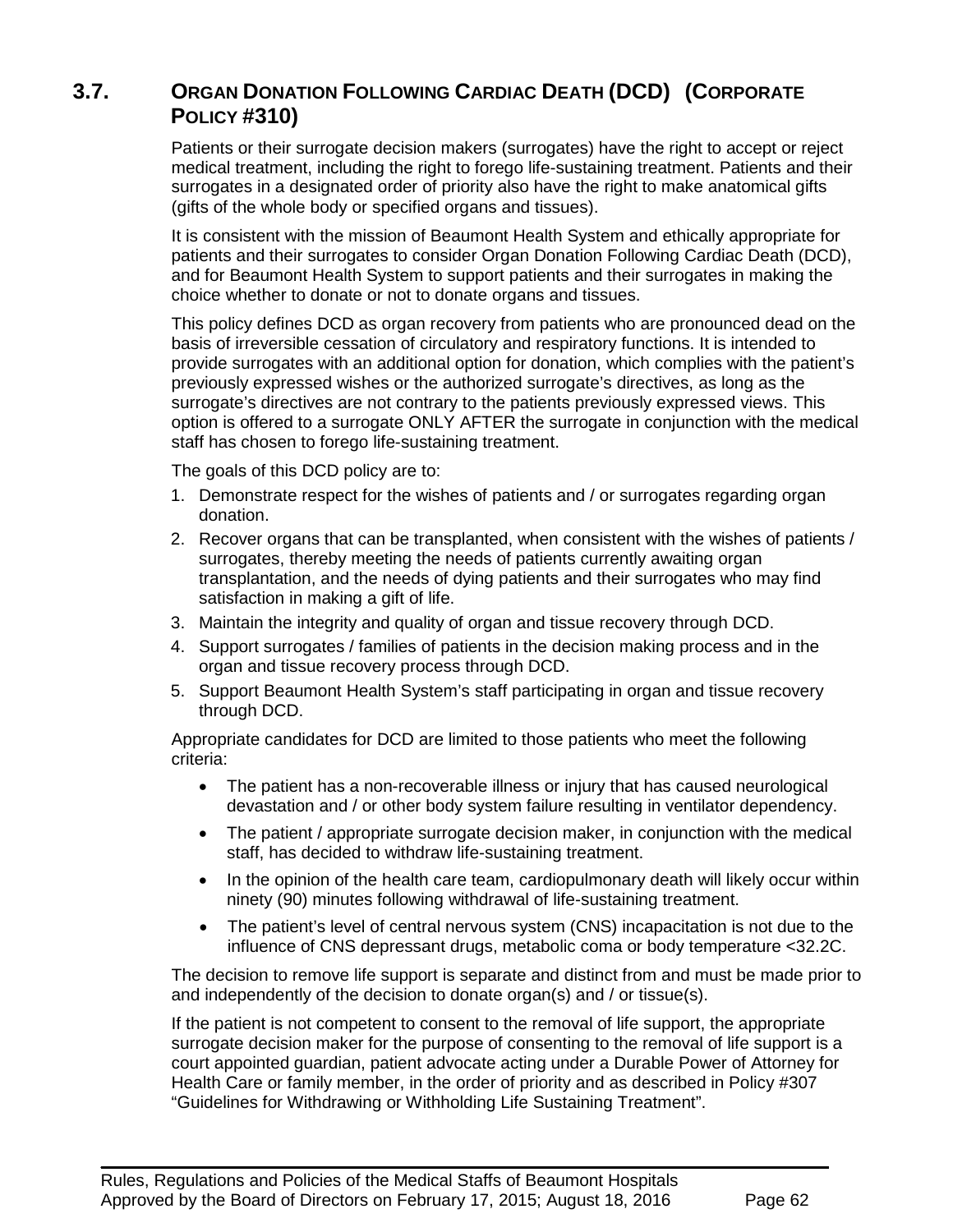This policy should in no way undermine or impede the process of declaring appropriate patients dead by reason of irreversible cessation of spontaneous brain function, in accordance with Policy #317 "Determination of Death by Neurological Criteria (Brain Death)."

The well-being of the patient will remain the primary responsibility of the attending physician and the health care team. The comfort and needs of the patient will be continually evaluated and addressed.

Appropriate decision makers for purposes of DCD are an adult patient of sound mind, or the following surrogates in the following order of priority: patient advocate with authority stated in the patient advocate designation to the extent of the stated authority, spouse, adult child, either parent, adult sibling, guardian of the person of the patient, or other individual with authority to dispose of the patient's body. A surrogate in a lower priority may make a donation if a person in a higher priority is not available or not capable. Such a surrogate may make a donation only if the surrogate has no knowledge of the patient's unwillingness to donate or of the unwillingness of any person in the same or a higher priority. A donation made by a surrogate in a higher priority is not revocable by a person in a lower priority.

#### Procedure

Gift of Life of Michigan (Gift of Life) will be notified by the Bereavement Representative or designee of all imminent deaths as provided in Policy #311, "Anatomical Gifts."

The Gift of Life Coordinator will consult with the health care team to determine the suitability of the patient for DCD. No tests or procedures will be performed on the patient without approval of the attending physician and / or intensivist, who will approve only those tests or procedures ordinarily undertaken for the patient's comfort or to treat the patient's underlying disease. No tests or procedures that ordinarily require consent of a patient or surrogate will be performed without the consent of the patient or surrogate.

If the patient's condition does allow for DCD, the Gift of Life Coordinator, with the knowledge of the attending physician and / or intensivist, will work with the health care team to develop an appropriate plan to discuss the option of DCD with the surrogate.

A hospital chaplain and / or designee will be on-site to support the surrogate / family and serve as an advocate for the surrogate / family in the process of informed consent. A Gift of Life Family Support Person may be asked to assist by the chaplain and / or designee in this support.

If the patient's condition does not allow for DCD or if the patient / surrogate does not consent to DCD, withdrawal of life-sustaining treatment and care of the patient will be conducted in accordance with Policy #307 "Guidelines for Withdrawing or Withholding Life Sustaining Treatment."

It is the responsibility of the Bereavement Representative (Royal Oak) and Nurse Manager / Administrative Representative (Troy & Grosse Pointe), in conjunction with the Gift of Life Coordinator, to contact the Medical Examiner (ME) in cases that are within the jurisdiction of the ME. Any restrictions of donation by the ME will be discussed with the surrogate / family at this time.

Any ethical issue or concern raised by any staff member, surrogate or family member will be addressed in accordance with Policy #309, "Clinical Ethics," If the ethical issues and / or concerns are justified, or the surrogate with priority does not consent following consultation or withdraws consent previously given, DCD will not proceed.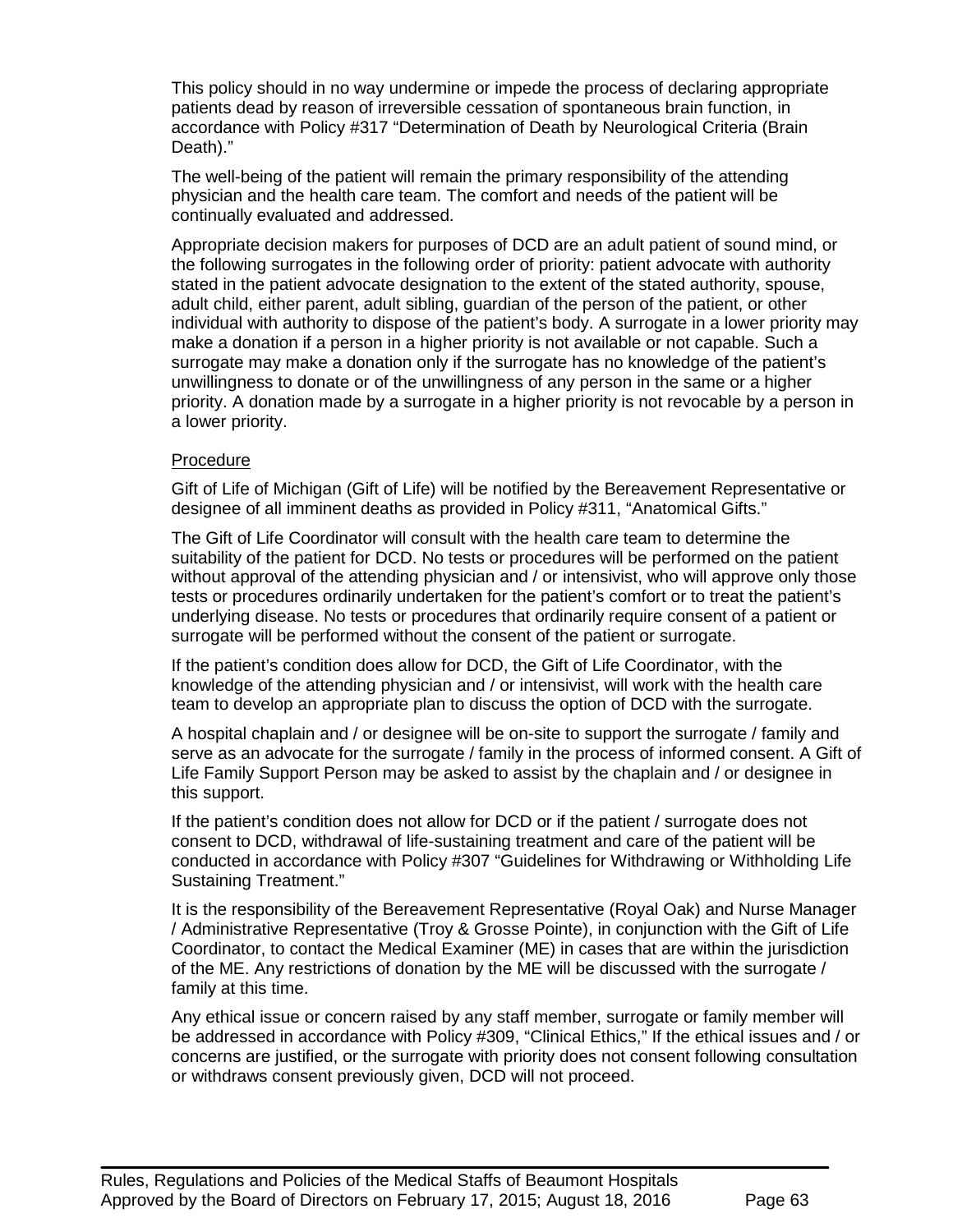If the ethical concerns are related to the staff member's personal beliefs regarding DCD, the staff member may choose to not participate in the process based on Human Resource Policy #268, "Staff Deference."

### Consent For DCD

The surrogate will be approached about the possibility of DCD ONLY AFTER a decision to withdraw life-sustaining treatment has been agreed to by the patient / appropriate surrogate decision maker and the attending physician. The decision about withdrawal of treatment and the decision about DCD must be made independently of one another.

The Gift of Life Coordinator will approach the surrogate / family of patients who meet the criteria for DCD. A member of the health care team will be present and serve as the advocate for the patient and surrogate / family. The Gift of Life of Michigan Coordinator will provide:

- An explanation of DCD and the opportunity for donation.
- An explanation of the medical and ethical rationale for DCD.
- A clear statement that the surrogate is free to agree to or refuse donation.
- An explanation of where and how support will be withdrawn and of the measures used to maintain patient comfort
- A period of time for questions about the donor process.
- A period of time for the surrogate to consider the decision.
- An explanation of any additional procedures needed for DCD, including premortem procedures that may not be for the benefit of the patient (e.g., use of drugs, cannulation, bronchoscopy, liver biopsy, and other similar procedures), and their risks and complications and measures used to maintain patient comfort.
- Documentation of the surrogate's decision.

If the surrogate consents to DCD, the routine consent forms and process of donor evaluation will be followed by the Gift of Life Coordinator, in accordance with Procedure #311-1, "Anatomical Gift Requests."

A plan for the withdrawal of life sustaining treatment will be discussed with the surrogate and family during the consent process. The attending physician or designee and Gift of Life Coordinator will explain the procedures for withdrawal of treatment and answer any questions of the surrogate and family. The plan for withdrawal should keep three primary goals in mind: 1) the patient's comfort, 2) the ability to successfully recover organs for transplantation, and 3) meeting the needs of the surrogate and family to grieve and spend appropriate time with the patient. The health care team will support this process through flexible visiting by the surrogate and family with the patient. The chaplain will play a key role in this process by advocating for and serving the needs of the surrogate and family. The Chaplain and / or designee may request assistance from a Gift of Life Family Support Person.

If the patient should sustain cardiac arrest before the decision to withdraw life-sustaining treatment has been made by the attending physician and surrogate and documented, any pre-existing orders as to CPR control will be followed.

If the patient should sustain cardiac arrest after the decision to withdraw life-sustaining treatment has been made by the attending physician and patient / appropriate surrogate decision maker and documented, but before the process of informed consent concerning DCD has been completed, the patient will not undergo CPR. Comfort measures and ventilatory support, if any, will be continued until further decisions are made.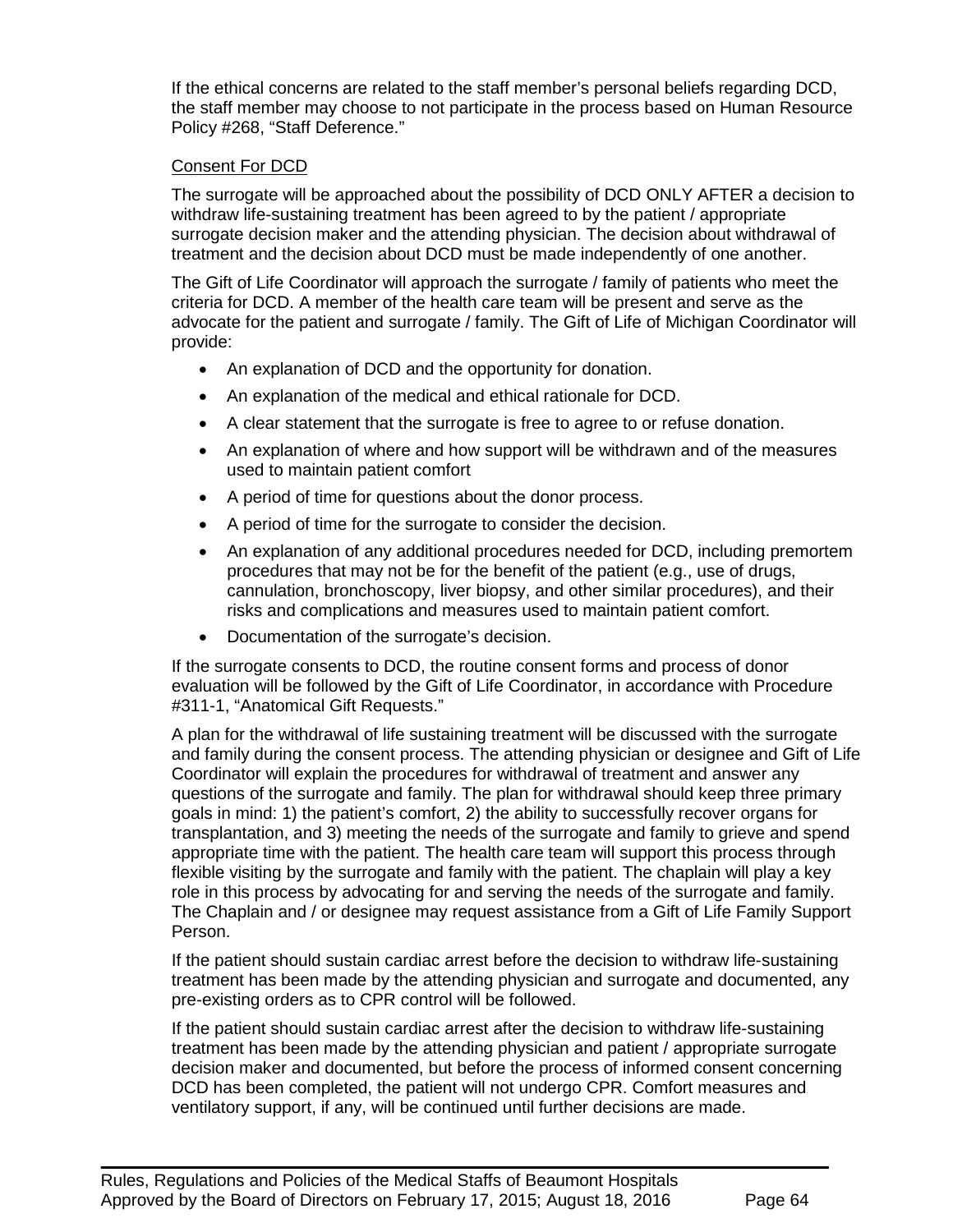#### Patient Management After Consent

To facilitate organ recovery, the patient must be maintained on a ventilator and hemodynamically supported for organ perfusion until withdrawal of ventilatory support. The Gift of Life Coordinator will work in conjunction with the hospital medical staff to request medical consultations and laboratory studies to determine the suitability of the organs for transplantation.

Comfort measures will be provided during any testing period and during withdrawal of life support, in accordance with applicable standards of practice for the care of persons undergoing the same or similar types of procedures who are not candidates for DCD. Palliative care will remain the primary goal of patient care during this period. Families should be permitted to consent to, or refuse to consent to, the use of measures to restore circulation and oxygenation to the organs of a candidate for DCD if cardiovascular arrest occurs during testing. Surrogate / family support will continue during this period

Results from studies related to the suitability of organs for transplantation will be expedited as soon as possible. The surrogate / family will be informed of the approximate wait for these studies to be completed.

If the studies reveal that the patient cannot serve as an organ donor, the surrogate / family will be informed. They will also be informed of the continued option for tissue donation. The chaplain and / or designee will provide support during this reporting phase. The surrogate may refuse to continue with tissue donation at this point. The surrogate's right to refuse will be explained and any decision to refuse will be supported.

If the studies confirm the patient's suitability as an organ donor, the surrogate / family will be informed. The Gift of Life Coordinator will review the plan agreed to earlier regarding withdrawal of life-sustaining treatment and DCD.

#### Withdrawal of Life Sustaining Treatment and Pronouncement of Death

The patient and surrogate / family will be transferred to the designated area (preop / PACU / OR) with the patient being mechanically ventilated and monitored by the critical care team.

When the transplant team has been assembled (See: Organ Retrieval Procedure), and has performed any procedures preparatory to transplantation as explained in the consent process (See: Consent for DCD), the transplant team will withdraw from the area where the patient is being treated, and will have no role in the continuing care of the patient. The critical care team will be responsible for withdrawal of mechanical ventilation in accordance with the procedures in Policy #307, "Guidelines for Withdrawing or Withholding Life Sustaining Treatment," and will be responsible for all medical care of the patient until the patient is pronounced dead.

Death will be pronounced by the attending physician or his / her physician designee. The physician certifying death will not be involved as a part of the organ / tissue transplant or recovery team. No steps will be taken to intentionally hasten the death of the patient.

The Bed Coordinator – Royal Oak & Troy, Admitting – Grosse Pointe will assign and hold the patient's critical care bed for the patient in the event the patient does not expire within ninety (90) minutes after termination of support (See: Care When DCD is Not Successful).

#### Organ Retrieval Procedure

After suitability has been determined and consent obtained, the Gift of Life Coordinator will assemble a transplant team and inform the Operating Room staff. The transplant team will arrive at the hospital and follow procedures in accordance with the organ donation protocol.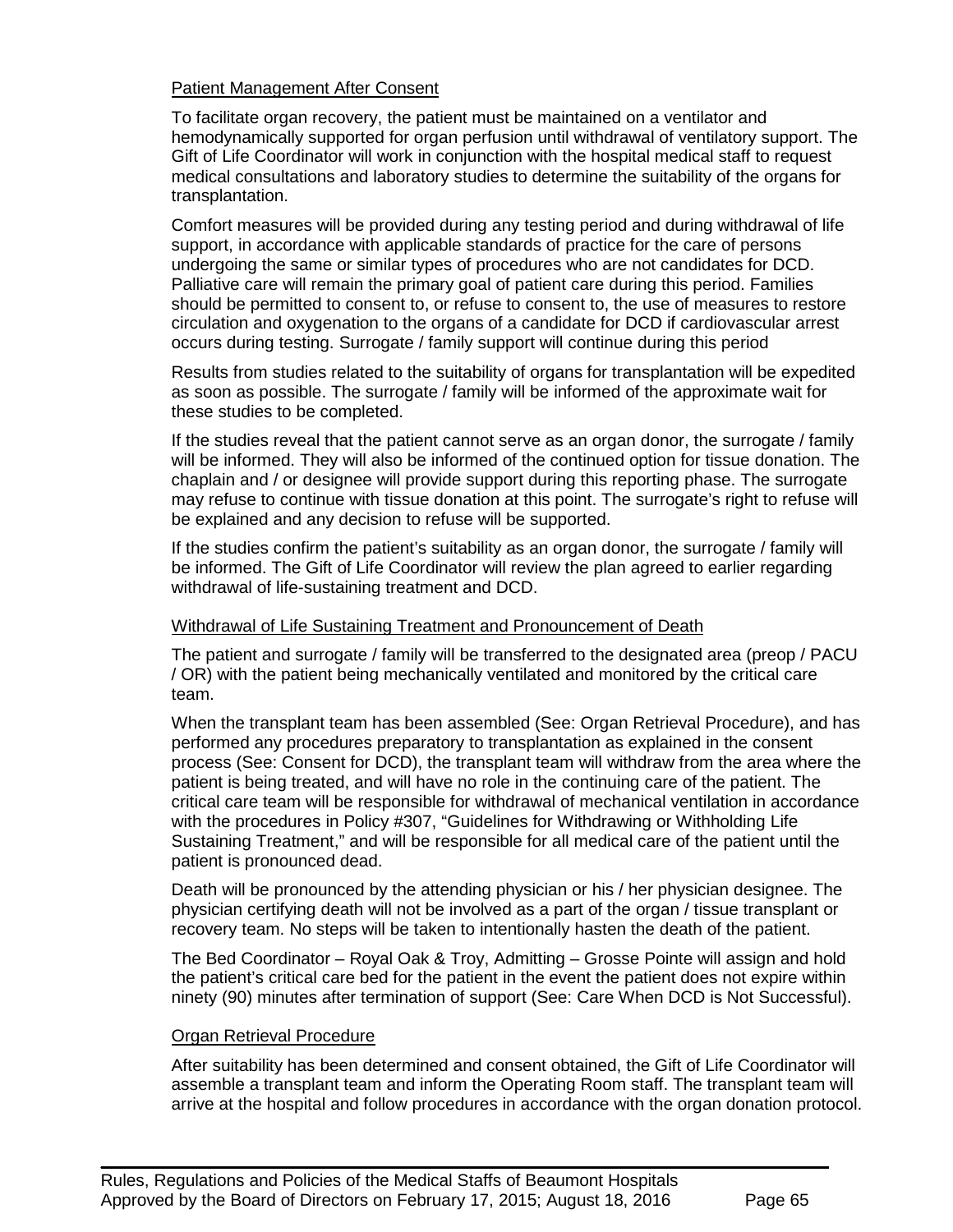Criteria for declaring death prior to donation of organs after cardiac death are as follows: Death may only be declared after a five (5) minute waiting period following the cessation of circulation [defined as the absence of sufficient cardiac activity to generate a pulse or blood flow (not necessarily the absence of all electrocardiographic activity)], during which time the patient must have no respiratory effort (apneic) and be completely unresponsive. It is highly recommended that cessation of circulation be documented with absent blood pressure via an arterial pressure catheter. If the placement of an arterial catheter is not feasible, a zero blood pressure should be documented in addition to absent pulses in the femoral, carotid or brachial arteries by Doppler. An attending physician must certify in writing that these criteria were met for a full five (5) minutes before declaration of death; upon such declaration of death, surgical recovery of organs may commence.

After surgical recovery of organs, the surrogate / family may wish to view the body of the deceased. The surrogate / family should be allowed to view the body prior to transfer to the morgue. This viewing will take place in the isolation room in PACU on the second floor, North Tower (Royal Oak), in ENDO, Room 9 (Troy), or the Critical Care Unit (Grosse Pointe). Hospital staff should support this request in asensitive manner and as similar requests are handled in relation to other deaths in the Operating Room area.

Release of the body to a funeral home or Medical Examiner will take place in a manner consistent with Policy #495 "Expiration of a Patient"

#### Care When DCD Is Not Successful

A discussion with the patient's family members about possible contingencies in the O.R. must be conducted before the patient's transfer to the O.R. This discussion must include the time frame allowed for the patient to expire after withdrawal of life sustaining treatment. This time frame is based on a determination of predicted organ viability after life sustaining treatment is withdrawn and in no case will this time frame exceed ninety (90) minutes. When organ donation is not possible, the attending physician will be notified to provide continuing medical care for the patient, and the patient will be returned to the unit from which the patient was transferred to the O.R.

The critical care unit receiving the patient will be informed by the Bed Coordinator – Royal Oak and Troy and Admitting – Grosse Pointe. The staff from that unit will be prepared to continue palliative care for the patient and support of the surrogate / family. The attending physician may transfer the patient to a non-critical care bed, consistent with the patient's medical needs and bed availability.

The Gift of Life Coordinator and the chaplain and / or designee will inform the surrogate / family in person, or at a previously agreed upon telephone number, if the surrogate / family has chosen to leave the hospital.

The chaplain or designee will continue to provide support for the patient and surrogate / family during the continuing care of the patient.

#### Care of the Surrogate / Family

Care of the surrogate / family is a primary responsibility of Beaumont Health System's health care team, including a hospital chaplain. The chaplain will serve in the role of primary patient / surrogate / family advocate, and will support the surrogate / family through the process of informed consent for DCD, encourage communication and provide spiritual and emotional care.

Additional support may be provided through access to the surrogate's / family's' own clergy person(s), which is welcomed and encouraged. The chaplain or designee will facilitate contact with the surrogate's / family's own clergy person(s), and may request assistance from a Gift of Life Family Support Person.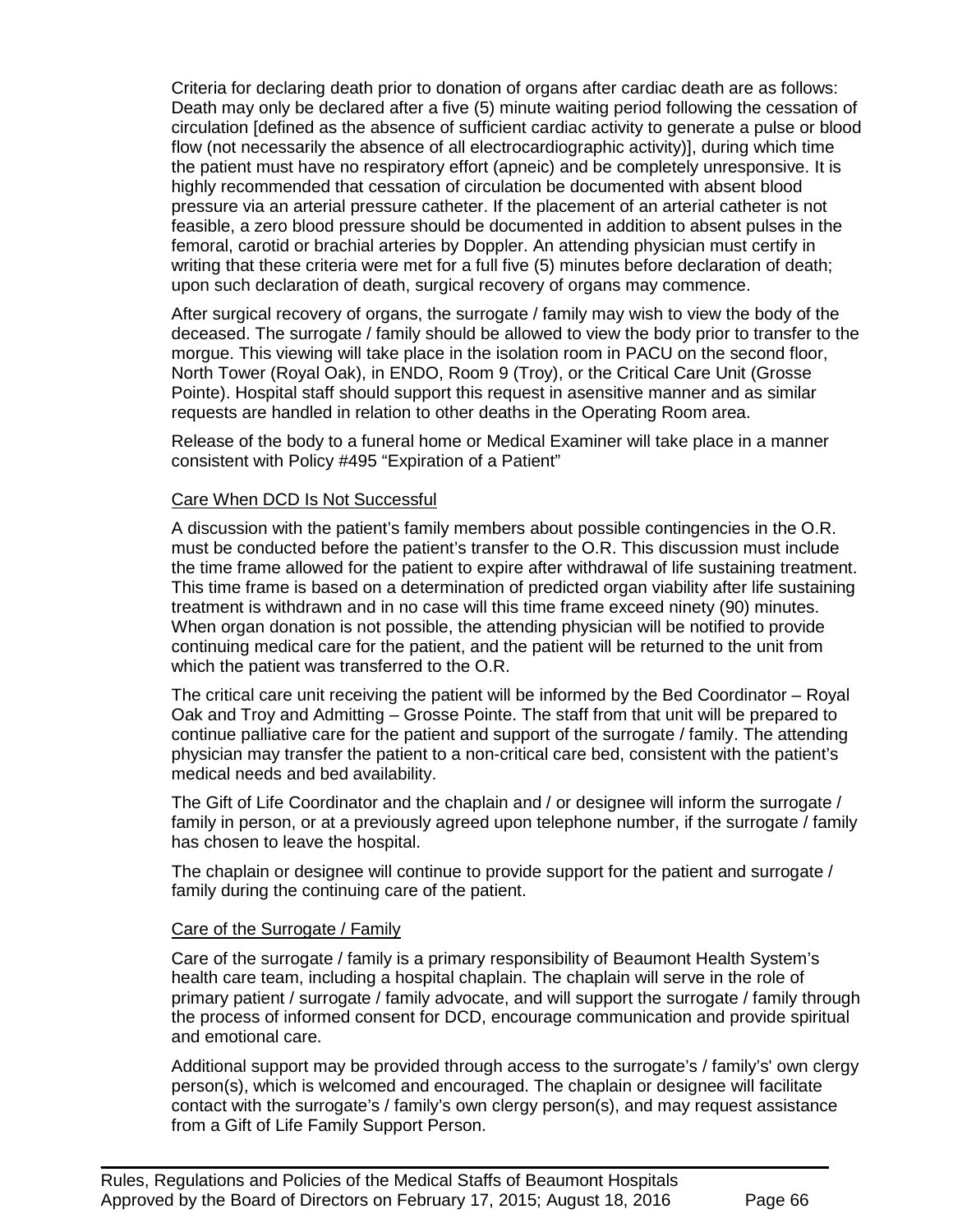The chaplain and / or designee will provide reports from surgery for those who consent to DCD. In the event that DCD is not successful and the patient is moved back to a nursing unit bed, the chaplain and / or designee will provide support for the family / surrogate throughout the dying process.

### Care of Beaumont Health System's Staff

DCD requires that all staff involved receive adequate training in the protocol and unique medical aspects of DCD. Training will be the responsibility of the Organ and Tissue Donation Committee (Royal Oak), Department of Education (Troy & Grosse Pointe) and Gift of Life of Michigan working in conjunction with the nursing / surgical unit directors and medical staff involved.

DCD may present some staff members with a conflict of conscience. Staff must be allowed to forego participation in DCD in a manner consistent with Policy #302, "Staff Deference."

DCD may cause emotional distress for staff. Opportunity for debriefing and discussion will be offered following each case of DCD. Spiritual Care Services (Royal Oak & Grosse Pointe) and Pastoral Care (Troy) will be responsible for providing this opportunity within 72 hours of the completion of any donation or attempted donation through DCD.

Reports of staff response to DCD will be made to the Chair of the Organ and Tissue Donation Committee.

#### Beaumont Health System's Quality Review Of Organ And Tissue Recovery Through DCD

Review of cases will include the following:

- Interviews with ICU staff, attending physician or his / her designee, OR staff, chaplain, and Gift of Life Coordinator. The focus of the interview will be on overall satisfaction with the process, as well as inquiring into any improvements that might be made. The Chair of the Organ and Tissue Donation Committee or his / her designee is responsible for these interviews.
- A follow-up phone call to the surrogate / family will be made within eight weeks by the chaplain or designee who was the surrogate's / family's advocate during the decision-making and / or donation process. This call will focus on overall satisfaction with care of the patient and surrogate / family.
- The DCD Nurse coordinator will present the rate of successful transplantation of organs recovered through DCD at the Organ and Tissue Donation Committee.
- A brief summary of each organ donation case will be presented to the Institutional Ethics Committee (IEC) at its monthly meetings by the Organ Donation Coordinator. The information presented will include feedback from interviews with ICU staff, the attending physician, spiritual care, other staff, immediate family members, and the Gift of Life Coordinator.

#### Related Policies

Policy 495 - Expiration of a Patient Policy 268 - Staff Deference Policy 307 - Guidelines for Withdrawing or Withholding Life Sustaining Treatment Policy 308 - End of Life Care Policy 309 - Clinical Ethics Policy 311 - Anatomical Gifts Policy 317 - Determination of Death by Neurological Criteria (Brain Death)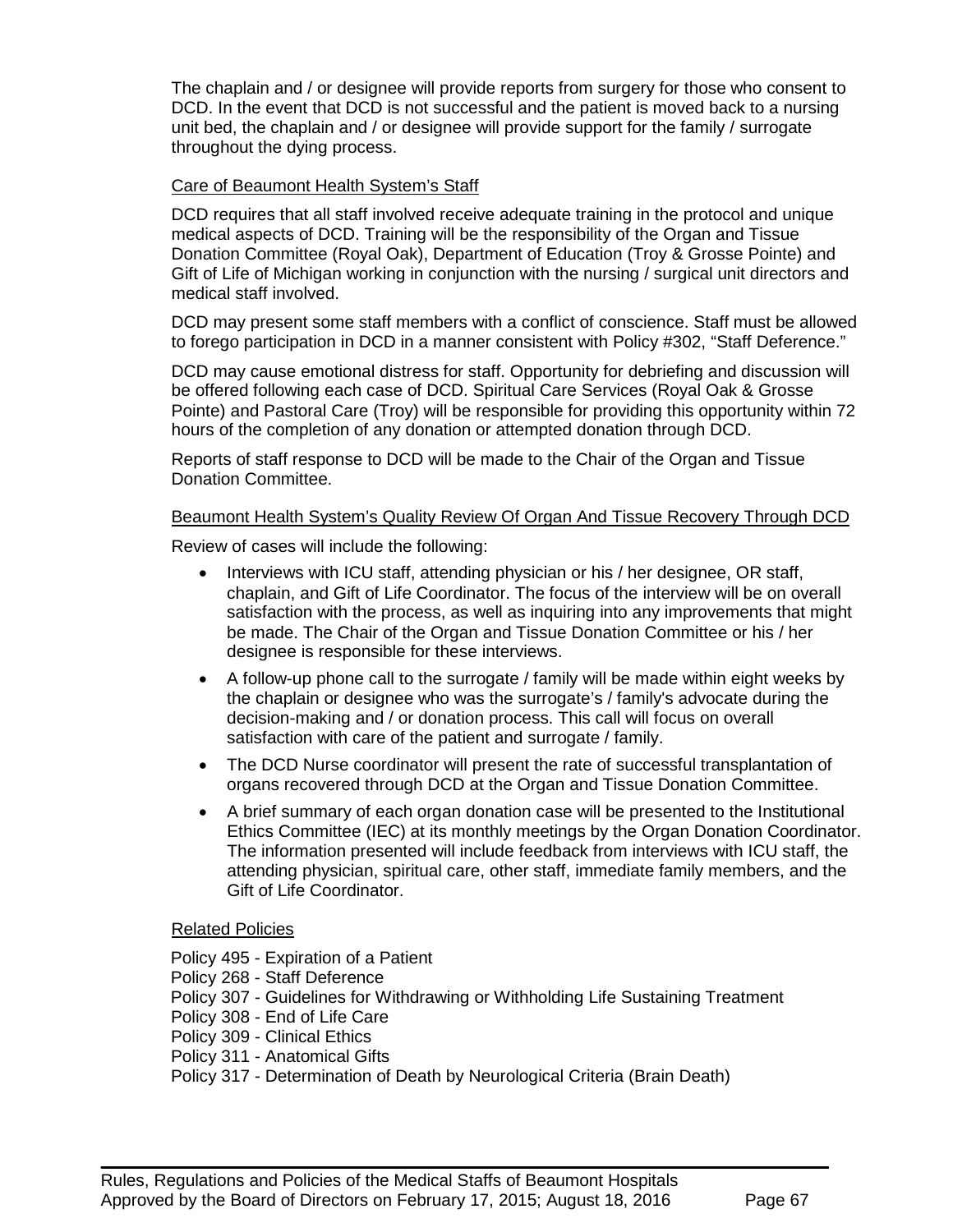# **3.8. PATIENT RIGHTS AND RESPONSIBILITIES ISSUES (CORPORATE POLICY #313)**

### Patient Rights

- 1. A patient will not be denied appropriate care on the basis of race, religion, color, national origin, gender, age, disability, marital status, sexual orientation, height, weight, or source of payment.
- 2. A patient has the right to confidential treatment of their Protected Health Information (PHI) as outlined in Policy 314 – Confidentiality and Release of PHI. A patient has the right to inspect, obtain a copy and request to amend (by placing additional information, not by deleting or changing information) their PHI subject to limitations under HIPAA and other applicable laws. A patient has the right to receive notice of Hospital Privacy Practices and receive an accounting of who has had access to their PHI. A patient has the right to file a complaint with the Beaumont Compliance Office, or with the U.S. Secretary of the Department of Health and Human Services about how their PHI was handled.
- 3. A patient has a right to courtesy, respect, dignity, responsiveness, and timely attention to his or her needs. The effectiveness and safety of care, treatment and services does not depend on the patient's ability to pay.
- 4. A patient is entitled to privacy, to the extent feasible, in treatment and in caring for personal needs with consideration, respect and full recognition of his or her dignity and individuality.
- 5. A patient is entitled to receive adequate and appropriate care, and to receive, from the appropriate individual within the hospital, information about his or her medical condition, proposed course of treatment, and prospects for recovery, in terms that the patient can understand, unless medically contraindicated as documented in the medical record by the attending physician or a mid-level provider to whom the physician has delegated the performance of medical care services.
- 6. A patient is entitled to obtain the most effective pain relief that may safely be provided. A pain management plan will be established for each patient as appropriate taking into account the patient's medical condition, comfort, age, setting and /or environment. The patient and / or family will receive information about pain, pain assessment and the use of drugs or other methods of pain relief, if applicable.
- 7. Patients and / or the families of patients (with the patient's approval) have the right to participate in decisions regarding treatment and course of therapy. Support at the end of life will be provided to foster comfort and dignity by managing pain, addressing the treatment of primary and/or secondary symptoms, and attending to the spiritual, cultural, psychosocial and continuing care needs of both the patient and family through a Hospice Consult, Palliative Care Consult, Spiritual Care Services, Social Work or a representative of the patient's ethnic culture (arranged by Social Work). The patient and family have the right to participate in the plan for the care setting at the end of life. Recognizing the importance of family support at the end of life, a family friendly environment will be encouraged through the involvement of family members in direct patient care as appropriate and relaxation of visiting restrictions to the extent possible.
- 8. A patient has the right to formulate advance directives and to have hospital staff comply with these directives (see Corporate Patient Care Policy #494 for recommendations in the ambulatory setting).
- 9. A patient is entitled to refuse treatment to the extent provided by law and to be informed of the consequences of that refusal. When a refusal of treatment prevents the hospital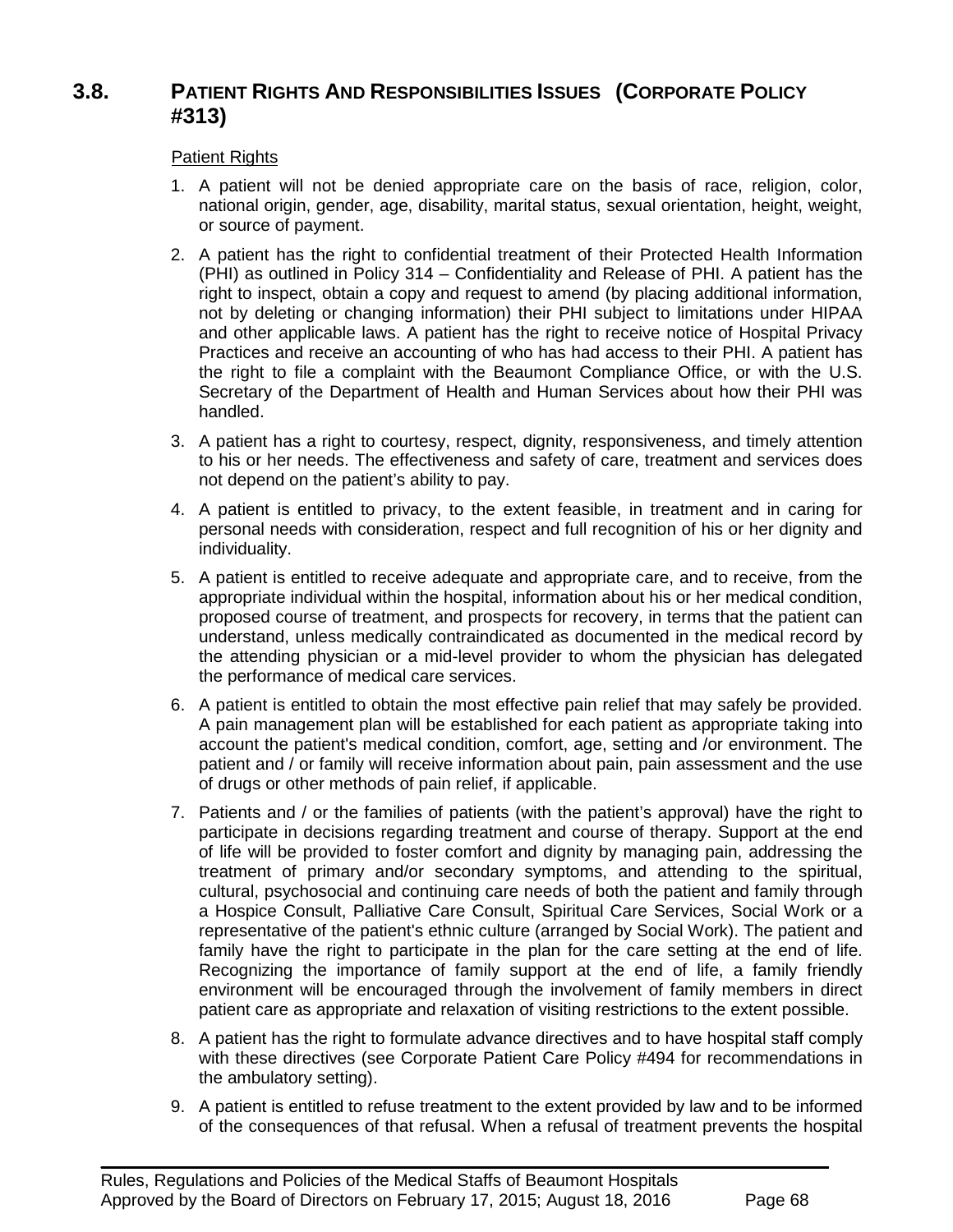or its staff from providing appropriate care according to ethical and professional standards, the relationship with the patient may be terminated upon reasonable notice.

- 10. When a patient needs protective services (eg, guardianship or advocacy services, conservatorship, or child or adult protective services), the hospital provides resources to help family and courts determine the patient's needs for such service. The hospital maintains a list of names, addresses and telephone numbers of patient advocacy groups, such as a state authority or a protection and advocacy network. The hospital gives the list of patient advocacy groups when requested.
- 11. A patient is entitled to information concerning any research or experimental procedure proposed as part of his or her care and shall have the right to refuse to participate or withdraw from research without jeopardizing his or her care.
- 12. A patient is entitled to receive and examine an explanation of his or her bill regardless of the source of payment and to receive, upon request, information relating to financial assistance available through the hospital.
- 13. A patient or his or her legal representative has the right to make informed decisions regarding his or her care. A patient is entitled to know who is responsible for and who is providing his or her direct care, is entitled to receive information concerning his or her continuing health needs and alternatives for meeting those needs, and to be involved in the development and implementation of his or her plan of care and discharge plan, as appropriate. The patient's right to participate in care is not to be construed as a mechanism to demand the provision of treatment or services deemed medically unnecessary or inappropriate.
- 14. A patient is entitled to associate and have private communications and consultations with his or her physician, attorney, or any other person of his or her choice and to send and receive personal postal mail unopened on the same day the hospital receives it, unless medically contraindicated or disruptive to hospital operations as documented by the attending physician in the medical record. A patient's civil and religious liberties, including the right to available choices, shall not be infringed and the hospital shall encourage and assist in the fullest possible exercise of these rights. A patient may meet with, and participate in the activities of social, religious, and community groups at his or her discretion, unless medically contraindicated or disruptive to hospital operations as documented by the attending physician in the medical record.
- 15. A patient has the right to receive care in a safe setting and to be free from all forms of abuse, neglect, harassment or coercion. A patient is entitled to be free from any form of seclusion or restraint not medically necessary or that is used as a means of coercion, discipline, convenience or retaliation by staff. All use of seclusion or restraints must be authorized in writing by a physician for a specified and limited time, implemented in the least restrictive manner possible and removed at the earliest possible time.
- 16. A patient is entitled to have a family member or representative of his or her choosing and the patient's own physician promptly notified of his or her admission to the hospital.
- 17. A patient, and / or his or her legal representative, is entitled to be informed in advance of providing or discontinuing patient care and of his or her patient rights.
- 18. A patient is entitled to be free from performing services for the hospital that are not included for therapeutic purposes in the plan of care.
- 19. A patient is entitled to information about the hospital rules and regulations affecting patient care and conduct.
- 20. The hospital provides interpreting and translation services as necessary to afford patients with vision, speech, hearing or cognitive impairments an equal opportunity to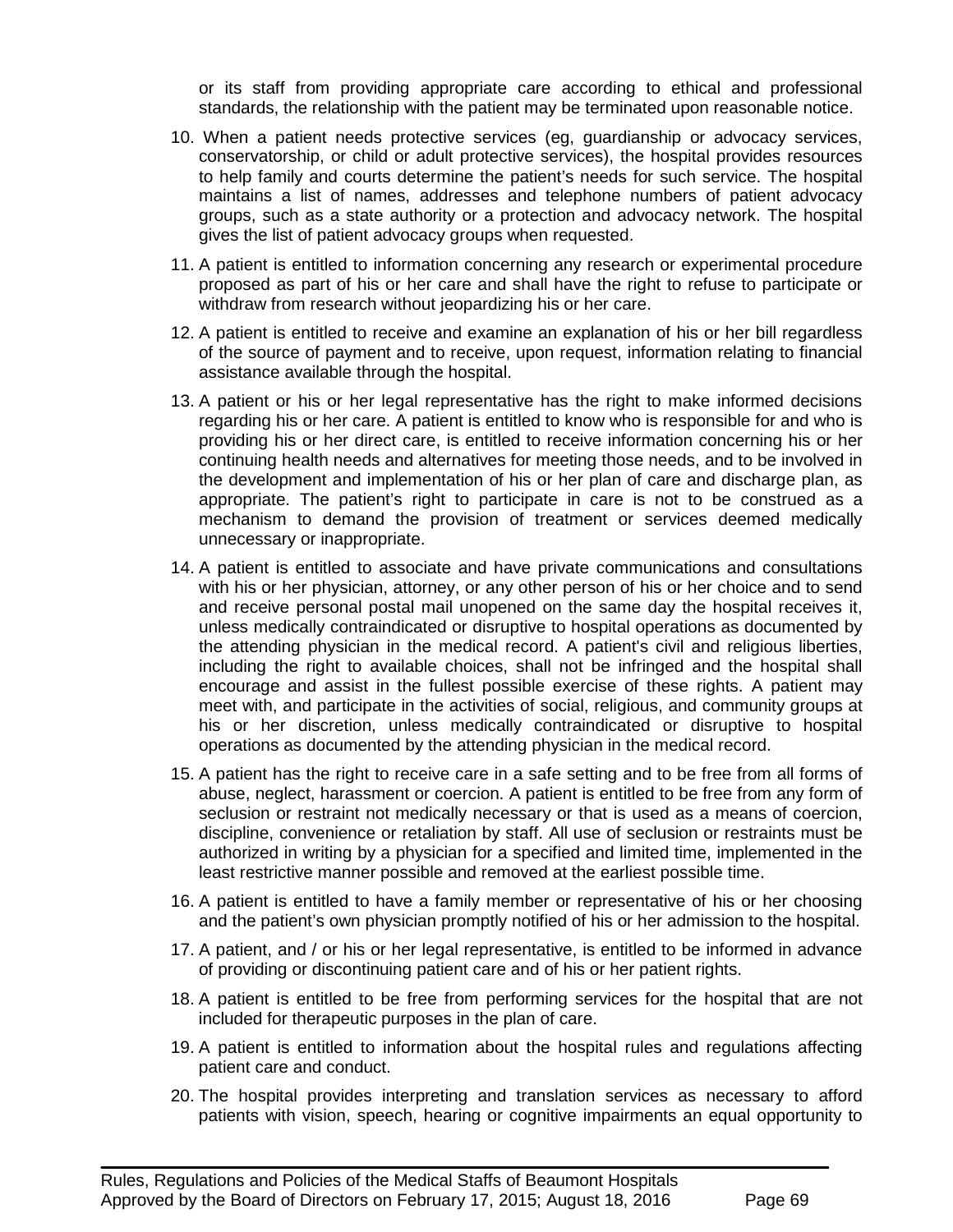participate in or benefit from hospital goods, services, facilities, advantages and accommodations.

- 21. A patient must give informed consent for photographs or other images of the patient for purposes other than treatment.
- 22. The above rights may be exercised on the patient's behalf, if the patient is incapable of rendering a decision by the patient's surrogate. This may be a court-appointed guardian, advocate appointed under a durable power of attorney for health care, or next of kin in order of priority, or by a parent or guardian of a minor.

#### Patient Responsibilities

- 1. A patient is responsible for following the hospital rules and regulations affecting patient care and conduct.
- 2. A patient is responsible for providing a complete and accurate medical history.
- 3. A patient is responsible for making it known whether he or she clearly comprehends a contemplated course of action and the things he or she is expected to do.
- 4. A patient is responsible for following the recommendations and advice prescribed in a course of treatment by a physician when there is mutual understanding and agreement about the treatment.
- 5. A patient is responsible for providing information about unexpected complications that arise in an expected course of treatment.
- 6. Patients are strongly encouraged to discuss end-of-life decisions with their family and physicians and make their wishes known. Such a discussion might include writing an advance directive.
- 7. Patients are strongly encouraged to be committed to health maintenance through health-enhancing behavior. Illness can often be prevented by a healthy lifestyle, and patients must take personal responsibility when they are able to avert the development of disease.
- 8. A patient is responsible for being considerate of the rights of other patients and hospital personnel and property.
- 9. A patient is responsible for providing the hospital with accurate and timely information concerning his/her sources of payment and the ability to meet financial obligations.
- 10. Patients are expected to treat hospital staff, visitors and other patients with respect and to refrain from language and behavior that is offensive, abusive or intimidating.
- 11. Patients who display serious behavior problems may be asked to agree to a list of behavioral expectations. Failure to sign or comply may result in discharge from the Hospital.

# **3.9. REFUSAL OF BLOOD OR BLOOD PRODUCTS ON GROUNDS OF PERSONAL BELIEFS (CORPORATE POLICY #304-1)**

 $\blacksquare$ 

Patients have the right to refuse care, treatment, or other services in accordance with law and regulation. When patients are not able to make decisions for themselves; a surrogate decision maker may refuse care, treatment, and other services in accordance with law and regulations.

A competent, adult patient who knowingly and contemporaneously refuses the transfusion of blood or blood products may be admitted and treated at William Beaumont Hospital. The patient must sign Form #7488, "Refusal of Blood Transfusion and Release" (available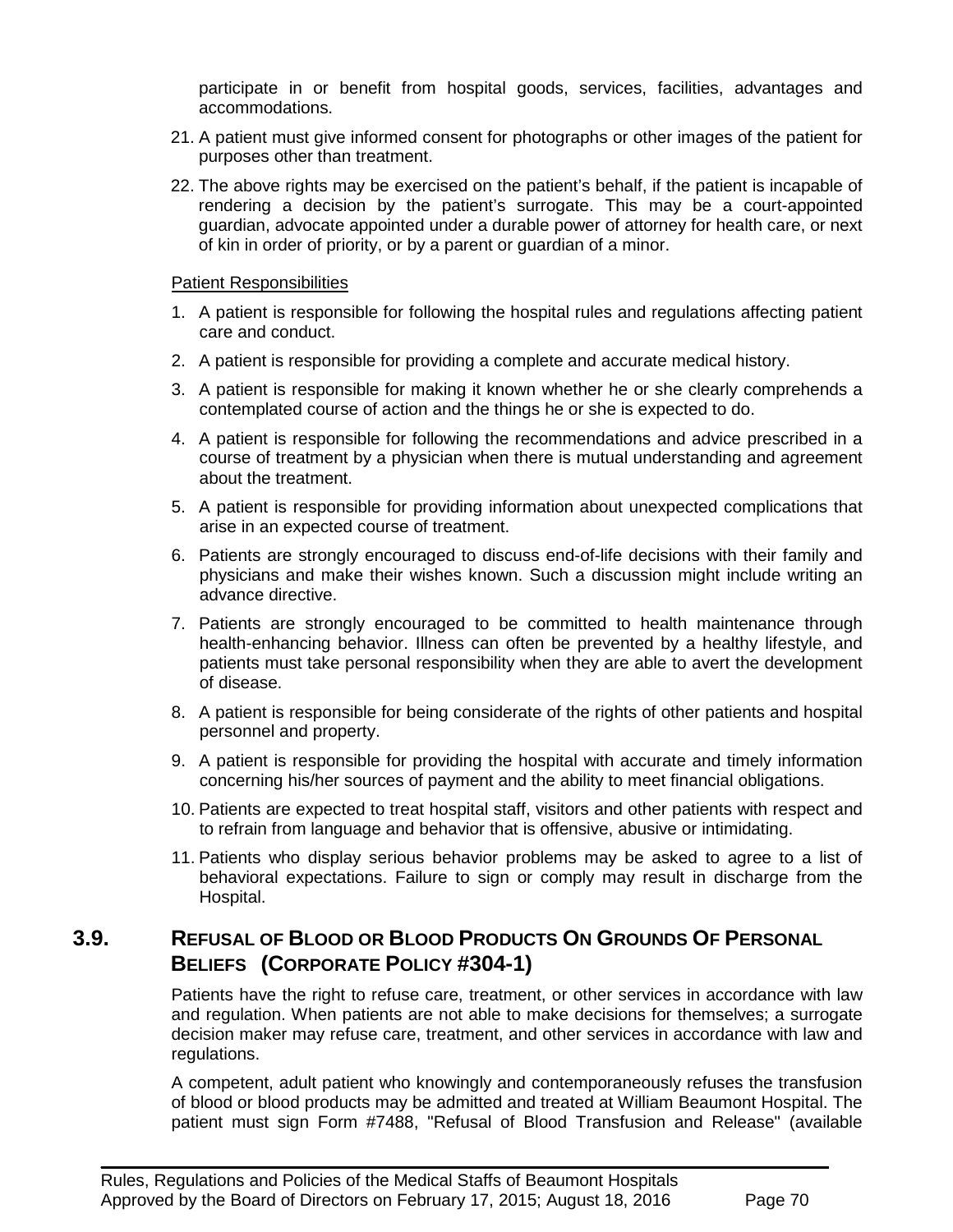through Forms Library) if refusing blood. Grosse Pointe uses form # 610-49 "Refusal to permit treatment / procedure/ medication". Questions concerning competent, adult patients whose beliefs prohibit the transfusion of blood or blood products should be handled according to this policy.

ALL CASES involving minor patients, incompetent patients, whether minor or adult, and pregnant females, whether minor or adult, where transfusion of blood or blood products is declined, must be referred to the Department of Legal Affairs.

#### Definitions:

Competent Adult: A competent adult is one who is eighteen (18) years of age or older and can understand his/her medical condition and proposed treatment, risk and benefits of proposed course of treatment and non-treatment, prospects for treatment, and significant alterative treatment.

Incompetent Adult: An incompetent adult is one who cannot understand his/her medical condition, proposed treatment and alternative treatments.

# **3.10. TERMINAL ILLNESS**

A physician who has diagnosed a patient as having a reduced life expectancy due to a terminal illness and is recommending medical treatment for the patient shall inform the patient or the patient's surrogate of the following rights and options:

- 1. to designate a patient advocate to make medical treatment decisions in the event the patient becomes unable to do so;
- 2. to decide whether to receive, refuse, continue or discontinue medical treatment;
- 3. to choose palliative care, including hospice care and pain management; and
- 4. to choose pain and symptom management as an essential part of medical treatment.

This information must be provided orally and in writing. Distribution to the patient or the patient's surrogate of the information summary prepared by Michigan Department of Community Health satisfies the obligation to inform.

# **3.11. WITHDRAWING OR WITHHOLDING LIFE SUSTAINING TREATMENT (CORPORATE POLICY #307)**

#### Patients with Decision-Making Capacity

Adult patients are presumed to have the capacity to decide about their treatment unless demonstrated otherwise.

Decision-making capacity requires the patient to have the ability to make and communicate a decision that reflects an understanding and appreciation of the nature and consequences of the proposed and alternate actions and to evaluate them in relation to personal preferences and priorities.

The attending physician has the responsibility for determining each patient's decisionmaking capacity. If the attending physician is uncertain about the patient's decision-making capacity, the physician will request a consultation from another staff physician, preferably a psychiatrist or a neurologist or from a fully licensed psychologist and / or consult another staff physician to assist in defining the patient's decision-making capacity.

If a patient with decision-making capacity chooses a non-resuscitation or limited support alternative, this is the patient's choice and it may not be overridden by contrary view of either his / her attending physician or family members. When the patient's physician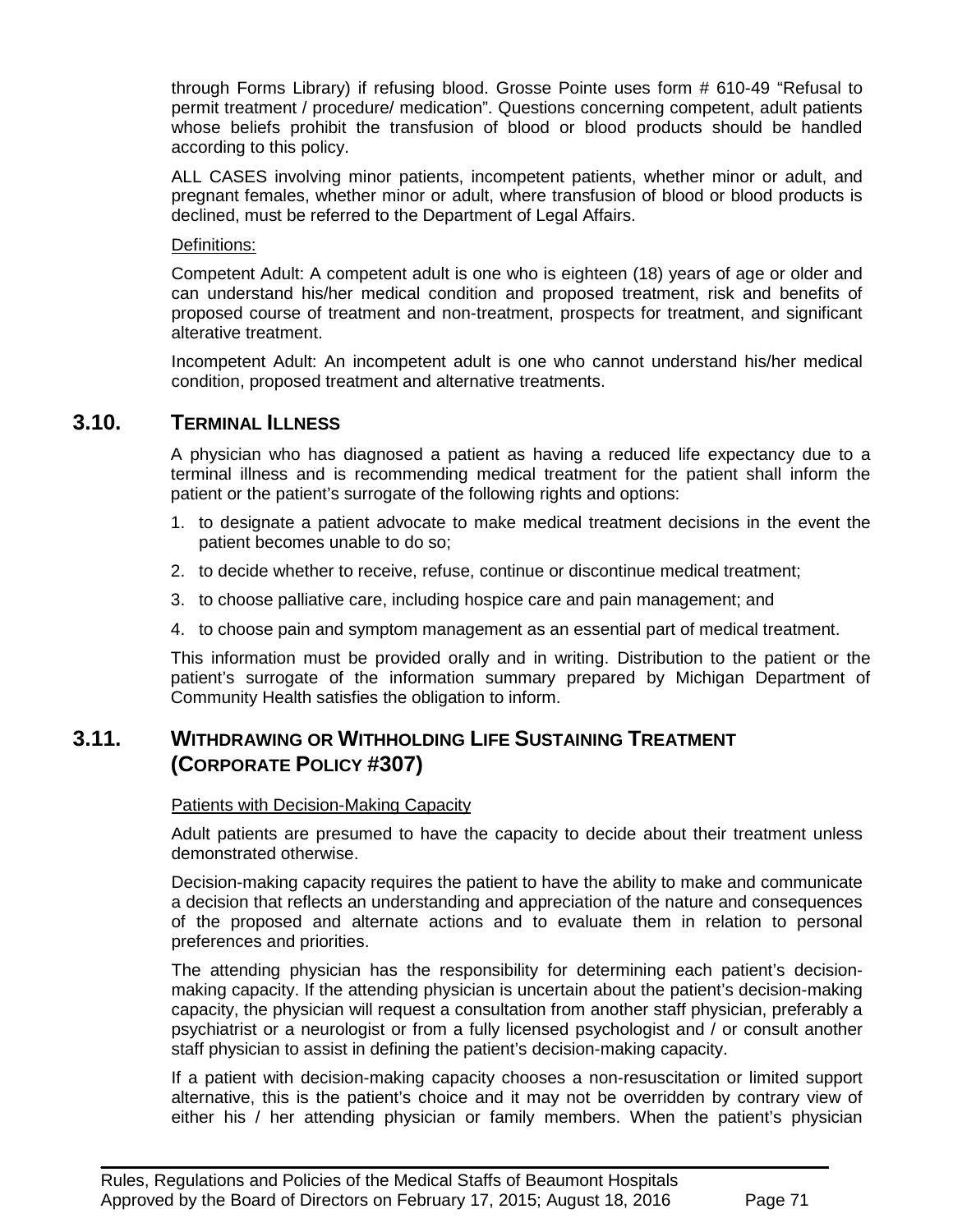disagrees with the patient's decision, it remains the physician's responsibility to write the order according to the patient's wishes or arrange for transfer of care to another physician.

The patient's decision shall remain in effect if the patient subsequently becomes incapacitated and if the anticipated outcome has not changed significantly.

#### Patients Without Decision-Making Capacity

If, in the judgment of the attending physician, the patient is incapable of making informed decisions, the physician should consult the surrogate decision maker.

The surrogate decision maker may be an individual named in advance by the patient to act in this capacity, next of kin, or guardian. The surrogate should make decisions of care based on the patient's wishes.

#### Procedure For Withdrawing or Withholding Life Sustaining Treatment For All Patients

A. Before concurring in a request to withdraw or withhold life-sustaining treatment, the attending physician may desire to seek consultation concerning questions of diagnosis, prognosis, and alternative therapies. Although such consultations are not required, their utilization in this process is encouraged. In addition, the physician may want to seek other consultation or distribute educational materials to the patient or to the patient's family.

An attending physician must document in the patient's medical record:

- 1) Patient's medical condition and prognosis,
- 2) Discussion the physician had with the patient / surrogate decision maker regarding the patient's condition, prognosis and alternative treatment modalities, and
- 3) Patient's / surrogate's decision maker's ultimate decision and rationale for that decision. The physician of record must be notified and concur with a decision to withhold or withdraw life sustaining treatment or a clinical ethic consultation should be initiated.

Consultations and any material provided to the patient and / or family should be documented in the medical record.

Approval of next-of-kin to withdraw or withhold life-sustaining treatment from a medically competent, adult patient is not required. Objection of surrogate decision maker / family members is not sufficient to overrule the informed decision of a medically competent adult patient.

The surrogate decision maker should, however, be informed of the patient's decision and of the physician's intent to comply with that decision unless the patient requests that his / her decision be kept confidential.

B. If the attending physician and patient / surrogate decision maker disagree as to the course of treatment, consultation with another physician is encouraged. If the disagreement is not resolved, a clinical ethics consultation may be requested. (See Patient Care – Corporate Manual, Policy #309 ["Clinical Ethics"](http://employee.beaumonthospitals.com/portal/pls/portal/docs/116851.PDF)). If the disagreement between physician and patient / surrogate decision maker cannot be resolved, the attending physician should make appropriate arrangements to transfer the patient to another physician within the Hospital or to another health care facility willing to honor the patient's / surrogate decision maker's treatment decisions. If it is impossible to transfer the patient to another physician or facility, it is the patient's / surrogate decision maker's option to sign out against medical advice.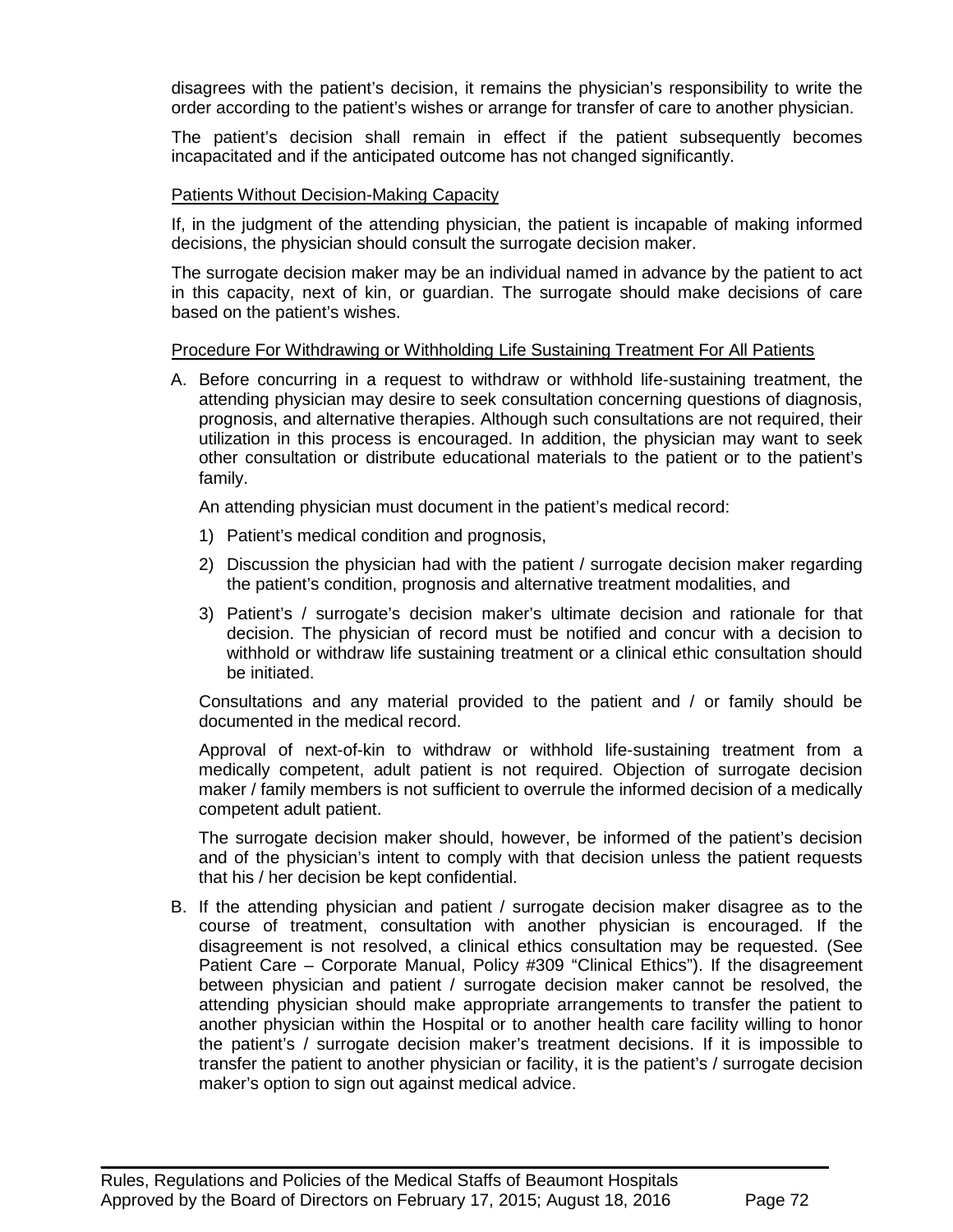During the period that the disagreement remains unresolved, treatment should continue. If the conflict remains unresolved, the attending physician must contact Medical Administration or the Department of Legal Affairs.

The attending physician remains responsible for the patient until the care is formally transferred to another physician.

- C. In the following cases, the attending physician may not withdraw or withhold treatment, or transfer the patient until an attending physician has discussed the case with the Department of Legal Affairs:
	- 1) A pregnant adult;
	- 2) An adult with minor children as dependents;
	- 3) A patient who is a prisoner referred for medical care;
	- 4) A patient who is a victim of an act or omission out of which prosecution might arise;
	- 5) No Legal guardian, DPOA for Health Care, or qualified family member (spouse, adult child, parent, adult sibling) available;
	- 6) The patient's parent is a minor; or
	- 7) The patient has never been competent.
- D. To ensure adequate communication regarding a patient's / surrogate decision maker's treatment decisions only the attending physician or his / her designee may order withdrawing or withholding life sustaining treatment where death is likely to follow. This must be a written order. The attending physician should ensure appropriate control of symptoms after withdrawal of an intervention and appropriate support of family members at the bedside leading up to and following the death of the patient.
- E. For patients without decision-making capacity the attending physician or designate should inquire about and document review of the following:
	- 1) The existence of current Letters of Guardianship evidencing the appointment of a legal guardian by the Probate Court.
	- 2) The existence of a Durable Power of Attorney for Health Care authorizing an individual to act as patient advocate, that is, to make decisions on the patient's behalf when the patient is no longer capable of making them for himself/herself. By law, the patient advocate cannot make decisions to withhold or withdraw lifesustaining treatment *unless* the Durable Power of Attorney for Health Care contains a statement that the patient understands withdrawing or withholding treatment could result in death and specifically authorizes the patient advocate to make such decisions. A Durable Power of Attorney for Health Care is binding in Michigan.
	- 3) The existence of a Living Will or other written document expressing the patient's wishes regarding withholding or withdrawing life sustaining treatment that the patient signed when he/she was competent. Although a Living Will is not authorized by statute in Michigan, it does provide evidence of the patient's intentions concerning these matters.
	- 4) Any oral directives that the patient might have given to a family member, friend or other health care provider regarding life sustaining treatment.
	- 5) The patient's philosophical and / or religious beliefs, if appropriate.

 $\blacksquare$ 

F. If the wishes of the patient without the decision-making capacity cannot be determined, and the attending physician has reason to question whether the surrogate decision maker is acting in the patient's best interest, withdrawing or withholding life-sustaining treatment may be delayed until further appropriate information / consultation is obtained, including consultation with Legal Affairs as appropriate, and consultation with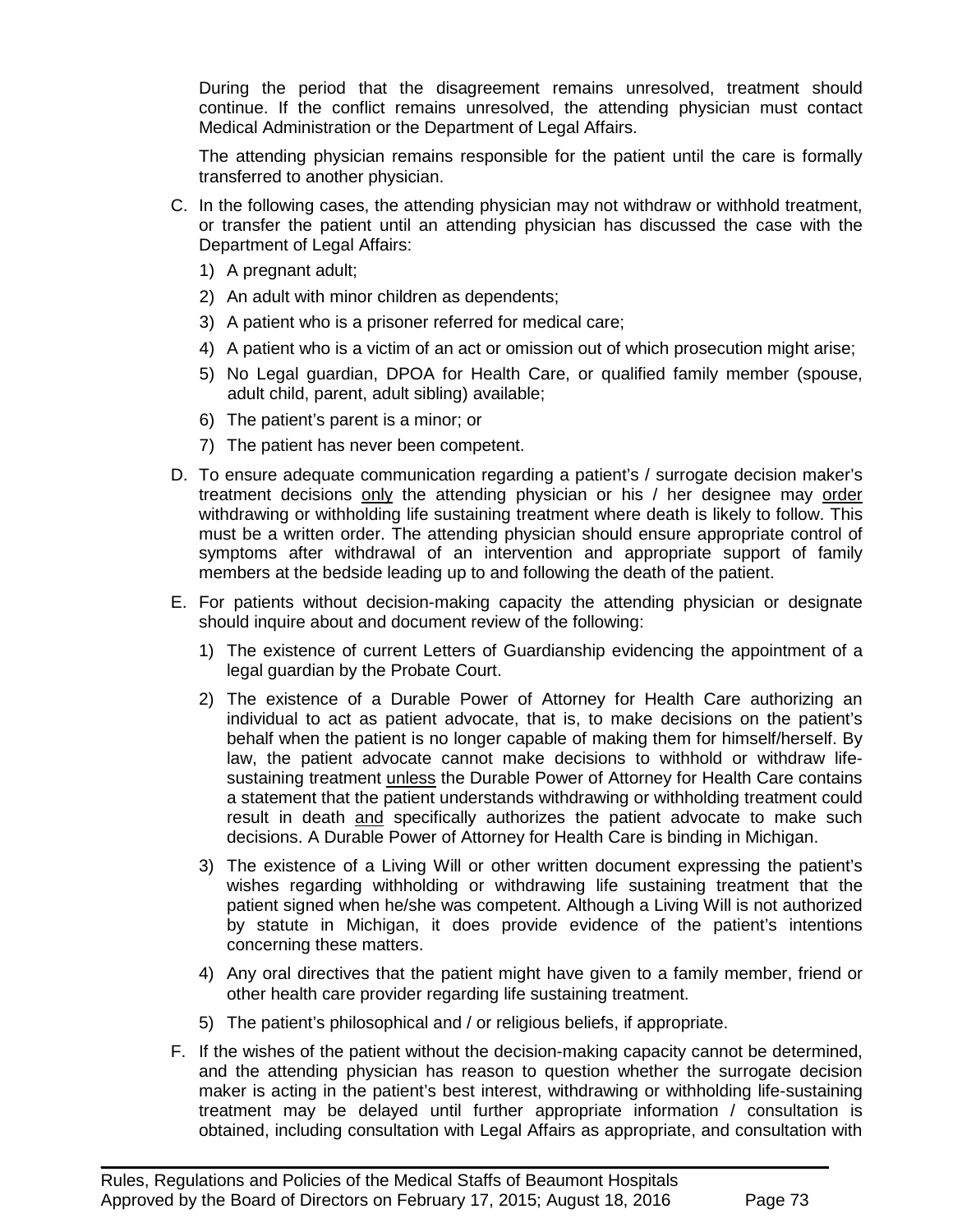the Clinical Ethics Consultation Service is encouraged.

- G. An attending physician must document in the incompetent patient's medical record:
	- 1) The patient's medical conditions and prognosis,
	- 2) That the attending physician has reviewed any available written Advance Directive, or
	- 3) The discussions that the attending physician has had with the legal guardian, patient advocate or family regarding the patient's condition, prognosis and alternative treatment modalities and
	- 4) Consent of the legal guardian, patient advocate or family to the withdrawal or withholding of life sustaining treatment.
- H. The decision to withhold or withdraw treatment from an Incompetent Patient who is Terminally Ill or Permanently Unconscious must be made by the patient's attending physician, and consultation with others as appropriate is encouraged when there are questions about diagnosis, prognosis, or alternative therapies. A decision to withhold or withdraw treatment should be supported by the other physicians caring for the patient. Their consultation and agreement with the plan to withhold or withdraw treatment should be included in the record. In the event of differences of opinion among the staff, consultation with the Clinical Ethics Consultation Service is encouraged.

#### Additional Requirements In Withdrawing or Withholding Life Sustaining Treatment From a Minor

- A. Generally, under Michigan law, a person less than age 18 is considered to be a minor whose parents are the principal decision makers regarding medical treatment decisions. However, if the attending physician and parents believe the minor child possesses the maturity to participate in a decision to withdraw or withhold lifesustaining treatment, that participation should be allowed. In assessing the minor child's maturity, the attending physician and parents should consider the factors enumerated in the initial paragraphs of this policy.
	- 1) Only an attending physician may order and act upon an order to withdraw or withhold life-sustaining treatment when death is likely to immediately follow (e.g., withdrawal of a ventilator). In such instances the attending physician may not delegate this responsibility to the resident staff and / or nursing staff.
	- 2) If the parents of a minor are divorced or separated and do not agree about a decision to withdraw or withhold life sustaining treatment, the Department of Legal Affairs should be consulted.
- B. Emancipated Minors. An emancipated minor may participate in his / her medical treatment decisions and consent to withdrawing or withholding life sustaining treatment. For this purpose, the emancipated minor is treated as an adult.

A minor, defined as a person less than 18 years of age, is emancipated in each of the following circumstances:

- 1) When a minor is validly married;
- 2) When a minor is on active duty with the United States Armed Forces;

 $\blacksquare$ 

3) When the Family Division of Circuit Court has entered an order of emancipation.

An emancipated minor may validly participate in and consent to treatment decisions. Refer to the Sections pertaining to the adult patient (above).**GOVERNING POLICY**

This policy is to be considered the governing policy of Beaumont Hospitals. All previous policies not in conformity with this policy are no longer valid.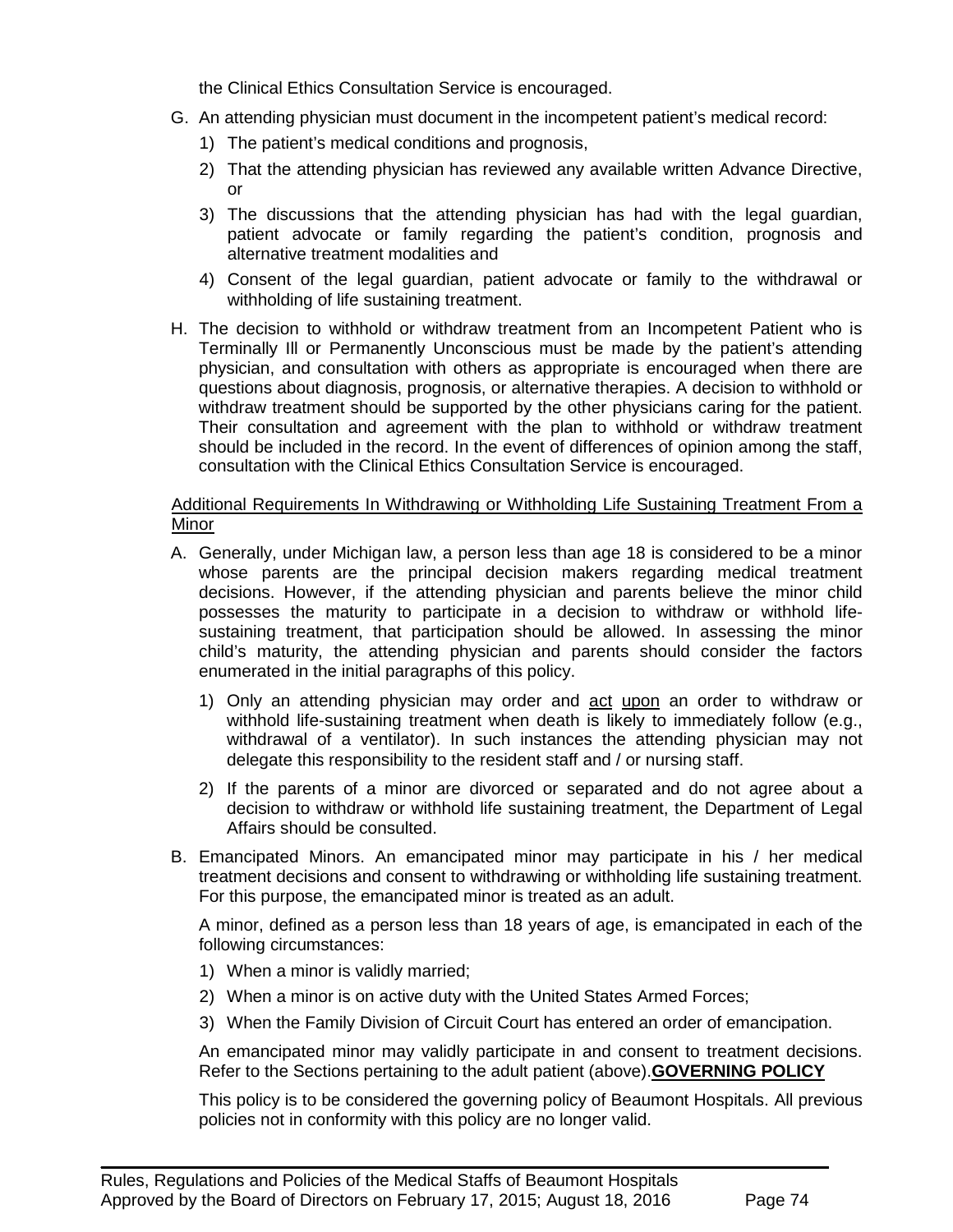# **SECTION IV: DEATH OF PATIENTS**

# **4.1. DETERMINATION OF DEATH BY NEUROLOGICAL CRITERIA (BRAIN DEATH) (CORPORATE POLICY #317)**

This policy will detail the medical practice parameters at Beaumont Hospitals for the determination of death by neurological criteria.

#### **Definition**

The Michigan "Determination of Death Act" of 1992 defines death as follows:

An individual, who has sustained either of the following, is dead:

- Irreversible cessation of circulatory and respiratory functions.
- Irreversible cessation of all function of the entire brain, including brain stem.

A determination of death shall be made in accordance with accepted medical standards.

#### **General**

- 1. Death by neurological criteria (Brain death) is diagnosed by clinical criteria, at times supported by ancillary studies as outlined below. Ancillary studies are not required to establish brain death and are *not* a substitute for neurologic examination.
- 2. Two (2) full clinical neurologic examinations, each including an apnea test, by two different physicians, as outlined below, must be performed and documented on the age-appropriate "Determination of Death by Neurological Criteria" form. The first examination determines that the patient has met the accepted neurologic examination criteria for brain death. The second examination confirms brain death based on an unchanged and irreversible condition.
- 3. No member of the transplant team and no physician caring for an intended recipient may participate in either exam or certify the patient's death.
- 4. The decision to certify brain death must be independent of decisions regarding the appropriateness and feasibility of organ or tissue donation.
- 5. Irreversibility of loss of brain and brain stem functions is recognized when the cause of the patient's unresponsive state is established by clinical evaluation and appropriate investigations, and is sufficient to account for the loss of function of the entire brain. The possibility of recovery is excluded by observation as outlined below and an unchanged second clinical examination.
- 6. The first brain death examination should be done at least 4 hours after the initial brain insult to allow for stabilization time. In children, assessment of neurologic function may be unreliable immediately following resuscitation after cardiopulmonary arrest or other acute brain injuries. It is reasonable to defer the neurological examination to determine brain death for  $\geq$  24 hours in children if dictated by the clinical judgment of the treating physician in such circumstances.
- 7. The recommended observation periods between the first and second examinations are age-specific as outlined below.
- 8. Ancillary studies are not required to establish brain death except in one of the following situations:
	- a. A portion of the clinical examination, including apnea testing, cannot be fully performed due to the underlying medical condition of the patient.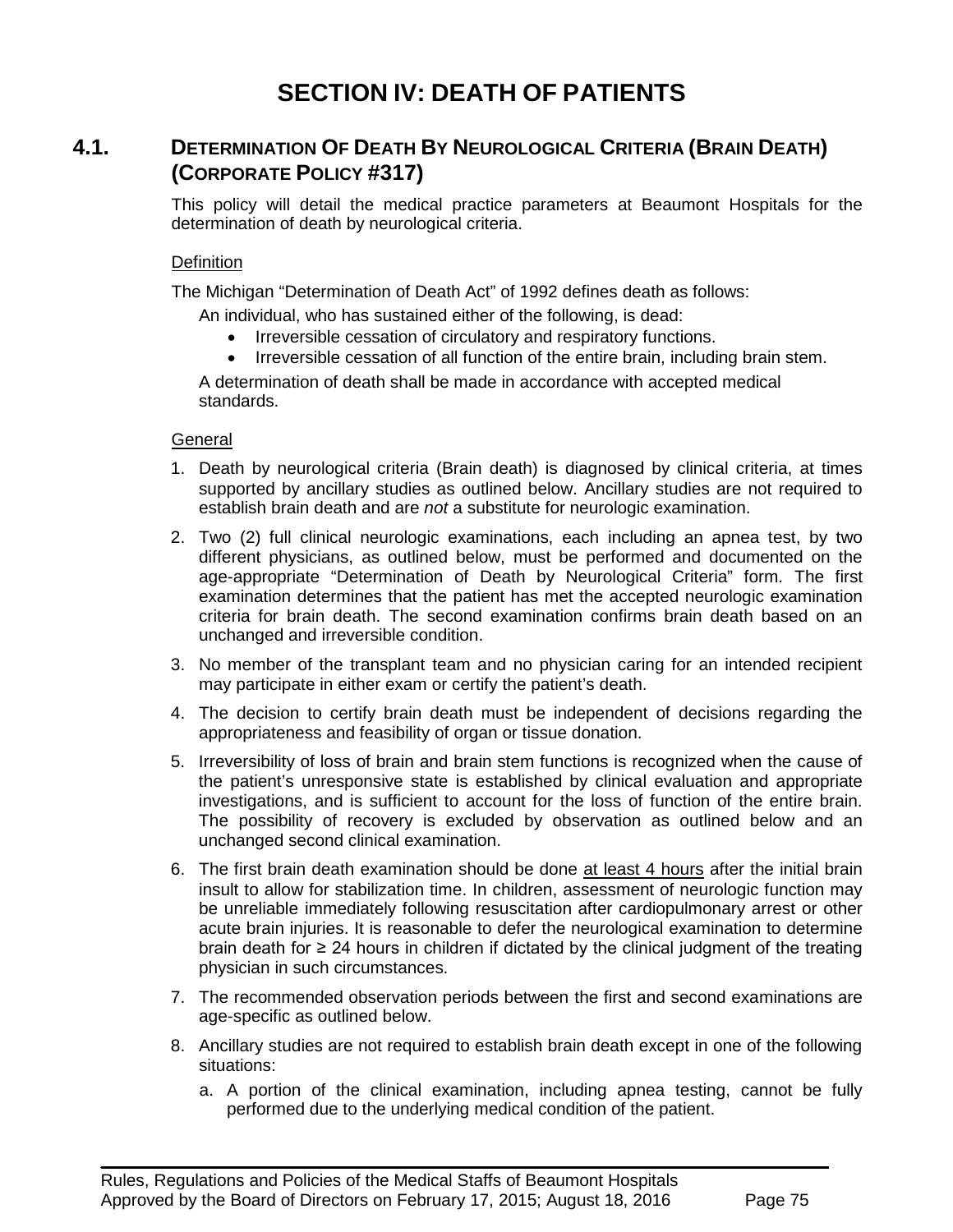- b. If a neurodepressant drug alters the clinical examination, in which case a brain perfusion test must be done.
- c. The etiology of coma is not certain or there is uncertainty about the results of the neurologic examination.
- d. To reduce the observation period between the two (2) clinical examinations. In this instance, the second clinical examination is to be performed after the results of the supporting ancillary study are documented in the medical record by the radiologist or by the neurologist, neurosurgeon, or intensivist performing the clinical examination.

If the ancillary study supports the diagnosis, a second clinical examination and apnea test should be performed and components that can be completed must remain consistent with brain death. If the ancillary study is equivocal, a waiting period of 24 hours should be observed before further clinical re-evaluation or repeat ancillary study is performed. Supportive patient care should continue during this time period.

- 9. Ancillary studies are classified in two categories:
	- a. Brain perfusion tests that include: Conventional four-vessel cerebral contrast angiography,—cerebral perfusion scintigraphy, magnetic resonance angiography (MRA), CT angiography (CTA) with CT perfusion, or transcranial Doppler ultrasound. A brain perfusion scan must be done if a neurodepressant drug alters the clinical examination. Conventional four-vessel cerebral contrast angiography is the gold standard for determining absence of cerebral blood flow (CBF). This test can be difficult to perform in infants and children. Radionuclide CBF determinations to document the absence of CBF remain the most widely used brain perfusion scan to support the clinical diagnosis of brain death in infants and children. Radionuclide CBF testing must be performed in accordance with guidelines established by the Society of Nuclear Medicine and the American College of radiology. MRA, CTA, perfusion MRI and transcranial Doppler have not been studied sufficiently nor validated in infants and children and cannot be recommended as ancillary studies to assist with the determination of brain death in children at this time.
	- b. Electroencephalography (EEG) is acceptable if there is no concern about neurodepressant drugs. The EEG should show no electrocerebral activity during a 30-minute period using techniques for brain death examination in accordance with standards established by the American Electroencephalographic Society. The presence of EEG artifacts should not exclude the diagnosis of brain death as long as there is no discernible electrocerebral activity.
- 10. The two Beaumont Hospital forms "Determination of Death by Neurological Criteria Adults" (form #4695) and "Determination of Death by Neurological Criteria – Pediatrics" (form #9) must be consistent with this policy and should include documentation of the cause of coma and results of any ancillary studies if performed.
- 11. The documented CPR status will be followed during the neurological examinations for determination of brain death as discussed with the family or next of kin.
- 12. Brain death is not the only circumstance in which termination of artificial life support is medically appropriate (See: Guidelines for Withdrawing or Withholding Life Sustaining Treatment, policy #307).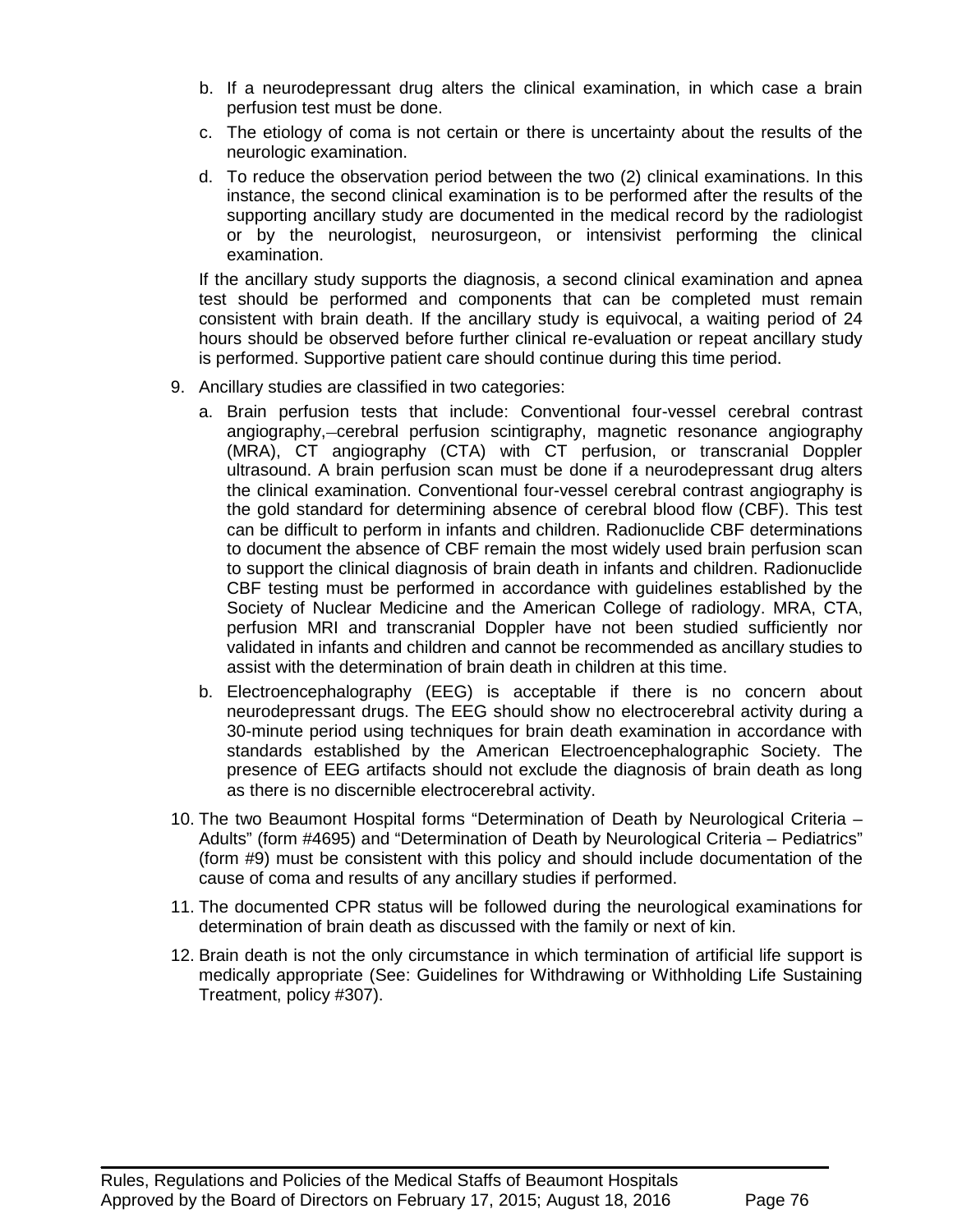## Age-Specific Requirements

### Adult patients (18 years of age or older)

Only a neurologist, neurosurgeon or intensivist may perform the brain death examination.

- 1. Recommended observation periods between the two examinations are:
	- 6 hours for direct structural cerebral damage (intra-cerebral hemorrhage, stroke, trauma, etc.)
	- 12 hours for non-direct, non-structural cerebral damage (hypoxic-ischemic encephalopathy).
- 2. Ancillary studies are optional and not required to establish brain death unless:
	- A portion of either of the two (2) required clinical examinations, including apnea testing, cannot be fully performed due to the underlying medical condition of the patient.
	- The clinical examinations are altered by a neurodepressant drug, in which case a brain perfusion test is required.
	- The etiology of the coma is not certain or there is uncertainty about the results of the neurologic examination.
	- To reduce the observation period between the two (2) examinations. In this instance, the second clinical examination is to be performed after the results of the supporting ancillary study are documented in the medical record by the radiologist or by the neurologist, neurosurgeon, or intensivist performing the clinical examination.

If applicable, documentation of the need for, as well as the results of, the ancillary study performed must be included on the "Determination of Death by Neurological criteria – Adults" (form #4695)

## Pediatric patients (less than 18 years of age)

Only a neurologist, neurosurgeon, intensivist, or neonatologist may perform the brain death examination.

- 1. Determination of brain death in term newborns (37 weeks gestational age), infants and children is a clinical diagnosis based on the absence of neurologic function with a known irreversible cause of coma. Two (2) examinations, including apnea testing with each examination, separated by an observation period are required.
- 2. Recommended age-specific observation periods between the two examinations:
	- Term newborns (37 weeks gestational age) to 30 days of age: 24 hours
	- Infants and children >30 days to 18 years of age: 12 hours
	- Adults (18 and older): 6 hours for direct, structural cerebral damage (intra-cerebral hemorrhage, stroke, trauma, etc.) and 12 hours for non-direct, non-structural cerebral damage (hypoxic-ischemic encephalopathy).
	- The first examination determines the patient has met the accepted neurologic examination criteria for brain death. The second examination confirms brain death based on an unchanged and irreversible condition.
	- Assessment of neurologic function following cardiopulmonary resuscitation or other severe acute brain injuries in children should be deferred for 24 hours or longer if there are concerns or inconsistencies in the examination.
- 3. Ancillary studies are optional and not required to establish brain death unless:

 $\blacksquare$ 

• A portion of the clinical examination, including apnea testing, cannot be fully performed due to the underlying medical condition of the patient.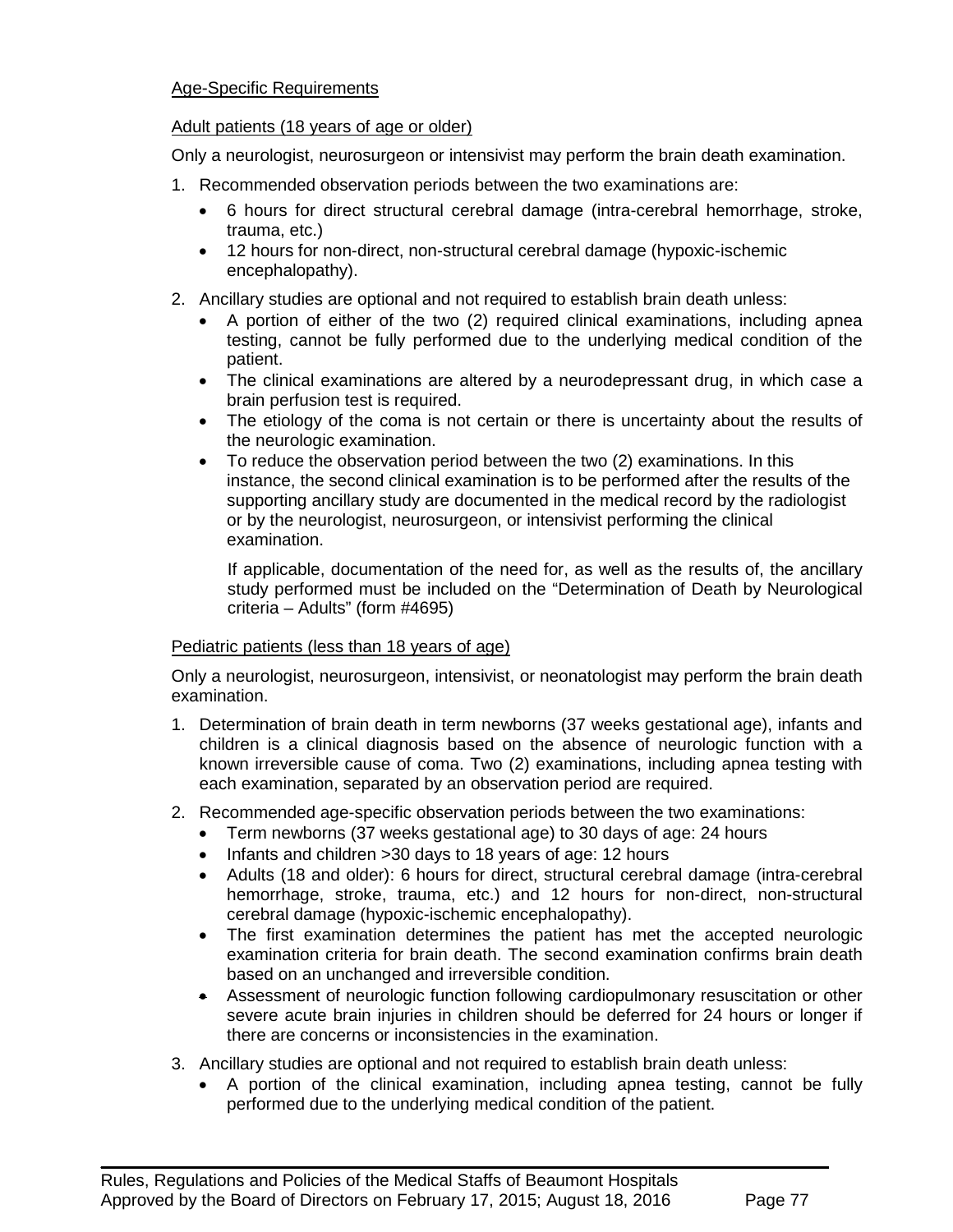- The clinical examination is altered by a neurodepressant drug, in which case a brain perfusion test is required.
- The etiology of the coma is not certain or there is uncertainty about the results of the neurologic examination.
- To reduce the observation period between the two (2) examinations. In this instance, the second clinical examination is to be performed after the results of the supporting ancillary study are documented in the medical record by the radiologist or by the neurologist, neurosurgeon, intensivist, or neonatologist performing the clinical examination.

If applicable, documentation of the need for, as well as the results of, the ancillary study performed must be included on the "Determination of Death by Neurological Criteria – Pediatrics" (form #9)

## Clinical Criteria for Determination of Brain Death in Adult and Children

## Clinical Criteria Relating to Determination of Brain Death

- 1. The proximate cause of the patient's unresponsive state should be established, should be sufficient to account for the loss of brain and brain stem functions, and should be irreversible.
	- a. Reversible conditions should be excluded, such as:
		- Acute intoxication or poisoning.
		- Severe electrolytes, acid-base, or metabolic disorders.
		- Severe hypothermia, 32° C (90°F) or lower.
		- Severe hypotension  $( $5^{th}$ )$  percentile for age for children or systolic blood pressure < 90 mm Hg for adults).
		- Cardiogenic shock
		- Administration of neuromuscular blocking agents.
		- Administration of high dose sedatives, hypnotics, anesthetics or barbiturates for control of elevated intracranial pressure or status epilepticus.
		- Presence of reversible peripheral neuropathy (i.e. Guillain-Barre).

If any of the above conditions exist, they should be treated and corrected prior to the initiation of brain death examinations.

- b. A clinical diagnosis of brain death can be made in patients who received sedatives, hypnotics, anesthetics or barbiturates if:
	- Drug levels (e.g. barbiturates) are in the therapeutic range and below clinicallysignificant neurodepressant levels, or
	- At least four times the elimination half-life of the medication has elapsed, or the effect of the medication was reversed.
	- In the case of a patient receiving a neuromuscular blocking agent, the peripheral nerve stimulation test is normal.

#### Clinical Examination Criteria

- 1. A core body temperature of > 35 degrees Celsius (95 degrees Fahrenheit) should be achieved and maintained during examination and testing to determine brain death.
- 2. Coma characterized by absence of spontaneous or induced cerebral motor response to painful stimulation that is applied within the *cranial nerve* distribution. Decerebrate and decorticate responses or seizures are absent.
- 3. Absence of pupillary light reflexes (fixed pupils) and the pupil size is mid-position (4mm) or dilated (up to 9mm).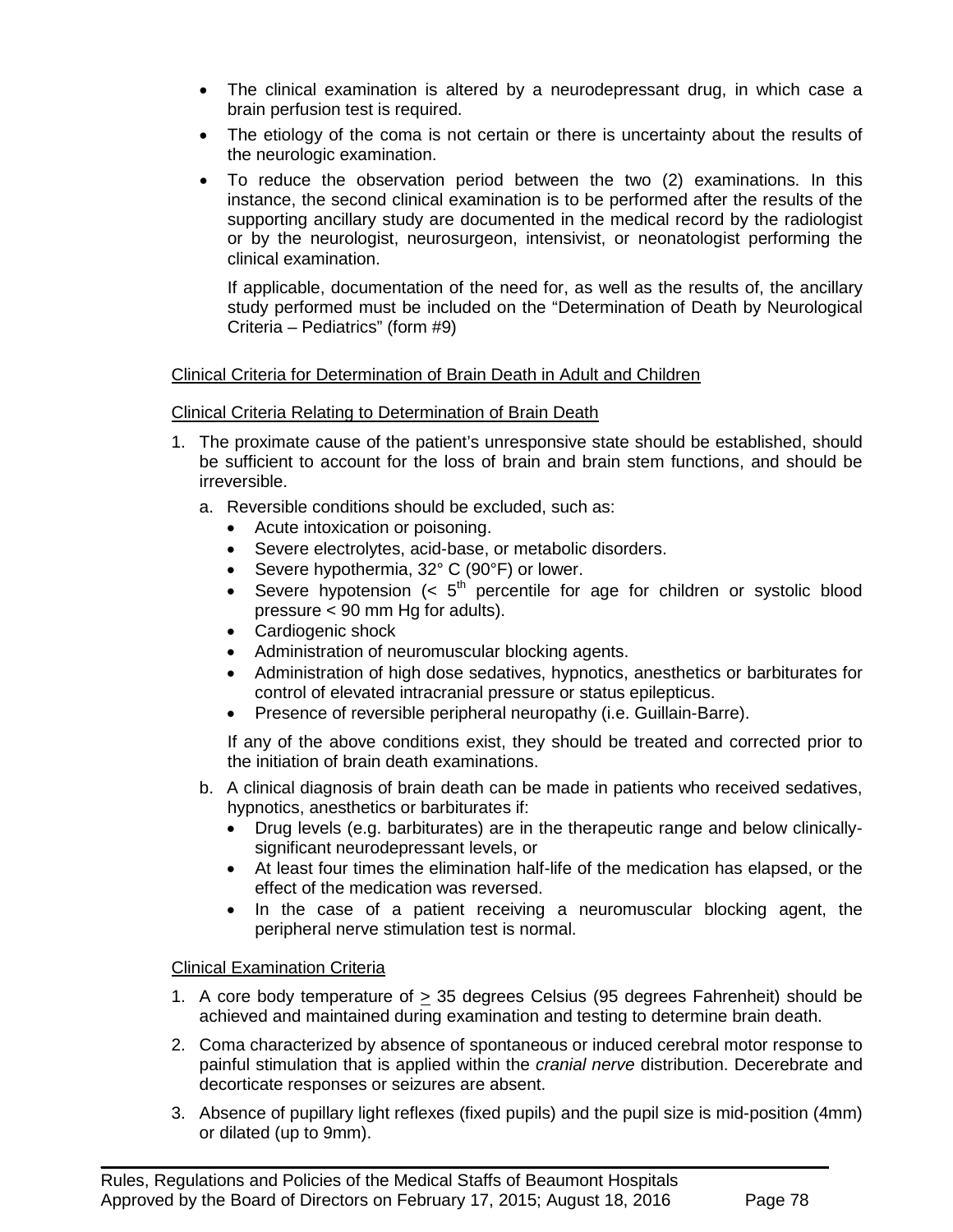- 4. Absence of corneal reflexes.
- 5. Absence of spontaneous eye movements.
- 6. Absence of eye movements in response to vestibular stimulation by cold caloric testing (50 ml ice water each side; 5 minute interval between sides).
- 7. Absence of eye movements in response to oculocephalic reflex testing.
- 8. Absence of gag reflex in response to stimulation of posterior pharynx.
- 9. Absence of cough reflex in response to deep bronchial suctioning.
- 10. Absence of spontaneous respiration at a pCO2 > 60 mmHg *and* an increase in pCO2 of > 20mmHg above pre-apnea test level. Evident respiratory acidosis at the completion of the apnea test. The apnea test should be done using the apneic diffusion oxygenation technique to prevent hypoxia performed with a 10cmH2O peep valve. The body temperature should be at 35°C or higher before the apnea test. The patient should be monitored during the exam with an arterial line. The certifying physician must continuously observe the patient for any respiratory effort throughout administration of the test.

## Clinical Observations Still Compatible with the Diagnosis of Brain Death

These manifestations are occasionally seen and should not be misinterpreted as evidence for brain stem function.

- 1. Spontaneous 'spinal' movements of limbs (not to be confused with pathologic flexion or extension response)
- 2. Respiratory-like movements (shoulder elevation and abduction, back arching, intercostals expansion without significant tidal volumes)
- 3. Sweating, blushing, tachycardia
- 4. Normal blood pressure in the absence of pharmacologic support
- 5. Absence of diabetes insipidus (i.e. normal osmolar control mechanism)
- 6. Deep tendon reflexes, triple flexion responses or Babinski's reflex, all of which may be spinally-mediated reflexes
- 7. Facial myokymias

## Certification of Death by Neurological Criteria

- 1. The two physicians who perform the neurological examinations for determination of brain death must:
	- a. Document their findings on the age-appropriate "Determination of Death by Neurological Criteria" form.
	- b. They should document the cause of the coma, the reasons for and the results of any ancillary studies, if performed. They should document the date and time of each clinical examination and sign the form.
	- c. Upon confirmation of brain death following two (2) documented clinical examinations for determination of death by neurological criteria, a No CPR / Do Not Call the CPR Team order will be written in the medical record. If the patient is a consented organ donor and family has consented to full CPR status for the purpose of keeping the organs viable, this will be documented in the medical record.
- 2. If the patient's condition is within the described criteria, the patient is pronounced dead by the physician who performed the second clinical examination. The date and time of death are the date and time of completion of the second clinical examination. The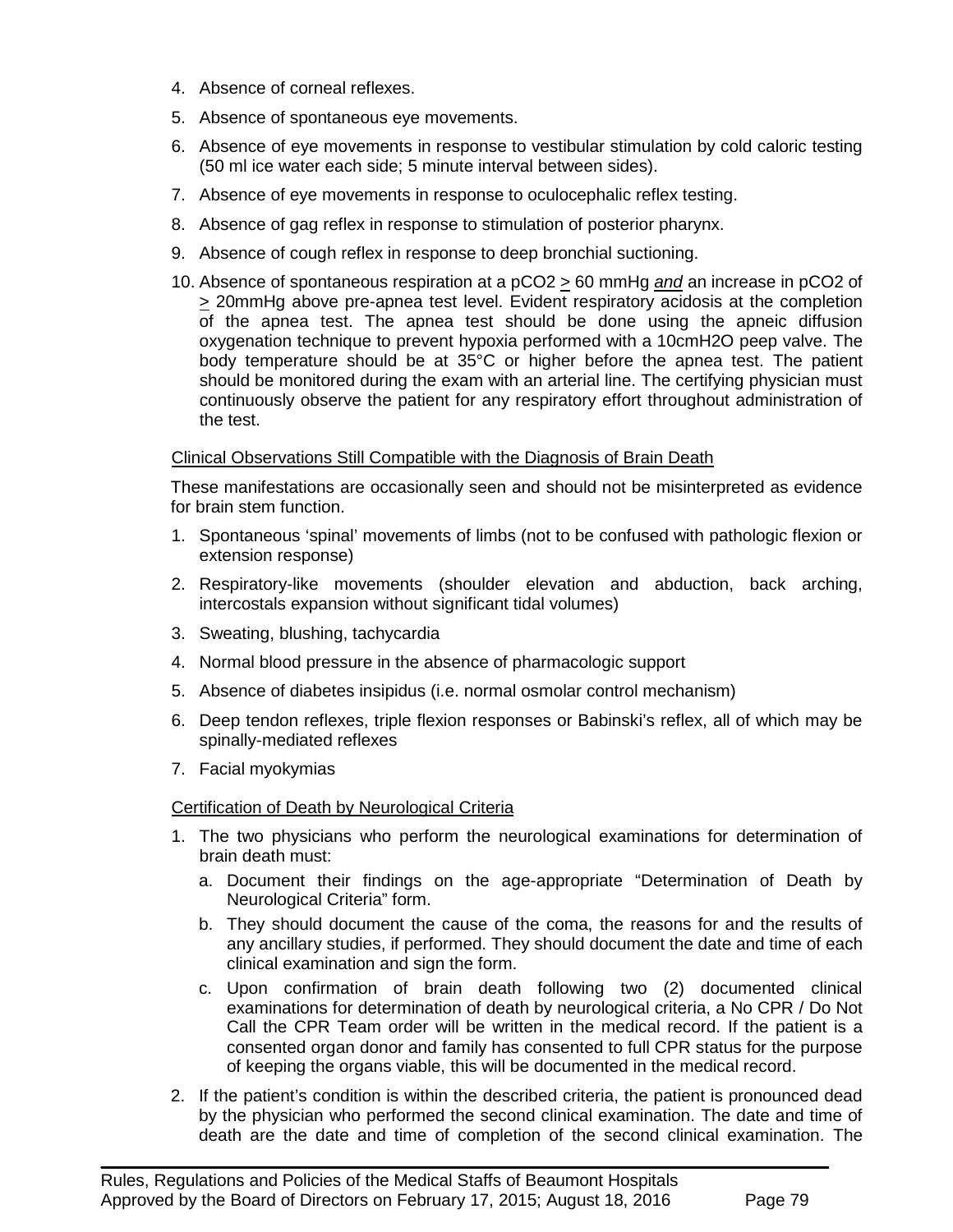completed form must be entered in the patient's medical record.

3. The pronouncing physician must inform the family or the next of kin that the patient has died. Mechanical ventilation and other supportive measures should be withdrawn unless organ donation is requested (see policy 311 "Anatomic Gift Requests") or there are other documented reasons for maintaining ventilatory support for a brief time, except in rare cases not to exceed 24 hours. If the patient's family objects to the use of neurological criteria for death, an Ethics Consultation should be requested before withdrawal of life support.

# **4.2. ANATOMIC GIFT REQUESTS (CORPORATE POLICY #311)**

## State Statute for Donation of Anatomical Gifts

The next of kin of any decedent with organ(s), tissue or body suitable for medical school study or organ transplantation must be asked to consent to a gift of all or any physical part or the decedent's body, unless the decedent or the next of kin has previously indicated opposition to organ, tissue, or body donation.

## Organ and Tissue Procurement Agreement

Beaumont Hospital utilizes the services of the Gift of Life (GOL) and the Midwest Eye-Banks (MEB) to facilitate compliance with related statutes and regulations, and to assist with identification of potential organ and tissue donors. GOL must be promptly notified of all deaths or imminent deaths. The GOL Procurement Coordinator, accompanied by appropriate Hospital staff, will request consent by potential donors' families for organ donation; and under medical supervision, will assist in conducting or directing all necessary donor evaluation and supportive care; will coordinate the recovery of organs, tissues, and corneas / eyes by qualified surgical teams; and will arrange for the preservation and distribution of organs, tissue, and corneas to transplant centers.

Only designated requesters at the Hospital may request consent to the donation of tissue or corneas. A designated requester is an individual who has been trained and certified by GOL and / or MEB, as applicable to approach families for the purpose of obtaining consent to organ, tissue and cornea donation.

#### Organ and Tissue Donation Committee

A hospital may establish an Organ and Tissue Donation Committee to meet regularly to monitor and evaluate related issues. Organ and tissue donation protocol(s) may be obtained from any such the committee.

# **4.3. AUTOPSY PROCEDURES**

Because the information from autopsies is an essential part of medical education and the advancement of knowledge, every member of the Staff shall use best efforts to secure permission for an autopsy on any patient who dies in the Hospital. All autopsies shall be performed by a hospital pathologist or by a physician to whom the duty may be delegated, or a qualified pathologist assistant directly supervised by a pathologist, but no autopsy shall be performed without written consent of the next of kin. Please contact the Chair of the Autopsy Service (248-898-9060) at Royal Oak or the Chief of Pathology and Laboratory Medicine Department (248-964-4100) at Troy, or (313-343-1615) at Grosse Pointe for any specific questions concerning the autopsy protocol.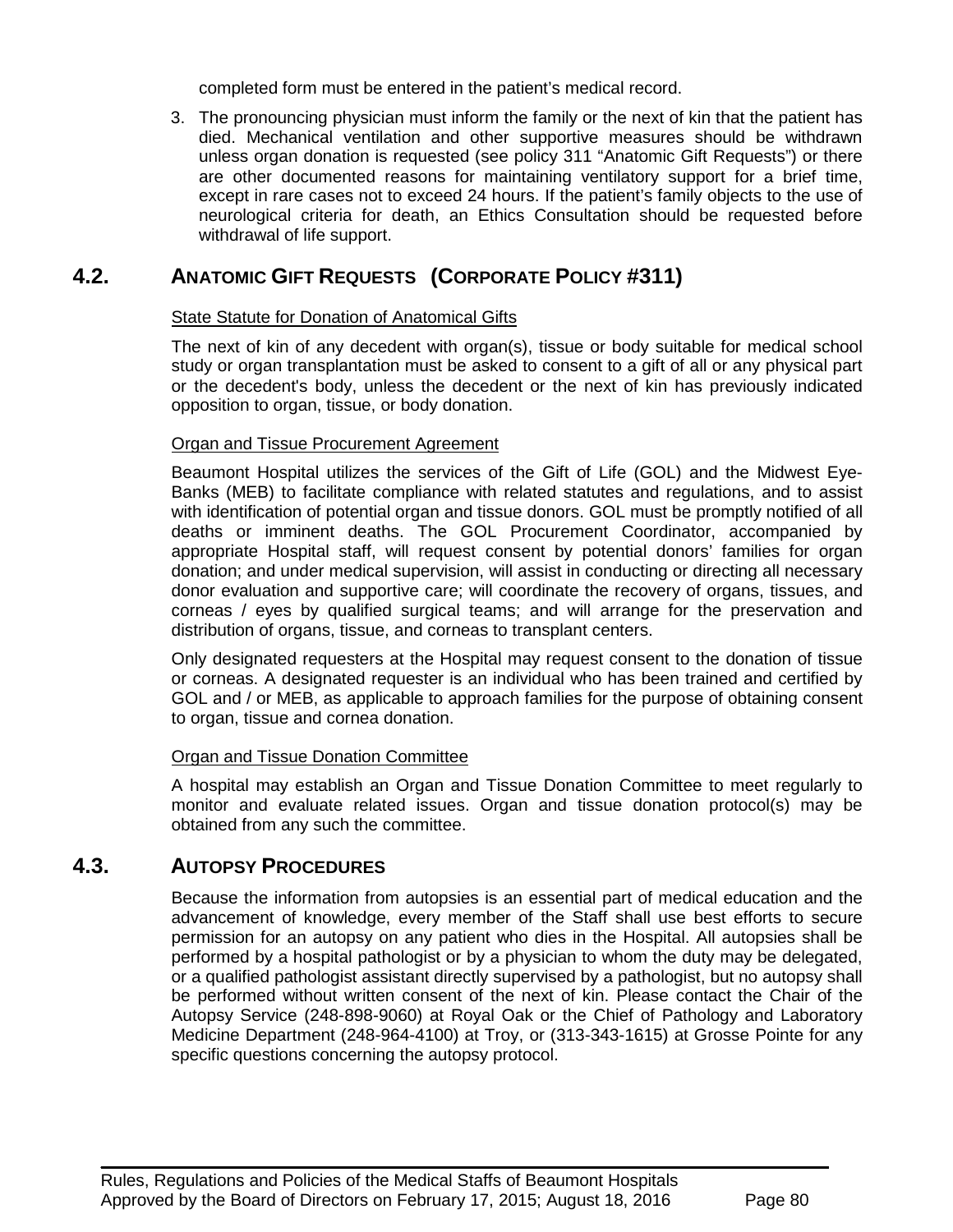#### Autopsy Consent Procedure

Written consent for autopsy must be obtained by the attending physician or designate from the person who is the legal custodian of the body and responsible for its proper disposal. The right to grant permission for autopsy rests with the next of kin. Definition of next of kin is in the following order of priority:

- 1. Surviving spouse
- 2. Adult children (one should be certain that there is no disagreement between the surviving children).
- 3. Surviving parents
- 4. Siblings and their descendants
- 5. Grandparents
- 6. Uncles and aunts
- 7. Cousins

If there is more than one survivor of equal degree of kinship, one signature is sufficient if the survivor who signs the permission form is also the one who assumes custody of the body for purposes of burial. All adult children have equal rights, and the eldest has no prerogative in this regard. If the next of kin cannot come to the Hospital to sign the permission form, he or she can grant permission for autopsy by telegram / FAX. Oral permission (e.g. by telephone) is not acceptable unless confirmed by telegram / FAX.

A separated but not divorced spouse is still considered next of kin and may give consent if he/she assumes responsibility for burial. A divorced spouse has no claim by kinship on the body. Unless the next of kin has been declared legally incompetent by the Probate Court, he/she shall be permitted to sign the autopsy permit. Common-law partners have no legal standing as next of kin. A friend who assumes responsibility for burial has no legal authority to grant permission for an autopsy.

Major relatives of deceased minors (under 18 years of age) are considered next of kin in the following order of priority:

- 1. Surviving husband or wife (if under 18 years of age, right to grant autopsy permission is inherent because he or she is then an emancipated minor).
- 2. Parents (one should be certain that there is no disagreement between the surviving parents).
- 3. Legal guardian
- 4. Brothers and sisters
- 5. Grandparents
- 6. Uncles and aunts

#### Autopsy Restriction

"No restrictions" on the autopsy permit means that the pathologist may remove or examine all parts of the body, as indicated medically to determine the cause of death or the nature of the disease. Restrictions specified by the family should be listed on the autopsy permit (e.g. "examination limited to thorax and abdomen").

#### Autopsy - General Policies

There is no charge for autopsies on patients who die after being admitted to the Hospital.

 $\blacksquare$ 

Autopsies are not performed routinely on patients who are dead on arrival (DOA) and who have not recently been hospitalized at Beaumont. Special permission for an autopsy on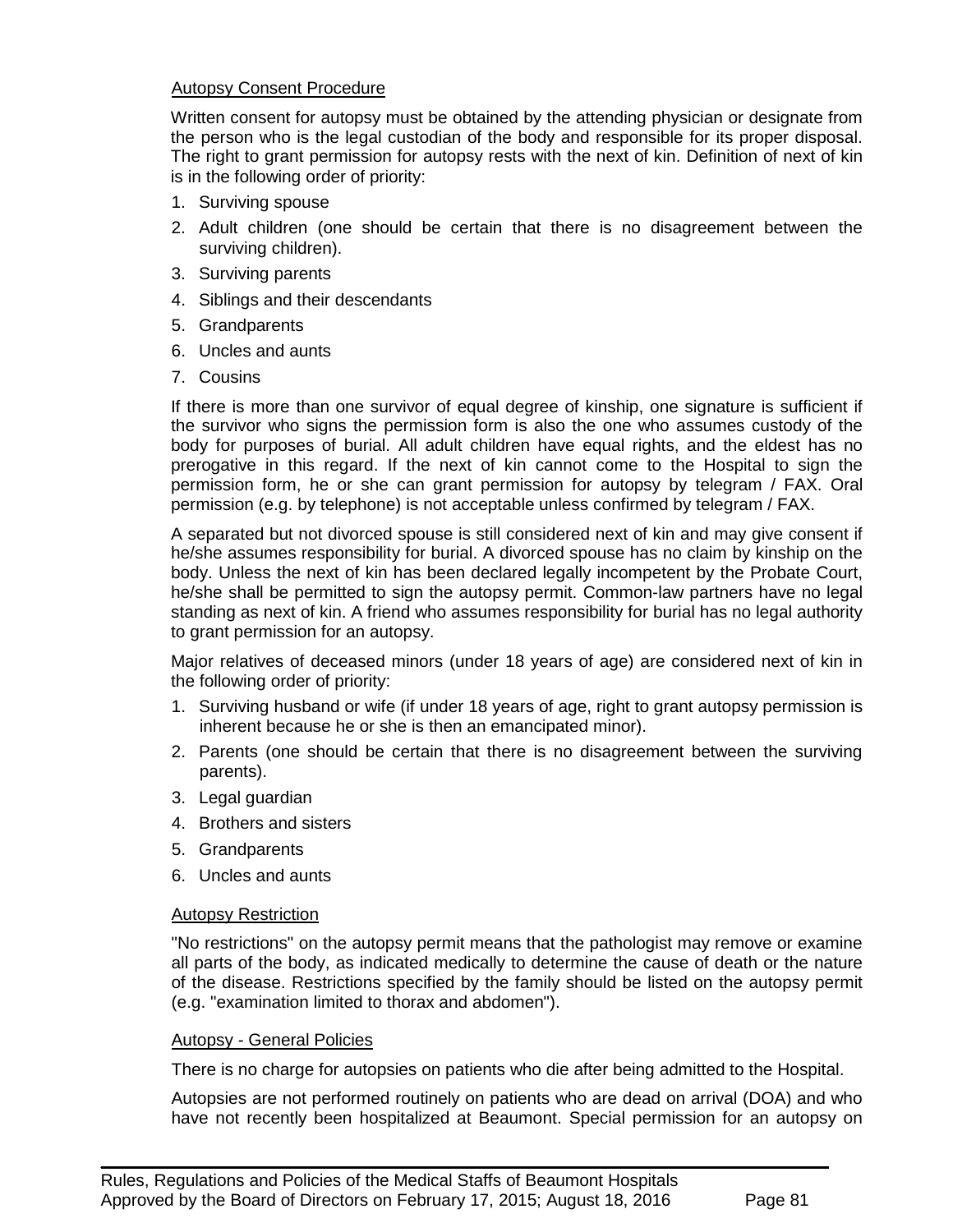such patients should be obtained from the pathologist on duty before any promises are made to the family members.

No promises should be made to families or undertakers regarding time of release of body without first consulting the pathology department. Also, no promises should be made regarding direct reporting of findings by the pathology department to families. Reports will be sent routinely to the physician of record.

#### Autopsy Permit for Stillborn Fetuses and Newborns

Consent for autopsy must be obtained from the parents of newborn infants who die after birth in the Hospital. There should not be disagreement between parents. Newborns, regardless of size, will receive a complete postmortem examination. Pertinent clinical information must be provided. Stillborns of 21 weeks gestation (greater than 20 full weeks) or, if gestational age is unknown, less than 400 gm. will also receive appropriate gross and microscopic examination. Autopsy consent, burial transit permit and fetal death certificates must be obtained. Pertinent clinical information should be provided.

Embryos and immature fetuses (less than 20 full week's gestation) are processed as routine surgical pathology specimens unless the parents request, in writing, that no examination or only limited external examination be performed.

Karyotyping is not considered to be a part of the autopsy. It must be requested by the clinician with a proper request form. A fee for cytogenetics will be charged.

#### Guidelines for Requesting Autopsy

The following guidelines have been developed for physicians to follow when considering which patients should be autopsied:

- 1. Deaths in which an autopsy may help explain unknown and unanticipated medical complications.
- 2. Death in which the cause is not known with certainty on clinical grounds.
- 3. Cases in which an autopsy may help allay concerns of the family and / or the public regarding the death, and provide reassurance to them regarding the same.
- 4. Deaths occurring in patients who have participated in clinical trials (protocols) approved by institutional review boards.
- 5. All obstetric deaths.
- 6. All neonatal and pediatric deaths
- 7. Deaths at any age in which it is felt that autopsy would disclose a known or suspected illness that may also have a bearing on survivors or recipients of transplant organs.
- 8. Deaths known or suspected to have resulted from occupational or environmental hazards.
- 9. Sudden, unexpected, or unexplained deaths in the Hospital that were apparently natural and not subject to a forensic medical jurisdiction.
- 10. Unexpected or unexplained death occurring during or following any dental, medical, or surgical diagnostic or therapeutic procedure.
- 11. Natural deaths that are ordinarily subject to a forensic jurisdiction, such as deaths in which the patient sustained or apparently sustained an injury while hospitalized.
- 12. Deaths of organ / tissue transplant recipients who have received a non-living related transplant within 60 days prior to death.
- 13. Cases of special interest to either the family or attending physician.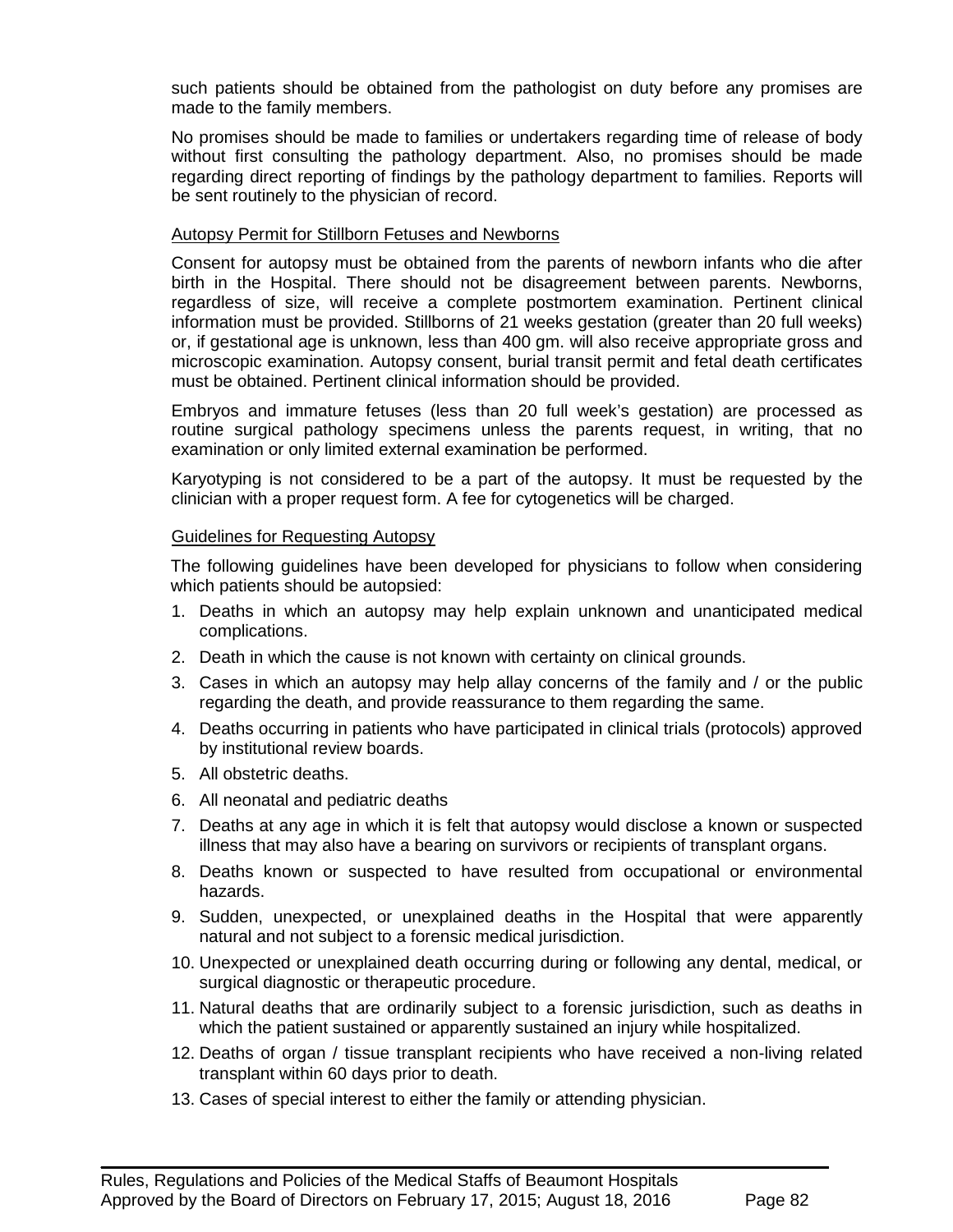### Hours of Operation

Autopsies are performed daily until 3pm (1pm on weekends) at Royal Oak and Grosse Pointe, and until 11:00 a.m. daily at Troy. Later requests are performed the next day, except under unusual circumstances.

# **4.4. MEDICAL EXAMINER CASES (SEE FULL CORPORATE POLICY #495)**

Deaths of all persons who die as the result of accidents, violence or suspected foul play, or who have not been seen by a physician during the previous 48 hours, must be reported to the Oakland County Medical Examiner's Office (phone 248-858-5097), for deaths at Royal Oak or Troy, and to the Wayne County Medical Examiner' (phone 313-833-2569) for deaths at Grosse Pointe, and the full details presented to him for his consideration. If the Medical Examiner relinquishes authority in the case, an autopsy permit can then be obtained from the next of kin and an autopsy performed by the Hospital, guided by the usual considerations. The denial by the Medical Examiner's office should be noted on the chart, including the name of the medical examiner or his representative, the time and date of such denial, along with a brief explanatory statement.

Cases reportable to the Medical Examiner include:

- death by violence (stabbing, shooting, drowning, falls, etc.)
- **•** prisoner (dying while in custody)
- accidental deaths (autos, burns, drowning, falls, etc.)
- deaths under suspicious circumstances (including unidentified persons)
- deaths resulting from administration of drugs
- deaths occurring in operating room, therapeutic procedures, anesthesia, etc.,
- sudden and unexpected deaths from causes unknown (where deceased was in apparent good health, i.e.: SIDS, or in restraint or seclusion with no apparent cause of death)
- a person who has not been seen by a physician within 48 hours prior to death
- any death within 24 hours of admission (Wayne County / Grosse Pointe only)

A person, however, who has been seen by a physician within 48 hours of death is not a Medical Examiner's case, unless the death falls within one of the categories enumerated above.

In case of chronic illness, a physician need not have been in attendance within 48 hours prior to death if he can be reasonably certain that death resulted from the chronic illness; however, he should examine the body before signing the death certificate to satisfactorily determine that no other complicating disease or foul play caused death.

In any Medical Examiner's case, a body may not be removed until after notice of death is given to, and permission for removal given by, the Medical Examiner.

Failure to give proper notice to the Medical Examiner is a misdemeanor, punishable by law. In the case of doubt, report to the Medical Examiner for his determination.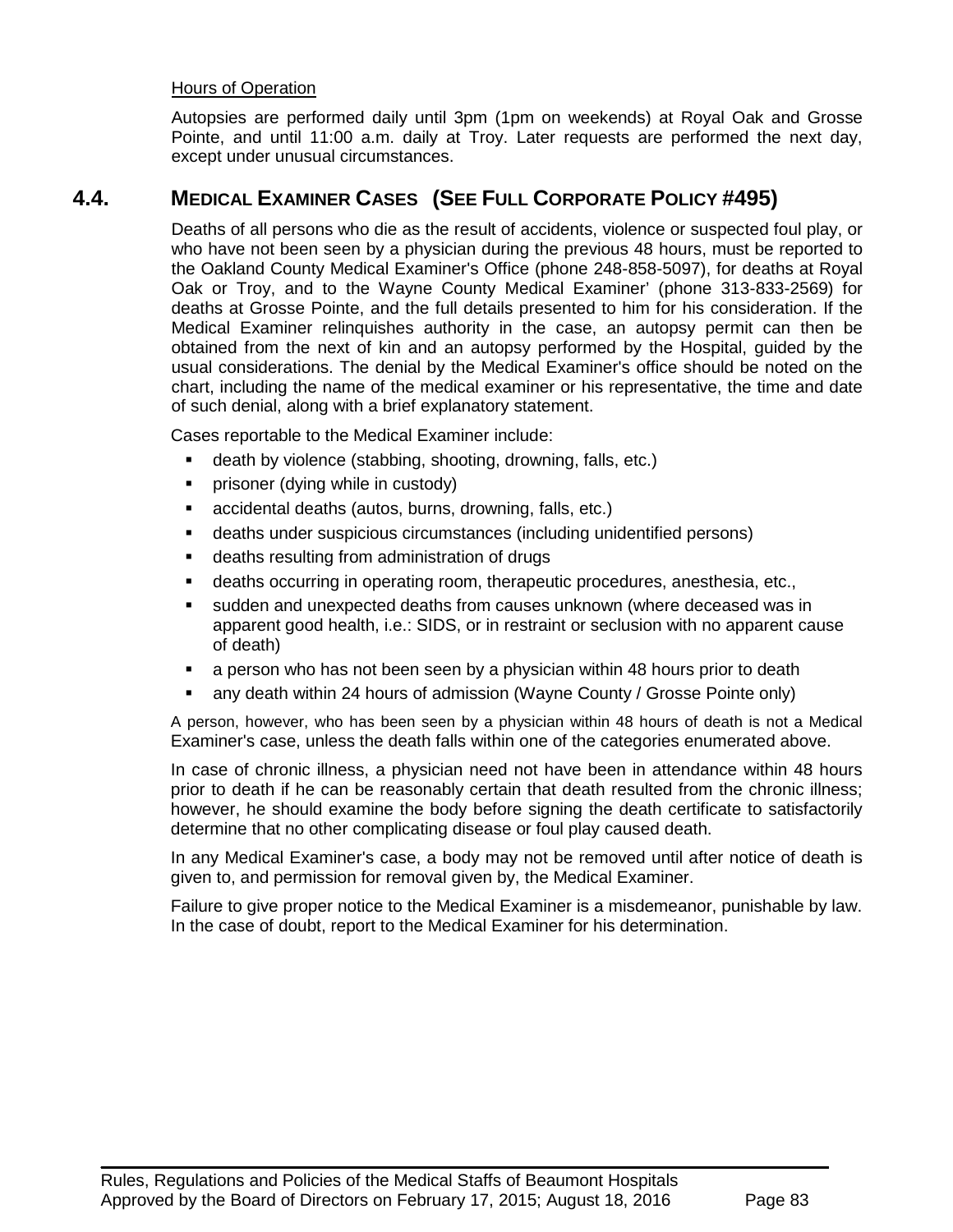# **SECTION V: RESEARCH**

The Research Institute (RI) at Beaumont Hospitals (BH) has the obligation and duty to protect patients, research participants, staff, protected health information (PHI) and data generated from performance of research associated with BH facilities. The authority of the RI is established by the RI Bylaws, which outline RI's purpose and responsibilities and are approved by RI Board of Governors and BH Board of Directors. The Physician-in-Chief and Vice President of Research serves as the Institutional Official (IO) for the Human Investigation Committee (HIC) and Animal Care Committee (ACC). The departments within Research Administration, including the Offices of the Medical and Administrative Directors, Research Accounting, Research Compliance, Research Education and the Clinical Research Quality & Process Improvement Program, Grant Development, and the Research Oversight Committees (HIC, ACC, Biosafety Committee, Research Institute Compliance Committee) work together to provide oversight and advise investigators and staff on matters of compliance, assurance of human subject protection, animal welfare, and research integrity in order to assure the highest standards in research conduct are maintained.

#### Research Administration Approval of Research Projects

All research projects at BH, regardless of type (clinical, animal, bench or outcomes) and funding source, must be given final approval by Research Administration. No research project may begin without this approval.

#### The Offices of the Medical and Administrative Directors

The Physician-in-Chief and Vice President (VP) of Research serves as the IO for the HIC and the ACC. The IO signs, on behalf of BH, the Federal Wide Assurance (FWA) committing to comply with federal regulations for human subjects research (45 CRF 46) and the Animal Welfare Assurance (AWA) committing to comply with the Public Health Service (PHS) Policy on Humane Care and Use of Laboratory Animals. The Medical and Administrative Directors of the RI, and the Director of Research Finance, are the Authorized Signatories for all contracts and confidentiality disclosure agreements and grant proposal submissions for BH. For more information, contact the RI Medical Director at 248- 551-8550 or the RI Administrative Director at 248-551-1105.

#### HIC Oversight of Human Subjects Research Projects

Health and Human Services (HSS) and the Food and Drug Administration (FDA) regulations mandate all research involving human participants must be reviewed and approved by an Institutional Review Board (IRB) prior to implementation of the research. The oversight shall include, but is not limited to, ethical, scientific, and financial issues. The Human Investigation Committee (HIC) serves as the BH's IRB of record. BH adheres to 45 CFR 46 Subpart D and does not allow enrollment of prisoners into research trials.

The level of HIC review a research project will undergo is based on the type of research project submitted. The HIC will determine the level of review once the submission is received. The criteria for initial HIC review includes determining the level of risk to participants, the potential benefits, the informed consent and authorization process, use of PHI, and safeguarding the subject. The types of HIC review include:

- Exempt review
- Expedited review
- Full board review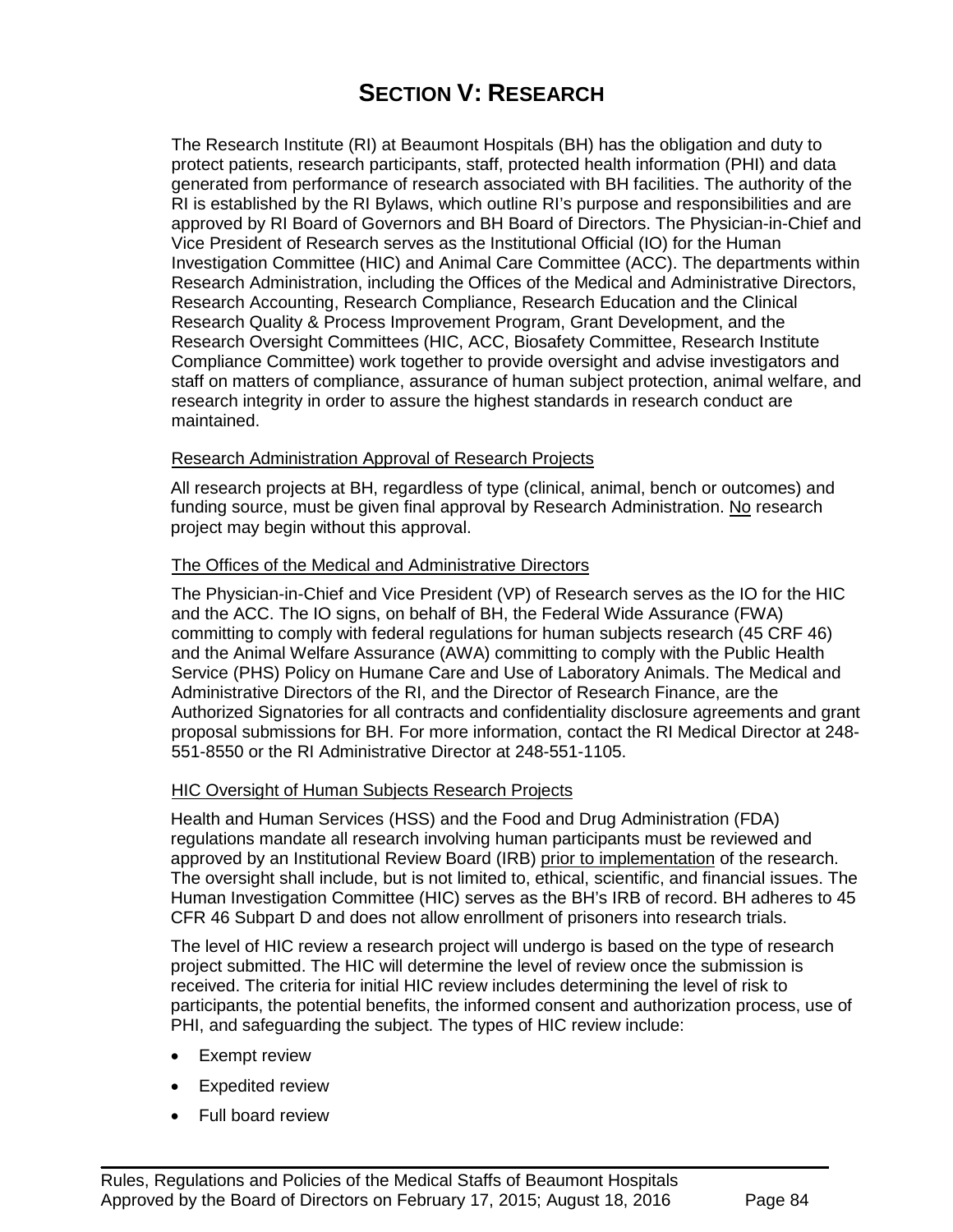The HIC will conduct continuing review of research at intervals appropriate to the degree of risk involved in the study, but not less than once per year, and will have authority to observe, or have a third party observe, the consent process and the research being conducted. Any changes to the research protocol must be reported to, and approved by, the HIC prior to the change being implemented. The only exception is a change necessary to eliminate apparent immediate risk or injury to study subjects. The HIC will also review reports of Unanticipated Problems, Protocol Deviations, and Data Safety Monitoring Boards, and will conduct periodic audits of individual studies to ensure the safety and welfare of subjects and appropriate study record maintenance.

#### Scientific Evaluation

Before the HIC can review a protocol involving the use of human participants in research, the protocol must be reviewed for scientific merit by the principal investigator's department. Departments may conduct scientific review in different ways. The Department Chief must certify by signing the HIC Application Form that a scientific review has been completed. In addition to scientific review, the department is responsible for certifying appropriate support will be provided to conduct the study.

HIC oversight is required of all individuals and projects considered to be "engaged in research." For additional information on study submission requirements, including information on Exempt and Quality Assurance / Quality Improvement projects, contact the HIC Office at 248-551-0662, or review the HIC policy listing available on the RI website at Inside Beaumont.

#### HIPAA and Research

The Department of Health and Human Services (HHS) and the Food and Drug Administration (FDA) have made provisions to the Health Insurance Portability and Accountability Act (HIPAA) that establish the conditions under which protected health information may be used for research. In order to protect patient confidentiality rights when patient information is viewed via charts, computer databases or other recorded information sources when developing protocols or recruiting and locating potential subjects, a Waiver of Authorization must be approved, in advance, by the HIC. The Waiver of Authorization form is available on the RI website at Inside Beaumont.

Research data generated from research conducted at Beaumont, whether identifiable or de-identified, belongs to Beaumont. Investigators are not authorized to remove research data from Beaumont.

Research data including any form of Protected Health Information (PHI) may not be shared outside of Beaumont without prior authorization from subject informed consent(s) or an approved Limited Data Use Agreement between Beaumont Research Institute and the recipient. For more information contact Chair, Human Investigation Committee, 248-551- 0662 or Manager of Human Investigation Committee, 248-551-0653.

#### ACC Oversight of Animal Care and Use

The ACC oversees all aspects of live animal activities on Beaumont Hospitals premises. The Committee assures the humane care, use and treatment of animals according to the standards and regulations of the Unites States Department of Agriculture Animal Welfare Act. All research and education involving live animals must be reviewed and approved by the ACC before the animals are requested and prior to the initiation of any other activities. For additional information on animal study submissions requirements, contact the ACC Office at 248-551-0666, or review the available policies on the RI website at Inside Beaumont.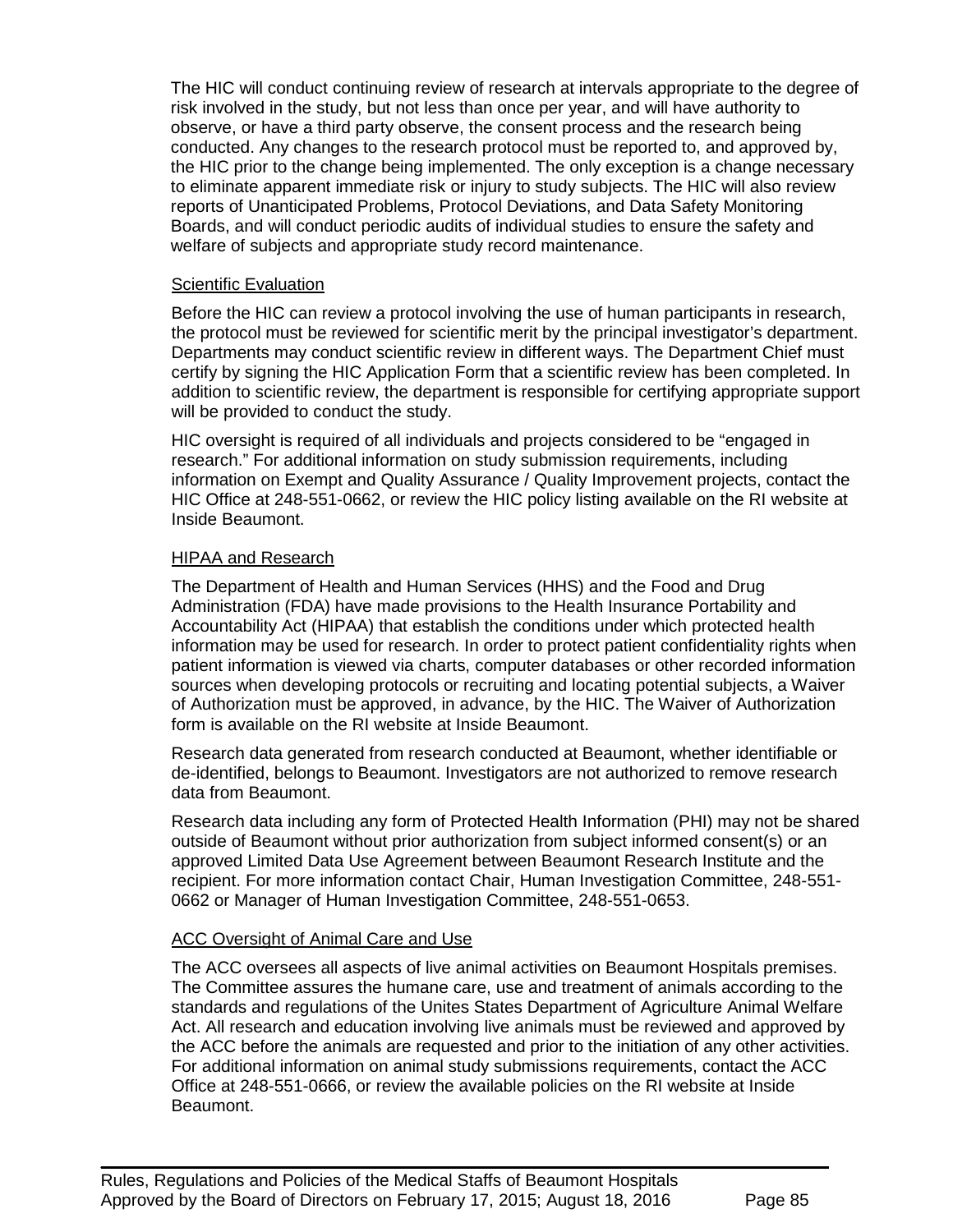### Pre-Clinical Research

All pre-clinical (bench) research must be reviewed by the Physician-in-Chief and Vice President of Research, prior to project initiation. For further information, contact Research Administration at 248-551-8550 or 248-551-1105.

#### Research Accounting

Each research project must have a budget prepared and approved by Research Accounting, regardless of funding source. For unfunded studies, a budget must be prepared with all of the true costs to the Hospital identified. Budgeted expenses for unfunded studies must receive approval from the appropriate Department Chief and Research Administration. For externally sponsored studies, there must be a clinical trial agreement negotiated with the study sponsor by Research Accounting and a representative of Legal Affairs. All research funding must be directed through the Research Institute. As part of the budget process, Research Accounting staff is also responsible for identifying any non-Division 08 personnel who will be working on a study and ensuring that approval is given by the appropriate Hospital Administrators in order for the staff to participate. Questions may be directed to the Director of RI Financial Services, 248-551-2476.

#### Research Patient Billing

The Research Institute is committed to appropriately billing all patient care provided as part of research participation. Research Billing Coordinators are responsible for receiving and tracking grant forms related to patient visits, processing research charges through the Hospital billing system and conducting research billing compliance audits. For more information, contact the Director of Research Regulatory and Billing, 248-551-7366 or Research Patient Billing Coordinators, 248-551-2132.

#### Research Compliance Committee (RICC)

The RICC shall provide oversight and review of research activities to assure their conduct adheres to applicable legal and financial guidelines. All investigators and their research projects are subject to Federal and local regulations in addition to the Research Institute policies and procedures. The RICC is responsible for developing and updating the Research Institute Compliance Plan. The plan is designed to assure compliance with the regulations, policies and procedures and includes the review and management of key personnel Conflict of Interest Disclosures and the monitoring of educational strategies and activities. For more information, contact the Director of Research Regulatory and Billing, 248-551-7366.

#### Research Education and the Clinical Research Quality and Process Improvement Program (CRQIP)

Because of the many regulations and potential risks associated with research and the Research Institute's commitment to ensuring the protection of our research subjects, all investigators and key personnel must complete the applicable mandatory education requirements as determined by Research Administration. Examples of mandatory education include Human Subjects Protection ("Collaborative Institutional Review Board Training Initiative" or "CITI" on-line training), Packaging and Shipping of Laboratory Specimens, Research Compliance, Research Patient Billing, Research Services, etc.

Audits and monitoring visits of clinical research studies are conducted under the CRQIP. These audits are conducted to assure studies are conducted in accordance with Federal regulations governing human subjects research, good clinical practices and Beaumont Hospitals RI policies for the purposes of identifying areas for process improvement. Audits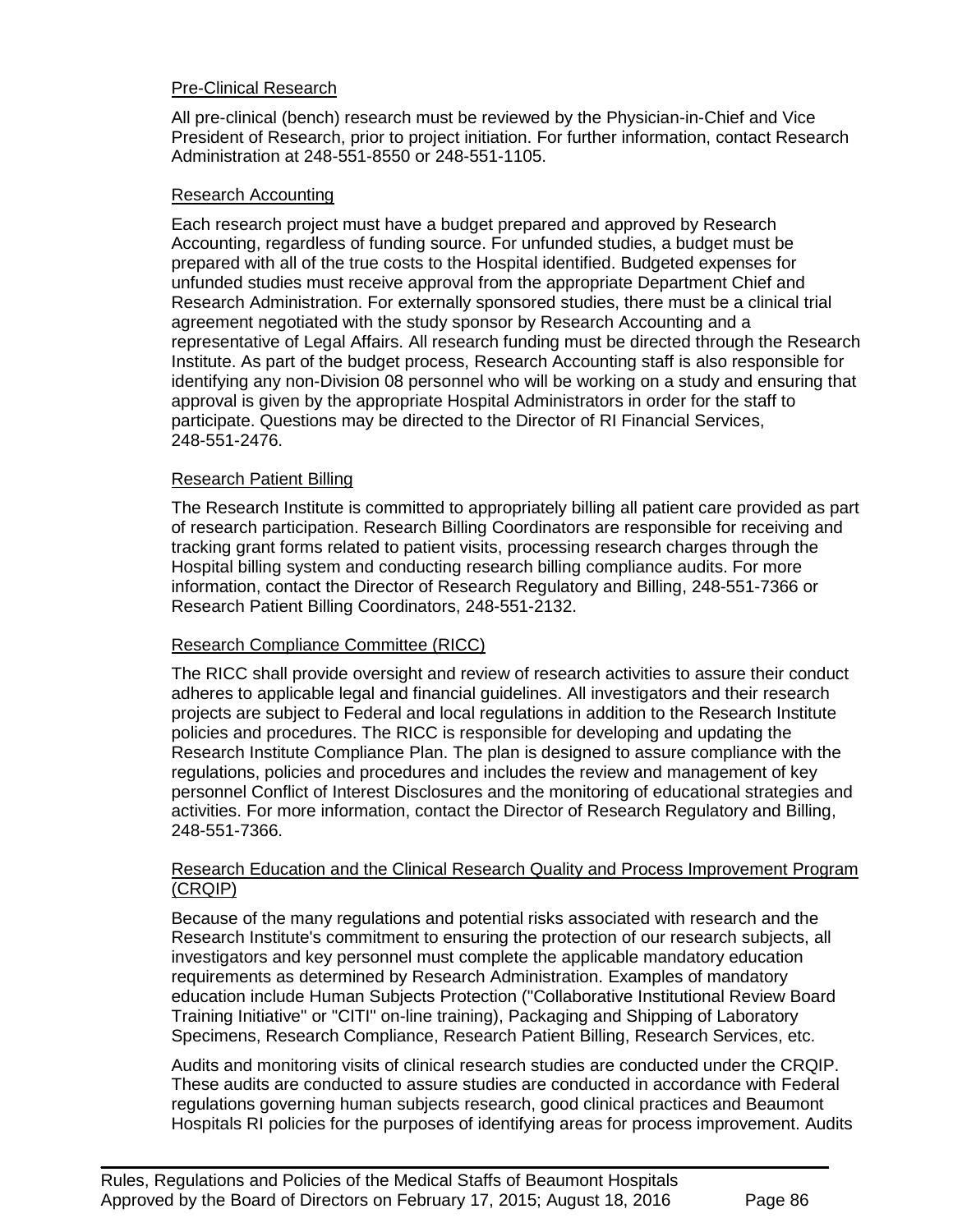are conducted routinely as part of the RI Compliance Plan, in response to concerns raised by the HIC or RICC and as part of special monitoring foci. The principal investigator of each investigator-initiated research project is required to contact CRQIP monitors after the enrollment of the first subject. For further information, contact the Administrative Nurse Manager of Research Education and Process Improvement, 248-551-1535.

### **Grant Proposals**

Beaumont requires that all proposals, pre-proposals, concept papers, letters of intent, contracts and subcontracts submitted to external agencies requesting funds and / or committing Hospital resources (e.g., personnel, space, funds, equipment and facility use, etc.) for the purpose of research activities, be reviewed and approved by the RI Authorized Signatories prior to submission, even when the sponsoring agency allows direct electronic submissions from the investigator. In order to obtain RI approval, a copy of the complete and final proposal must be submitted to the RI Grants Development Representative at least five (5) business days prior to the sponsor's deadline. For additional information, contact the RI Grants Development Manager, 248-551-5071.

## Biosafety Committee

The Biosafety Committee assures safe and ethical use of recombinant DNA molecules and potentially infectious or toxic agents in research at Beaumont. Any investigation involving DNA or potentially pathogenic organisms must be evaluated and approved by the Biosafety Committee prior to approval by the HIC or ACC, and if required, by appropriate State or Federal regulatory agencies prior to implementation. For further information please refer to the policy entitled "Gene Therapy Research #214" available on the RI website at Inside Beaumont. Information and submission requirements of the Biosafety Committee can be obtained by contacting the Chair of the Biosafety Committee at 248-551-3170 or 248-551- 2560.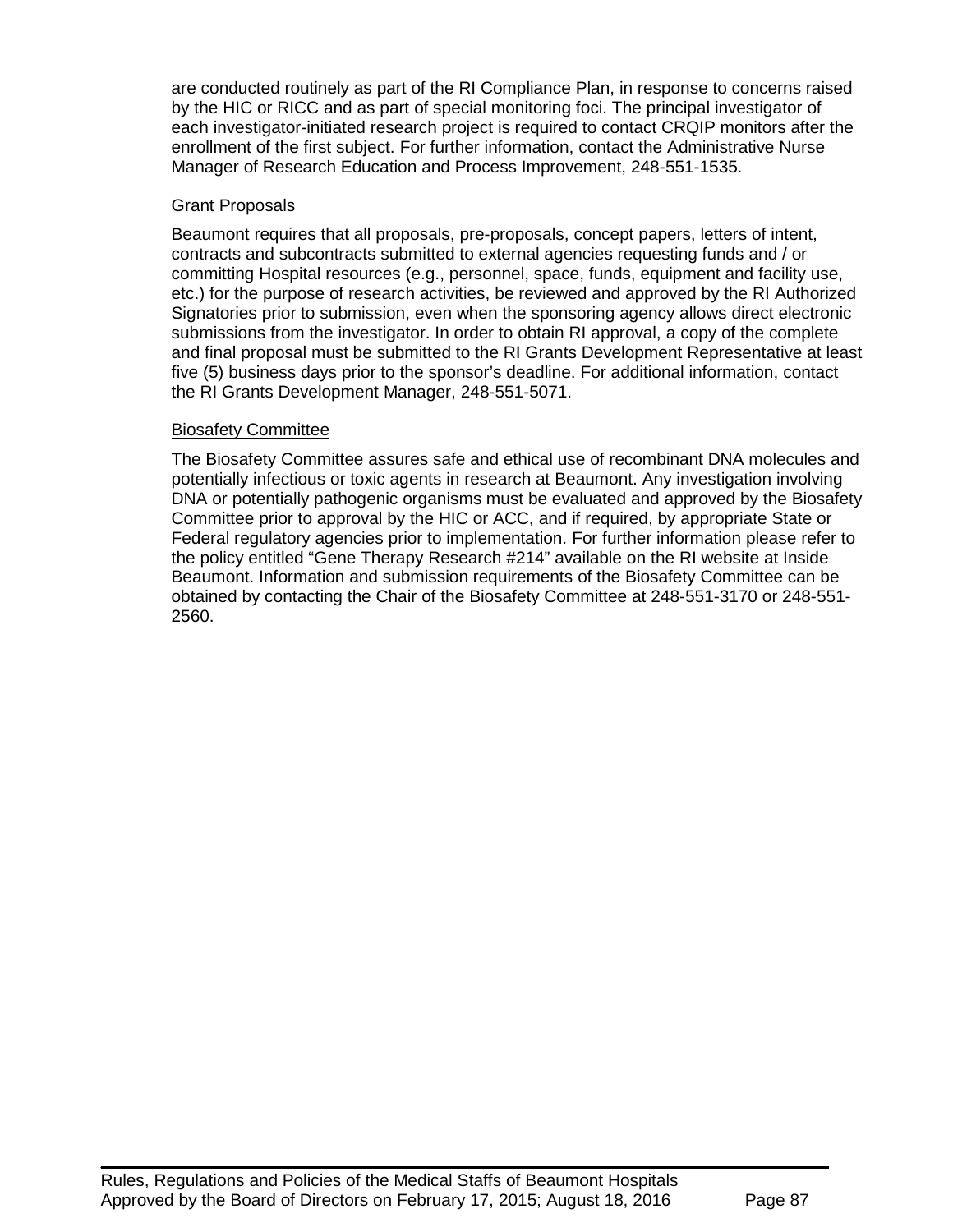# **SECTION VI: MEDICAL / HOSPITAL ADMINISTRATION RULES & POLICIES**

# **6.1. ACTIVITY GUIDELINES**

#### Minimum Meeting Attendance Guidelines

As defined in the Bylaws, each member of the Staff (except Emeritus-Retired, Honorary-Consulting, Pediatric Newborn Associate and Affiliate Staffs) is expected to attend one of the three regular Staff Meetings at the Hospital(s) where they hold Staff Membership. In addition, all Members of the Attending and Associate Staffs are strongly encouraged to attend 50% of the meetings designated as required by their respective Department or Section. Attendance at meetings of another Beaumont Hospital staff will not fulfill these requirements. Attendance at a specially arranged Joint Meeting can be used to fulfill these requirements.

#### Minimum Hospital Activity Guidelines

To provide a basis for assessing the quality of physician practices all members of the Active Staff (Attending and Associate categories) shall be expected to have a minimum of twelve (12) Hospital admissions, consultations, or operative / invasive procedures (inpatient / outpatient) per twelve (12) month period

Exception: Members of the Attending or Associate Staffs in the Departments of Allergy, Dermatology, and Psychiatry shall be required to have only six (6) Hospital admissions, consultations, or procedures per year.

Exception: Members of the Ambulatory Staff are expected to have at least six (6) patients per year admitted to Beaumont Hospitals with inpatient care provided by their designated hospitalist. This will allow a quality assessment to be performed by the Physician Practice Assessment Service of specific outpatient records of patients admitted to the Hospital.

Those physicians who are members of the Attending or Associate Staffs of more than one of the Beaumont Hospitals may meet the minimum Hospital activity guidelines by a combined total of the above described activity at any of the Beaumont Hospitals.

#### Reappointment Considerations

Attendance at Department and Section Meetings will be one of the criteria considered in connection with applications for reappointment to the Medical Staff. Non-participation may result in modification of the Staff member's clinical privileges.

Hospital activity guidelines will be used as one of the criteria for reappointment to the Medical Staff and / or modification of clinical privileges. Physicians not meeting Hospital Activity Guidelines may, at the Department Chief's discretion, undergo a quality assessment process equivalent to the usual review of inpatient admissions, consultations or procedures. This equivalent review may entail a review of outpatient records.

Members of the Ambulatory Staff must undergo review of at least six (6) office records of patients admitted to Beaumont Hospital in the previous two years and demonstrate improved compliance with any previously cited office assessment deficiencies.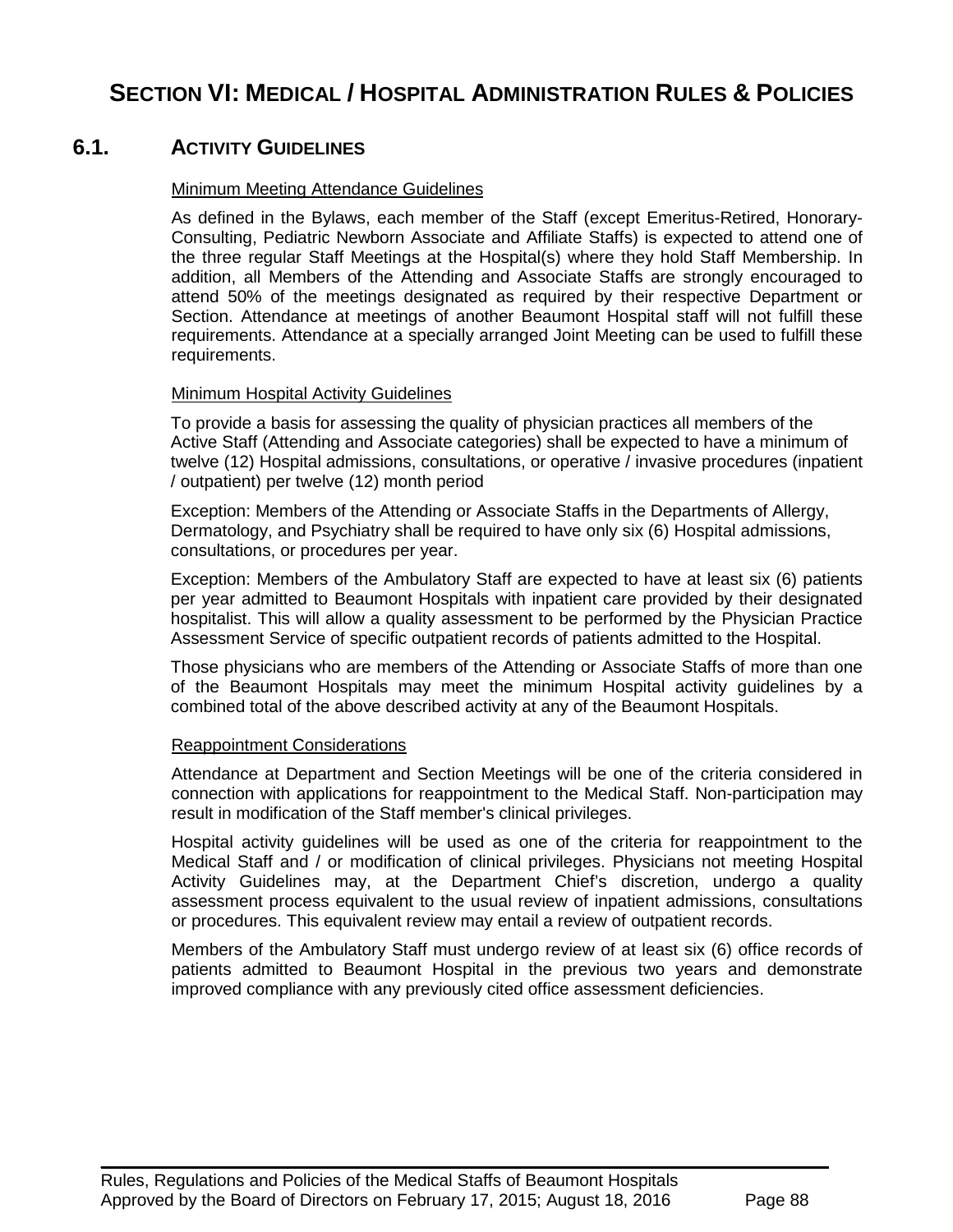# **6.2. COMMUNICATION OF MEDICAL STAFF POLICIES AND CREDENTIALING MATERIAL**

In order to promote rapid, reliable and comprehensive delivery of key information salient to credentialing matters and patient care, each physician and mid-level provider (employed and private) will be provided with an Outlook e-mail account. Each physician and mid-level provider shall be responsible for the matters and information delivered to that account by Medical Administration and Central Credentialing and for checking it at least once every seven days.

# **6.3. DISASTER PLAN / DISASTER ASSIGNMENTS**

The Hospital will maintain a written plan for the care of mass casualties coordinated with the Inpatient and Ambulatory Services of the Hospital, which may be modified. All members of the Attending Staff, Associate Staff and House Staff must fulfill Staff disaster assignments. Failure to fulfill this assignment will be reported to the Medical Executive Board and may be grounds for declining reappointment to the Staff.

## **6.3.1. PROTOCOL FOR ALLOCATION OF SCARCE CRITICAL CARE RESOURCES**

Please see Infection Control Corporate Policy #3.6 for guidance about allocation of scarce critical care resources during a pandemic influenza emergency when it is determined that a state of emergency exists requiring an alternate standard of care. In such an emergency, declared by a competent authority under Beaumont's Emergency Operations Plan, patients with the best chance of survival through the use of medically necessary scarce resources will have the highest priority for access to those resources. A mechanism for determining this priority can be found in the above-mentioned policy.

# **6.4. IDENTIFICATION BADGES**

It is imperative that physicians and Mid-level Providers wear their identification badges while reviewing patient charts and while visiting patients, so that they may be readily identified as physicians or Mid-level Providers by other Hospital staff.

# **6.5. INFORMATION SECURITY (SEE FULL CORPORATE POLICY #358)**

# **6.6. CODE OF BUSINESS AND ETHICAL CONDUCT (SEE FULL CORPORATE POLICY #350)**

## **6.7. PHYSICIAN HEALTH**

Matters Relating to Physician Health Are Separate From the Medical Staff Disciplinary **Function** 

Beaumont has an obligation to protect patients from harm, and accordingly the Medical Staff, approves the development of an improved process / program that will provide education about physician health, address prevention of physical, psychiatric, or emotional illness. This process/program will also facilitate the means to obtain confidential diagnosis, treatment, and rehabilitation of physicians who may suffer from a potentially impairing condition

The purpose of this process / program will be to assist and rehabilitate, rather than discipline, to aid a physician in retaining or regaining optimal professional functioning, consistent with protection of patients. If, at any time, during the diagnosis, treatment, or rehabilitation phase of the process it is determined that a physician is unable to safely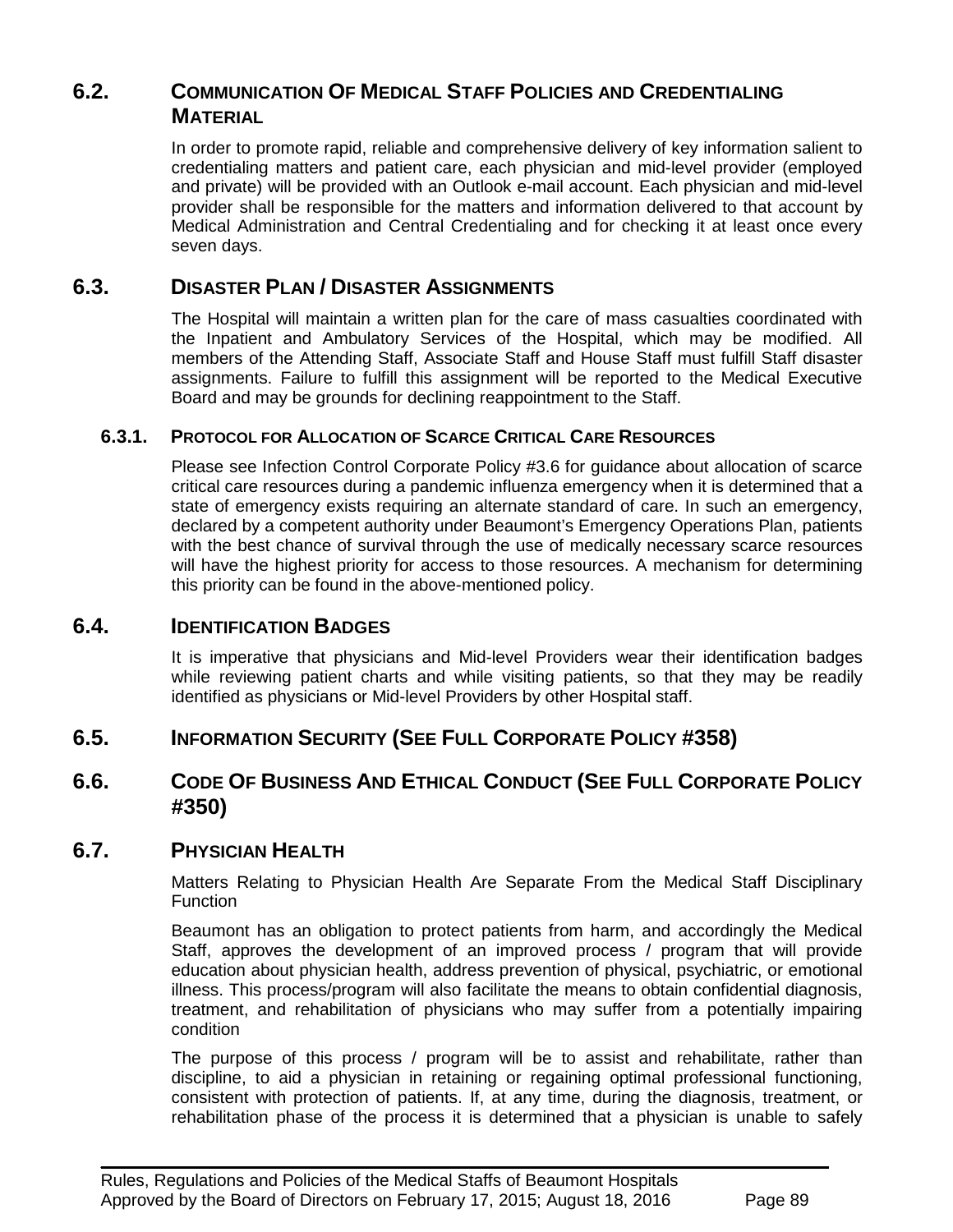perform the privileges he or she had been granted, the matter will be forwarded to the Medical Executive Board leadership for handling and follow up.

The following elements are to be addressed:

- 1. Education of the Medical Staff and other organization staff about illness and impairment recognition issues specific to physicians;
- 2. Self-referral by a physician and referral by other organization staff;
- 3. Referral of the affected physician to the appropriate professional internal or external resources for diagnosis and treatment of the condition or concern;
- 4. Maintenance of the confidentiality of the physician seeking referral or referred for assistance, except as limited by law, ethical obligation, or when the safety of a patient is threatened;
- 5. Evaluation of the credibility of a complaint, allegation, or concern;
- 6. Monitoring of the affected physician and the safety of patients until the rehabilitation or any disciplinary process is complete; and
- 7. Reporting to the Medical Staff leadership instances in which a physician is providing unsafe treatment.

In Michigan, the Health Professional Recovery Program (HPRP) was established by the Legislature in 1993 to meet the needs of health professions for a confidential, nondisciplinary approach to support recovery from substance abuse/chemical addiction or mental illness. The HPRP is designed to encourage impaired health professionals to seek a recovery program before their impairment harms a patient or damages their careers through disciplinary action. The HPRP is supported by the licensing boards, as well as professional societies and associations throughout the State. The HPRP is administered by a private contractor under the direction of the Health Professional Recovery Committee (a multi-disciplinary committee) and the Office of Health Services in the Michigan Department of Consumer & Industry Services. Beaumont has had an excellent working relationship with this Program since its inception.

# **6.8. PROFESSIONAL CONDUCT POLICY**

# **Objective**

A good working relationship among all members of the health care team is necessary in order to provide and maintain quality patient care. The relationship among members of the Medical Staff and with professional and non-professional personnel must reflect mutual respect in order to avoid threats to patient care and disruption of Hospital operations.

# **Policy**

Members of the Medical Staff shall strive to achieve a professional environment in which all Staff members and Hospital employees are treated with respect. Disruptive or inappropriate behavior by a Staff member that impedes the harmonious interaction of health care personnel at Beaumont Hospital is unacceptable. Any Staff member or Hospital employee who observes disruptive or inappropriate behavior by a Staff member may report the incident to his or her immediate supervisor or Medical Administration. Disruptive or inappropriate behavior by a Staff member may result in disciplinary action.

## **Definitions: Appropriate / Disruptive / Inappropriate Behavior**

 $\blacksquare$ 

"Appropriate behavior" means any reasonable conduct to advocate for patients, to recommend improvements in patient care, to participate in the operations, leadership or